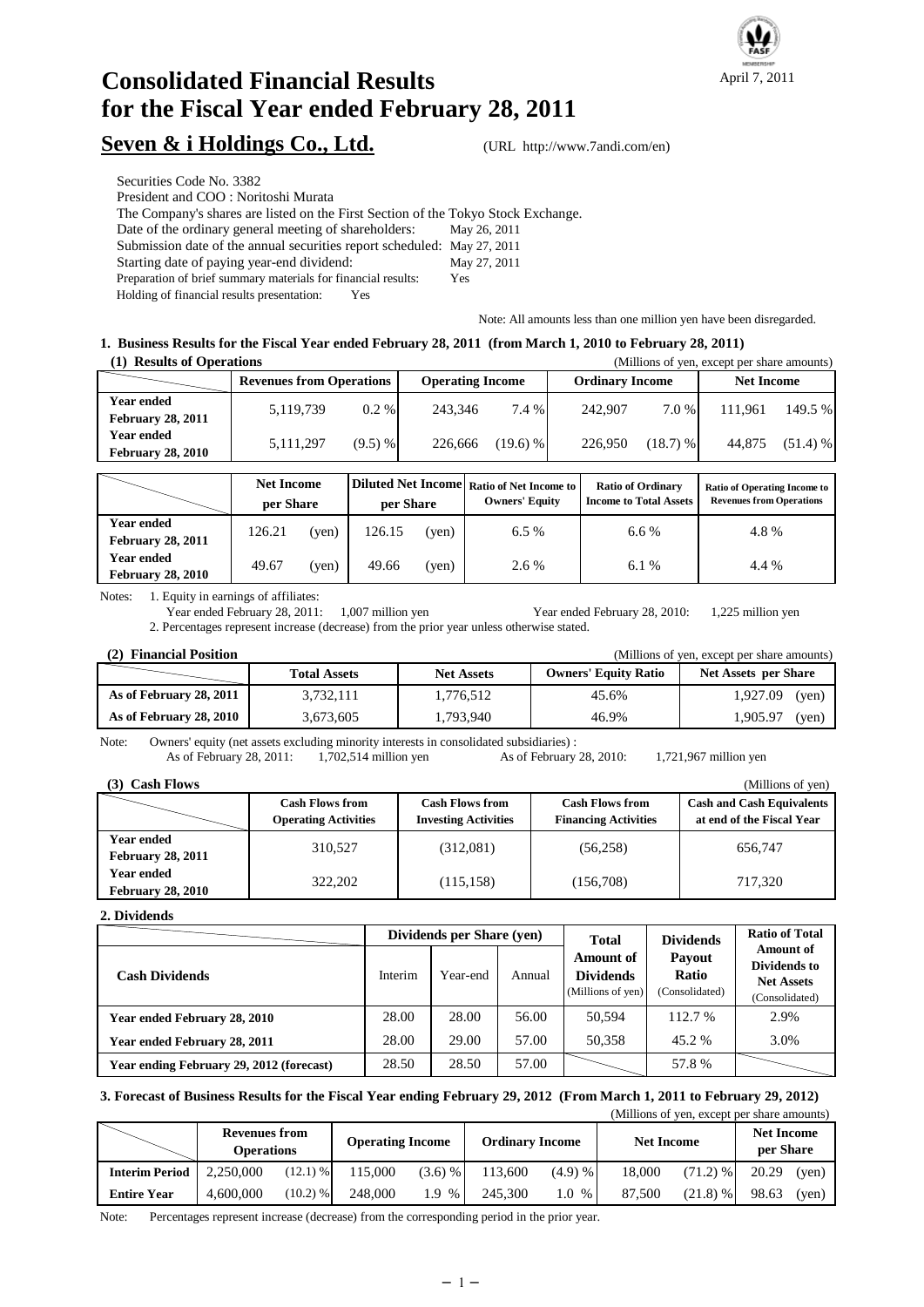#### **4. Others**

| (1) Changes in significant subsidiaries during the fiscal year ended February 28, 2011 |                |
|----------------------------------------------------------------------------------------|----------------|
| (changes in specific subsidiaries accompanying change in scope of consolidation): Yes  |                |
| Added: one company (Seven $\&\,$ i Asset Management Co., Ltd.)                         | Excluded: none |

Note: For details, please refer to MAJOR SEVEN & i HOLDINGS GROUP COMPANIES on page 4 of attached materials.

(2) Changes in accounting principles, procedures, and method of presentation for preparing the consolidated financial statements

Changes due to amendment of accounting standards: Yes Changes due to other reasons: None

(3) Number of shares outstanding (common stock)

| Number of shares outstanding at the end of period (including treasury stock) |                  |                                                |  |
|------------------------------------------------------------------------------|------------------|------------------------------------------------|--|
| As of February 28, 2011: 886, 441, 983 shares                                |                  | 906,441,983 shares<br>As of February 28, 2010: |  |
| Number of treasury stock at the end of period                                |                  |                                                |  |
| As of February 28, 2011:                                                     | 2,978,750 shares | 2.983.875 shares<br>As of February 28, 2010:   |  |

Note: For the number of shares as a basis of calculating net income per share (consolidated), please refer to Per Share Information on page 48 of attached materials.

### **Reference: Summary of Nonconsolidated Financial Statements 1. Nonconsolidated Business Results for the Fiscal Year ended February 28, 2011 (from March 1, 2010 to February 28, 2011)**

**(1) Results of Operations** (Millions of yen, except per share amounts)

|                                               | <b>Revenues from Operations</b> |            | <b>Operating Income</b>     |            | <b>Ordinary Income</b>              |            |
|-----------------------------------------------|---------------------------------|------------|-----------------------------|------------|-------------------------------------|------------|
| <b>Year ended</b><br><b>February 28, 2011</b> | 70.011                          | $(52.5)\%$ | 62,896                      | $(55.1)$ % | 59.924                              | $(56.1)\%$ |
| Year ended<br><b>February 28, 2010</b>        | 147,472                         | 135.3%     | 140.012                     | 151.7%     | 136,372                             | 165.7%     |
|                                               |                                 |            |                             |            |                                     |            |
|                                               | <b>Net Income</b>               |            | <b>Net Income per Share</b> |            | <b>Diluted Net Income per Share</b> |            |
| <b>Year ended</b><br><b>February 28, 2011</b> | 66,872                          | 2.9%       | 75.38                       | (yen)      | 75.35                               | (yen)      |

Note: Percentages represent increase (decrease) from the prior year unless otherwise stated.

| (2) Financial Position  |                     |                   |                     | (Millions of yen, except per share amounts) |
|-------------------------|---------------------|-------------------|---------------------|---------------------------------------------|
|                         | <b>Total Assets</b> | <b>Net Assets</b> | <b>Equity Ratio</b> | <b>Net Assets per Share</b>                 |
| As of February 28, 2011 | 1.850.473           | 1.364.914         | 73.7%               | $1,543.99$ (yen)                            |
| As of February 28, 2010 | 1.770.301           | 1.394.977         | 78.8%               | $1,543.31$ (yen)                            |

Note: Owners' equity (net assets excluding subscriptions to shares) :

As of February 28, 2011: 1,364,087 million yen As of February 28, 2010: 1,394,344 million yen

#### **FORWARD LOOKING STATEMENTS**

The forecast for the year ending February 29, 2012 is based on Seven & i Holdings' hypotheses, plans and estimates at the date of publication. It is possible that some uncertain factors will cause the Company's future performance to differ significantly from the contents of forecast.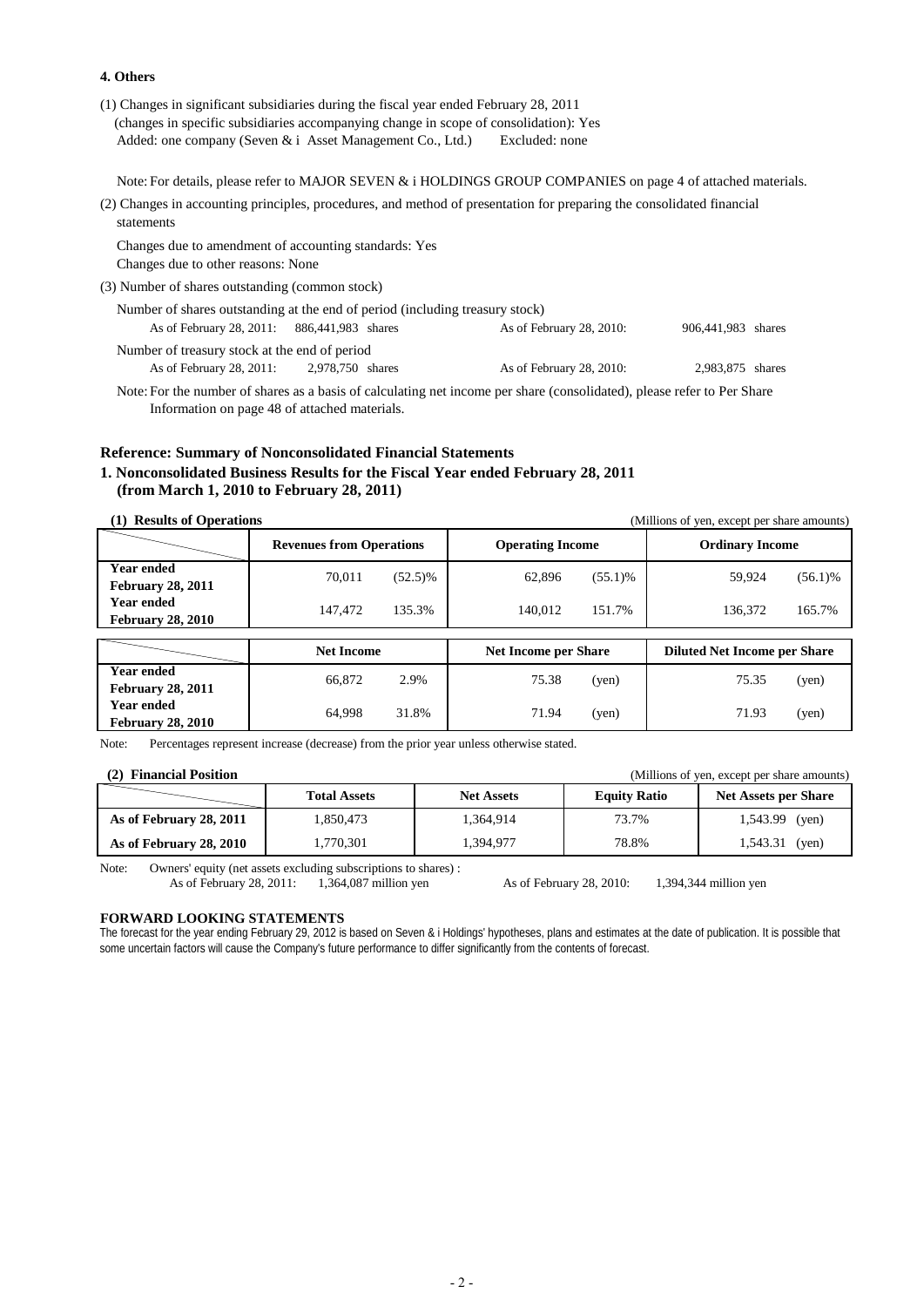#### **<Reference>**

#### **Qualitative Information on Consolidated Financial Results Forecast (from March 1, 2011 to February 29, 2012)**

 The consolidated financial results forecasts for the fiscal year ending February 29, 2012 (March 1, 2011, to February 29, 2012) are as follows.

 In addition to the direct effect on stores, products, etc., the effects of "Great East Japan Earthquake" could include significant fluctuations in consumer sentiment due to events that might occur in the future. The consolidated financial results forecasts in these materials incorporate the amount of those effects that was anticipated as of the date of the release of these materials.

 The earthquake is expected to have the effect of reducing consolidated revenues from operations by 144,000 million yen in the fiscal year ending February 29, 2012. Also, from the fiscal year ending February 29, 2012, 7-Eleven, Inc., changes its accounting method for revenues from operations related to franchise agreements from "gross amount" to "net amount". This change is expected to have the effect of reducing revenues from operations in convenience store operations by 545,000 million yen. Excluding the effect of these factors, revenues from operations are forecasted to increase by 3.3% from the fiscal year ended February 28, 2011, to 5,289,000 million yen. The change at 7-Eleven, Inc. will not have any effect on revenues from operations, ordinary income, and net income.

 The earthquake is expected to have the effect of reducing consolidated operating income and ordinary income by 38,100 million yen, and net income by 41,000 million yen. Excluding the effect of the earthquake, the initial consolidated financial results forecasts are operating income of 286,100 million yen, increasing by 17.6%, ordinary income of 283,400 million yen, increasing by 16.7%, and net income of 128,500 million yen, increasing by 14.8%.

For details, please refer to "<Reference: The Effect of Great East Japan Earthquake for FY2012>" on page 2 of Brief Summary of FY2011 which was announced on April 7, 2011.

| <b>Consolidated financial results forecast</b> |                               | (Millions of yen) |
|------------------------------------------------|-------------------------------|-------------------|
|                                                | Year ending February 29, 2012 |                   |
|                                                |                               | YOY               |
| Revenues from operations                       | 4,600,000                     | $(10.2)\%$        |
| Operating income                               | 248,000                       | 1.9%              |
| Ordinary income                                | 245,300                       | 1.0%              |
| Net income                                     | 87,500                        | $(21.8)\%$        |

| Net income                                                                                   | 87,500                          | $(21.8)\%$                    |                         |                   |
|----------------------------------------------------------------------------------------------|---------------------------------|-------------------------------|-------------------------|-------------------|
| Assumed exchange rates: $US$1 = 82.00$ yen $1$ yuan $= 12.50$ yen                            |                                 |                               |                         |                   |
| Note: Percentages represent increase (decrease) from the prior year unless otherwise stated. |                                 |                               |                         |                   |
| Revenues from operations and operating income forecast by business segment                   |                                 |                               |                         | (Millions of yen) |
|                                                                                              |                                 | Year ending February 29, 2012 |                         |                   |
|                                                                                              | <b>Revenues from operations</b> |                               | <b>Operating income</b> |                   |
|                                                                                              |                                 | YOY                           |                         | YOY               |
| Convenience store operations                                                                 | 1,552,000                       | $(23.8)\%$                    | 202,800                 | 3.7%              |
| Superstore operations                                                                        | 1,950,000                       | $(1.6)\%$                     | 12,000                  | $(23.6)\%$        |
| Department store operations                                                                  | 880,000                         | $(3.8)\%$                     | 4,200                   | $(25.3)\%$        |
| Food services                                                                                | 79,000                          | $(1.5)\%$                     |                         |                   |
| Financial services                                                                           | 130,000                         | 21.5%                         | 27,000                  | (4.7)%            |
| Others                                                                                       | 52,000                          | 46.0%                         | 2,500                   |                   |
| <b>Total before eliminations</b>                                                             | 4,643,000                       | $(9.9)\%$                     | 248,500                 | 1.7%              |
| Eliminations / corporate                                                                     | (43,000)                        |                               | (500)                   |                   |
| <b>Consolidated Total</b>                                                                    | 4,600,000                       | $(10.2)\%$                    | 248,000                 | $1.9\%$           |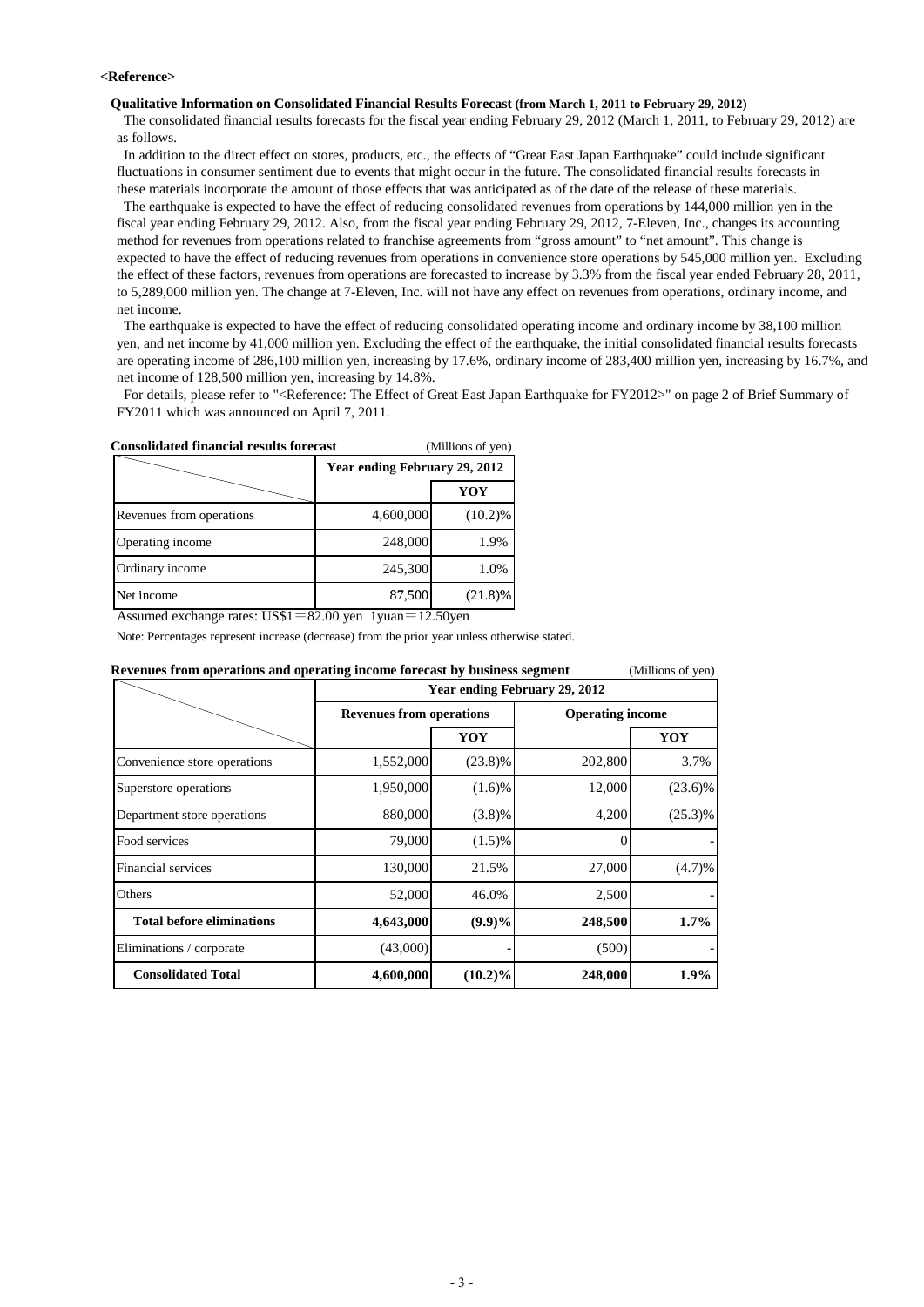## **MAJOR SEVEN & i HOLDINGS GROUP COMPANIES**

Seven & i Holdings Group consists 104 diversified retail companies, mainly engaged in convenience store operations, superstore operations, department store operations, food services and financial services. Business segments, major group companies and number of companies are as follows.

This segmentation is same as the business segment shown in the section of segment information.

| <b>Business Segments</b>                      | <b>Major Group Companies</b>                                                                                                                                                                                                                                                                                                                                                                                                                                                                                               |                                                                                                    | Number of Companies |  |
|-----------------------------------------------|----------------------------------------------------------------------------------------------------------------------------------------------------------------------------------------------------------------------------------------------------------------------------------------------------------------------------------------------------------------------------------------------------------------------------------------------------------------------------------------------------------------------------|----------------------------------------------------------------------------------------------------|---------------------|--|
| <b>Convenience Store</b><br><b>Operations</b> | Seven-Eleven Japan Co., Ltd. 7-Eleven, Inc.<br>SEVEN-ELEVEN CHINA Co., Ltd.<br>SEVEN-ELEVEN (BEIJING) CO., LTD.<br>SEVEN-ELEVEN (CHENGDU) CO., LTD.<br>SEVEN-ELEVEN (HAWAII), INC. WHP Holdings Corporation<br>White Hen Pantry, Inc. Pantry Select, Inc. TOWER BAKERY CO., LTD.                                                                                                                                                                                                                                           | <b>Consolidated Subsidiaries</b><br><b>Unconsolidated Subsidiary</b><br><b>Affiliates</b><br>Total | 35<br>1<br>4<br>40  |  |
| <b>Superstore</b><br><b>Operations</b>        | Ito-Yokado Co., Ltd. York-Benimaru Co., Ltd. Marudai Co., Ltd.<br>Hua Tang Yokado Commercial Co., Ltd. Chengdu Ito-Yokado Co., Ltd.<br>York Mart Co., Ltd.<br>K.K. Sanei<br>Beijing Wang fu jing Yokado Commercial Co., Ltd.<br>Mary Ann Co., Ltd. Oshman's Japan Co., Ltd. Akachan Honpo Co., Ltd.<br>Seven Health Care Co., Ltd. IY Foods K.K. Life Foods Co., Ltd.<br>Seven Farm Co., Ltd. Seven Farm Tsukuba Co., Ltd.<br>Seven Farm Miura Co., Ltd.<br>Seven Farm Tomisato Co., Ltd.<br>Seven Farm Fukaya Co., Ltd.   | <b>Consolidated Subsidiaries</b><br><b>Affiliates</b><br>Total                                     | 17<br>3<br>20       |  |
| <b>Department Store</b><br><b>Operations</b>  | Sogo & Seibu Co., Ltd. THE LOFT CO., LTD.<br>SHELL GARDEN CO., LTD. IKEBUKURO SHOPPING PARK CO., LTD.<br>Yatsugatake Kogen Lodge Co., Ltd. GOTTSUO BIN CO., LTD.<br>DISTRICT HEATING AND COOLING CHIBA CO., LTD.<br>K.K. Sky Plaza Kashiwa K.K. K.S. Building<br>CHIBA SENCITY CORPORATION<br>K.K. Kashiwa Ekimae Building Kaihatsu<br>K.K. Omiya Sky Plaza                                                                                                                                                                | <b>Consolidated Subsidiaries</b><br><b>Affiliates</b><br>Total                                     | 8<br>5<br>13        |  |
| <b>Food Services</b>                          | Seven & i Food Systems Co., Ltd.<br>Seven & i Restaurant (Beijing) Co., Ltd.                                                                                                                                                                                                                                                                                                                                                                                                                                               | <b>Consolidated Subsidiaries</b>                                                                   | 2                   |  |
| <b>Financial</b><br><b>Services</b>           | Seven Bank, Ltd.<br>SEVEN & i FINANCIAL GROUP CO., LTD.<br>Seven Card Service Co., Ltd.<br>SE CAPITAL CORPORATION<br>K.K. York Insurance Seven Cash Works Co., Ltd.<br>SEVEN & i Financial Center Co., Ltd.                                                                                                                                                                                                                                                                                                                | <b>Consolidated Subsidiaries</b>                                                                   | 7                   |  |
| <b>Others</b>                                 | Seven & i Netmedia Co., Ltd. SEVEN & i Publishing Co., Ltd.<br>IY Real Estate Co., Ltd. K.K. York Keibi Seven & i Asset Management Co., Ltd.<br>7dream.com<br>Seven-Meal Service Co., Ltd. K.K. Terre Verte<br>SEVEN & i Life Design Institute Co., Ltd. Seven Net Shopping Co., Ltd.<br>Mall & SC Development Inc. Seven Culture Network Co., Ltd.<br>Seven Internet Lab. Co., Ltd. S-WILL Co., Ltd. Susukino Jujigai Building K.K.<br>I ing Co., Ltd. PIA CORPORATION Tower Records Japan Inc.<br>Link Station Co., Ltd. | <b>Consolidated Subsidiaries</b><br><b>Affiliates</b><br>Total                                     | 15<br>6<br>21       |  |

1. On December 29, 2010, SEVEN-ELEVEN (CHENGDU) CO., LTD. was established as a wholly owned subsidiary of the Company.

2. WHP Holdings Corporation is the holding company of White Hen Pantry, Inc. and Pantry Select, Inc.

3. TOWER BAKERY CO., LTD., Seven Farm Tomisato Co., Ltd., Seven Farm Fukaya Co., Ltd., K.K. Sky Plaza Kashiwa, K.K. K.S. Building, CHIBA SENCITY CORPORATION, K.K. Kashiwa Ekimae Building Kaihatsu, K.K*.* Omiya Sky Plaza, Susukino Jujigai Building K.K., I ing Co., Ltd., PIA CORPORATION, Tower Records Japan Inc. and Link Station Co., Ltd. are affiliates and other companies are consolidated subsidiaries.

4. On July 1, 2010, Seven Farm Co., Ltd. was established as a wholly owned subsidiary of the Company.

5. On September 1, 2010, Seven Farm Tsukuba Co., Ltd. was established as a wholly owned subsidiary of the Company.

6. On October 1, 2010, Seven Farm Miura Co., Ltd. was established as a wholly owned subsidiary of the Company.

7. On October 26, 2010, Seven Farm Fukaya Co., Ltd. became an equity-method affiliate of the Company.

8. On October 1, 2010, IY Card Service Co., Ltd changed its name to Seven Card Service Co., Ltd.

9. On June 1, 2010, Seven & i Asset Management Co., Ltd. was established as a wholly owned subsidiary of the Company.

10. On March 30, 2010, Tower Records Japan Inc. become an equity-method affiliate of the Company by stock acquisition.

11. On June 30, 2010, Link Station Co., Ltd. become an equity-method affiliate of the Company by stock acquisition.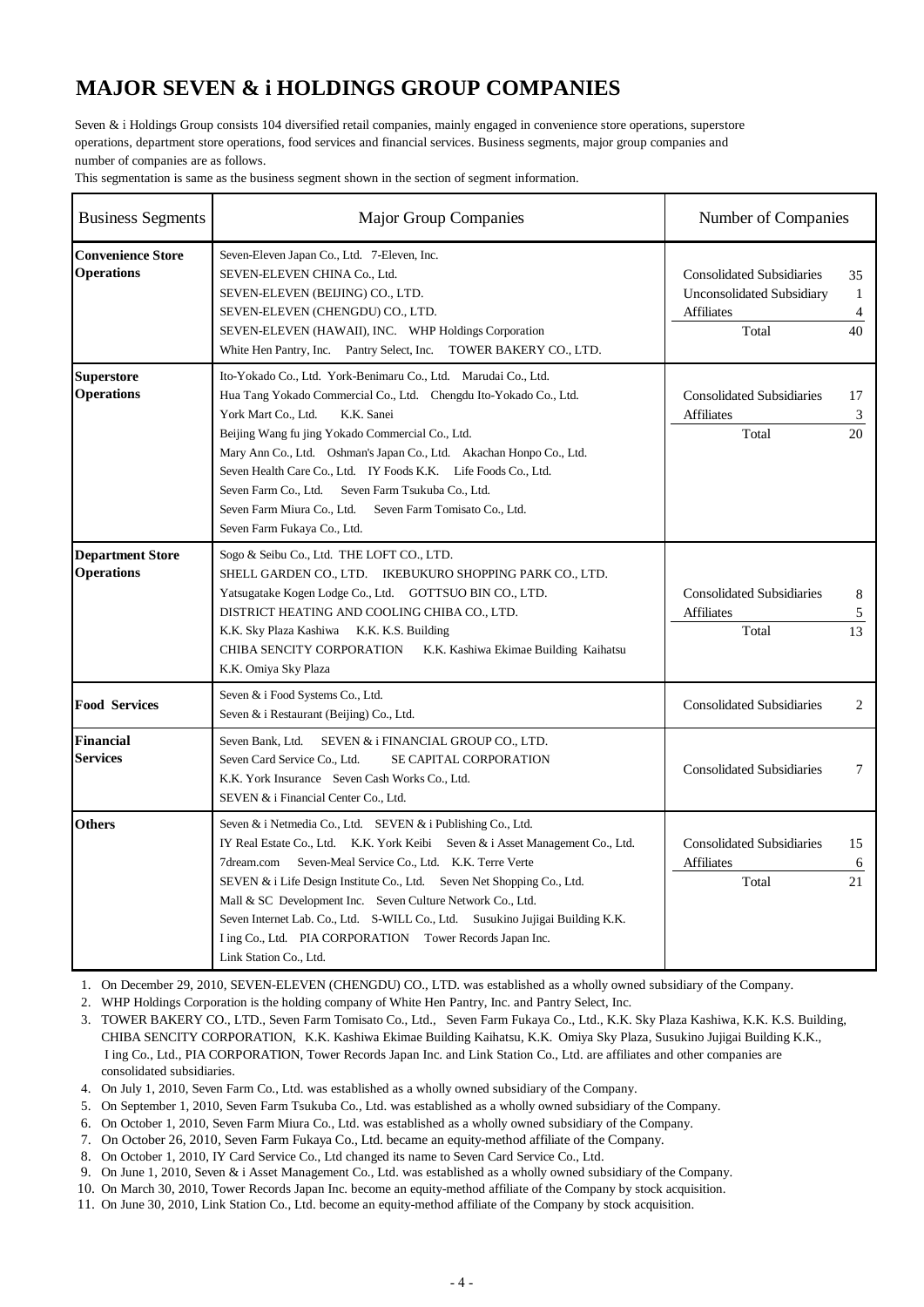## **BUSINESS RELATION IN GROUP**



Consolidated subsidiary \*

Affiliate accounted for using the equity method +

- Notes: 1. Each franchised store is operated by an independent franchisee which enters into franchise agreement with Seven-Eleven Japan Co., Ltd. or<br>7-Eleven, Inc. or SEVEN-ELEVEN (BEIJING) CO., LTD.
	- 2. As of February 28, 2011, Seven Bank, Ltd. has 15,356 units of ATMs placed mainly in the stores of Group companies.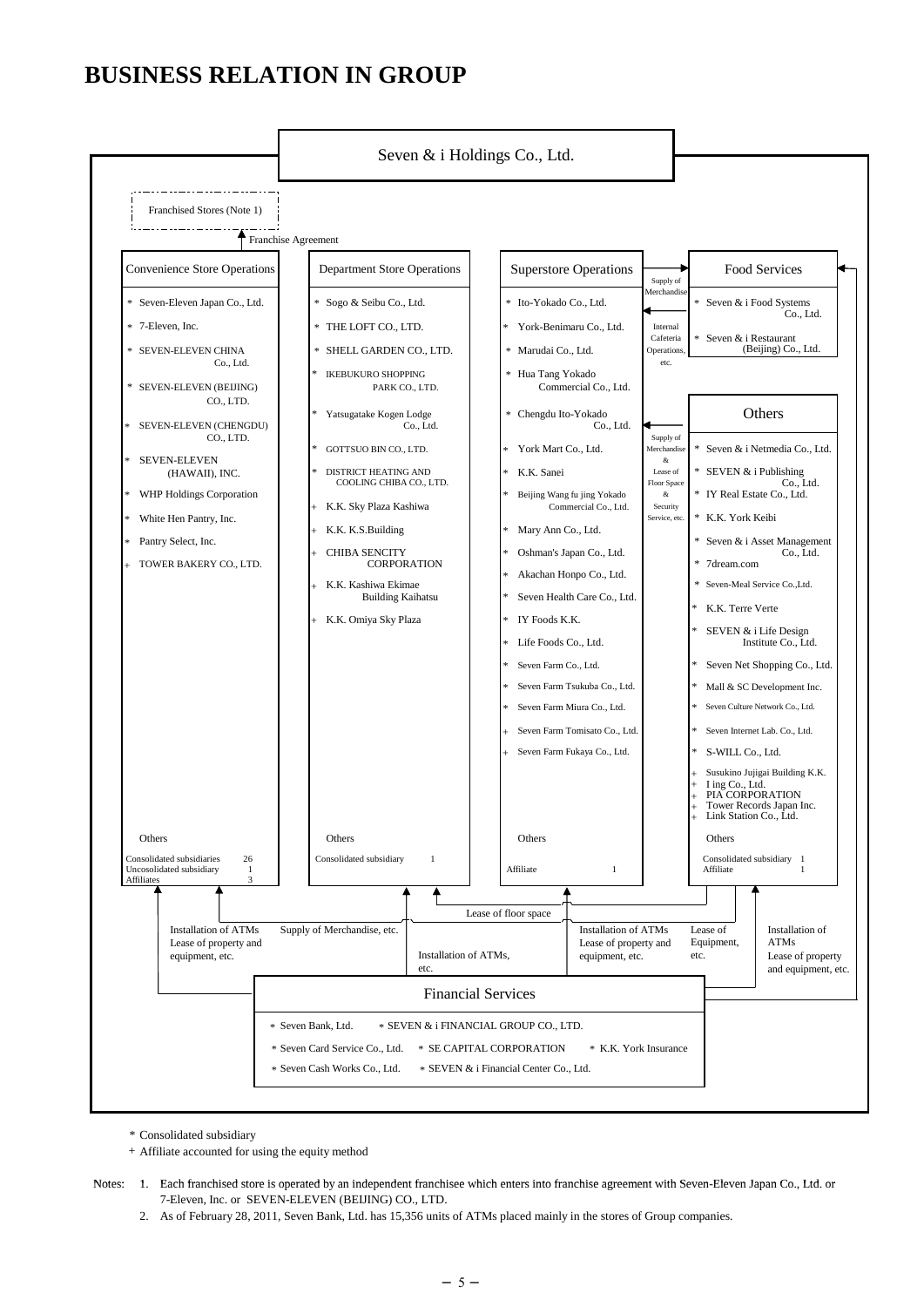## Subsidiaries and Affiliates

|                                      |                            |                                        |                                 |                                     | Description of Relationship |                          |                                                                                                                                                                                        |
|--------------------------------------|----------------------------|----------------------------------------|---------------------------------|-------------------------------------|-----------------------------|--------------------------|----------------------------------------------------------------------------------------------------------------------------------------------------------------------------------------|
| Name                                 | Address                    | Capital<br>(Millions of yen)           | Principal<br><b>Business</b>    | <b>Voting Rights</b><br>Held by the |                             | <b>Shared Positions</b>  | <b>Business Relationship</b>                                                                                                                                                           |
|                                      |                            |                                        |                                 | Company (%)                         | Officers                    | Employees                |                                                                                                                                                                                        |
| <b>Consolidated Subsidiaries</b>     |                            |                                        |                                 |                                     |                             |                          |                                                                                                                                                                                        |
| Seven-Eleven Japan Co., Ltd.<br>$*3$ | Chiyoda-ku,<br>Tokyo       | 17,200                                 | Convenience<br>store operations | 100.0                               | 3                           | $\overline{4}$           | The Company provides management<br>strategies as well as other services and<br>various convenience for considerations<br>The Company are entrusted with various<br>types of businesses |
| 7-Eleven, Inc.                       | Texas,<br>U.S.A.           | Thousands of<br>U.S. dollars<br>13     | Convenience<br>store operations | 100.0<br>(100.0)                    | $\mathfrak{2}$              | 1                        |                                                                                                                                                                                        |
| Ito-Yokado Co., Ltd.<br>$*3$         | Chiyoda-ku,<br>Tokyo       | 40,000                                 | Superstore<br>operations        | 100.0                               | 5                           | 3                        | The Company provides management<br>strategies as well as other services and<br>various convenience for considerations<br>The Company are entrusted with various<br>types of businesses |
| York-Benimaru Co., Ltd.<br>$*3$      | Koriyama-shi,<br>Fukushima | 9,927                                  | Superstore<br>operations        | 100.0                               | $\overline{2}$              | 1                        | The Company provides management<br>strategies as well as other services and<br>various convenience for considerations<br>The Company are entrusted with various<br>types of businesses |
| Sogo & Seibu Co., Ltd.<br>$*3$       | Chiyoda-ku,<br>Tokyo       | 10,000                                 | Department<br>store operations  | 100.0                               | 3                           | $\mathfrak{2}$           | The Company provides management<br>strategies as well as other services and<br>various convenience for considerations<br>The Company are entrusted with various<br>types of businesses |
| Seven & i Food Systems Co.,<br>Ltd.  | Chiyoda-ku,<br>Tokyo       | 3,000                                  | Food services                   | 100.0                               | 1                           | 1                        | The Company provides management<br>strategies as well as other services and<br>various convenience for considerations<br>The Company are entrusted with various<br>types of businesses |
| Seven Bank, Ltd.<br>$*3,4,5$         | Chiyoda-ku,<br>Tokyo       | 30,503                                 | Financial<br>services           | 49.0<br>(49.0)                      | 2                           | $\overline{\phantom{m}}$ |                                                                                                                                                                                        |
| SEVEN-ELEVEN CHINA Co.,<br>Ltd.      | Beijing,<br>China          | Thousands of<br>yuan<br>50,000         | Convenience<br>store operations | 100.0<br>(100.0)                    |                             | $\boldsymbol{2}$         |                                                                                                                                                                                        |
| SEVEN-ELEVEN (BEIJING)<br>CO., LTD.  | Beijing,<br>China          | Thousands of<br>U.S. dollars<br>35,000 | Convenience<br>store operations | 65.0<br>(65.0)                      |                             | $\boldsymbol{2}$         |                                                                                                                                                                                        |
| SEVEN-ELEVEN (CHENGDU)<br>Co., Ltd.  | Sichuan,<br>China          | Thousands of<br>U.S. dollars<br>10,000 | Convenience<br>store operations | 100.0<br>(100.0)                    |                             | $\mathbf{1}$             |                                                                                                                                                                                        |
| SEVEN-ELEVEN (HAWAII),<br>INC.       | Hawaii,<br>U.S.A.          | Thousands of<br>U.S. dollars<br>20,000 | Convenience<br>store operations | 100.0<br>(100.0)                    | $\mathfrak{2}$              | $\mathbf{1}$             |                                                                                                                                                                                        |
| WHP Holdings Corporation             | Delaware,<br>$U.S.A$       | U.S. dollars<br>17,098                 | Convenience<br>store operations | 100.0<br>(100.0)                    |                             |                          |                                                                                                                                                                                        |
| White Hen Pantry, Inc.               | Delaware,<br>U.S.A         | U.S. dollars<br>13,130                 | Convenience<br>store operations | 100.0<br>(100.0)                    |                             | -                        |                                                                                                                                                                                        |
| Pantry Select, Inc.                  | Illinois,<br>U.S.A.        | U.S.dollars<br>10                      | Convenience<br>store operations | 100.0<br>(100.0)                    |                             |                          |                                                                                                                                                                                        |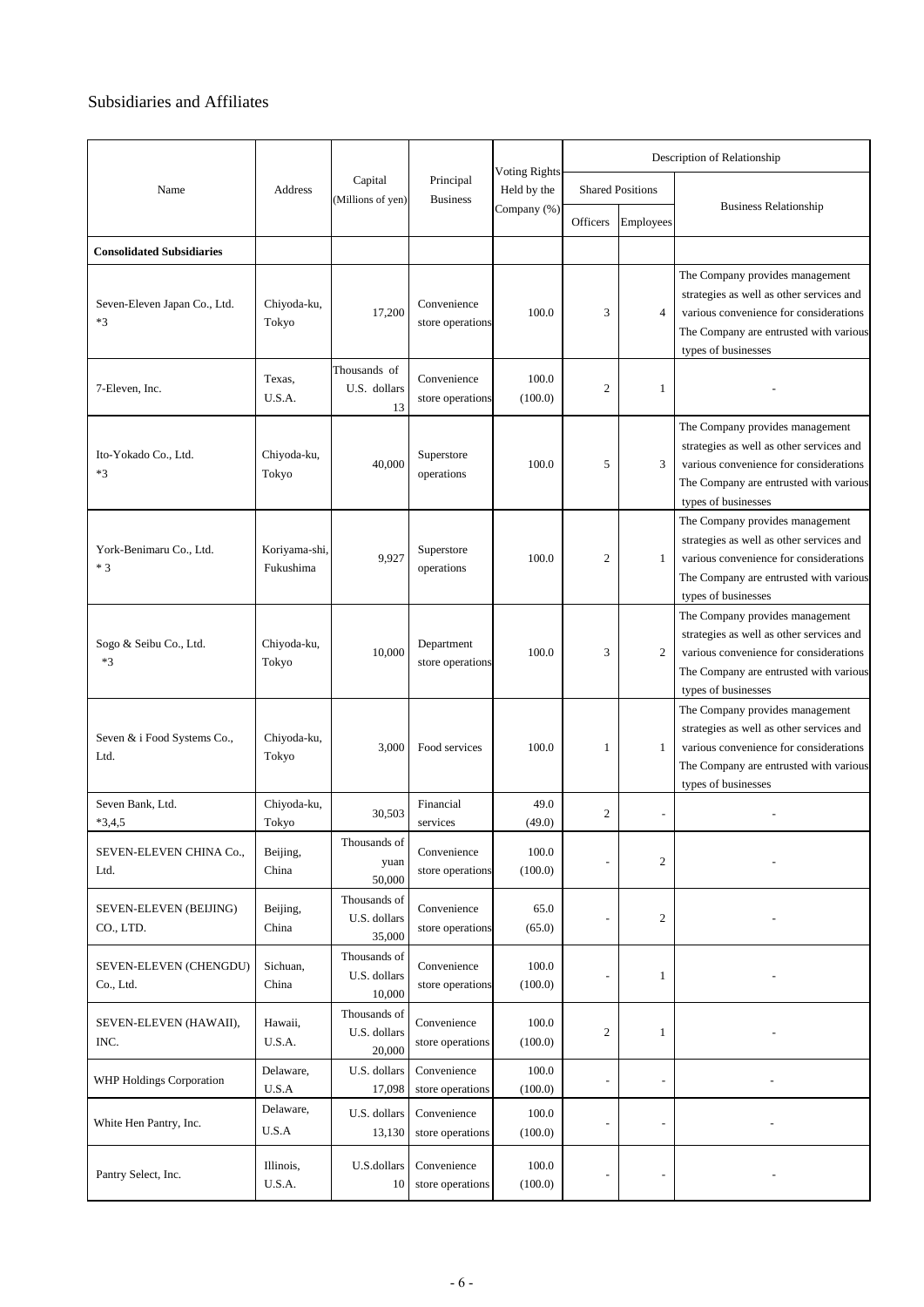|                                                     |                               |                                        |                               |                                     |                |                         | Description of Relationship                                                                                                                                                            |
|-----------------------------------------------------|-------------------------------|----------------------------------------|-------------------------------|-------------------------------------|----------------|-------------------------|----------------------------------------------------------------------------------------------------------------------------------------------------------------------------------------|
| Name                                                | Address                       | Capital<br>(Millions of yen)           | Principal<br><b>Business</b>  | <b>Voting Rights</b><br>Held by the |                | <b>Shared Positions</b> |                                                                                                                                                                                        |
|                                                     |                               |                                        |                               | Company (%)                         | Officers       | Employees               | <b>Business Relationship</b>                                                                                                                                                           |
| Marudai Co., Ltd.                                   | Nagaoka-shi,<br>Niigata       | 213                                    | Superstore<br>operations      | 100.0<br>(100.0)                    | 1              | 3                       | The Company provides management<br>strategies as well as other services and<br>various convenience for considerations<br>The Company are entrusted with various<br>types of businesses |
| Hua Tang Yokado Commercial<br>Co., Ltd.<br>*3       | Beijing,<br>China             | Thousands of<br>U.S. dollars<br>65,000 | Superstore<br>operations      | 75.8<br>(75.8)                      |                |                         |                                                                                                                                                                                        |
| Chengdu Ito-Yokado Co., Ltd.                        | Sichuan,<br>China             | Thousands of<br>U.S. dollars<br>23,000 | Superstore<br>operations      | 74.0<br>(74.0)                      |                |                         |                                                                                                                                                                                        |
| York Mart Co., Ltd.                                 | Chiyoda-ku,<br>Tokyo          | 1,000                                  | Superstore<br>operations      | 100.0                               | 1              | 1                       | The Company provides management<br>strategies as well as other services and<br>various convenience for considerations<br>The Company are entrusted with<br>various types of businesses |
| K.K. Sanei                                          | Ishinomaki<br>-shi,<br>Miyagi | 138                                    | Superstore<br>operations      | 100.0<br>(100.0)                    |                | 3                       | The Company provides management<br>strategies as well as other services and<br>various convenience for considerations<br>The Company are entrusted with<br>various types of businesses |
| Beijing Wang fu jing Yokado<br>Commercial Co., Ltd. | Beijing,<br>China             | Thousands of<br>U.S. dollars<br>18,000 | Superstore<br>operations      | 60.0<br>(60.0)                      |                |                         |                                                                                                                                                                                        |
| Mary Ann Co., Ltd.                                  | Chiyoda-ku,<br>Tokyo          | 200                                    | Superstore<br>operations      | 100.0<br>(100.0)                    |                | 1                       | The Company provides management<br>strategies as well as other services and<br>various convenience for considerations<br>The Company are entrusted with various<br>types of businesses |
| Oshman's Japan Co., Ltd.                            | Chiyoda-ku,<br>Tokyo          | 1.200                                  | Superstore<br>operations      | 100.0<br>(100.0)                    |                |                         | The Company provides management<br>strategies as well as other services and<br>various convenience for considerations<br>The Company are entrusted with<br>various types of businesses |
| Akachan Honpo Co., Ltd.                             | Chuo-ku,<br>Osaka-shi         | 3,080                                  | Superstore<br>operations      | 93.6<br>(12.9)                      | 1              |                         | The Company provides management<br>strategies as well as other services and<br>various convenience for considerations<br>The Company are entrusted with various<br>types of businesses |
| Seven Health Care Co., Ltd.                         | Chiyoda-ku,<br>Tokyo          | 450                                    | Superstore<br>operations      | 70.0<br>(60.0)                      | $\mathfrak{2}$ |                         | The Company are entrusted with various<br>types of businesses                                                                                                                          |
| IY Foods K.K.                                       | Kazo-shi,<br>Saitama          | 75                                     | Superstore<br>operations      | 100.0<br>(100.0)                    |                | 1                       | The Company provides management<br>strategies as well as other services and<br>various convenience for considerations<br>The Company are entrusted with<br>various types of businesses |
| Life Foods Co., Ltd.                                | Koriyama-shi,<br>Fukushima    | 120                                    | Superstore<br>operations      | 100.0<br>(100.0)                    | 1              |                         |                                                                                                                                                                                        |
| Seven Farm Co., Ltd.                                | Chiyoda-ku,<br>Tokyo          | 5                                      | Superstore<br>operations      | 100.0<br>(100.0)                    | ÷,             |                         | The Company are entrusted with various<br>types of businesses                                                                                                                          |
| Seven Farm Tsukuba Co., Ltd.                        | Chikusei-shi,<br>Ibaraki      | 1                                      | Superstore<br>operations      | 85.0<br>(85.0)                      | $\overline{a}$ |                         |                                                                                                                                                                                        |
| Seven Farm Miura Co., Ltd.                          | Yokosuka-shi,<br>Kanagawa     | 1                                      | Superstore<br>operations      | 85.0<br>(85.0)                      | ÷,             |                         |                                                                                                                                                                                        |
| THE LOFT CO., LTD.                                  | Shibuya-ku,<br>Tokyo          | 750                                    | Department<br>store operation | 70.7<br>(70.7)                      | $\overline{a}$ |                         |                                                                                                                                                                                        |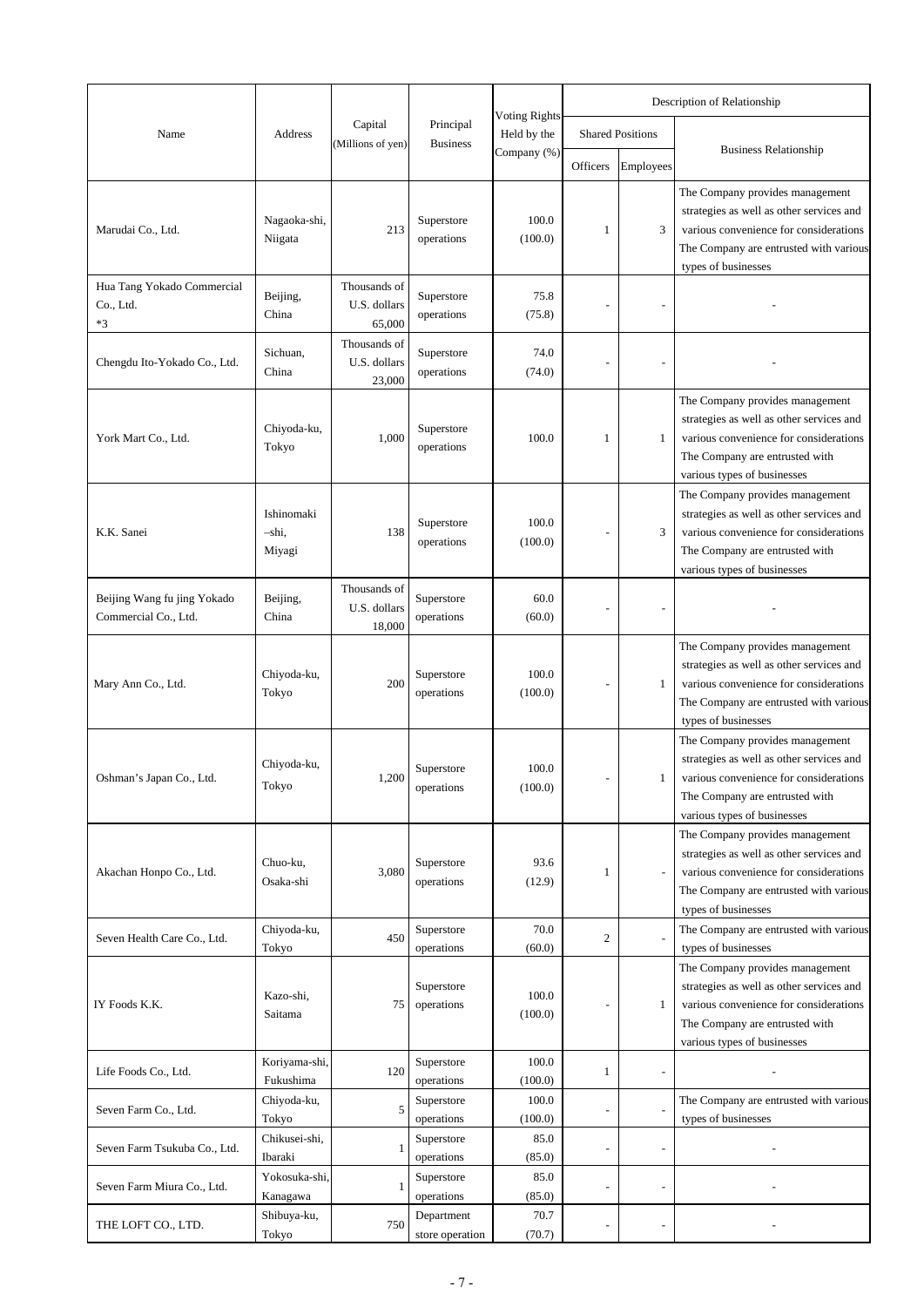|                                                 |                                       |                                 |                                |                                     | Description of Relationship |                         |                                                                                                                                                                                        |
|-------------------------------------------------|---------------------------------------|---------------------------------|--------------------------------|-------------------------------------|-----------------------------|-------------------------|----------------------------------------------------------------------------------------------------------------------------------------------------------------------------------------|
| Name                                            | <b>Address</b>                        | Capital                         | Principal                      | <b>Voting Rights</b><br>Held by the |                             | <b>Shared Positions</b> |                                                                                                                                                                                        |
|                                                 |                                       | (Millions of yen)               | <b>Business</b>                | Company (%)                         | Officers                    | Employees               | <b>Business Relationship</b>                                                                                                                                                           |
| SHELL GARDEN CO., LTD.                          | Meguro-ku,<br>Tokyo                   | 989                             | Department<br>store operations | 100.0<br>(100.0)                    |                             |                         |                                                                                                                                                                                        |
| <b>IKEBUKURO SHOPPING</b>                       | Toshima-ku,                           | 1,200                           | Department                     | 50.6                                |                             |                         |                                                                                                                                                                                        |
| PARK CO., LTD.                                  | Tokyo<br>Minamimaki                   |                                 | store operations               | (50.6)                              |                             |                         |                                                                                                                                                                                        |
| Yatsugatake Kogen Lodge Co.,<br>Ltd.            | -mura,<br>Minami-Saku<br>-gun, Nagano | 100                             | Department<br>store operations | 100.0<br>(100.0)                    |                             |                         |                                                                                                                                                                                        |
| GOTTSUO BIN CO., LTD.                           | Toshima-ku,<br>Tokyo                  | 10                              | Department<br>store operations | 100.0<br>(100.0)                    |                             |                         |                                                                                                                                                                                        |
| DISTRICT HEATING AND<br>COOLING CHIBA CO., LTD. | Chuo-ku,<br>Chiba-shi                 | 1,000                           | Department<br>store operations | 43.4<br>(43.4)<br>[18.2]            |                             |                         |                                                                                                                                                                                        |
| Seven & i Restaurant (Beijing)<br>Co., Ltd.     | Beijing,<br>China                     | Thousands of<br>yuan<br>100,000 | Food services                  | 75.0<br>(75.0)                      |                             |                         |                                                                                                                                                                                        |
| SEVEN & i FINANCIAL<br>GROUP CO., LTD.          | Chiyoda-ku,<br>Tokyo                  | 10                              | Financial<br>services          | 100.0                               | $\mathfrak{2}$              |                         | The Company are entrusted with various<br>types of businesses                                                                                                                          |
| Seven Card Service Co., Ltd.<br>$*3$            | Chiyoda-ku,<br>Tokyo                  | 7,500                           | Financial<br>services          | 95.5<br>(95.5)                      | 1                           | 1                       | The Company provides management<br>strategies as well as other services and<br>various convenience for considerations<br>The Company are entrusted with various<br>types of businesses |
| SE CAPITAL CORPORATION                          | Chiyoda-ku,<br>Tokyo                  | 75                              | Financial<br>services          | 100.0<br>(100.0)                    | 2                           | 2                       | The Company provides management<br>strategies as well as other services and<br>various convenience for considerations<br>The Company are entrusted with various<br>types of businesses |
| K.K. York Insurance                             | Chiyoda-ku,<br>Tokyo                  | 30                              | Financial<br>services          | 100.0<br>(100.0)                    | $\overline{a}$              | 1                       | The Company provides management<br>strategies as well as other services and<br>various convenience for considerations<br>The Company are entrusted with<br>various types of businesses |
| Seven Cash Works Co., Ltd.                      | Chiyoda-ku,<br>Tokyo                  | 90                              | Financial<br>services          | 100.0<br>(100.0)                    |                             | 1                       |                                                                                                                                                                                        |
| SEVEN & i Financial Center<br>Co., Ltd.         | Chiyoda-ku,<br>Tokyo                  | 10                              | Financial<br>services          | 100.0                               | 1                           | 3                       | The Company conducts deposits of the<br>fund<br>The Company are entrusted with various<br>types of businesses                                                                          |
| Seven & i Netmedia Co., Ltd.                    | Chiyoda-ku,<br>Tokyo                  | 4,165                           | Others                         | 100.0                               | $\overline{c}$              |                         | The Company are entrusted with various<br>types of businesses                                                                                                                          |
| SEVEN & i Publishing Co., Ltd.                  | Chiyoda-ku,<br>Tokyo                  | 242                             | Others                         | 100.0<br>(100.0)                    |                             |                         | The Company provides management<br>strategies as well as other services and<br>various convenience for considerations<br>The Company are entrusted with various<br>types of businesses |
| IY Real Estate Co., Ltd.                        | Chiyoda-ku,<br>Tokyo                  | 58                              | Others                         | 100.0<br>(100.0)                    |                             | 3                       | The Company provides management<br>strategies as well as other services and<br>various convenience for considerations<br>The Company are entrusted with various<br>types of businesses |
| K.K. York Keibi                                 | Chiyoda-ku,<br>Tokyo                  | 10                              | Others                         | 100.0<br>(100.0)                    |                             | $\mathfrak{2}$          | The Company provides management<br>strategies as well as other services and<br>various convenience for considerations<br>The Company are entrusted with various                        |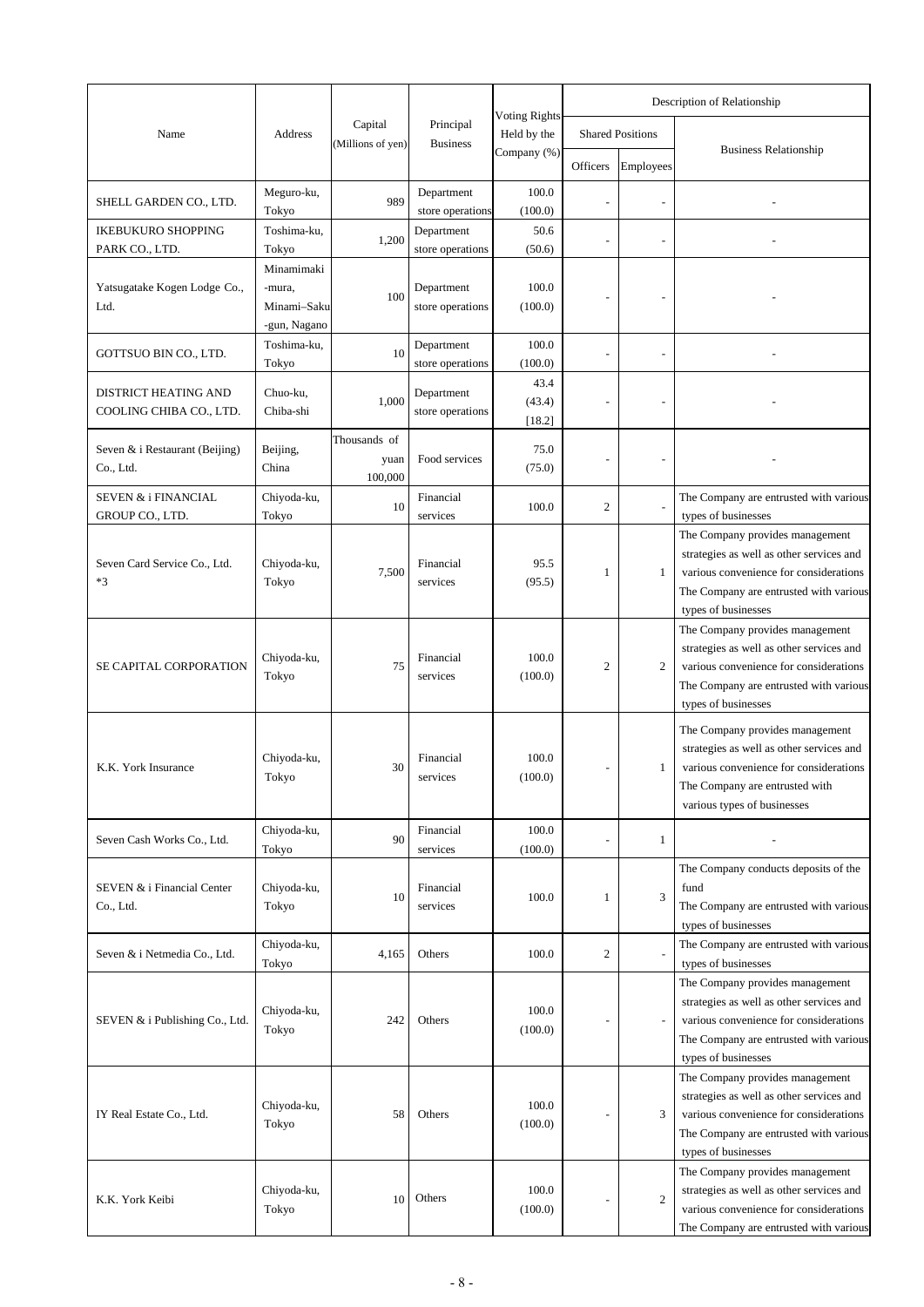|                                               |                         |                              |                              | <b>Voting Rights</b> |                |                         | Description of Relationship                                                                                                                                                              |
|-----------------------------------------------|-------------------------|------------------------------|------------------------------|----------------------|----------------|-------------------------|------------------------------------------------------------------------------------------------------------------------------------------------------------------------------------------|
| Name                                          | Address                 | Capital<br>(Millions of yen) | Principal<br><b>Business</b> | Held by the          |                | <b>Shared Positions</b> |                                                                                                                                                                                          |
|                                               |                         |                              |                              | Company (%)          | Officers       | Employees               | <b>Business Relationship</b>                                                                                                                                                             |
|                                               |                         |                              |                              |                      |                |                         | types of businesses                                                                                                                                                                      |
| Seven & i Asset Management<br>Co., Ltd.<br>*3 | Chiyoda-ku,<br>Tokyo    | 10,000                       | Others                       | 100.0                | $\mathfrak{2}$ | 2                       | The Company provides management<br>strategies as well as other services and<br>various convenience for considerations<br>The Company are entrusted with various<br>types of businesses   |
| 7dream.com                                    | Chiyoda-ku,<br>Tokyo    | 450                          | Others                       | 68.0<br>(68.0)       | 1              |                         | The Company provides management<br>strategies as well as other services and<br>various convenience for considerations<br>The Company are entrusted with various<br>types of businesses   |
| Seven-Meal Service Co., Ltd.                  | Chiyoda-ku,<br>Tokyo    | 300                          | Others                       | 90.0<br>(90.0)       |                | 1                       | The Company provides management<br>strategies as well as other services and<br>various convenience for considerations<br>The Company are entrusted with various<br>types of businesses   |
| K.K. Terre Verte                              | Kitami-shi,<br>Hokkaido | 400                          | Others                       | 99.0<br>(99.0)       | 1              | 1                       | The Company provides management<br>strategies as well as other services and<br>various convenience for considerations<br>The Company are entrusted with various<br>types of businesses   |
| SEVEN & i Life Design Institute<br>Co., Ltd.  | Chiyoda-ku,<br>Tokyo    | 435                          | Others                       | 100.0<br>(14.5)      | $\mathfrak{2}$ |                         | The Company are entrusted with various<br>types of businesses                                                                                                                            |
| Seven Net Shopping Co., Ltd.                  | Chiyoda-ku,<br>Tokyo    | 3,000                        | Others                       | 77.9<br>(77.9)       | 1              |                         | The Company provides management<br>strategies as well as other services and<br>various convenience for considerations<br>The Company are entrusted with various<br>types of businesses - |
| Mall & SC Development Inc.                    | Chiyoda-ku,<br>Tokyo    | 622                          | Others                       | 100.0<br>(15.0)      | 1              | 4                       | The Company provides management<br>strategies as well as other services and<br>various convenience for considerations<br>The Company are entrusted with various<br>types of businesses   |
| Seven Culture Network Co., Ltd.               | Chiyoda-ku,<br>Tokyo    | 900                          | Others                       | 100.0<br>(100.0)     | 2              |                         | The Company provides management<br>strategies as well as other services and<br>various convenience for considerations<br>The Company are entrusted with various<br>types of businesses   |
| Seven Internet Lab. Co., Ltd.                 | Chiyoda-ku,<br>Tokyo    | 200                          | Others                       | 60.0<br>(60.0)       | 1              | 1                       | The Company provides management<br>strategies as well as other services and<br>various convenience for considerations                                                                    |
| S-WILL Co., Ltd.                              | Chiyoda-ku,<br>Tokyo    | $\boldsymbol{0}$             | Others                       | 100.0                | ÷,             |                         |                                                                                                                                                                                          |
| Other 28 companies<br>*6                      | $\overline{a}$          |                              | $\overline{a}$               | $\overline{a}$       | $\frac{1}{2}$  |                         |                                                                                                                                                                                          |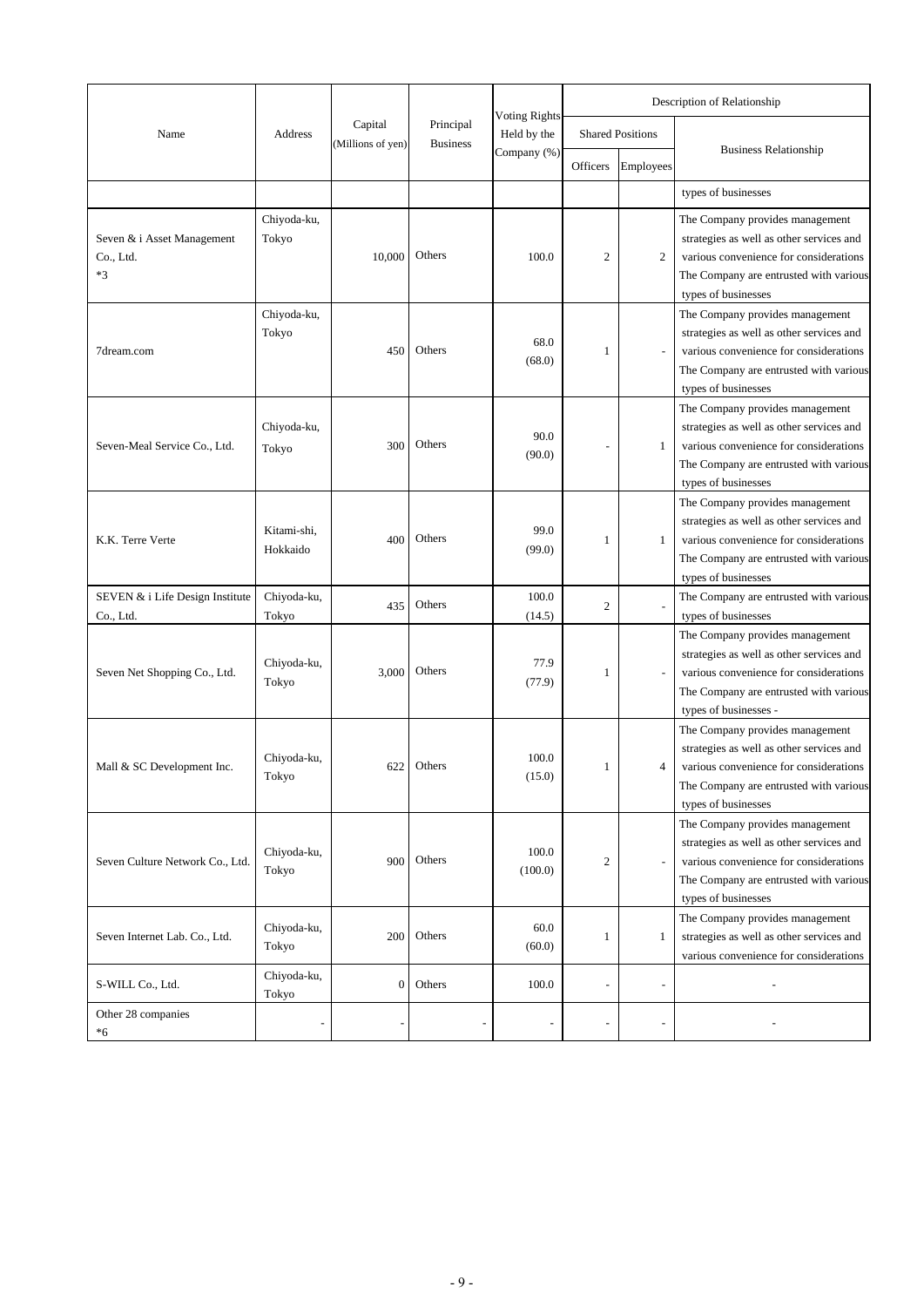|                                          |                               |                              |                                 | <b>Voting Rights</b> |                         |                          | Description of Relationship  |  |
|------------------------------------------|-------------------------------|------------------------------|---------------------------------|----------------------|-------------------------|--------------------------|------------------------------|--|
| Name                                     | Address                       | Capital<br>(Millions of yen) | Principal<br><b>Business</b>    | Held by the          | <b>Shared Positions</b> |                          |                              |  |
|                                          |                               |                              |                                 | Company (%)          | Officers                | Employees                | <b>Business Relationship</b> |  |
| <b>Equity Method - affiliates</b>        |                               |                              |                                 |                      |                         |                          |                              |  |
| TOWER BAKERY CO., LTD                    | Koshigaya<br>-shi,<br>Saitama | 495                          | Convenience<br>store operations | 20.0<br>(20.0)       | ٠                       | $\overline{\phantom{a}}$ |                              |  |
| Seven Farm Tomisato Co., Ltd.            | Tomisato<br>-shi,<br>Chiba    | $\overline{2}$               | Superstore<br>operations        | 25.9<br>(25.9)       | ÷,                      |                          |                              |  |
| Seven Farm Fukaya Co., Ltd.              | Fukaya-shi<br>Saitama         | 1                            | Superstore<br>operations        | 25.0<br>(25.0)       | $\overline{a}$          | $\overline{a}$           |                              |  |
| K.K. Sky Plaza Kashiwa                   | Kashiwa-shi,<br>Chiba         | 10                           | Department<br>store operations  | 45.5<br>(45.5)       | ÷,                      |                          |                              |  |
| K.K. K.S. Building                       | Chuo-ku,<br>Kobe-shi          | 100                          | Department<br>store operations  | 40.0<br>(40.0)       | ÷,                      | $\overline{a}$           |                              |  |
| CHIBA SENCITY<br>CORPORATION             | Chuo-ku,<br>Chiba-shi         | 297                          | Department<br>store operations  | 34.8<br>(34.8)       | ÷,                      | $\overline{\phantom{a}}$ |                              |  |
| K.K. Kashiwa Ekimae Building<br>Kaihatsu | Kashiwa-shi.<br>Chiba         | 10                           | Department<br>store operations  | 27.2<br>(27.2)       | ÷,                      |                          |                              |  |
| K.K. Omiya Sky Plaza                     | Omiya-ku,<br>Saitama-shi      | 10                           | Department<br>store operations  | 20.0<br>(20.0)       | ÷,                      |                          |                              |  |
| Susukino Jujigai Building K.K            | Chuo-ku,<br>Sapporo-shi       | 100                          | Others                          | 37.6<br>(37.6)       | $\overline{a}$          | $\overline{c}$           |                              |  |
| I ing Co., Ltd                           | Chiyoda-ku,<br>Tokyo          | 99                           | Others                          | 29.7<br>(29.7)       | ÷,                      | $\overline{2}$           |                              |  |
| PIA CORPORATION                          | Shibuya-ku,<br>Tokyo          | 4,239                        | Others                          | 20.0<br>(10.0)       | $\mathbf{1}$            | $\overline{a}$           |                              |  |
| Tower Records Japan Inc.                 | Shinagawa<br>-ku,<br>Tokyo    | 6,545                        | Others                          | 36.5                 | $\mathbf{1}$            | $\mathbf{1}$             |                              |  |
| Link Station Co., Ltd.                   | Aomori-shi,<br>Aomori         | 102                          | Others                          | 25.0<br>(25.0)       | $\overline{a}$          |                          |                              |  |
| Other 5 companies<br>$*6$                |                               |                              |                                 |                      | ÷,                      |                          |                              |  |

\* 1. The business segment is listed under the Principal Business column.

2. Figures in parentheses ( ) in Voting Rights Held by the Company column indicate the share of indirect voting rights. Those in brackets [ ] indicate share of related or approved parties (supernumerary).

- 3. These companies are designated subsidiaries.
- 4. These companies file security registration statement or annual financial reports.
- 5. Seven Bank Ltd. is considered as a consolidated subsidiary substantially.

6. Key financial data for other companies have been omitted because their effects on the Consolidated Financial Statements are not considered material.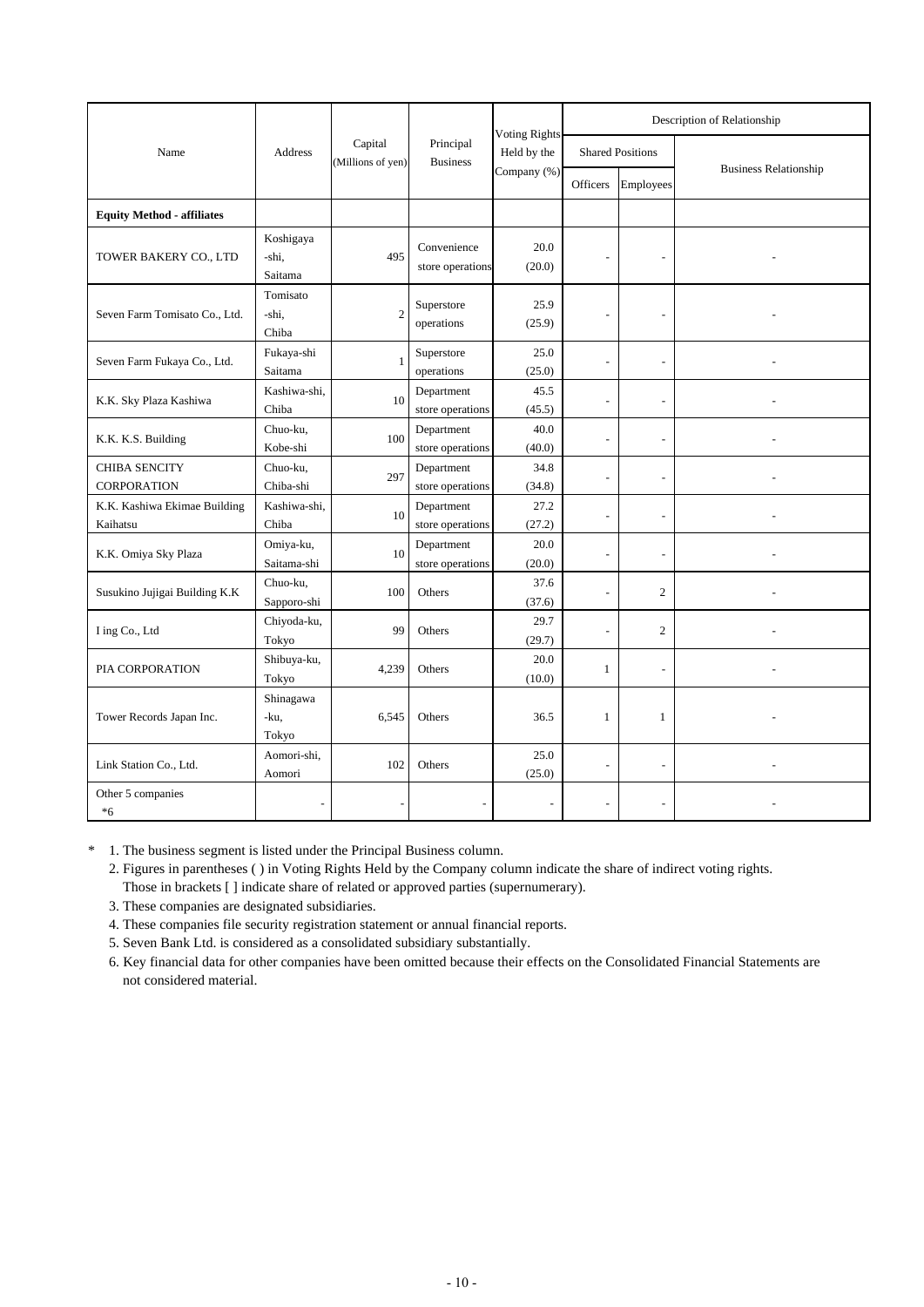# CONSOLIDATED BALANCE SHEETS

| (Millions of yen) |
|-------------------|
|-------------------|

|                                                | February 28, 2010 | February 28, 2011 |
|------------------------------------------------|-------------------|-------------------|
|                                                | Amount            | Amount            |
| <b>ASSETS</b>                                  |                   |                   |
| <b>Current assets</b>                          | 1,460,186         | 1,406,594         |
| Cash and bank deposits                         | 691,633           | 654,833           |
| Call Loan                                      | 16,000            | 120,000           |
| Notes and accounts receivable, trade           | 119,627           | 122,411           |
| Trade accounts receivable - financial services | 68,243            | 60,269            |
| Marketable securities                          | 55,025            | 26,534            |
| Merchandise and finished goods                 | 158,889           | 158,511           |
| Work in process                                | 16                | 32                |
| Raw materials and supplies                     | 2,489             | 2,567             |
| Prepaid expenses                               | 31,606            | 31,109            |
| Deferred income taxes                          | 28,360            | 30,875            |
| Other                                          | 292,716           | 203,098           |
| Allowance for doubtful accounts                | (4, 421)          | (3,650)           |
| <b>Non-current assets</b>                      | 2,213,359         | 2,325,459         |
| Property and equipment                         | 1,195,709         | 1,247,823         |
| Buildings and structures, net                  | 485,081           | 519,957           |
| Furniture, fixtures and equipment, net         | 133,215           | 122,610           |
| Vehicles, net                                  | 110               | 1,675             |
| Land                                           | 520,320           | 581,185           |
| Lease assets, net                              | 4,485             | 12,754            |
| Construction in progress                       | 52,495            | 9,640             |
| <b>Intangible assets</b>                       | 297,531           | 324,655           |
| Goodwill                                       | 197,126           | 172,186           |
| Software                                       | 34,767            | 34,050            |
| Other                                          | 65,638            | 118,418           |
| <b>Investments and other assets</b>            | 720,118           | 752,979           |
| Investments in securities                      | 168,850           | 227,371           |
| Long-term loans receivable                     | 19,657            | 18,675            |
| Prepaid pension cost                           | 12,149            | 9,978             |
| Long-term leasehold deposits                   | 438,028           | 418,585           |
| Advances for store construction                | 15,507            | 8,743             |
| Deferred income taxes                          | 26,134            | 20,717            |
| Other                                          | 46,693            | 55,356            |
| Allowance for doubtful accounts                | (6,903)           | (6, 450)          |
| <b>Deferred assets</b>                         | 58                | 58                |
| New organization costs                         | 58                | 58                |
| <b>TOTAL ASSETS</b>                            | 3,673,605         | 3,732,111         |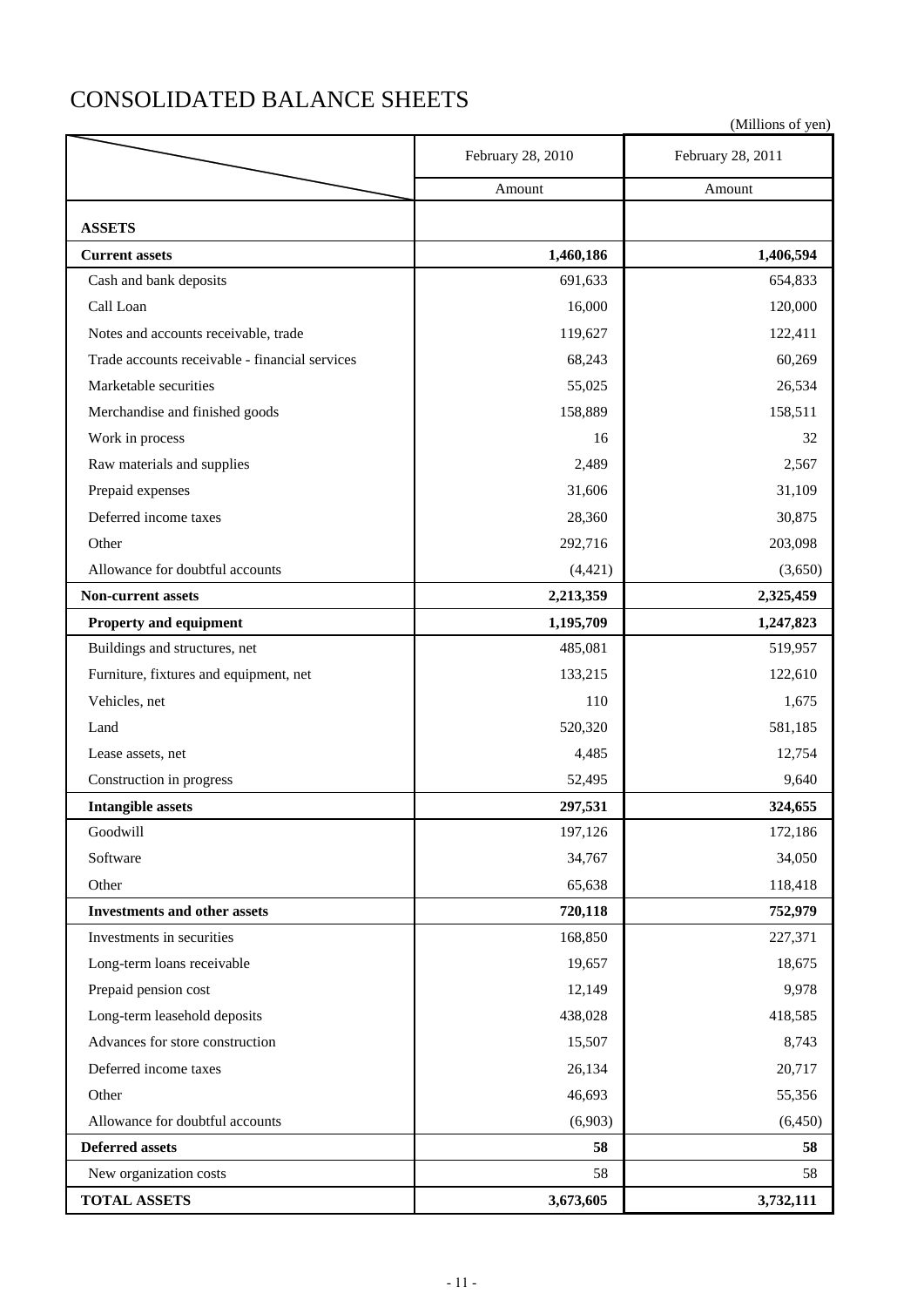|                                                                               | February 28, 2010 | February 28, 2011 |
|-------------------------------------------------------------------------------|-------------------|-------------------|
|                                                                               | Amount            | Amount            |
|                                                                               |                   |                   |
| <b>LIABILITIES</b>                                                            |                   |                   |
| <b>Current liabilities</b>                                                    | 1,263,370         | 1,348,728         |
| Notes and accounts payable, trade                                             | 292,628           | 284,795           |
| Short-term loans                                                              | 151,200           | 108,330           |
| Current portion of long-term loans                                            | 79,155            | 127,187           |
| Current portion of bonds                                                      | 20,385            | 36,100            |
| Income taxes payable                                                          | 42,255            | 51,007            |
| Accrued expenses                                                              | 76,692            | 75,300            |
| Deposits received                                                             | 173,937           | 138,527           |
| Allowance for sales promotion expenses                                        | 13,134            | 16,261            |
| Allowance for bonuses to employees                                            | 14,377            | 13,685            |
| Allowance for bonuses to directors and                                        |                   |                   |
| corporate auditors                                                            | 269               | 301               |
| Allowance for loss on future collection of                                    |                   |                   |
| gift certificates                                                             | 4,058             | 2,544             |
| Deposits received in banking business                                         | 185,745           | 275,696           |
| Other                                                                         | 209,531           | 218,991           |
| <b>Non-current liabilities</b>                                                | 616,293           | 606,871           |
| <b>Bonds</b>                                                                  | 190,068           | 263,973           |
| Long-term loans                                                               | 244,470           | 177,225           |
| Commercial paper                                                              | 16,208            | 8,177             |
| Deferred income taxes                                                         | 38,343            | 35,955            |
| Allowance for accrued pension and                                             |                   |                   |
| severance costs                                                               | 3,493             | 3,356             |
| Allowance for retirement benefits to directors                                | 2,490             | 2,292             |
| and corporate auditors                                                        |                   |                   |
| Deposits received from tenants and                                            | 55,827            | 56,048            |
| franchised stores                                                             |                   |                   |
| Other                                                                         | 65,391            | 59,840            |
| <b>TOTAL LIABILITIES</b>                                                      | 1,879,664         | 1,955,599         |
| <b>NET ASSETS</b>                                                             |                   |                   |
| <b>Shareholders' equity</b>                                                   | 1,789,065         | 1,803,783         |
| Common stock                                                                  | 50,000            | 50,000            |
| Capital surplus                                                               | 576,072           | 526,899           |
| Retained earnings                                                             | 1,172,263         | 1,234,204         |
| Treasury stock, at cost                                                       | (9,270)           | (7,320)           |
| <b>Accumulated gains (losses) from</b>                                        | (67, 097)         | (101, 268)        |
| valuation and translation adjustments                                         |                   |                   |
| Unrealized gains (losses) on available-for-sale                               | 3,227             | 3,226             |
| securities, net of taxes<br>Unrealized gains (losses) on hedging derivatives, |                   |                   |
| net of taxes                                                                  | (549)             | (328)             |
| Foreign currency translation adjustments                                      | (69,776)          | (104, 167)        |
| <b>Subscriptions to shares</b>                                                | 721               | 981               |
| Minority interests in consolidated subsidiaries                               | 71,251            | 73,016            |
| <b>TOTAL NET ASSETS</b>                                                       | 1,793,940         | 1,776,512         |
| TOTAL LIABILITIES AND NET ASSETS                                              | 3,673,605         | 3,732,111         |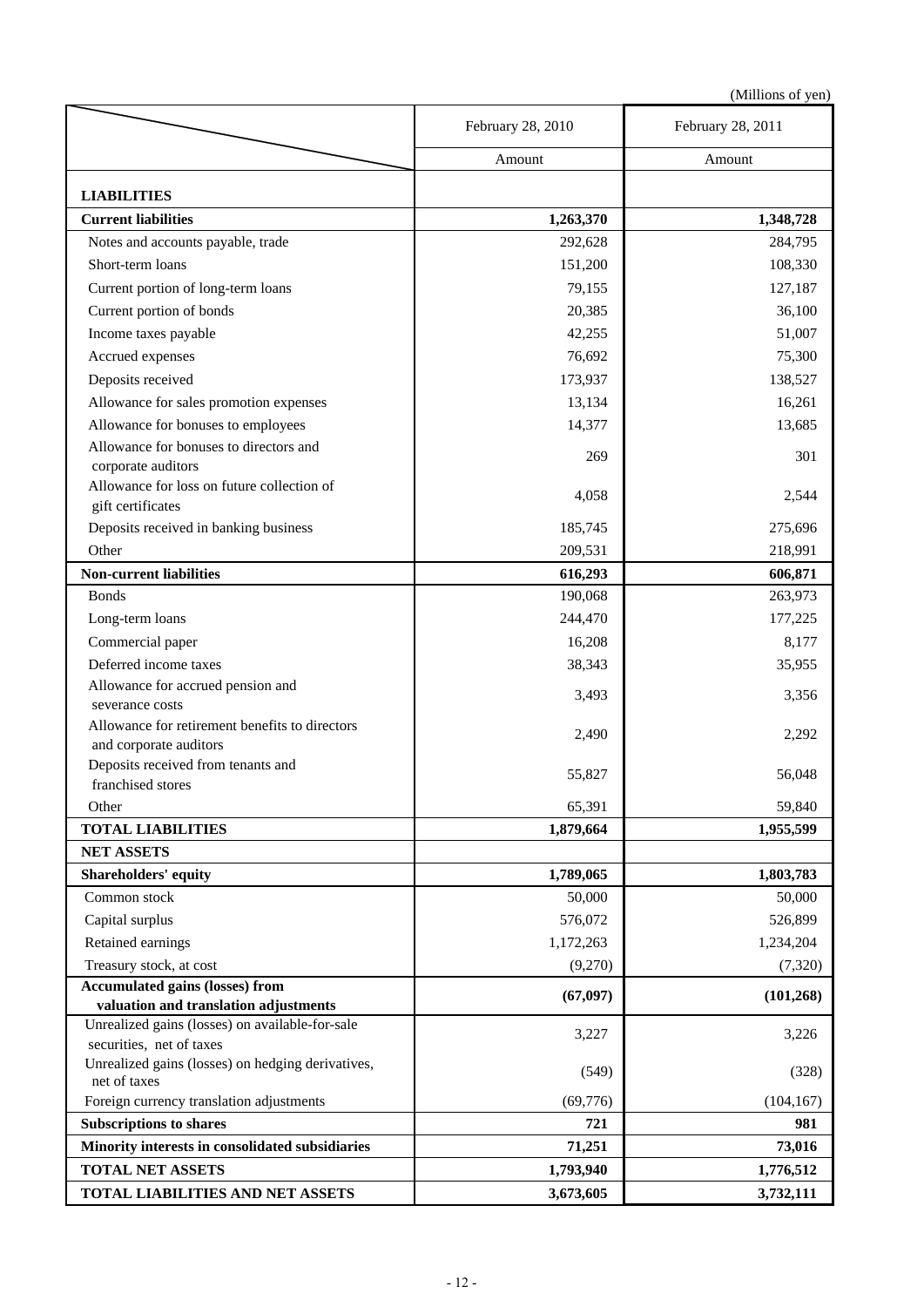# CONSOLIDATED STATEMENTS OF INCOME

|                                                                             |                   | (Millions of yen) |
|-----------------------------------------------------------------------------|-------------------|-------------------|
|                                                                             | Year ended        | Year ended        |
|                                                                             | February 28, 2010 | February 28, 2011 |
|                                                                             | Amount            | Amount            |
| [ Revenues from operations ]                                                | [5,111,297]       | [5,119,739]       |
| Net sales                                                                   | 4,549,867         | 4,530,684         |
| Cost of sales                                                               | 3,355,578         | 3,364,412         |
| <b>Gross profit on sales</b>                                                | 1,194,289         | 1,166,272         |
| Other operating revenues                                                    | 561,429           | 589,054           |
| <b>Gross profit from operations</b>                                         | 1,755,719         | 1,755,327         |
| Selling, general and administrative expenses                                | 1,529,052         | 1,511,980         |
| Advertising and decoration expenses                                         | 100,388           | 101,218           |
| Salaries and wages                                                          | 394,460           | 380,694           |
| Provision for bonuses to employees                                          | 14,331            | 13,635            |
| Pension expenses                                                            | 19,181            | 16,572            |
| Legal welfare expenses                                                      | 47,954            | 48,301            |
| Land and building rent                                                      | 256,712           | 260,034           |
| Depreciation and amortization                                               | 126,408           | 126,674           |
| Utility expenses                                                            | 94,801            | 94,214            |
| Store maintenance and repair expenses                                       | 69,316            | 70,371            |
| Other                                                                       | 405,498           | 400,262           |
| <b>Operating Income</b>                                                     | 226,666           | 243,346           |
| Non-operating income                                                        | 11,190            | 10,390            |
| Interest income                                                             | 5,417             | 5,260             |
| Dividend income                                                             | 771               | 788               |
| Equity in earnings of affiliates                                            | 1,225             | 1,007             |
| Other                                                                       | 3,774             | 3,333             |
| Non-operating expenses                                                      | 10,905            | 10,829            |
| Interest expenses                                                           | 6,261             | 5,258             |
| Interest on bonds                                                           | 2,243             | 2,494             |
| Foreign currency exchange losses                                            | 213               | 351               |
| Other                                                                       | 2,186             | 2,725             |
| <b>Ordinary income</b>                                                      | 226,950           | 242,907           |
| <b>Special gains</b>                                                        | 2,809             | 22,655            |
| Gain on sales of property and equipment                                     | 1,168             | 1,174             |
| Gain on sales of investment securities                                      | 574               | 1,367             |
| Gain on donations received                                                  |                   | 7,000             |
| Gain on liquidation of investment in silent                                 |                   |                   |
| partnership                                                                 |                   | 8,305             |
| Subsidy income related to urban redevelopment                               |                   | 3,590             |
| projects                                                                    |                   |                   |
| Compensation income for withdrawal<br>Other                                 | 395<br>671        |                   |
|                                                                             |                   | 1,216             |
| <b>Special losses</b>                                                       | 86,656            | 42,271            |
| Loss on disposals of property and equipment                                 | 6,143<br>28,052   | 6,566             |
| Impairment loss                                                             |                   | 21,454            |
| Amortization of goodwill                                                    | 39,130            |                   |
| Loss on sales of investments in securities                                  | 333               |                   |
| Valuation loss on investments in securities                                 | 227               |                   |
| Other                                                                       | 12,769            | 14,250            |
| Income before income taxes and minority interests                           | 143,104           | 223,291           |
| <b>Total income taxes</b>                                                   | 86,729            | 102,298           |
| Income taxes - current                                                      | 95,684            | 97,602            |
| Income taxes - deferred<br>Minority interests in net income of consolidated | (8,955)<br>11,499 | 4,696<br>9,031    |
| subsidiaries                                                                |                   |                   |
| Net income                                                                  | 44,875            | 111,961           |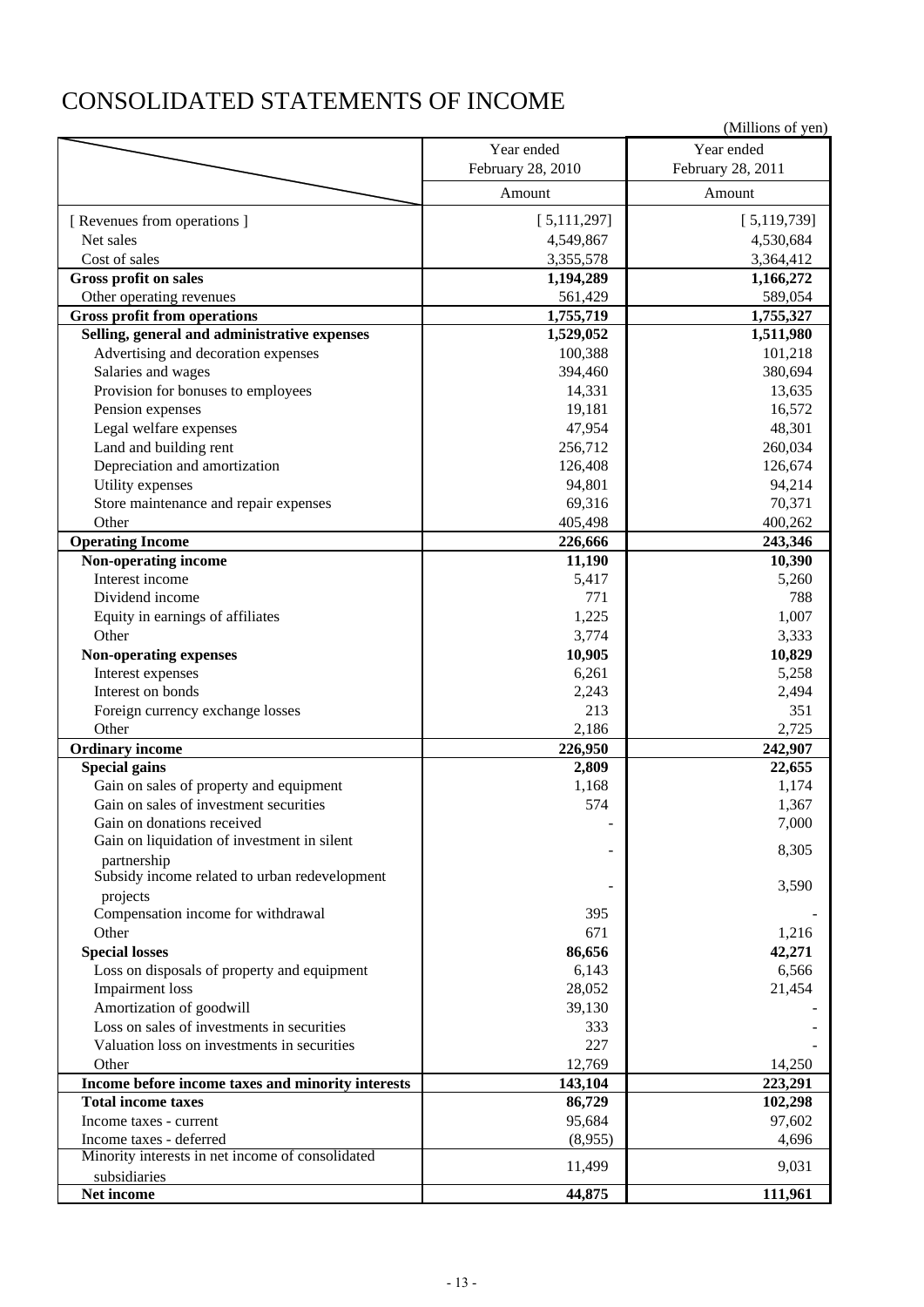# CONSOLIDATED STATEMENTS OF CHANGES IN NET ASSETS

|                                                  | February 28, 2010 | February 28, 2011 |
|--------------------------------------------------|-------------------|-------------------|
|                                                  | Amount            | Amount            |
| <b>Shareholders' equity</b>                      |                   |                   |
| Common stock                                     |                   |                   |
| Balance at the end of previous year              | 50,000            | 50,000            |
| Increase (decrease) for the year                 |                   |                   |
|                                                  |                   |                   |
| Net increase (decrease) for the year             |                   |                   |
| Balance at the end of current year               | 50,000            | 50,000            |
| Capital surplus                                  |                   |                   |
| Balance at the end of previous year              | 576,074           | 576,072           |
| Increase (decrease) for the year                 |                   |                   |
| Sales of treasury stock                          | (2)               | (2)               |
| Cancellation of treasury stock                   |                   | (49,170)          |
| Net increase (decrease) for the year             | (2)               | (49, 173)         |
| Balance at the end of current year               | 576,072           | 526,899           |
| Retained earnings                                |                   |                   |
| Balance at the end of previous year              | 1,246,165         | 1,172,263         |
| Increase (decrease) for the year                 |                   |                   |
| Effect of changes in accounting policies applied | (67, 126)         |                   |
| to foreign subsidiaries                          |                   |                   |
| Cash dividends                                   | (51, 497)         | (50,034)          |
| Net income                                       | 44,875            | 111,961           |
| Effect of changes in scope of consolidation      | (83)              |                   |
| Increase (decrease) resulting from adoption      | (70)              | 13                |
| of U.S. GAAP by U.S. subsidiaries                |                   |                   |
| Net increase (decrease) for the year             | (73,901)          | 61,940            |
| Balance at the end of current year               | 1,172,263         | 1,234,204         |
| Treasury stock, at cost                          |                   |                   |
| Balance at the end of previous year              | (9,277)           | (9,270)           |
| Increase (decrease) for the year                 |                   |                   |
| Purchase of treasury stock                       | (18)              | (47, 256)         |
| Sales of treasury stock                          | 29                | 40                |
| Cancellation of treasury stock                   |                   | 49,170            |
| Other                                            | (4)               | (3)               |
| Net increase (decrease) for the year             | 6                 | 1,950             |
| Balance at the end of current year               | (9,270)           | (7,320)           |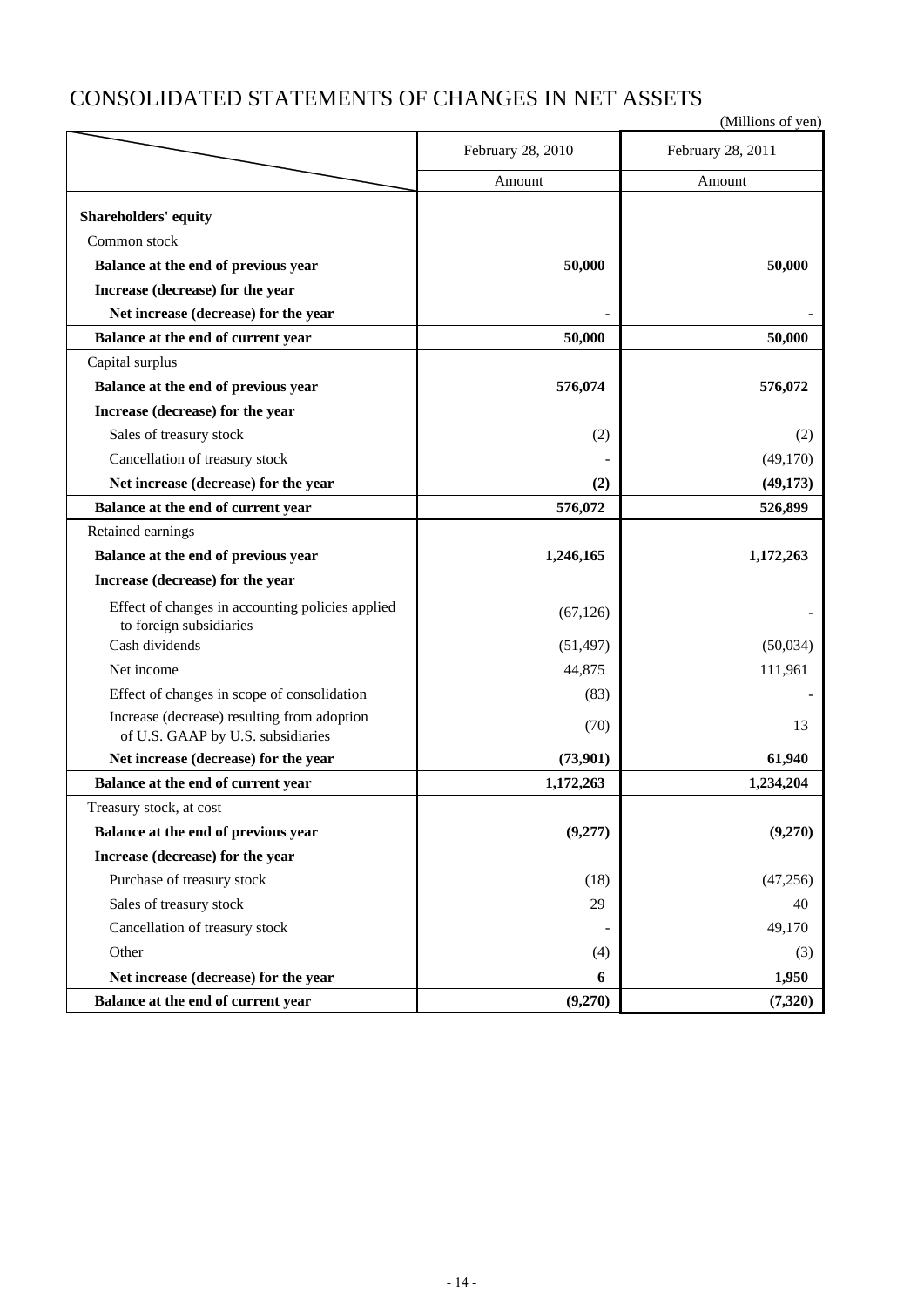| Amount<br>Amount<br>Total shareholders' equity<br>Balance at the end of previous year<br>1,862,962<br>1,789,065<br>Increase (decrease) for the year<br>Effect of changes in accounting policies applied<br>(67, 126)<br>to foreign subsidiaries<br>Cash dividends<br>(51, 497)<br>(50,034)<br>Net income<br>44,875<br>111,961<br>(47, 256)<br>Purchase of treasury stock<br>(18)<br>Sales of treasury stock<br>27<br>38<br>Cancellation of treasury stock<br>Effect of changes in scope of consolidation<br>(83)<br>Increase (decrease) resulting from adoption<br>(70)<br>13<br>of U.S. GAAP by U.S. subsidiaries<br>Other<br>(4)<br>(3)<br>Net increase (decrease) for the year<br>(73, 897)<br>14,718<br>Balance at the end of current year<br>1,789,065<br>1,803,783<br>Accumulated gains (losses) from valuation and<br>translation adjustments<br>Unrealized gains (losses) on available-for-sale<br>securities, net of taxes<br>Balance at the end of previous year<br>247<br>3,227<br>Increase (decrease) for the year<br>Increase (decrease) of items for the year except<br>2,980<br>(1)<br>those included in shareholders' equity, net<br>Net increase (decrease) for the year<br>2,980<br>(1)<br>Balance at the end of current year<br>3,226<br>3,227<br>Unrealized gains (losses) on hedging derivatives,<br>net of taxes<br>Balance at the end of previous year<br>(622)<br>(549)<br>Increase (decrease) for the year<br>Increase (decrease) of items for the year except<br>73<br>220<br>those included in shareholders' equity, net<br>Net increase (decrease) for the year<br>73<br>220<br>Balance at the end of current year<br>(549)<br>(328)<br>Foreign currency translation adjustments<br>Balance at the end of previous year<br>(77, 398)<br>(69,776)<br>Increase (decrease) for the year<br>Increase (decrease) of items for the year except<br>7,621<br>(34,390)<br>those included in shareholders' equity, net<br>Net increase (decrease) for the year<br>7,621<br>(34,390)<br>Balance at the end of current year<br>(69,776)<br>(104, 167)<br>Total accumulated gains (losses) from valuation<br>and translation adjustments<br>Balance at the end of previous year<br>(77, 773)<br>(67, 097)<br>Increase (decrease) for the year<br>Increase (decrease) of items for the year except<br>10,675<br>(34,171)<br>those included in shareholders' equity, net<br>Net increase (decrease) for the year<br>10,675<br>(34, 171)<br>(67, 097)<br>Balance at the end of current year<br>(101, 268) | February 28, 2010 | February 28, 2011 |
|-----------------------------------------------------------------------------------------------------------------------------------------------------------------------------------------------------------------------------------------------------------------------------------------------------------------------------------------------------------------------------------------------------------------------------------------------------------------------------------------------------------------------------------------------------------------------------------------------------------------------------------------------------------------------------------------------------------------------------------------------------------------------------------------------------------------------------------------------------------------------------------------------------------------------------------------------------------------------------------------------------------------------------------------------------------------------------------------------------------------------------------------------------------------------------------------------------------------------------------------------------------------------------------------------------------------------------------------------------------------------------------------------------------------------------------------------------------------------------------------------------------------------------------------------------------------------------------------------------------------------------------------------------------------------------------------------------------------------------------------------------------------------------------------------------------------------------------------------------------------------------------------------------------------------------------------------------------------------------------------------------------------------------------------------------------------------------------------------------------------------------------------------------------------------------------------------------------------------------------------------------------------------------------------------------------------------------------------------------------------------------------------------------------------------------------------------------------------------------------------------------------------------|-------------------|-------------------|
|                                                                                                                                                                                                                                                                                                                                                                                                                                                                                                                                                                                                                                                                                                                                                                                                                                                                                                                                                                                                                                                                                                                                                                                                                                                                                                                                                                                                                                                                                                                                                                                                                                                                                                                                                                                                                                                                                                                                                                                                                                                                                                                                                                                                                                                                                                                                                                                                                                                                                                                       |                   |                   |
|                                                                                                                                                                                                                                                                                                                                                                                                                                                                                                                                                                                                                                                                                                                                                                                                                                                                                                                                                                                                                                                                                                                                                                                                                                                                                                                                                                                                                                                                                                                                                                                                                                                                                                                                                                                                                                                                                                                                                                                                                                                                                                                                                                                                                                                                                                                                                                                                                                                                                                                       |                   |                   |
|                                                                                                                                                                                                                                                                                                                                                                                                                                                                                                                                                                                                                                                                                                                                                                                                                                                                                                                                                                                                                                                                                                                                                                                                                                                                                                                                                                                                                                                                                                                                                                                                                                                                                                                                                                                                                                                                                                                                                                                                                                                                                                                                                                                                                                                                                                                                                                                                                                                                                                                       |                   |                   |
|                                                                                                                                                                                                                                                                                                                                                                                                                                                                                                                                                                                                                                                                                                                                                                                                                                                                                                                                                                                                                                                                                                                                                                                                                                                                                                                                                                                                                                                                                                                                                                                                                                                                                                                                                                                                                                                                                                                                                                                                                                                                                                                                                                                                                                                                                                                                                                                                                                                                                                                       |                   |                   |
|                                                                                                                                                                                                                                                                                                                                                                                                                                                                                                                                                                                                                                                                                                                                                                                                                                                                                                                                                                                                                                                                                                                                                                                                                                                                                                                                                                                                                                                                                                                                                                                                                                                                                                                                                                                                                                                                                                                                                                                                                                                                                                                                                                                                                                                                                                                                                                                                                                                                                                                       |                   |                   |
|                                                                                                                                                                                                                                                                                                                                                                                                                                                                                                                                                                                                                                                                                                                                                                                                                                                                                                                                                                                                                                                                                                                                                                                                                                                                                                                                                                                                                                                                                                                                                                                                                                                                                                                                                                                                                                                                                                                                                                                                                                                                                                                                                                                                                                                                                                                                                                                                                                                                                                                       |                   |                   |
|                                                                                                                                                                                                                                                                                                                                                                                                                                                                                                                                                                                                                                                                                                                                                                                                                                                                                                                                                                                                                                                                                                                                                                                                                                                                                                                                                                                                                                                                                                                                                                                                                                                                                                                                                                                                                                                                                                                                                                                                                                                                                                                                                                                                                                                                                                                                                                                                                                                                                                                       |                   |                   |
|                                                                                                                                                                                                                                                                                                                                                                                                                                                                                                                                                                                                                                                                                                                                                                                                                                                                                                                                                                                                                                                                                                                                                                                                                                                                                                                                                                                                                                                                                                                                                                                                                                                                                                                                                                                                                                                                                                                                                                                                                                                                                                                                                                                                                                                                                                                                                                                                                                                                                                                       |                   |                   |
|                                                                                                                                                                                                                                                                                                                                                                                                                                                                                                                                                                                                                                                                                                                                                                                                                                                                                                                                                                                                                                                                                                                                                                                                                                                                                                                                                                                                                                                                                                                                                                                                                                                                                                                                                                                                                                                                                                                                                                                                                                                                                                                                                                                                                                                                                                                                                                                                                                                                                                                       |                   |                   |
|                                                                                                                                                                                                                                                                                                                                                                                                                                                                                                                                                                                                                                                                                                                                                                                                                                                                                                                                                                                                                                                                                                                                                                                                                                                                                                                                                                                                                                                                                                                                                                                                                                                                                                                                                                                                                                                                                                                                                                                                                                                                                                                                                                                                                                                                                                                                                                                                                                                                                                                       |                   |                   |
|                                                                                                                                                                                                                                                                                                                                                                                                                                                                                                                                                                                                                                                                                                                                                                                                                                                                                                                                                                                                                                                                                                                                                                                                                                                                                                                                                                                                                                                                                                                                                                                                                                                                                                                                                                                                                                                                                                                                                                                                                                                                                                                                                                                                                                                                                                                                                                                                                                                                                                                       |                   |                   |
|                                                                                                                                                                                                                                                                                                                                                                                                                                                                                                                                                                                                                                                                                                                                                                                                                                                                                                                                                                                                                                                                                                                                                                                                                                                                                                                                                                                                                                                                                                                                                                                                                                                                                                                                                                                                                                                                                                                                                                                                                                                                                                                                                                                                                                                                                                                                                                                                                                                                                                                       |                   |                   |
|                                                                                                                                                                                                                                                                                                                                                                                                                                                                                                                                                                                                                                                                                                                                                                                                                                                                                                                                                                                                                                                                                                                                                                                                                                                                                                                                                                                                                                                                                                                                                                                                                                                                                                                                                                                                                                                                                                                                                                                                                                                                                                                                                                                                                                                                                                                                                                                                                                                                                                                       |                   |                   |
|                                                                                                                                                                                                                                                                                                                                                                                                                                                                                                                                                                                                                                                                                                                                                                                                                                                                                                                                                                                                                                                                                                                                                                                                                                                                                                                                                                                                                                                                                                                                                                                                                                                                                                                                                                                                                                                                                                                                                                                                                                                                                                                                                                                                                                                                                                                                                                                                                                                                                                                       |                   |                   |
|                                                                                                                                                                                                                                                                                                                                                                                                                                                                                                                                                                                                                                                                                                                                                                                                                                                                                                                                                                                                                                                                                                                                                                                                                                                                                                                                                                                                                                                                                                                                                                                                                                                                                                                                                                                                                                                                                                                                                                                                                                                                                                                                                                                                                                                                                                                                                                                                                                                                                                                       |                   |                   |
|                                                                                                                                                                                                                                                                                                                                                                                                                                                                                                                                                                                                                                                                                                                                                                                                                                                                                                                                                                                                                                                                                                                                                                                                                                                                                                                                                                                                                                                                                                                                                                                                                                                                                                                                                                                                                                                                                                                                                                                                                                                                                                                                                                                                                                                                                                                                                                                                                                                                                                                       |                   |                   |
|                                                                                                                                                                                                                                                                                                                                                                                                                                                                                                                                                                                                                                                                                                                                                                                                                                                                                                                                                                                                                                                                                                                                                                                                                                                                                                                                                                                                                                                                                                                                                                                                                                                                                                                                                                                                                                                                                                                                                                                                                                                                                                                                                                                                                                                                                                                                                                                                                                                                                                                       |                   |                   |
|                                                                                                                                                                                                                                                                                                                                                                                                                                                                                                                                                                                                                                                                                                                                                                                                                                                                                                                                                                                                                                                                                                                                                                                                                                                                                                                                                                                                                                                                                                                                                                                                                                                                                                                                                                                                                                                                                                                                                                                                                                                                                                                                                                                                                                                                                                                                                                                                                                                                                                                       |                   |                   |
|                                                                                                                                                                                                                                                                                                                                                                                                                                                                                                                                                                                                                                                                                                                                                                                                                                                                                                                                                                                                                                                                                                                                                                                                                                                                                                                                                                                                                                                                                                                                                                                                                                                                                                                                                                                                                                                                                                                                                                                                                                                                                                                                                                                                                                                                                                                                                                                                                                                                                                                       |                   |                   |
|                                                                                                                                                                                                                                                                                                                                                                                                                                                                                                                                                                                                                                                                                                                                                                                                                                                                                                                                                                                                                                                                                                                                                                                                                                                                                                                                                                                                                                                                                                                                                                                                                                                                                                                                                                                                                                                                                                                                                                                                                                                                                                                                                                                                                                                                                                                                                                                                                                                                                                                       |                   |                   |
|                                                                                                                                                                                                                                                                                                                                                                                                                                                                                                                                                                                                                                                                                                                                                                                                                                                                                                                                                                                                                                                                                                                                                                                                                                                                                                                                                                                                                                                                                                                                                                                                                                                                                                                                                                                                                                                                                                                                                                                                                                                                                                                                                                                                                                                                                                                                                                                                                                                                                                                       |                   |                   |
|                                                                                                                                                                                                                                                                                                                                                                                                                                                                                                                                                                                                                                                                                                                                                                                                                                                                                                                                                                                                                                                                                                                                                                                                                                                                                                                                                                                                                                                                                                                                                                                                                                                                                                                                                                                                                                                                                                                                                                                                                                                                                                                                                                                                                                                                                                                                                                                                                                                                                                                       |                   |                   |
|                                                                                                                                                                                                                                                                                                                                                                                                                                                                                                                                                                                                                                                                                                                                                                                                                                                                                                                                                                                                                                                                                                                                                                                                                                                                                                                                                                                                                                                                                                                                                                                                                                                                                                                                                                                                                                                                                                                                                                                                                                                                                                                                                                                                                                                                                                                                                                                                                                                                                                                       |                   |                   |
|                                                                                                                                                                                                                                                                                                                                                                                                                                                                                                                                                                                                                                                                                                                                                                                                                                                                                                                                                                                                                                                                                                                                                                                                                                                                                                                                                                                                                                                                                                                                                                                                                                                                                                                                                                                                                                                                                                                                                                                                                                                                                                                                                                                                                                                                                                                                                                                                                                                                                                                       |                   |                   |
|                                                                                                                                                                                                                                                                                                                                                                                                                                                                                                                                                                                                                                                                                                                                                                                                                                                                                                                                                                                                                                                                                                                                                                                                                                                                                                                                                                                                                                                                                                                                                                                                                                                                                                                                                                                                                                                                                                                                                                                                                                                                                                                                                                                                                                                                                                                                                                                                                                                                                                                       |                   |                   |
|                                                                                                                                                                                                                                                                                                                                                                                                                                                                                                                                                                                                                                                                                                                                                                                                                                                                                                                                                                                                                                                                                                                                                                                                                                                                                                                                                                                                                                                                                                                                                                                                                                                                                                                                                                                                                                                                                                                                                                                                                                                                                                                                                                                                                                                                                                                                                                                                                                                                                                                       |                   |                   |
|                                                                                                                                                                                                                                                                                                                                                                                                                                                                                                                                                                                                                                                                                                                                                                                                                                                                                                                                                                                                                                                                                                                                                                                                                                                                                                                                                                                                                                                                                                                                                                                                                                                                                                                                                                                                                                                                                                                                                                                                                                                                                                                                                                                                                                                                                                                                                                                                                                                                                                                       |                   |                   |
|                                                                                                                                                                                                                                                                                                                                                                                                                                                                                                                                                                                                                                                                                                                                                                                                                                                                                                                                                                                                                                                                                                                                                                                                                                                                                                                                                                                                                                                                                                                                                                                                                                                                                                                                                                                                                                                                                                                                                                                                                                                                                                                                                                                                                                                                                                                                                                                                                                                                                                                       |                   |                   |
|                                                                                                                                                                                                                                                                                                                                                                                                                                                                                                                                                                                                                                                                                                                                                                                                                                                                                                                                                                                                                                                                                                                                                                                                                                                                                                                                                                                                                                                                                                                                                                                                                                                                                                                                                                                                                                                                                                                                                                                                                                                                                                                                                                                                                                                                                                                                                                                                                                                                                                                       |                   |                   |
|                                                                                                                                                                                                                                                                                                                                                                                                                                                                                                                                                                                                                                                                                                                                                                                                                                                                                                                                                                                                                                                                                                                                                                                                                                                                                                                                                                                                                                                                                                                                                                                                                                                                                                                                                                                                                                                                                                                                                                                                                                                                                                                                                                                                                                                                                                                                                                                                                                                                                                                       |                   |                   |
|                                                                                                                                                                                                                                                                                                                                                                                                                                                                                                                                                                                                                                                                                                                                                                                                                                                                                                                                                                                                                                                                                                                                                                                                                                                                                                                                                                                                                                                                                                                                                                                                                                                                                                                                                                                                                                                                                                                                                                                                                                                                                                                                                                                                                                                                                                                                                                                                                                                                                                                       |                   |                   |
|                                                                                                                                                                                                                                                                                                                                                                                                                                                                                                                                                                                                                                                                                                                                                                                                                                                                                                                                                                                                                                                                                                                                                                                                                                                                                                                                                                                                                                                                                                                                                                                                                                                                                                                                                                                                                                                                                                                                                                                                                                                                                                                                                                                                                                                                                                                                                                                                                                                                                                                       |                   |                   |
|                                                                                                                                                                                                                                                                                                                                                                                                                                                                                                                                                                                                                                                                                                                                                                                                                                                                                                                                                                                                                                                                                                                                                                                                                                                                                                                                                                                                                                                                                                                                                                                                                                                                                                                                                                                                                                                                                                                                                                                                                                                                                                                                                                                                                                                                                                                                                                                                                                                                                                                       |                   |                   |
|                                                                                                                                                                                                                                                                                                                                                                                                                                                                                                                                                                                                                                                                                                                                                                                                                                                                                                                                                                                                                                                                                                                                                                                                                                                                                                                                                                                                                                                                                                                                                                                                                                                                                                                                                                                                                                                                                                                                                                                                                                                                                                                                                                                                                                                                                                                                                                                                                                                                                                                       |                   |                   |
|                                                                                                                                                                                                                                                                                                                                                                                                                                                                                                                                                                                                                                                                                                                                                                                                                                                                                                                                                                                                                                                                                                                                                                                                                                                                                                                                                                                                                                                                                                                                                                                                                                                                                                                                                                                                                                                                                                                                                                                                                                                                                                                                                                                                                                                                                                                                                                                                                                                                                                                       |                   |                   |
|                                                                                                                                                                                                                                                                                                                                                                                                                                                                                                                                                                                                                                                                                                                                                                                                                                                                                                                                                                                                                                                                                                                                                                                                                                                                                                                                                                                                                                                                                                                                                                                                                                                                                                                                                                                                                                                                                                                                                                                                                                                                                                                                                                                                                                                                                                                                                                                                                                                                                                                       |                   |                   |
|                                                                                                                                                                                                                                                                                                                                                                                                                                                                                                                                                                                                                                                                                                                                                                                                                                                                                                                                                                                                                                                                                                                                                                                                                                                                                                                                                                                                                                                                                                                                                                                                                                                                                                                                                                                                                                                                                                                                                                                                                                                                                                                                                                                                                                                                                                                                                                                                                                                                                                                       |                   |                   |
|                                                                                                                                                                                                                                                                                                                                                                                                                                                                                                                                                                                                                                                                                                                                                                                                                                                                                                                                                                                                                                                                                                                                                                                                                                                                                                                                                                                                                                                                                                                                                                                                                                                                                                                                                                                                                                                                                                                                                                                                                                                                                                                                                                                                                                                                                                                                                                                                                                                                                                                       |                   |                   |
|                                                                                                                                                                                                                                                                                                                                                                                                                                                                                                                                                                                                                                                                                                                                                                                                                                                                                                                                                                                                                                                                                                                                                                                                                                                                                                                                                                                                                                                                                                                                                                                                                                                                                                                                                                                                                                                                                                                                                                                                                                                                                                                                                                                                                                                                                                                                                                                                                                                                                                                       |                   |                   |
|                                                                                                                                                                                                                                                                                                                                                                                                                                                                                                                                                                                                                                                                                                                                                                                                                                                                                                                                                                                                                                                                                                                                                                                                                                                                                                                                                                                                                                                                                                                                                                                                                                                                                                                                                                                                                                                                                                                                                                                                                                                                                                                                                                                                                                                                                                                                                                                                                                                                                                                       |                   |                   |
|                                                                                                                                                                                                                                                                                                                                                                                                                                                                                                                                                                                                                                                                                                                                                                                                                                                                                                                                                                                                                                                                                                                                                                                                                                                                                                                                                                                                                                                                                                                                                                                                                                                                                                                                                                                                                                                                                                                                                                                                                                                                                                                                                                                                                                                                                                                                                                                                                                                                                                                       |                   |                   |
|                                                                                                                                                                                                                                                                                                                                                                                                                                                                                                                                                                                                                                                                                                                                                                                                                                                                                                                                                                                                                                                                                                                                                                                                                                                                                                                                                                                                                                                                                                                                                                                                                                                                                                                                                                                                                                                                                                                                                                                                                                                                                                                                                                                                                                                                                                                                                                                                                                                                                                                       |                   |                   |
|                                                                                                                                                                                                                                                                                                                                                                                                                                                                                                                                                                                                                                                                                                                                                                                                                                                                                                                                                                                                                                                                                                                                                                                                                                                                                                                                                                                                                                                                                                                                                                                                                                                                                                                                                                                                                                                                                                                                                                                                                                                                                                                                                                                                                                                                                                                                                                                                                                                                                                                       |                   |                   |
|                                                                                                                                                                                                                                                                                                                                                                                                                                                                                                                                                                                                                                                                                                                                                                                                                                                                                                                                                                                                                                                                                                                                                                                                                                                                                                                                                                                                                                                                                                                                                                                                                                                                                                                                                                                                                                                                                                                                                                                                                                                                                                                                                                                                                                                                                                                                                                                                                                                                                                                       |                   |                   |
|                                                                                                                                                                                                                                                                                                                                                                                                                                                                                                                                                                                                                                                                                                                                                                                                                                                                                                                                                                                                                                                                                                                                                                                                                                                                                                                                                                                                                                                                                                                                                                                                                                                                                                                                                                                                                                                                                                                                                                                                                                                                                                                                                                                                                                                                                                                                                                                                                                                                                                                       |                   |                   |
|                                                                                                                                                                                                                                                                                                                                                                                                                                                                                                                                                                                                                                                                                                                                                                                                                                                                                                                                                                                                                                                                                                                                                                                                                                                                                                                                                                                                                                                                                                                                                                                                                                                                                                                                                                                                                                                                                                                                                                                                                                                                                                                                                                                                                                                                                                                                                                                                                                                                                                                       |                   |                   |
|                                                                                                                                                                                                                                                                                                                                                                                                                                                                                                                                                                                                                                                                                                                                                                                                                                                                                                                                                                                                                                                                                                                                                                                                                                                                                                                                                                                                                                                                                                                                                                                                                                                                                                                                                                                                                                                                                                                                                                                                                                                                                                                                                                                                                                                                                                                                                                                                                                                                                                                       |                   |                   |
|                                                                                                                                                                                                                                                                                                                                                                                                                                                                                                                                                                                                                                                                                                                                                                                                                                                                                                                                                                                                                                                                                                                                                                                                                                                                                                                                                                                                                                                                                                                                                                                                                                                                                                                                                                                                                                                                                                                                                                                                                                                                                                                                                                                                                                                                                                                                                                                                                                                                                                                       |                   |                   |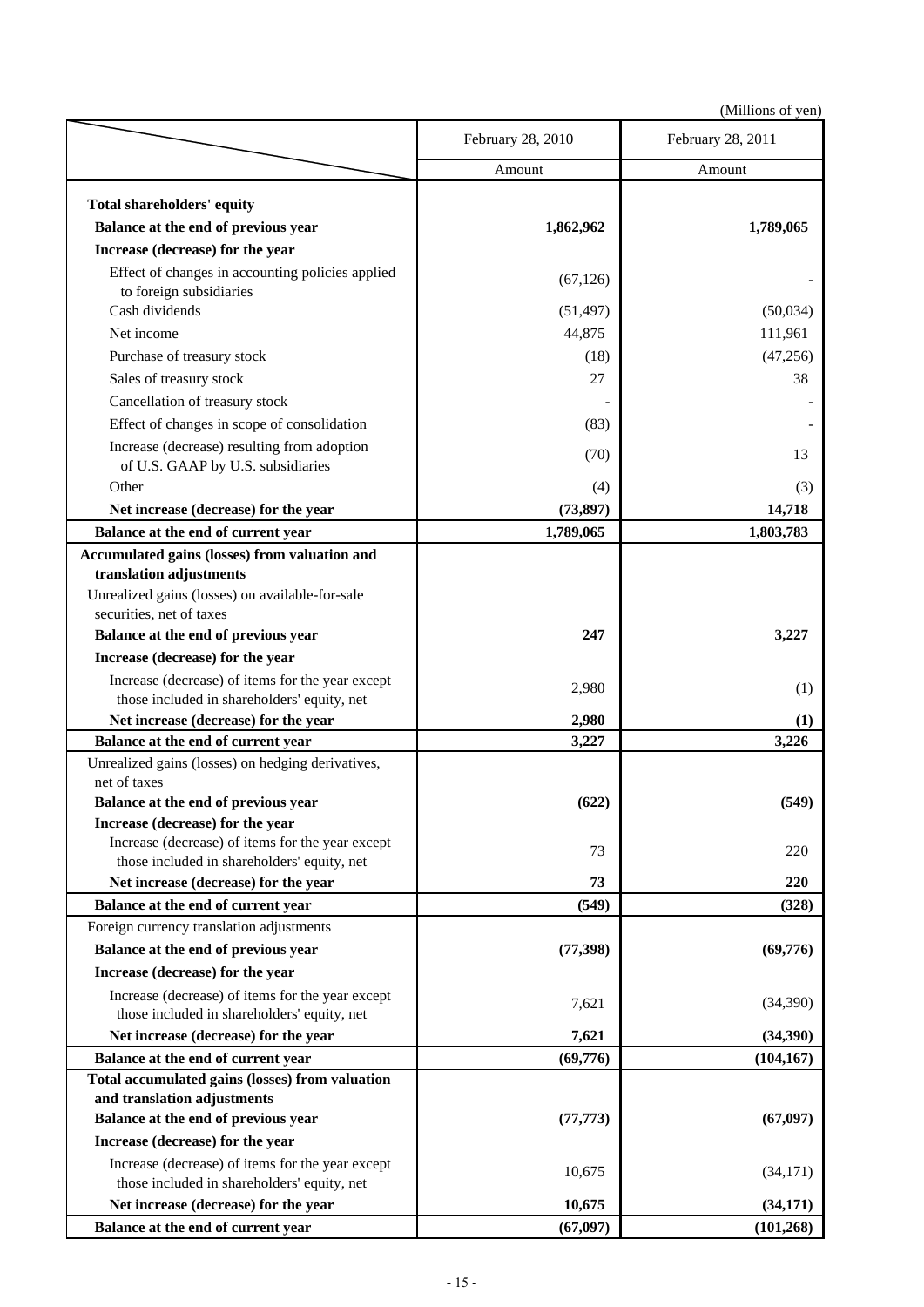|                                                                                                 | February 28, 2010 | February 28, 2011 |
|-------------------------------------------------------------------------------------------------|-------------------|-------------------|
|                                                                                                 | Amount            | Amount            |
| <b>Subscriptions to shares</b>                                                                  |                   |                   |
| Balance at the end of previous year                                                             | 391               | 721               |
| Increase (decrease) for the year                                                                |                   |                   |
| Increase (decrease) of items for the year except<br>those included in shareholders' equity, net | 330               | 259               |
| Net increase (decrease) for the year                                                            | 330               | 259               |
| Balance at the end of current year                                                              | 721               | 981               |
| Minority interests in consolidated subsidiaries                                                 |                   |                   |
| Balance at the end of previous year                                                             | 75,092            | 71,251            |
| Increase (decrease) for the year                                                                |                   |                   |
| Increase (decrease) of items for the year except<br>those included in shareholders' equity, net | (3,840)           | 1,764             |
| Net increase (decrease) for the year                                                            | (3,840)           | 1,764             |
| Balance at the end of current year                                                              | 71,251            | 73,016            |
| <b>TOTAL NET ASSETS</b>                                                                         |                   |                   |
| Balance at the end of previous year                                                             | 1,860,672         | 1,793,940         |
| Increase (decrease) for the year                                                                |                   |                   |
| Effect of changes in accounting policies applied<br>to foreign subsidiaries                     | (67, 126)         |                   |
| Cash dividends                                                                                  | (51, 497)         | (50,034)          |
| Net income                                                                                      | 44,875            | 111,961           |
| Purchase of treasury stock                                                                      | (18)              | (47, 256)         |
| Sales of treasury stock                                                                         | 27                | 38                |
| Cancellation of treasury stock                                                                  |                   |                   |
| Effect of changes in scope of consolidation                                                     | (83)              |                   |
| Increase (decrease) resulting from adoption<br>of U.S. GAAP by U.S. subsidiaries                | (70)              | 13                |
| Other                                                                                           | (4)               | (3)               |
| Increase (decrease) of items for the year except<br>those included in shareholders' equity, net | 7,165             | (32, 146)         |
| Net increase (decrease) for the year                                                            | (66, 732)         | (17, 428)         |
| Balance at the end of current year                                                              | 1,793,940         | 1,776,512         |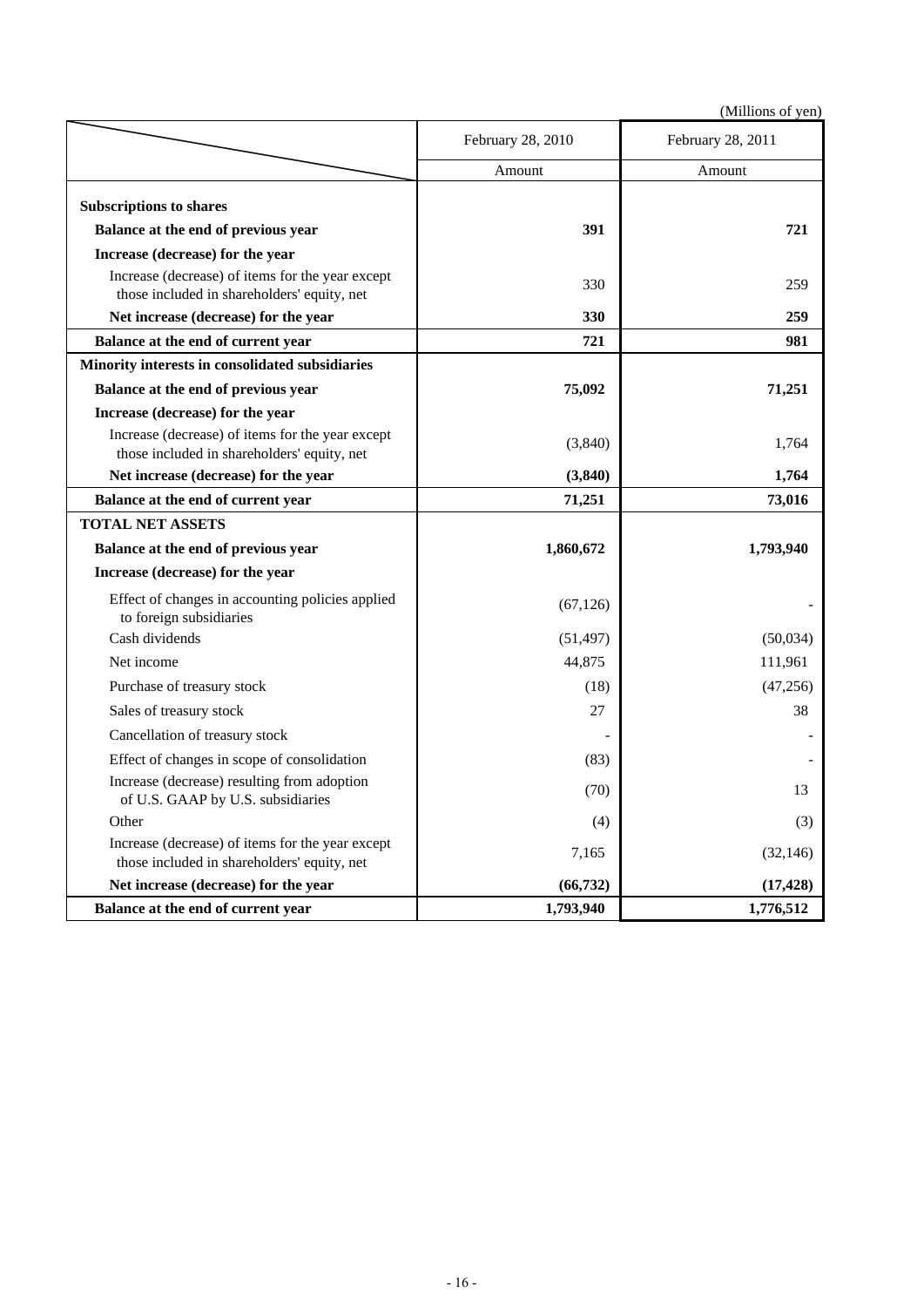## CONSOLIDATED STATEMENTS OF CASH FLOWS

|                                                                          | Year ended        | Year ended        |
|--------------------------------------------------------------------------|-------------------|-------------------|
|                                                                          | February 28, 2010 | February 28, 2011 |
| Cash flows from operating activities:                                    |                   |                   |
| Income before income taxes and minority interests                        | 143,104           | 223,291           |
| Depreciation and amortization                                            | 132,232           | 132,421           |
| Impairment loss on property and equipment                                | 28,052            | 21,454            |
| Amortization of goodwill                                                 | 58,000            | 16,606            |
| Increase (decrease) in allowance for bonuses to employees                | (1,293)           | (691)             |
| Decrease (increase) in prepaid pension cost                              | 4,336             | 2,170             |
| Interest and dividends income                                            | (6,189)           | (6,049)           |
| Interest expenses and interest on bonds                                  | 8,505             | 7,753             |
| Foreign currency exchange losses                                         | (136)             | 374               |
| Equity in losses (earnings) of affiliates                                | (1,225)           | (1,007)           |
| Gain on sales of property and equipment                                  | (1,168)           | (1,174)           |
| Loss on disposals of property and equipment                              | 6,143             | 6,566             |
| Gain on liquidation of investment in silent partnership                  |                   | (8,305)           |
| Subsidy income related to urban redevelopment projects                   |                   | (3,590)           |
| Loss on sales of investments in securities                               | 333               |                   |
| Valuation loss on investments in securities                              | 227               |                   |
| Decrease (increase) in notes and accounts receivable, trade              | (3, 153)          | (4,523)           |
| Decrease (increase) in trade accounts receivable - financial services    | 9,799             | 7,973             |
| Decrease (increase) in inventories                                       | 8,450             | (4,298)           |
| Increase (decrease) in notes and accounts payable, trade                 | (5, 436)          | (3,311)           |
| Increase (decrease) in deposits received                                 | 16,449            | (12, 866)         |
| Proceeds from loans in banking business                                  | (26,300)          | (15,500)          |
| Net increase (decrease) in bonds in banking business                     | 30,000            |                   |
| Net increase (decrease) in deposits received in banking business         | 20,033            | 89,950            |
| Net decrease (increase) in call loan in banking business                 | (6,000)           | (104,000)         |
| Net increase (decrease) in call money in banking business                | 50,600            | (32,900)          |
| Net change in ATM-related temporary accounts                             | (33, 545)         | 66,434            |
| Other                                                                    | 4,720             | 13,653            |
| Sub-total                                                                | 436,540           | 390,431           |
| Interest and dividends received                                          | 4,568             | 3,205             |
| Interest paid                                                            | (8,612)           | (7, 859)          |
| Income taxes paid                                                        | (110, 294)        | (75, 248)         |
| Net cash provided by operating activities                                | 322,202           | 310,527           |
| Cash flows from investing activities:                                    |                   |                   |
| Acquisition of property and equipment                                    | (154, 574)        | (232, 270)        |
| Proceeds from sales of property and equipment                            | 45,450            | 5,335             |
| Acquisition of intangible assets                                         | (12, 774)         | (75,313)          |
| Payment for purchase of investments in securities                        | (256, 054)        | (280, 601)        |
| Proceeds from sales of investments in securities                         | 226,742           | 249,696           |
| Payment of loans receivable                                              | (6,245)           | (101)             |
| Collection of loans receivable                                           | 821               | 991               |
| Payment for long-term leasehold deposits                                 | (30, 916)         | (26,513)          |
| Refund of long-term leasehold deposits                                   | 28,106            | 40,282            |
| Proceeds from deposits from tenants                                      | 3,144             | 5,830             |
| Return of deposits from tenant                                           | (5,012)           | (4,747)           |
| Payment for acquisition of treasury stock of subsidiary in consolidation |                   | (4,999)           |
| Proceeds from liquidation of investment in silent partnerships           |                   | 8,305             |
| Proceeds from subsidy income related to urban redevelopment projects     |                   | 1,045             |
| Payment for time deposits                                                | (28,600)          | (12, 339)         |
| Payment for negotiable certificates of deposits                          | (55,000)          | (45,000)          |
| Proceeds from withdrawal of time deposits                                | 29,467            | 20,831            |
| Proceeds from withdrawal of negotiable certificates of deposits          | 107,000           | 40,000            |
| Other                                                                    | (6,714)           | (2,512)           |
| Net cash used in investing activities                                    | (115, 158)        | (312,081)         |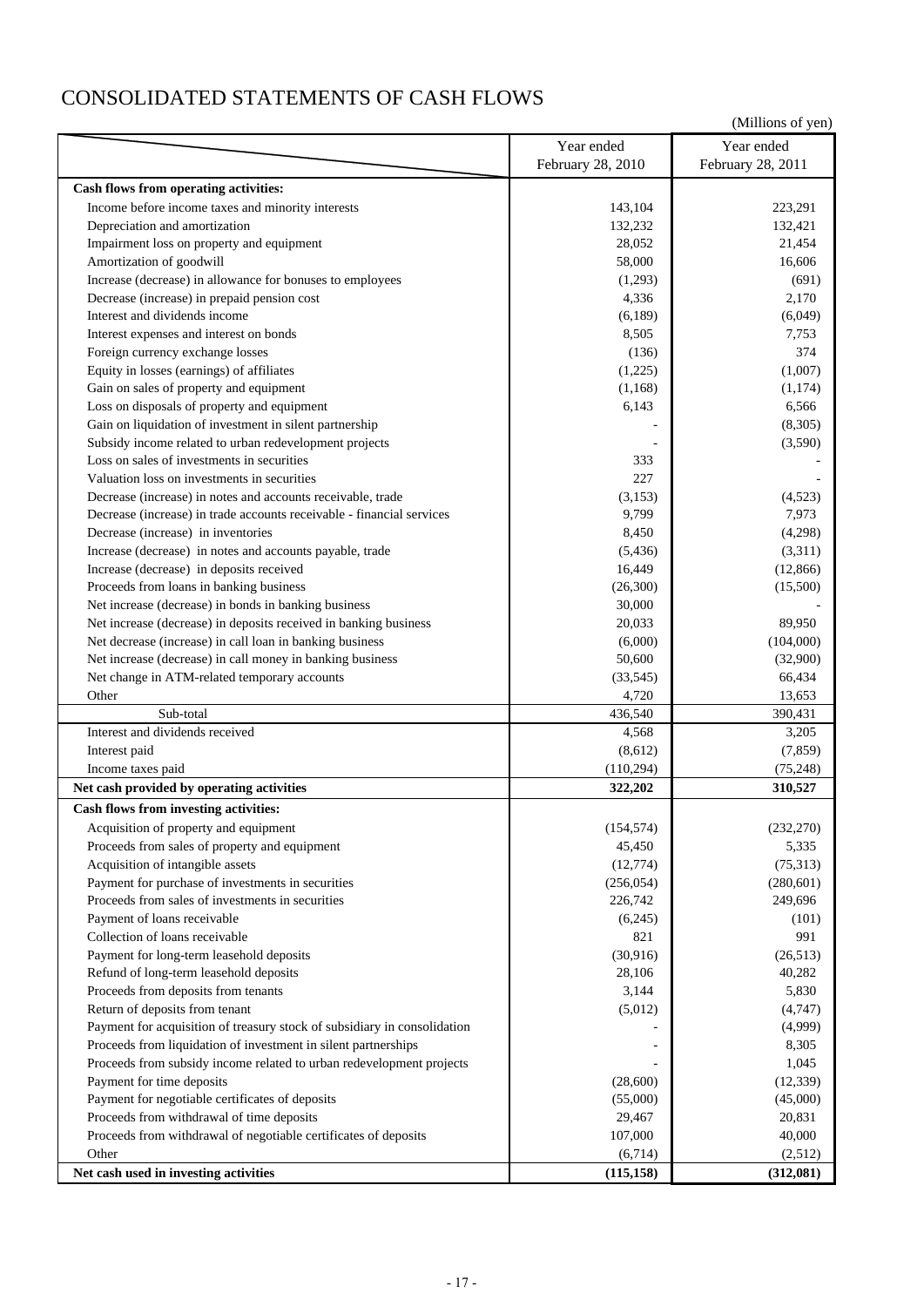|                                                                                              |                   | (Millions of yen) |
|----------------------------------------------------------------------------------------------|-------------------|-------------------|
|                                                                                              | Year ended        | Year ended        |
|                                                                                              | February 28, 2010 | February 28, 2011 |
| <b>Cash flows from financing activities:</b>                                                 |                   |                   |
| Net increase (decrease) increase in short-term loans                                         | (48,600)          | (38, 370)         |
| Proceeds from long-term loans                                                                | 101,000           | 60,040            |
| Repayment of long-term loans                                                                 | (94,700)          | (67, 638)         |
| Proceeds from commercial paper                                                               | 283,704           | 360,321           |
| Payment for redemption of commercial paper                                                   | (286, 429)        | (360,075)         |
| Proceeds from issuance of bonds                                                              |                   | 109,624           |
| Payment for redemption of bonds                                                              | (50, 592)         | (20, 385)         |
| Dividends paid                                                                               | (51, 476)         | (50,022)          |
| Capital contribution from minority interests                                                 | 527               | 651               |
| Dividends paid for minority interests                                                        | (3,653)           | (3,774)           |
| Payment for acquisition of treasury stock                                                    | (18)              | (47,290)          |
| Other                                                                                        | (6, 469)          | 660               |
| Net cash provided by (used in) financing activities                                          | (156,708)         | (56, 258)         |
| Effect of exchange rate changes on cash and cash equivalents                                 | 4,061             | (2,760)           |
| Net increase (decrease) in cash and cash equivalents                                         | 54,397            | (60, 573)         |
| Cash and cash equivalents at beginning of year                                               | 663,483           | 717,320           |
| Decrease in cash and cash equivalents due to exclusion of<br>subsidiaries from consolidation | (560)             |                   |
| Cash and cash equivalents at end of year                                                     | 717,320           | 656,747           |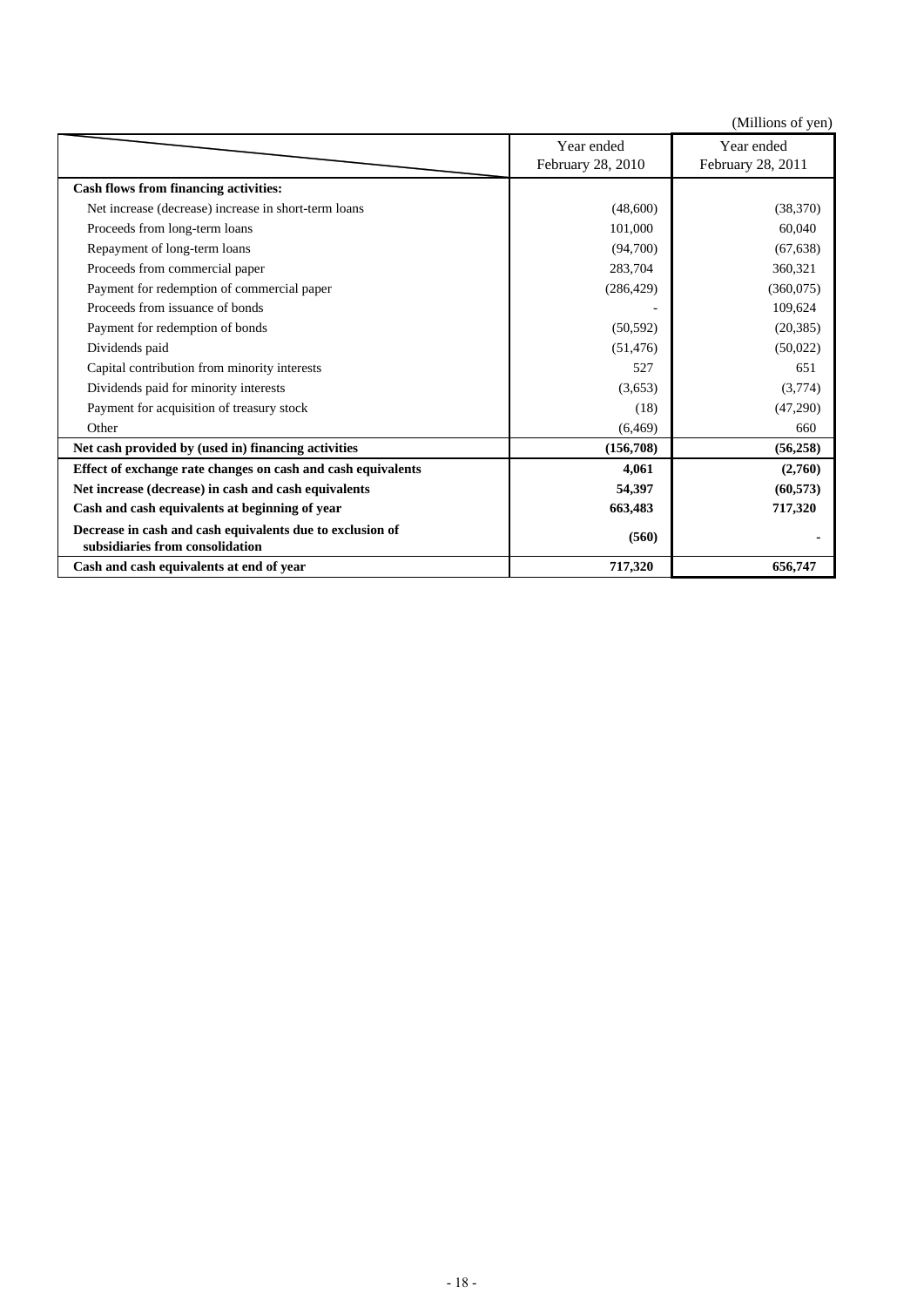## **Doubts on the premise of going concern**

None

## **Accounting Policies for the Preparation of Consolidated Financial Statements**

- 1. Scope of consolidation
	- (1) Number of consolidated subsidiaries: 84

Major consolidated subsidiaries: Seven-Eleven Japan Co., Ltd., Ito-Yokado Co., Ltd.,

Sogo & Seibu Co., Ltd., Seven & i Food Systems Co., Ltd.,

York-Benimaru Co., Ltd., Seven Bank, Ltd. and 7-Eleven, Inc.

Consolidated subsidiaries increased by five. (Establishment) Seven & i Asset Management Co., Ltd. Seven Farm Co., Ltd. Seven Farm Tsukuba Co., Ltd. Seven Farm Miura Co., Ltd. SEVEN-ELEVEN (CHENGDU) Co., Ltd.

Consolidated subsidiaries decreased by two. (Liquidation) California S.S.P.C., Inc. (Investment share transfer) SHAOXING AKACHAN HONPO LTD.

(2) Number of unconsolidated subsidiary: 1

7-Eleven Limited

Reason for non-consolidation: Its total assets, sales, the Company's portion of its net income or loss, retained earnings and the effect on the Company's Consolidated Financial Statements are not considered material.

(3) Special Purpose Corporation ("SPC")

A summary of Special Purpose Corporation ("SPC") is described in the Special Purpose Corporation on page 46.

- 2. Application of equity method
	- (1) Number of unconsolidated subsidiary to which equity method was applied: none

(2) Number of affiliates to which equity method was applied: 18 Major affiliates: PRIME DELICA CO., LTD. PIA CORPORATION Affiliates to which equity method is applied increased by three. (Acquisition of shares) Tower Records Japan Inc. Link Station Co., Ltd.

(Establishment) Seven Farm Fukaya Co., Ltd.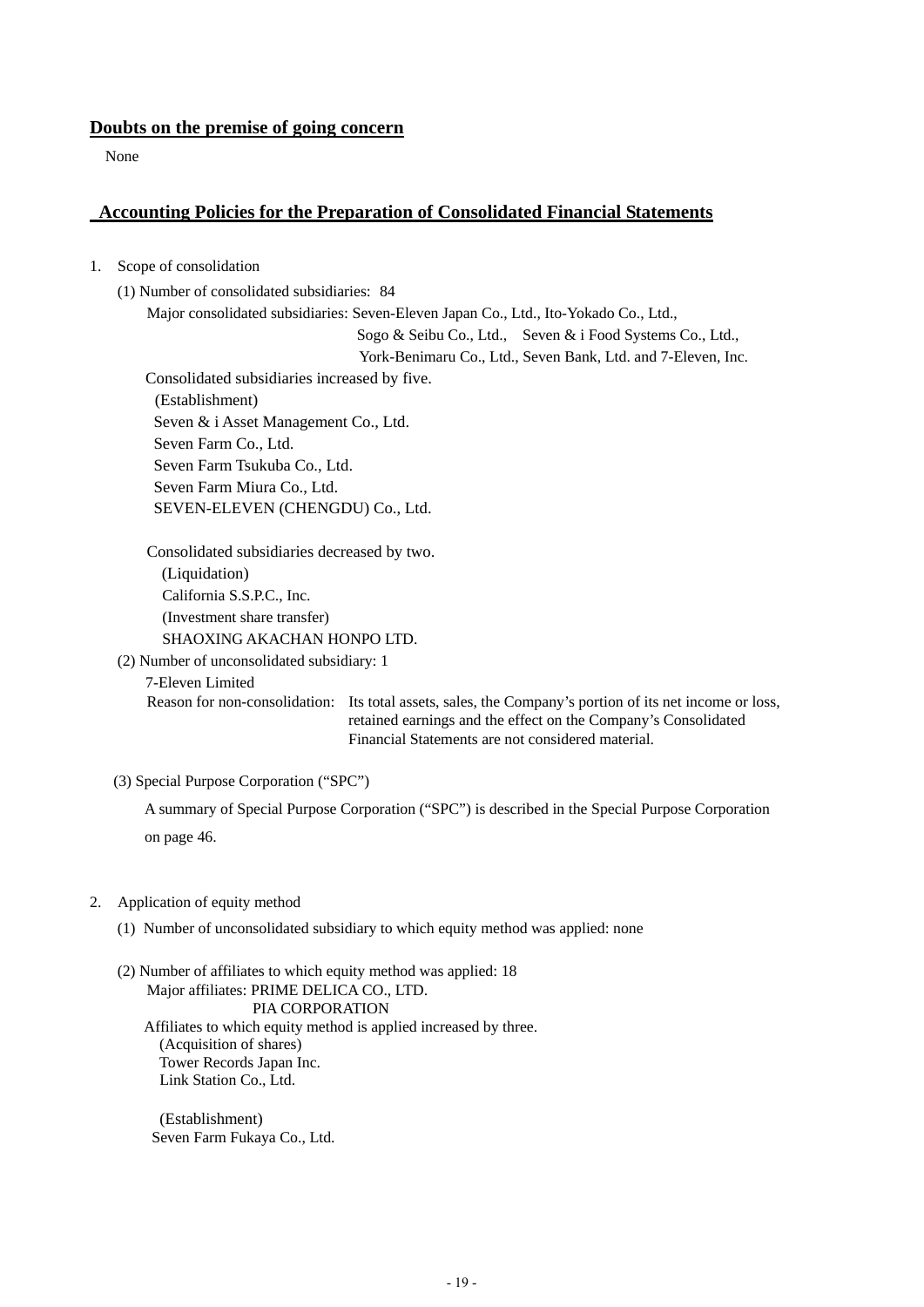(3) Name of unconsolidated subsidiary to which equity method was not applied:

7-Eleven Limited

Reason for not applying equity method:

 The Company's portion of its net income or loss (as calculated by the equity method), retained earnings (as calculated by the equity method) and the effect on the Company's Consolidated Financial Statements are not considered material.

- (4) Procedure for applying equity method
	- (a) The affiliates which have different closing dates are included in the Consolidated Financial Statements based on their respective fiscal year-end.
	- (b) The advance to an affiliate that has negative net assets is reduced.
- 3. Accounting period of consolidated subsidiaries

The fiscal year-end of some subsidiaries is December 31. The financial statements of such subsidiaries as of and for the year ended December 31 are used in preparing the Consolidated Financial Statements of the Company. All material transactions during the period from January 1 to February 28 are adjusted for in the consolidation process.

The closing date of a certain subsidiary is March 31. Pro forma financial statements as of February 28 prepared in a manner that is substantially identical to the preparation of the official financial statements were prepared in order to facilitate its consolidation.

- 4. Summary of significant accounting policies
	- (1) Valuation method for major assets
		- (a) Valuation method for securities
			- (I) Held-to-maturity debt securities are carried at amortized cost.

 (II) Available-for-sale securities are classified into two categories, where: (i) the fair value is available and (ii) the fair value is not available.

(i) Securities whose fair value is available are valued at the quoted market price prevailing at the end of the fiscal year. Net unrealized gains or losses on these securities are reported as a separate component of net assets at a net-of-tax amount. Cost of sales is determined using the moving-average method.

(ii) Securities whose fair value is not available are valued at cost, determined using the moving-average method.

(b) Valuation method for derivatives

Derivative financial instruments are valued at fair value.

- (c) Valuation method for inventories
	- (I) Merchandise:

Inventories are stated mainly at cost determined by the retail method with book value written down to the net realizable value. Cost is determined principally by the average retail method for domestic consolidated subsidiaries and by the LIFO method for foreign consolidated subsidiaries.

(II) Supplies:

 Supplies are carried at cost which is mainly determined by the last purchase price method with book value written down to the net realizable value.

- (2) Depreciation and amortization
	- (a) Property and equipment (Excluding Lease assets)

Depreciation of property and equipment is computed generally using the declining-balance method for the Company and its domestic consolidated subsidiaries, except for the domestic consolidated subsidiaries in the department store business and using the straight-line method for the domestic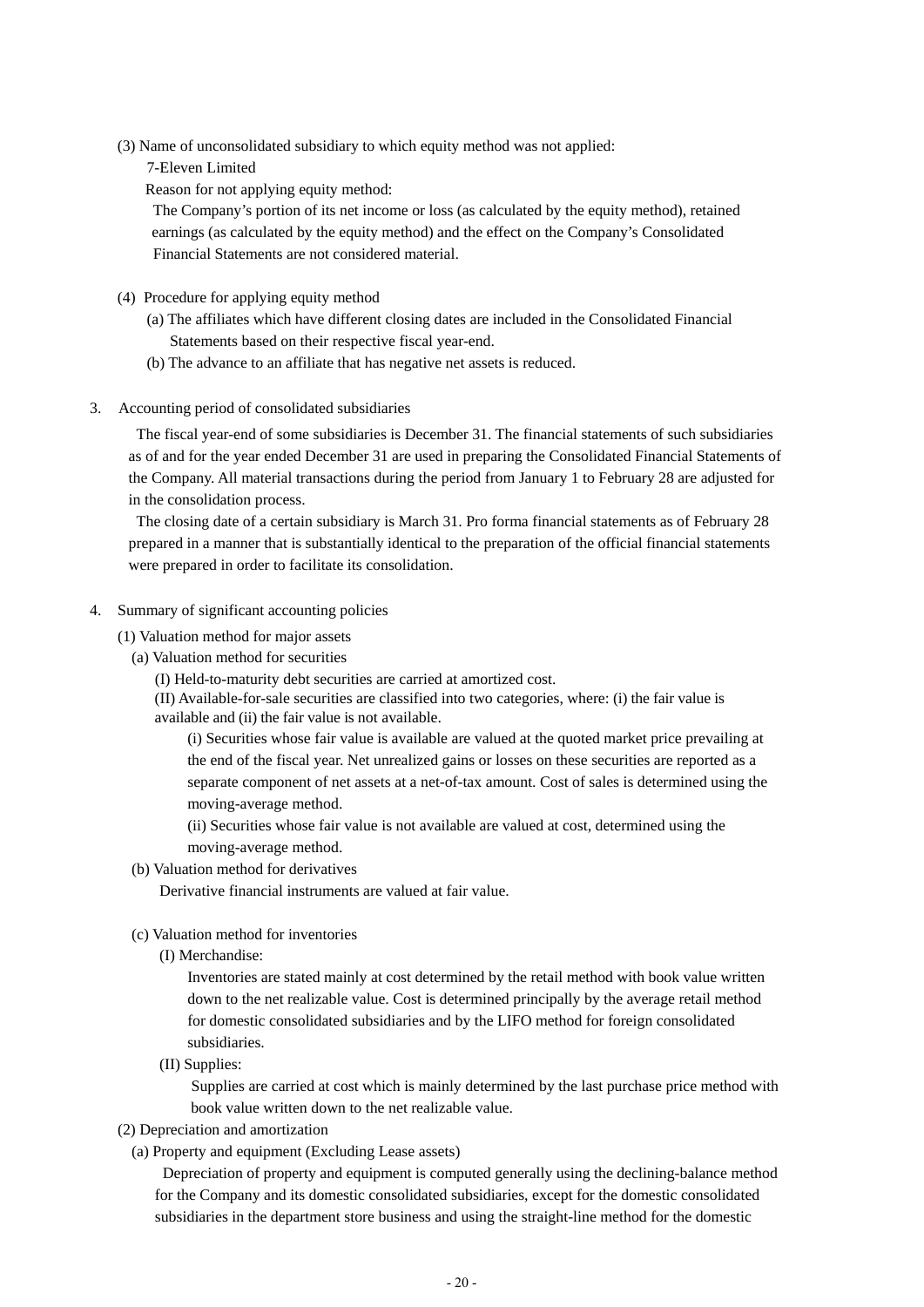consolidated subsidiaries in the department store business and foreign consolidated subsidiaries.

(b) Intangible assets (Excluding Lease assets)

Intangible assets are amortized using the straight-line method for the Company and its domestic consolidated subsidiaries. Software for internal use is amortized using the straight-line method over an estimated useful life of 5 years.

(c) Lease assets

For the depreciation of the assets leased under finance lease contracts that do not transfer ownership of leased property to the lessee, a useful life is determined based on the duration of the lease period and straight-line depreciation is applied with an assumed residual value at nil.

Finance leases, commenced prior to March 1, 2009, which do not transfer ownership of leased property to the lessee, are accounted for in the same manner as operating leases.

#### (3) Accounting for deferred assets

New organization costs are amortized using the straight-line method over 5 years, or expensed as incurred if immaterial.

#### (4) Allowances

(a) Allowance for doubtful accounts

Allowance for doubtful accounts is provided in an amount sufficient to cover probable losses on collection. It consists of the estimated uncollectible amount with respect to certain identified doubtful receivables and an amount calculated using the actual historical rate of losses.

(b) Allowance for sales promotion expenses

Allowance for sales promotion expenses is provided for the use of points given to customers at the amount expected to be used on the balance sheet date in accordance with the sales promotion point card program.

For the previous fiscal years, estimated costs arising upon the issuance of coupon tickets expected to be issued through the utilization of the sales promotion points had been provided by the department store business as allowance for sales promotion expenses.

Effective on the fiscal year ended February 28, 2011, the Company changed the calculation method and provided the allowance at the amount of the sales promotion points expected to be utilized, following the change in the system of the sales promotion point card program.

 As a result of this change, 2,993 million yen was accounted as "Other" in special losses and Income before income taxes and minority interest decreased by same figure.

(c) Allowance for loss on future collection of gift certificates

Allowance for loss on future collection of gift certificates issued by certain domestic consolidated subsidiaries is provided for collection of gift certificates recognized as income after certain periods from their issuance. The amount is calculated using the historical results of collection.

(d) Allowance for bonuses to employees

Allowance for bonuses to employees is provided at the amount expected to be paid in respect of the calculation period ended on the balance sheet date.

(e) Allowance for bonuses to directors and corporate auditors

Allowance for bonuses to directors and corporate auditors is provided at the amount estimated to be paid.

(f) Allowance for accrued pension and severance costs (Prepaid pension cost)

Allowance for accrued pension and severance costs is provided at the amount incurred during the fiscal year, which is based on the estimated present value of the projected benefit obligation less the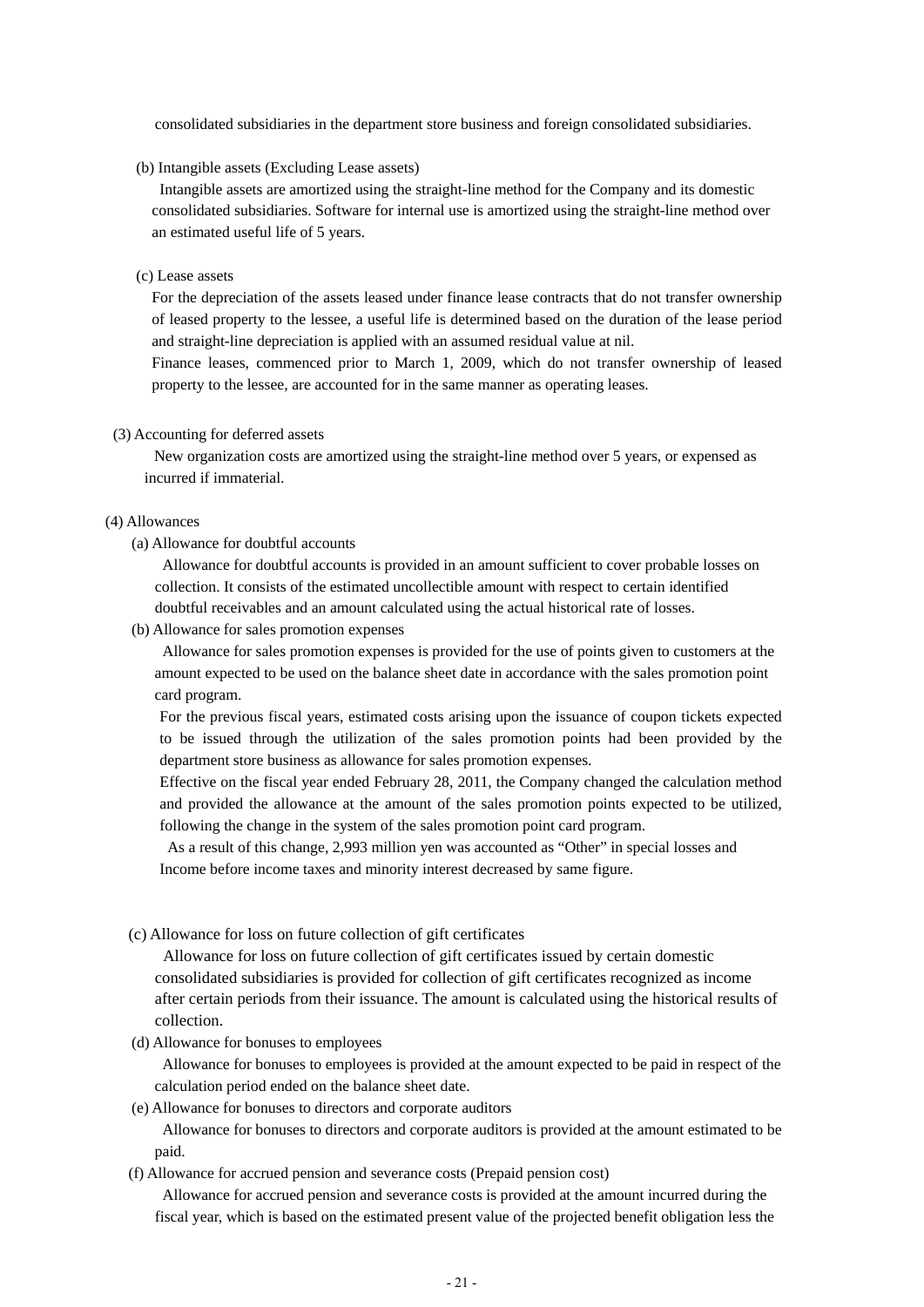estimated fair value of plan assets at the end of the fiscal year. The excess amount of the estimated fair value of the plan assets over the estimated present value of projected benefit obligation adjusted by unrecognized actuarial differences at February 28, 2011 is recorded as prepaid pension cost. Also, certain domestic consolidated subsidiaries and consolidated subsidiaries in the United States provide allowance for accrued pension and severance cost.

Unrecognized actuarial differences are amortized on a straight-line basis over the period of mainly 10 years from the next year in which they arise which is shorter than the average remaining years of service of the eligible employees. Unrecognized prior service costs are amortized on a straight-line basis over the period of mainly 5 years.

(Change in accounting policy)

From the year ended of February 28 2011,the Company adopted Partial Amendments to Accounting Standards for Retirement Benefits(Part 3)(ASBJ Statement No.19)(July 31,2008). This does not affect gain and loss and accrued retirement benefits.

#### (g) Allowance for retirement benefits to directors and corporate auditors

Allowance for retirement benefits to directors and corporate auditors is provided in accordance with the Company's internal policy. The Company and certain consolidated subsidiaries abolished the program of retirement benefits to directors and corporate auditors, and certain consolidated subsidiaries decided to pay it at the time of their resignation.

#### (5) Foreign currency translation

All assets and liabilities of the Company and its domestic consolidated subsidiaries denominated in foreign currencies are translated into Japanese yen at the exchange rate in effect at the respective balance sheet dates. Translation gains or losses are included in the accompanying Consolidated Statements of Income.

All balance sheets accounts of foreign subsidiaries are translated into Japanese yen at the exchange rate in effect at the respective balance sheet dates except for shareholders' equity, which is translated at the historical rates. All income and expense accounts are translated at the average exchange rate for the period. The resulting translation adjustments are included in the accompanying Consolidated Balance Sheets under "Foreign currency translation adjustments" and "Minority interests in consolidated subsidiaries".

#### (6) Hedge accounting

#### (a) Hedge accounting

If interest rate swap contracts are used as hedges and meet certain hedging criteria, the recognition of gains and losses resulting from the changes in fair value of interest rate swap contracts is deferred until the related gains and losses on the hedged items are recognized. However, certain interest rate swap contracts which meet specific hedging criteria are not measured at market value but the differences between the paid and received amount under the swap contracts are recognized and included in interest income or expense as incurred.

- (b) Hedge instruments and hedged items
	- Hedge instruments Interest swap
	- Hedged items Loans payable
- (c) Hedging policies

The Company and its subsidiaries have policies to utilize derivative instruments for the purposes of hedging their exposure to fluctuations in foreign currency rates and interest rates and reducing financing costs. The Company and its subsidiaries do not hold or issue derivative instruments for trading or speculative purposes.

(d) Assessing hedge effectiveness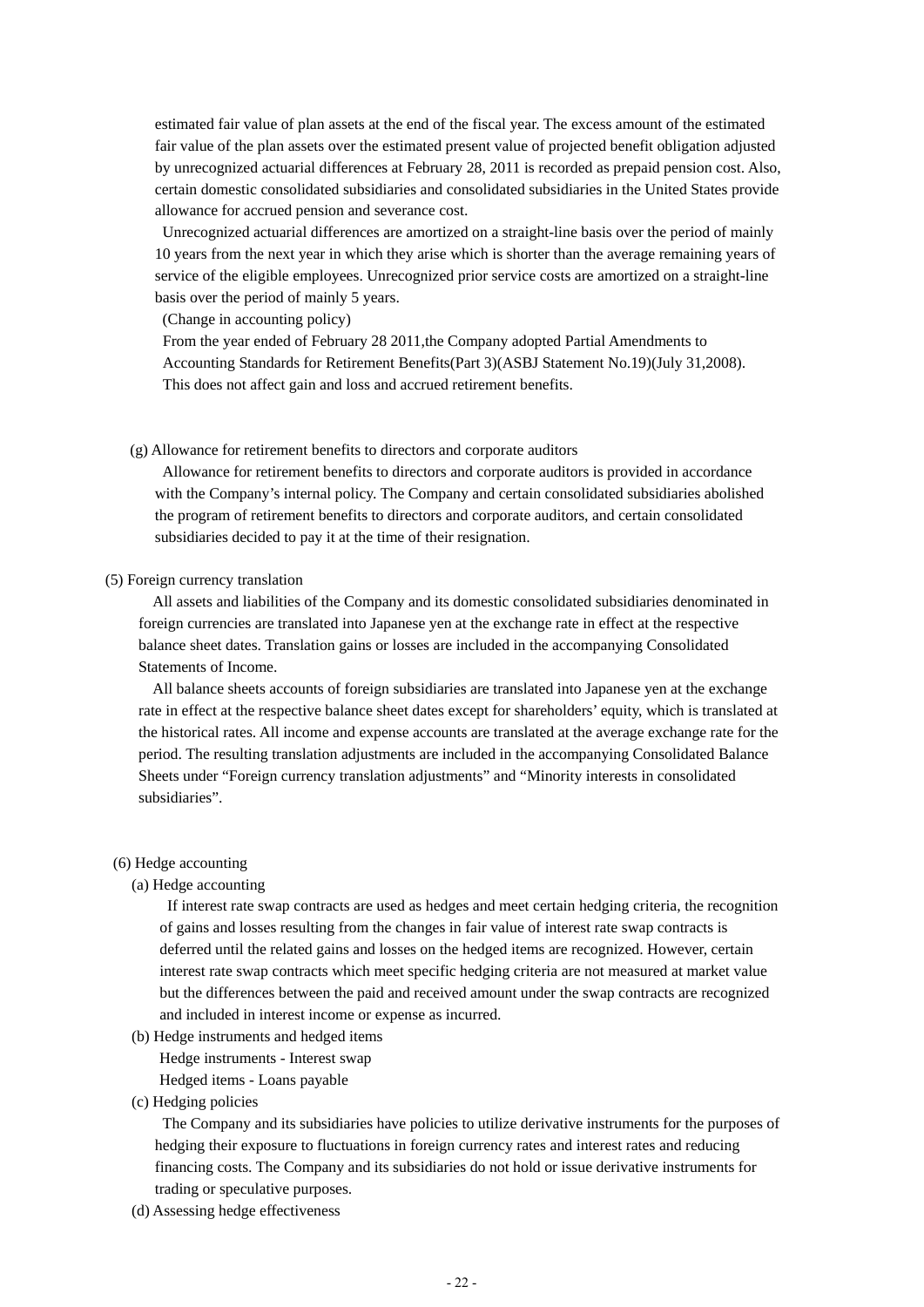The hedge effectiveness for interest rate swap contracts is assessed quarterly except for those that meet specific hedging criteria.

- (7) Other accounting issues
	- (a) Accounting for franchised stores in convenience store operations

7-Eleven, Inc. includes the assets, liabilities, net assets and results of operations of its franchised stores in its consolidated financial statements. Seven-Eleven Japan Co., Ltd. recognizes franchise fees from its franchised stores as revenues and includes it in "Other operating revenues".

(b) Accounting for consumption taxes and excise tax

The Japanese consumption taxes withheld and consumption taxes paid are not included in the accompanying Consolidated Statements of Income. The excise tax levied in the U.S. and Canada is included in the revenues from operations.

5. Valuation of the assets and liabilities of consolidated subsidiaries

In the elimination of investments in subsidiaries, the assets and liabilities of the subsidiaries, excluding the portion attributable to minority shareholders, are evaluated using the fair value at the time when the Company acquired control of the respective subsidiaries.

6. Goodwill and negative goodwill

Goodwill and negative goodwill arising from domestic consolidated subsidiaries is mainly amortized over a period of 20 years on a straight-line basis, or charged to income if immaterial. The goodwill recognized in applying the equity method was treated in the same manner.

7. Cash and cash equivalents

Cash and cash equivalents in the accompanying Consolidated Statements of Cash Flows are comprised of cash on hand, demand deposits and short-term investments with maturities of three months or less from the date of acquisition, that are liquid, readily convertible into cash and are subject to minimum risk of price fluctuation.

## Changes in method of presentation

(Consolidated Statements of Income)

 "Amortization of goodwill" and "Valuation loss on investments in securities" in special losses are included in "Other" for the fiscal year ended February 28, 2011 because the importance of the amount is not considered material.

 "Amortization of goodwill" and "Valuation loss on investments in securities" which are included in "Other" for the fiscal year ended February 28, 2011 are 461 million yen and 10 million yen, respectively.

(Consolidated Statements of Cash Flows)

 "Valuation loss on investments in securities" of Cash flows from operating activities are included in "Other" for the fiscal year ended February 28, 2011 because the importance of the amount is not considered material.

 "Valuation loss on investments in securities" which is included in "Other" for the fiscal year ended February 28, 2011 is 10 million yen.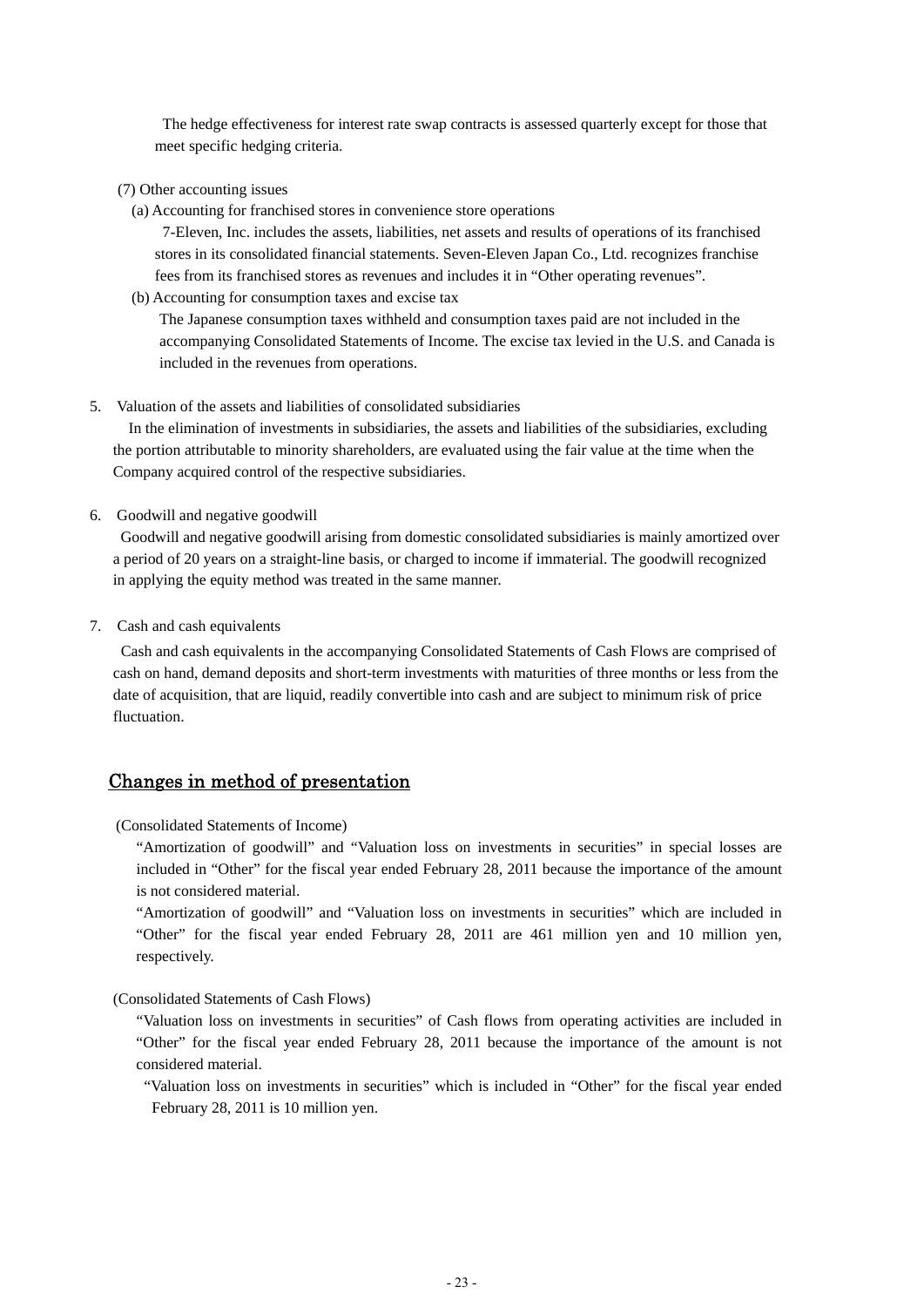# Notes to Consolidated Financial Statements

*Consolidated Balance Sheets;*

1. Accumulated depreciation of Property and equipment

(Millions of yen)

|                          | As of February 28, 2010 | As of February 28, 2011 |
|--------------------------|-------------------------|-------------------------|
| Accumulated depreciation | 1,203,470               |                         |

## 2. Assets pledged as collateral

|                                                           |                         | (Millions of yen)       |
|-----------------------------------------------------------|-------------------------|-------------------------|
|                                                           | As of February 28, 2010 | As of February 28, 2011 |
| Buildings and structures                                  | 49,904                  | 47,970                  |
| Land                                                      | 100,573                 | 100,773                 |
| Other intangible assets                                   | 10,151                  | 10,151                  |
| Investments in securities                                 | 87,034                  | 122,445                 |
| Long-term leasehold deposits                              | 4,298                   | 4,103                   |
| Total                                                     | 251,962                 | 285,443                 |
| Debts for which above assets are pledged as<br>collateral |                         |                         |
| Short-term loans                                          | 3,400                   | 3,400                   |
| Long-term loans                                           | 184,807                 | 154,157                 |
| (including current portion of long-term loans)            |                         |                         |
| Long-term accounts payable, other                         | 994                     | 884                     |
| Deposits received from tenants and franchised<br>stores   | 154                     | 138                     |

## *Assets pledged as collateral for the debts of affiliates and vendors*

(Millions of yen)

|                                                                                     | As of February 28, 2010 | As of February 28, 2011 |
|-------------------------------------------------------------------------------------|-------------------------|-------------------------|
| <b>Buildings</b>                                                                    | 890                     | 523                     |
| Land                                                                                | 2,032                   | 1.368                   |
| Loans of affiliates and vendors for which above<br>assets are pledged as collateral | 3,802                   | 3,543                   |

*Assets pledged as collateral for fund transfer* 

|                           | As of February 28, 2010 As of February 28, 2011 |       |
|---------------------------|-------------------------------------------------|-------|
| Investments in securities | 27,627                                          | 7.630 |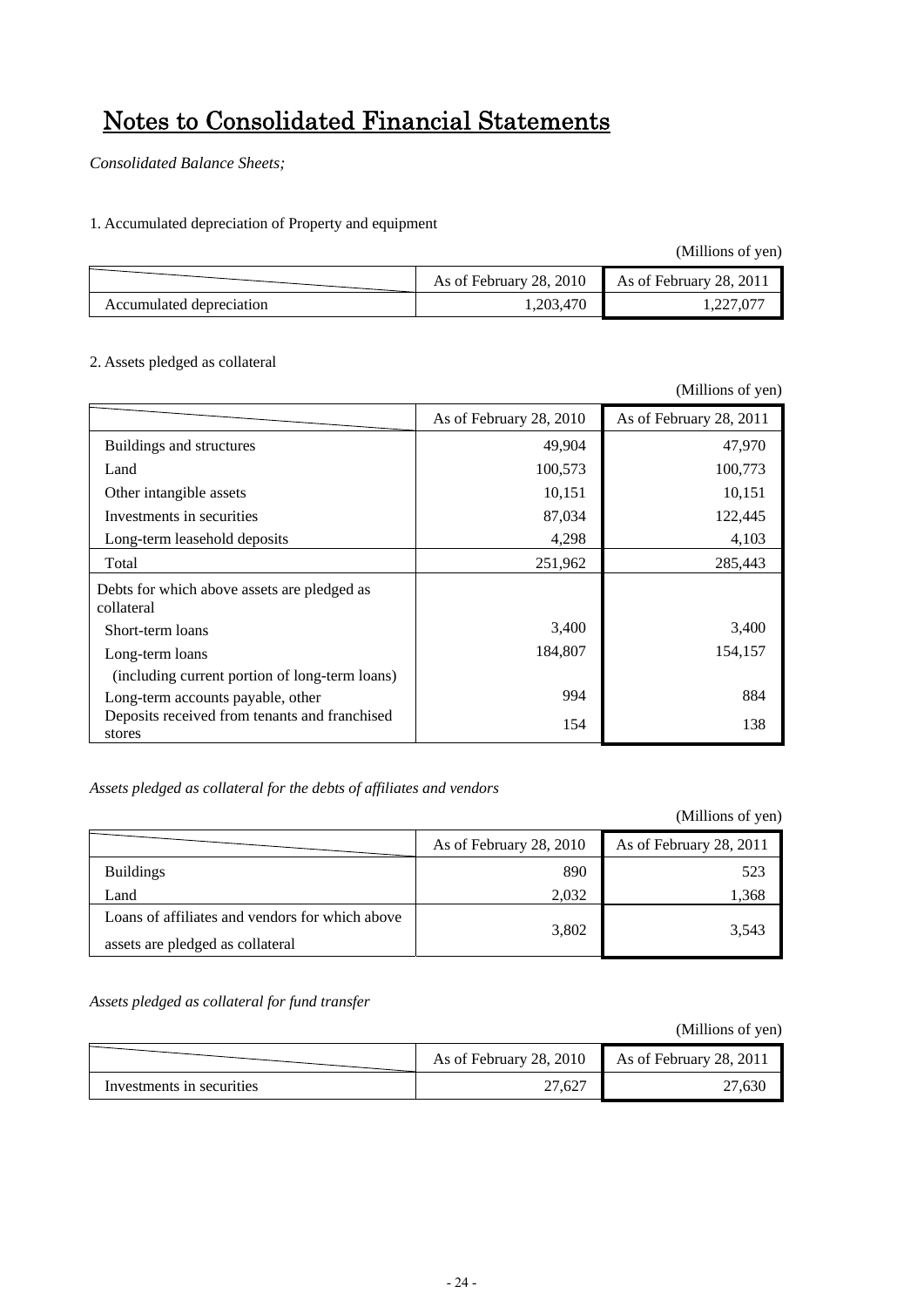#### *Assets pledged as collateral for real estate business*

(Millions of yen)

|                              | As of February 28, 2010 | As of February 28, 2011 |
|------------------------------|-------------------------|-------------------------|
| Investments in securities    |                         |                         |
| Long-term guarantee deposits |                         | 50                      |

*Assets pledged as collateral under installment sales law* 

(Millions of yen)

|                              | As of February 28, 2010 | As of February 28, 2011 |
|------------------------------|-------------------------|-------------------------|
| Long-term guarantee deposits | . . 586                 | .586                    |

*Assets pledged as collateral to secure the amount of prepaid tickets issued* 

| (Millions of yen) |  |
|-------------------|--|
|-------------------|--|

|                              | As of February 28, 2010 | As of February 28, 2011 |
|------------------------------|-------------------------|-------------------------|
| Investments in securities    | 586                     | 584                     |
| Long-term guarantee deposits | 383                     |                         |

### 3. Guarantees

(Millions of yen)

|                                        | As of February 28, 2010 | As of February 28, 2011 |
|----------------------------------------|-------------------------|-------------------------|
| Loans of Goshogawara Machi Dukuri K.K. | 187                     |                         |
| Employees' housing Loans               | 570                     | 487                     |
| Total                                  |                         | 599                     |

#### 4. Loan commitment

(As of February 28, 2010)

IY Card Service Co., Ltd. conducts a cash loan business which is associated with its credit card business. Unused credit balance related to loan commitment in a cash loan business is as follows.

|                                        | (Millions of yen) |
|----------------------------------------|-------------------|
| Credit availability of loan commitment | 480,933           |
| <b>Outstanding balance</b>             | 18,832            |
| Unused credit balance                  | 462,100           |

Unused credit balance will not have a material impact on future cash flows because most of the unused credit balance will remain unused considering the historical records. IY Card Service Co., Ltd. will cease finance services or reduce the credit limit based on the credit situation of customers or other reasonable reasons.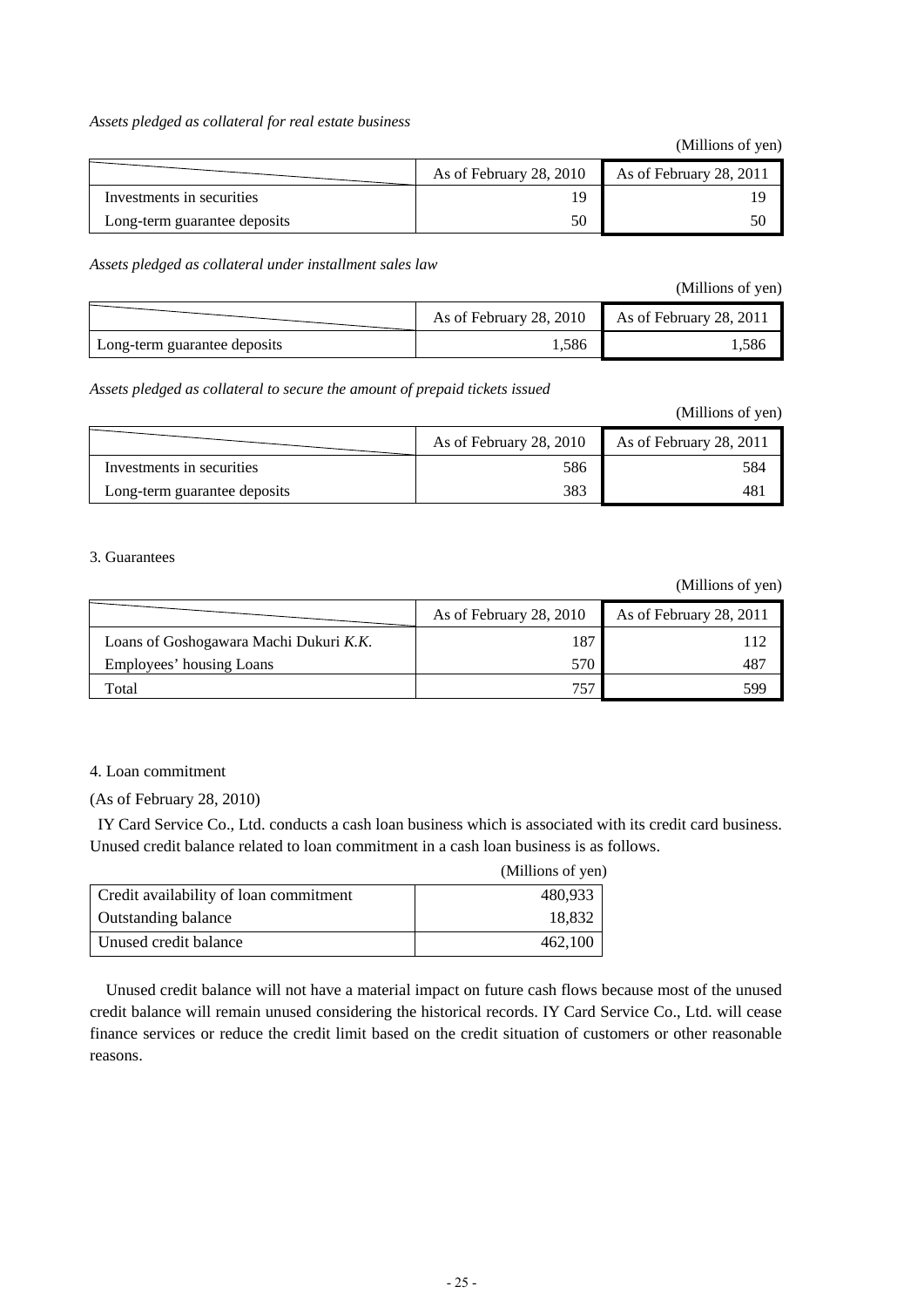#### (As of February 28, 2011)

Seven Card Service Co., Ltd. conducts a cash loan business which is associated with its credit card business. Unused credit balance related to loan commitment in a cash loan business is as follows.

|                                        | (Millions of yen) |
|----------------------------------------|-------------------|
| Credit availability of loan commitment | 449,090           |
| <b>Outstanding balance</b>             | 16,280            |
| Unused credit balance                  | 432,809           |

Unused credit balance will not have a material impact on future cash flows because most of the unused credit balance will remain unused considering the historical records. Seven Card Service Co., Ltd. will cease finance services or reduce the credit limit based on the credit situation of customers or other reasonable reasons.

### 5. Others

(As of February 28, 2010)

Government Bonds held by Seven Bank, Ltd.

 Seven Bank, Ltd., one of the Company's consolidated subsidiaries, holds government bonds to serve as collateral for exchange settlement transactions and overdraft transactions with the Bank of Japan. These government bonds are recorded in "Investments in securities" in the Consolidated Balance Sheet due to its nature of restriction though they have redemption at maturity less than one year.

(As of February 28, 2011)

Government Bonds held by Seven Bank, Ltd.

 Seven Bank, Ltd., one of the Company's consolidated subsidiaries, holds government bonds to serve as collateral for exchange settlement transactions and overdraft transactions with the Bank of Japan. These government bonds are recorded in "Investments in securities" in the Consolidated Balance Sheet due to its nature of restriction though they have redemption at maturity less than one year.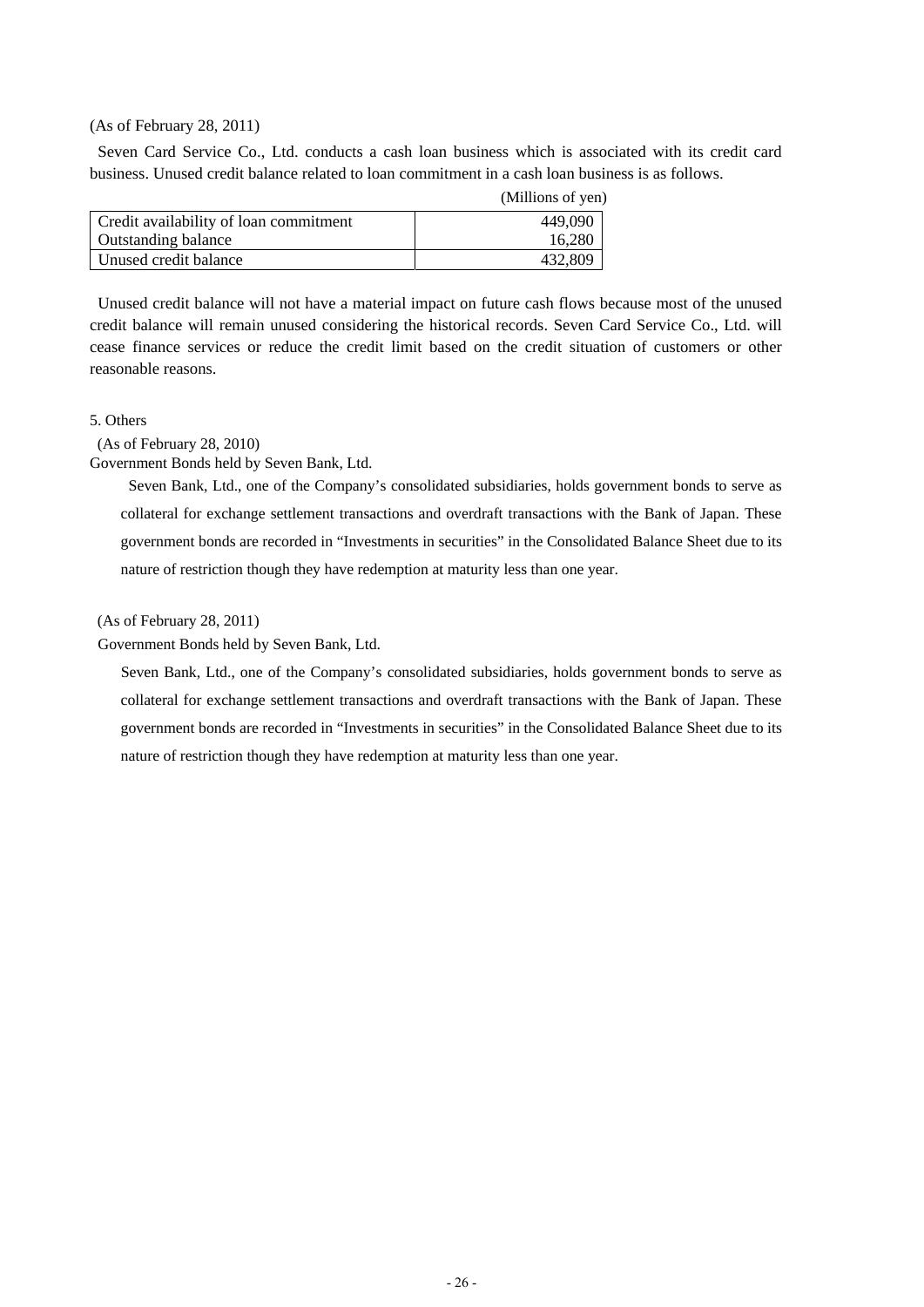## *Consolidated Statements of Income;*

1. The franchised commission from Seven-Eleven Japan Co., Ltd.'s franchised stores is included in "Other operating revenues".

The franchised commission from franchised stores and net sales of franchised stores are as follows:

(Millions of yen)

|                                              | For the year ended | For the year ended |
|----------------------------------------------|--------------------|--------------------|
|                                              | February 28, 2010  | February 28, 2011  |
| Franchised commission from franchised stores | 402,107            | 435,873            |
| Net sales of franchised stores               | 2,657,774          | 2,839,680          |

2. Major items included in "Gain on sales of property and equipment" are as follows:

(Millions of yen)

|                          | For the year ended | For the year ended |
|--------------------------|--------------------|--------------------|
|                          | February 28, 2010  | February 28, 2011  |
| Buildings and structures | 268                | 414                |
| Land                     | 880                | 742                |
| Others                   | 20                 | 18                 |
| Total                    | 1,168              | 1.74               |

### 3. "Gain on donations received"

Gain on donations received recorded for the fiscal year ended February 28, 2011 was received in cash.

4. Major items included in "Loss on disposals of property and equipment" are as follows:

(Millions of yen)

|                                   | For the year ended | For the year ended |  |
|-----------------------------------|--------------------|--------------------|--|
|                                   | February 28, 2010  | February 28, 2011  |  |
| Buildings and structures          | 3,194              | 2,995              |  |
| Furniture, fixtures and equipment | 736                | 798                |  |
| Others                            | 2,212              | 2,773              |  |
| Total                             | 6,143              | 6,566              |  |

5. Valuation loss on subsidiaries' stock was recorded in the Non-Consolidated Statement of Income of the fiscal year ended February 28, 2010 due to devaluation of Sogo & Seibu's shares, which is the Company's consolidated subsidiary.

As a result, amortization of goodwill related to this matter totaled 39,130 million yen.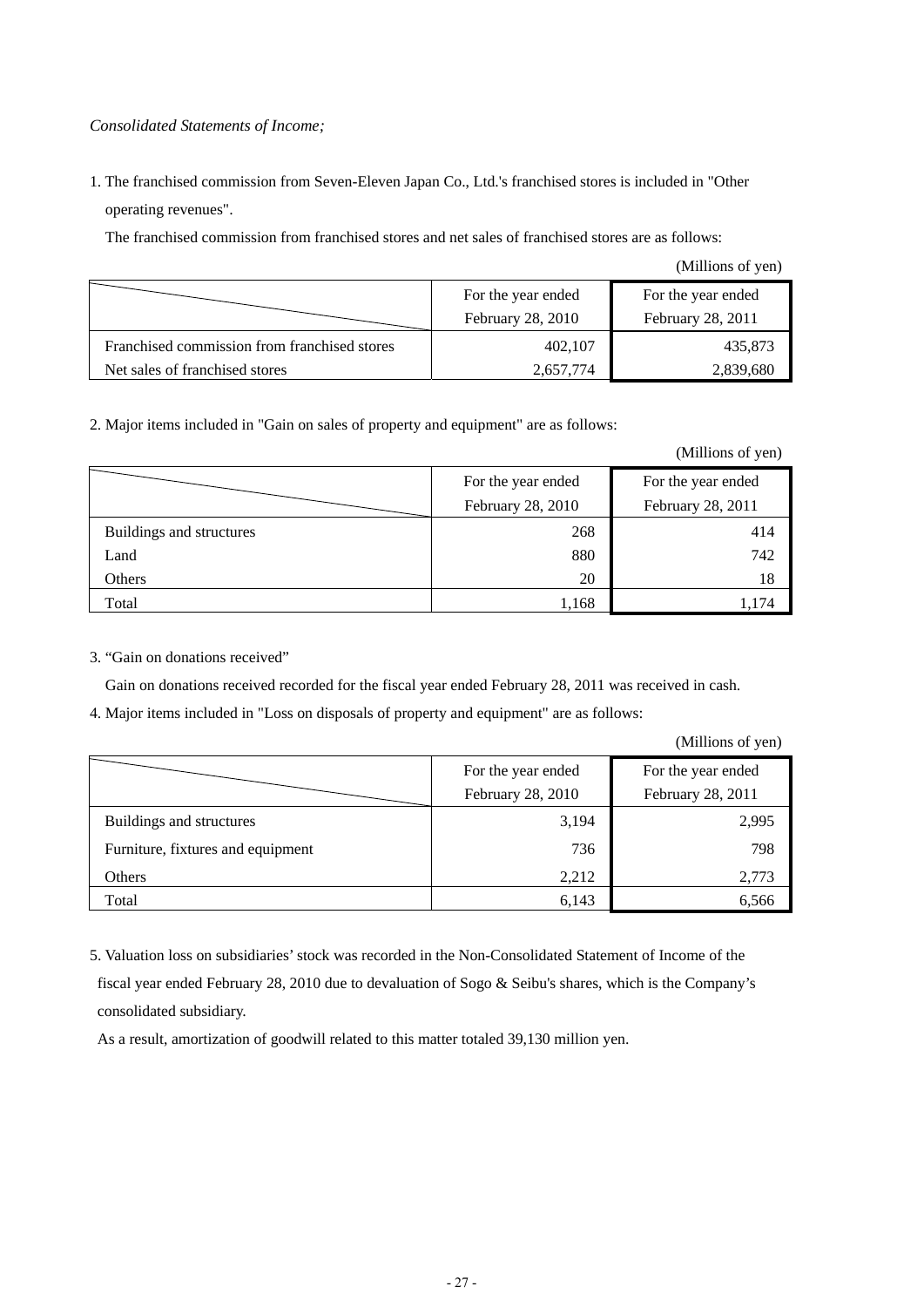### 6. Impairment loss

For the fiscal year ended February 28, 2010, the Company and its consolidated subsidiaries recognized 28,052 million yen of impairment loss on the following group of assets.

| (Millions of yen)                     |                            |                                     |    |               |        |
|---------------------------------------|----------------------------|-------------------------------------|----|---------------|--------|
| Description                           | Classification             | Location                            |    |               | Amount |
|                                       |                            | Tokyo Met.                          | 76 | <b>Stores</b> |        |
| <b>Stores</b><br>(Convenience stores) | Land and buildings<br>etc. | Osaka Pref.                         | 39 | <b>Stores</b> |        |
|                                       |                            | Others (including U.S.)             |    |               |        |
|                                       |                            | Saitama Pref.                       | 6  | <b>Stores</b> |        |
| Stores (Superstores)                  | Land and buildings<br>etc. | Tokyo Met.                          | 4  | <b>Stores</b> |        |
|                                       |                            | <b>Others</b>                       | 19 | <b>Stores</b> | 26,173 |
| <b>Stores</b>                         | Land and buildings         | Tokyo Met.                          | 3  | <b>Stores</b> |        |
| (Department stores)                   | etc.                       | Oita Pref.                          | 1  | <b>Store</b>  |        |
| Stores (Food services)                | Land and buildings<br>etc. | Tokyo Met.& others                  |    | <b>Stores</b> |        |
| Other facility etc.                   | Land and buildings<br>etc. | Fukushima Pref.<br>U. S. $&$ others |    | 1,879         |        |
| Total                                 |                            |                                     |    | 28,052        |        |

The Company and its domestic consolidated subsidiaries group their fixed assets by store, which is the minimum cash-generating unit. The book values of stores whose land had significantly declined in market prices or which incurred consecutive operating losses were reduced to recoverable amounts, and such deducted amount was recorded as impairment loss in special losses.

Breakdown of impairment loss are as follows:

|                         |                          |                       | (Millions of yen) |
|-------------------------|--------------------------|-----------------------|-------------------|
|                         | <b>Stores</b>            | Other facilities etc. | Total             |
| Building and structures | 19,039                   | 176                   | 19,216            |
| Land                    | 4.494                    | 453                   | 4,947             |
| Software                | $\overline{\phantom{0}}$ | 1,203                 | 1,203             |
| Other                   | 2,639                    | 45                    | 2,684             |
| Total                   | 26,173                   | 1,879                 | 28,052            |

In the case where net selling prices were used as recoverable amounts, relevant assets were evaluated based on real estate appraisal standards, and in the case where values in use were used as recoverable amounts, relevant assets were evaluated by discounting estimated future cash flows to which the 2.1% - 6.0% discount rates were applied.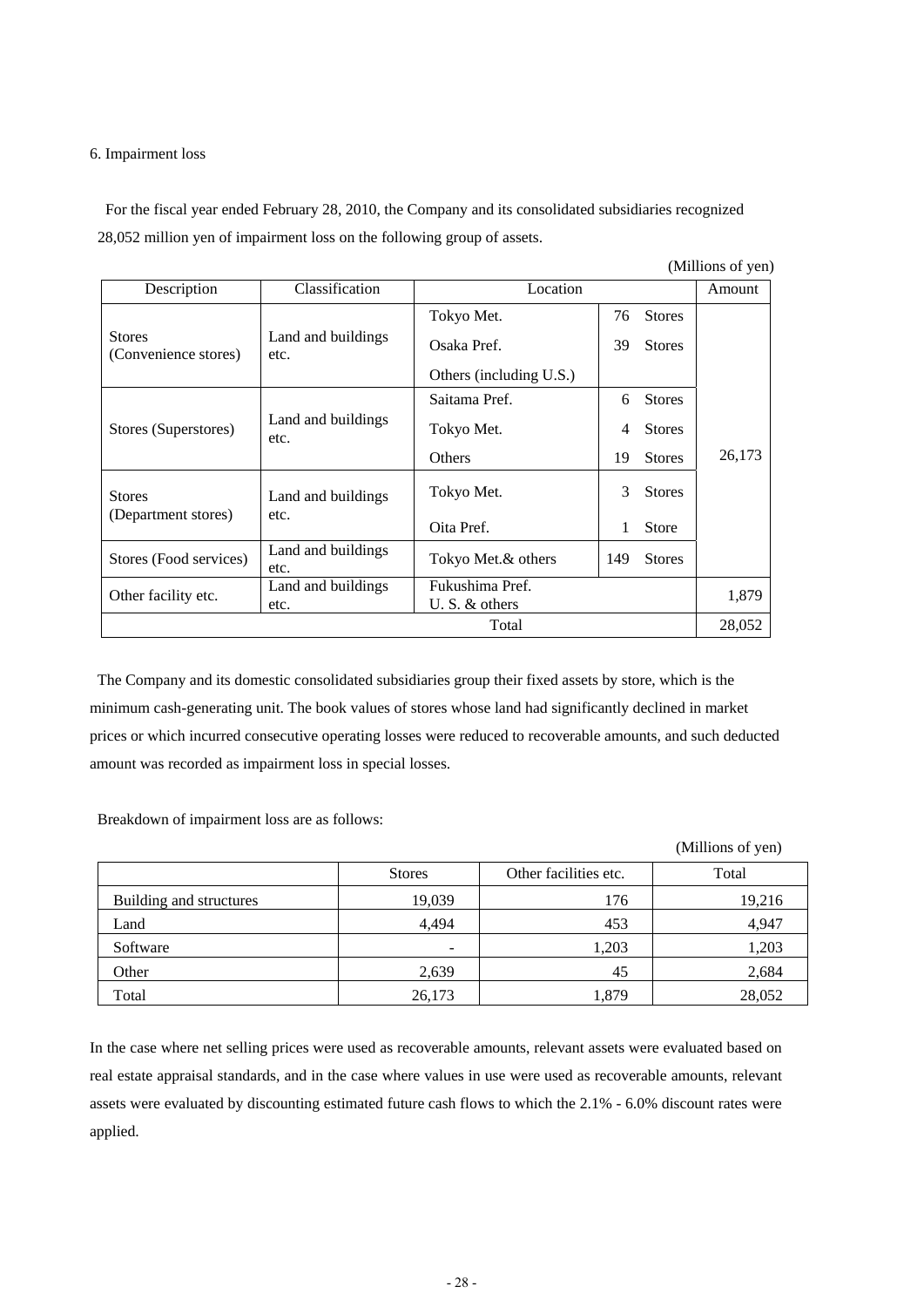For the fiscal year ended February 28, 2011, the Company and its consolidated subsidiaries recognized 21,454 million yen of impairment loss on the following group of assets.

| (Millions of yen) |
|-------------------|
|-------------------|

| Description                           | Classification             | Location                |    |               | Amount |
|---------------------------------------|----------------------------|-------------------------|----|---------------|--------|
|                                       |                            | Tokyo Met.              | 43 | <b>Stores</b> |        |
| <b>Stores</b><br>(Convenience stores) | Land and buildings<br>etc. | Osaka Pref.             | 29 | <b>Stores</b> |        |
|                                       |                            | Others (including U.S.) |    |               |        |
|                                       |                            | Saitama Pref.           | 7  | <b>Stores</b> |        |
| Stores (Superstores)<br>etc.          | Land and buildings         | Tokyo Met.              | 4  | <b>Stores</b> |        |
|                                       |                            | <b>Others</b>           | 16 | <b>Stores</b> | 20,200 |
| <b>Stores</b>                         | Land and buildings         | Chiba Pref.             |    | <b>Store</b>  |        |
| (Department stores)                   | etc.                       | Others                  | 4  | <b>Stores</b> |        |
| Stores (Food services)                | Land and buildings<br>etc. | Tokyo Met. & others     | 43 | <b>Stores</b> |        |
| Other facility etc.                   | Land and buildings         | Fukushima Pref.         |    |               | 1,253  |
|                                       | etc.                       | U. S. $&$ others        |    |               |        |
|                                       |                            | Total                   |    |               | 21,454 |

The Company and its domestic consolidated subsidiaries group their fixed assets by store, which is the minimum cash-generating unit. The book values of stores whose land had significantly declined in market prices or which incurred consecutive operating losses were reduced to recoverable amounts, and such deducted amount was recorded as impairment loss in special losses.

Breakdown of impairment loss are as follows:

(Millions of yen)

|                         | <b>Stores</b> | Other facilities etc. | Total  |
|-------------------------|---------------|-----------------------|--------|
| Building and structures | 10,652        | 144                   | 10,797 |
| Land                    | 7,331         | 14                    | 7,345  |
| Software                | ۰             | 950                   | 950    |
| Other                   | 2,216         | 144                   | 2,361  |
| Total                   | 20,200        | 1,253                 | 21,454 |

In the case where net selling prices were used as recoverable amounts, relevant assets were evaluated based on real estate appraisal standards, and in the case where values in use were used as recoverable amounts, relevant assets were evaluated by discounting estimated future cash flows to which the 1.7% - 6.0% discount rates were applied.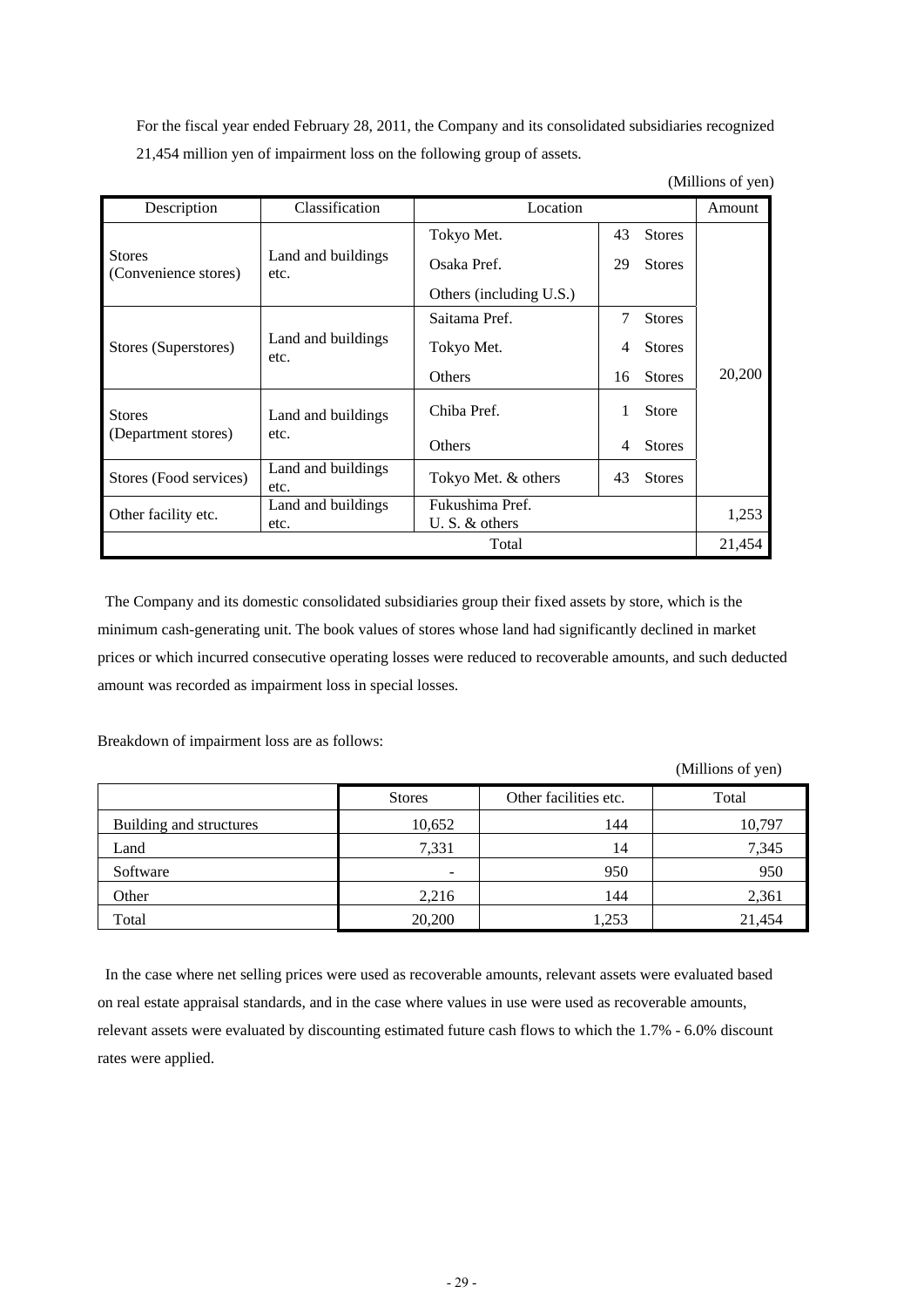## *Consolidated Statement of Changes in Net Assets (from March 1, 2009 to February 28, 2010);*

- 1. Type and number of shares of outstanding and treasury stock
- (1) Outstanding stock

#### (Thousands of shares)

|                       | As of February 28, | Number of shares | Number of shares | As of February 28, |
|-----------------------|--------------------|------------------|------------------|--------------------|
|                       | 2009               | increased        | decreased        | 2010               |
| <b>Ordinary Share</b> | 906.441            | -                |                  | 906,441            |

## (2) Treasury stock

(Thousands of shares)

|                       | As of February 28,<br>2009 | Number of shares<br>increased<br>Note1 | Number of shares<br>decreased<br>(Note2) | As of February 28,<br>2010 |
|-----------------------|----------------------------|----------------------------------------|------------------------------------------|----------------------------|
| <b>Ordinary Share</b> | 2,982                      | .0                                     |                                          | 2.983                      |

Notes: (1) 8 thousand shares out of the 10 thousand increased due to the acquisition of odd-lot shares.

(2) 7 thousand shares out of the 9 thousand decreased due to exercising stock options.

## 2. Subscription rights to shares and treasury subscription rights to shares

| Entity                                                       |                                                        | The Company                                                                   | Consolidated<br>subsidiaries                                                  |       |
|--------------------------------------------------------------|--------------------------------------------------------|-------------------------------------------------------------------------------|-------------------------------------------------------------------------------|-------|
| Description of subscriptions                                 |                                                        | Subscriptions<br>to shares as<br>stock-linked<br>compensation<br>stock option | Subscriptions<br>to shares as<br>stock-linked<br>compensation<br>stock option | Total |
| Type of shares to be issued upon excise of the<br>rights     |                                                        |                                                                               |                                                                               |       |
|                                                              | Number of shares<br>at the end of<br>February 28, 2009 |                                                                               |                                                                               |       |
| Number of shares<br>to be issued                             | Number of shares<br><b>Increased</b>                   |                                                                               |                                                                               |       |
| upon the exercise of<br>the rights (shares)                  | Number of shares<br>Decreased                          |                                                                               |                                                                               |       |
|                                                              | Number of shares<br>at the end of<br>February 28, 2010 |                                                                               |                                                                               |       |
| Balance at the end of February 28, 2010<br>(millions of yen) |                                                        | 633                                                                           | 88                                                                            | 721   |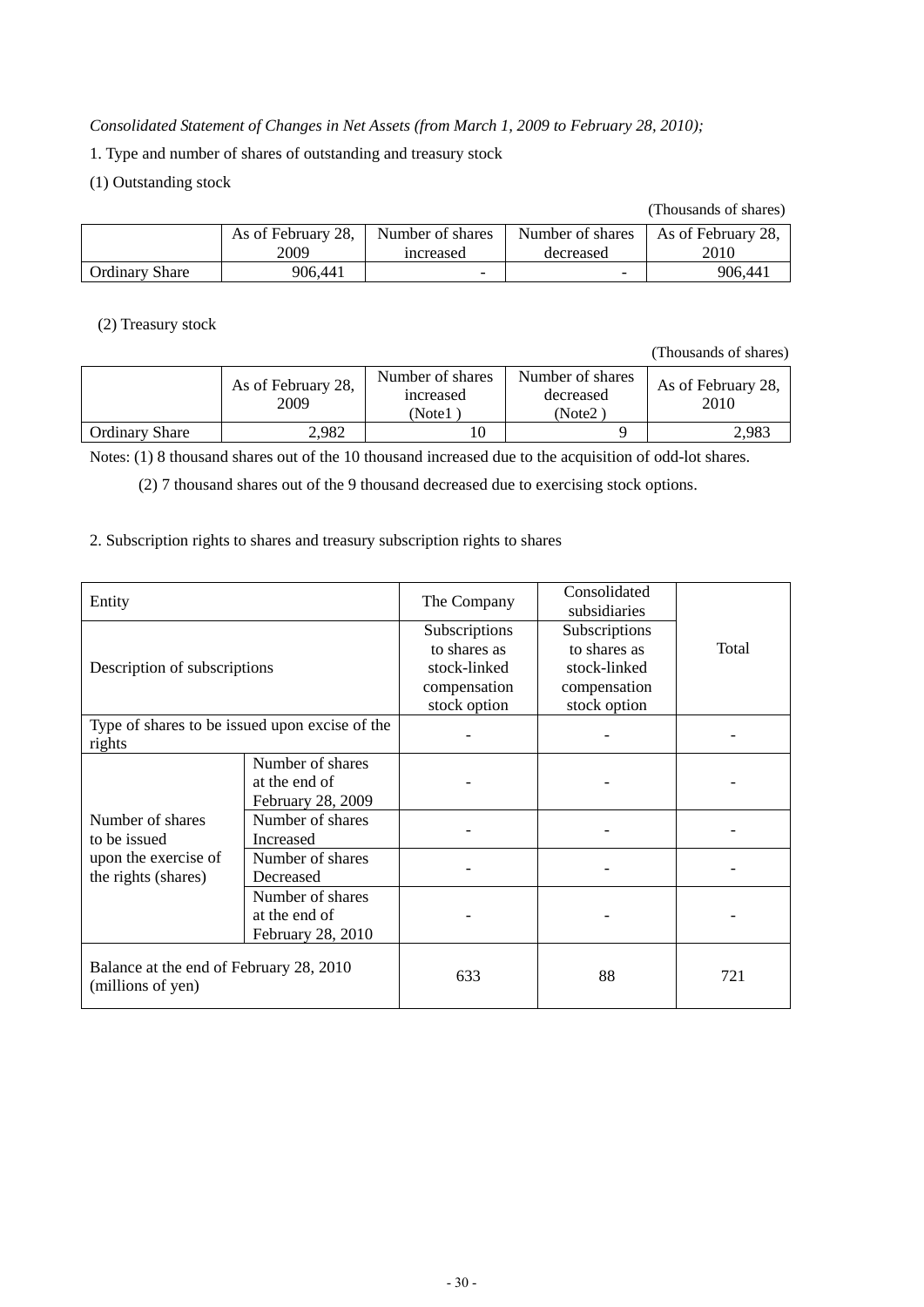## 3. Matters related to dividends

## (1) Dividend payments

| Resolution                                                     | Type                     | Total amount of<br>cash dividends | Dividend<br>per share | Record date      | Effective<br>date |
|----------------------------------------------------------------|--------------------------|-----------------------------------|-----------------------|------------------|-------------------|
| May 28, 2009<br>Ordinary general<br>meeting of<br>shareholders | Ordinary<br><b>Share</b> | 26,200 million yen                | 29.00 yen             | Feb. 28,<br>2009 | May 29,<br>2009   |
| October 1, 2009<br>Board of directors'<br>meeting              | Ordinary<br><b>Share</b> | 25,297 million yen                | 28.00 yen             | Aug. 31,<br>2009 | Nov. 13,<br>2009  |

(2) Dividends whose record date is within the fiscal year ended February 28, 2010, but to be effective after the fiscal year-end

| Resolution                                                     | Type              | Funds for<br>dividends | Total amount of<br>cash dividends | Dividend<br>per share | Record<br>date   | Effective<br>date |
|----------------------------------------------------------------|-------------------|------------------------|-----------------------------------|-----------------------|------------------|-------------------|
| May 27, 2010<br>Ordinary general<br>meeting of<br>shareholders | Ordinary<br>Share | Retained<br>earnings   | 25,297 million yen                | 28.00 yen             | Feb. 28,<br>2010 | May 28,<br>2010   |

*Consolidated Statement of Changes in Net Assets (from March 1, 2010 to February 28, 2011);* 

1. Type and number of shares of outstanding and treasury stock

(1) Outstanding stock

(Thousands of shares)

|                       | As of February 28,<br>2010 | Number of shares<br>increased | Number of shares<br>decreased<br>(Note) | As of February 28,<br>2011 |
|-----------------------|----------------------------|-------------------------------|-----------------------------------------|----------------------------|
| <b>Ordinary Share</b> | 906.441                    | $\overline{\phantom{0}}$      | 20,000                                  | 886.441                    |

Note: 20,000 thousand shares decreased due to the cancellation of treasury stock.

(2) Treasury stock

(Thousands of shares)

|                       | As of February 28,<br>2010 | Number of shares<br>increased<br>(Note1 | Number of shares<br>decreased<br>(Note2) | As of February 28,<br>2011 |
|-----------------------|----------------------------|-----------------------------------------|------------------------------------------|----------------------------|
| <b>Ordinary Share</b> | 2,983                      | 20,010                                  | 20.015                                   | 2.978                      |

Notes: (1) 20,000 thousand shares out of the 20,010 thousand increased due to the acquisition of treasury stock based on approval of the Company's Boards of Directors and 8 thousand shares out of the 20,010 thousand increased due to the acquisition of odd-lot shares.

<sup>(2) 20,000</sup> thousand shares, 15 thousand shares and 0 thousand shares out of the 20,015 thousand decreased by the cancellation of treasury stock , exercising stock options and sale of odd-lot shares, respectively.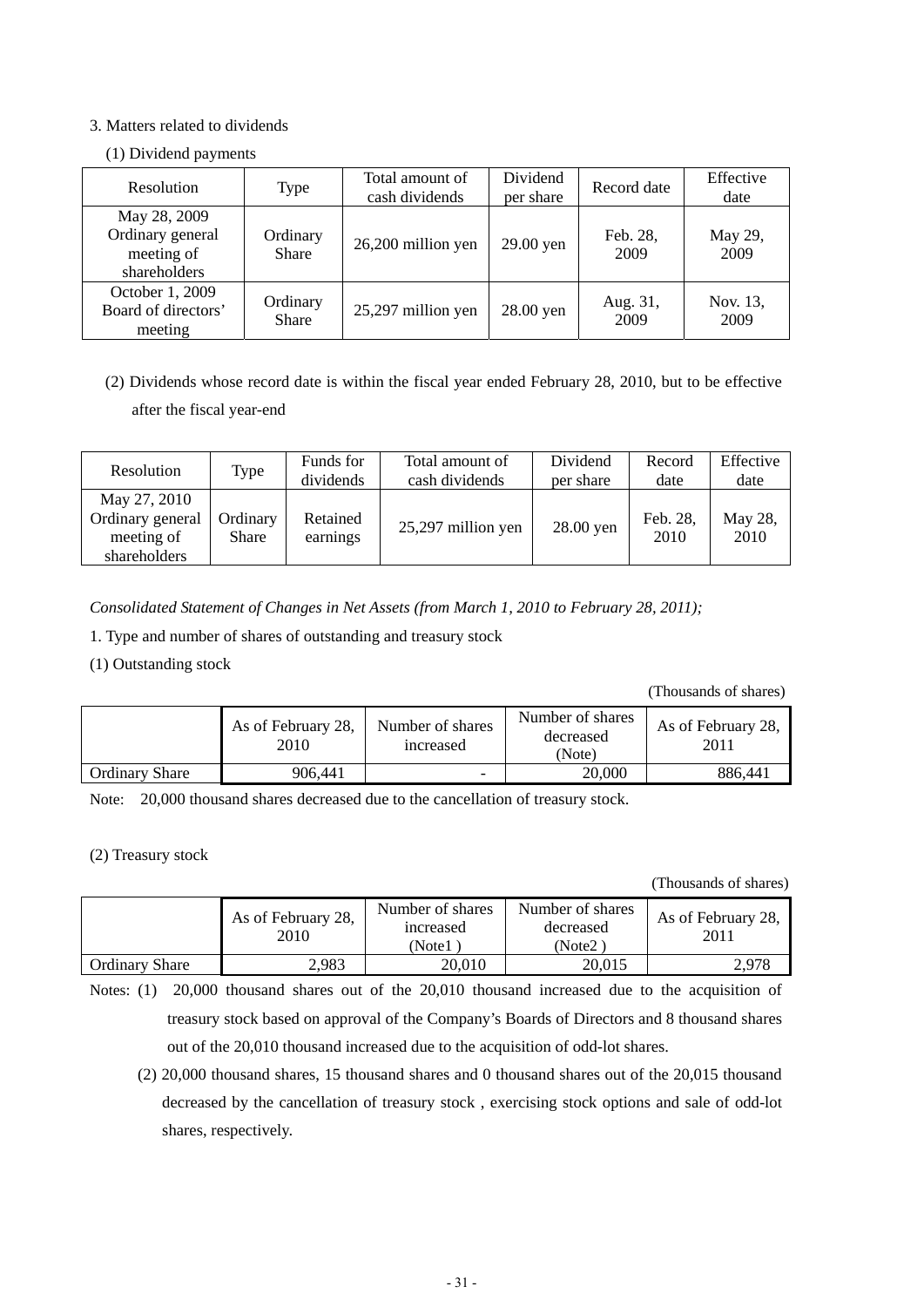2. Subscription rights to shares and treasury subscription rights to shares

| Entity                                                                          |                                                        | The Company                                                                   | Consolidated<br>subsidiaries                                                  |       |
|---------------------------------------------------------------------------------|--------------------------------------------------------|-------------------------------------------------------------------------------|-------------------------------------------------------------------------------|-------|
| Description of subscriptions                                                    |                                                        | Subscriptions<br>to shares as<br>stock-linked<br>compensation<br>stock option | Subscriptions<br>to shares as<br>stock-linked<br>compensation<br>stock option | Total |
| Type of shares to be issued upon excise of the<br>rights                        |                                                        |                                                                               |                                                                               |       |
|                                                                                 | Number of shares<br>at the end of<br>February 28, 2010 |                                                                               |                                                                               |       |
| Number of shares<br>to be issued<br>upon the exercise of<br>the rights (shares) | Number of shares<br>increased                          |                                                                               |                                                                               |       |
|                                                                                 | Number of shares<br>decreased                          |                                                                               |                                                                               |       |
|                                                                                 | Number of shares<br>at the end of<br>February 28, 2011 |                                                                               |                                                                               |       |
| Balance at the end of February 28, 2011<br>(millions of yen)                    |                                                        | 826                                                                           | 154                                                                           | 981   |

## 3. Matters related to dividends

(1) Dividend payments

| <b>Resolution</b>                                              | Type                     | Total amount of<br>cash dividends | Dividend<br>per share | Record date      | Effective<br>date |
|----------------------------------------------------------------|--------------------------|-----------------------------------|-----------------------|------------------|-------------------|
| May 27, 2010<br>Ordinary general<br>meeting of<br>shareholders | Ordinary<br><b>Share</b> | 25,297 million yen                | 28.00 yen             | Feb. 28,<br>2010 | May 28,<br>2010   |
| October 7, 2010<br>Board of directors'<br>meeting              | Ordinary<br><b>Share</b> | 24,737 million yen                | 28.00 yen             | Aug. 31,<br>2010 | Nov. 12,<br>2010  |

(2) Dividends whose record date is within the fiscal year ended February 28, 2011, but to be effective after the fiscal year-end

| Resolution                                                     | Type                     | Funds for<br>dividends | Total amount of<br>cash dividends | Dividend<br>per share | Record<br>date   | Effective<br>date |
|----------------------------------------------------------------|--------------------------|------------------------|-----------------------------------|-----------------------|------------------|-------------------|
| May 26, 2011<br>Ordinary general<br>meeting of<br>shareholders | Ordinary<br><b>Share</b> | Retained<br>earnings   | 25,621 million yen                | $29.00$ yen           | Feb. 28,<br>2011 | May 27,<br>2011   |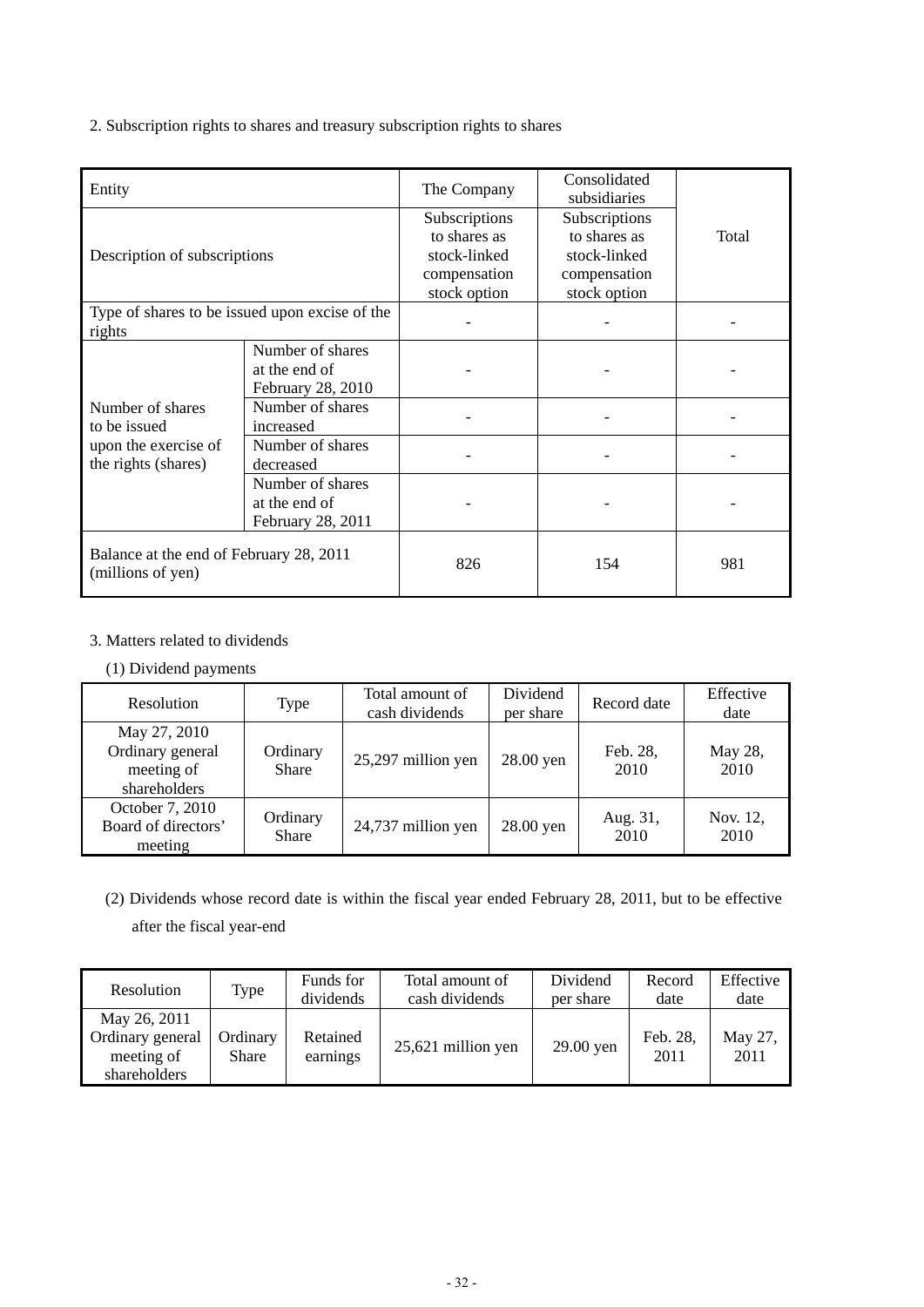## *Consolidated Statements of Cash Flows*

(For the fiscal year ended February 28, 2010)

1. Reconciliation of cash and cash equivalents of the Consolidated Statements of Cash Flows and account balances of the Consolidated Balance Sheets

(Millions of yen)

|                                                                                                              | As of February 28, 2010 |
|--------------------------------------------------------------------------------------------------------------|-------------------------|
| Cash and bank deposits                                                                                       | 691,633                 |
| Negotiable certificates of deposits included in marketable securities                                        | 55,000                  |
| Time deposits and negotiable certificates of deposits with an original<br>maturity of more than three months | (29,312)                |
| Cash and cash equivalents                                                                                    | 717,320                 |

#### 2. Major non-cash transactions

|                                                                                                                                | (Millions of yen)                      |
|--------------------------------------------------------------------------------------------------------------------------------|----------------------------------------|
|                                                                                                                                | Fiscal year ended February 28,<br>2010 |
| Finance lease obligations for property and equipment recorded in the<br>Consolidated Balance Sheet for the current fiscal year | 8.410                                  |

(For the fiscal year ended February 28, 2011)

1. Reconciliation of cash and cash equivalents of the Consolidated Statements of Cash Flows and account balances of the Consolidated Balance Sheets

(Millions of yen)

|                                                                                                              | (1.111110110011)        |
|--------------------------------------------------------------------------------------------------------------|-------------------------|
|                                                                                                              | As of February 28, 2011 |
| Cash and bank deposits                                                                                       | 654,833                 |
| Negotiable certificates of deposits included in marketable securities                                        | 26,500                  |
| Time deposits and negotiable certificates of deposits with an original<br>maturity of more than three months | (24, 586)               |
| Cash and cash equivalents                                                                                    | 656,747                 |

#### 2. Major non-cash transactions

|                                                                      | Fiscal year ended February 28,<br>2011 |
|----------------------------------------------------------------------|----------------------------------------|
| Finance lease obligations for property and equipment recorded in the | 11.867                                 |
| Consolidated Balance Sheet for the current fiscal year               |                                        |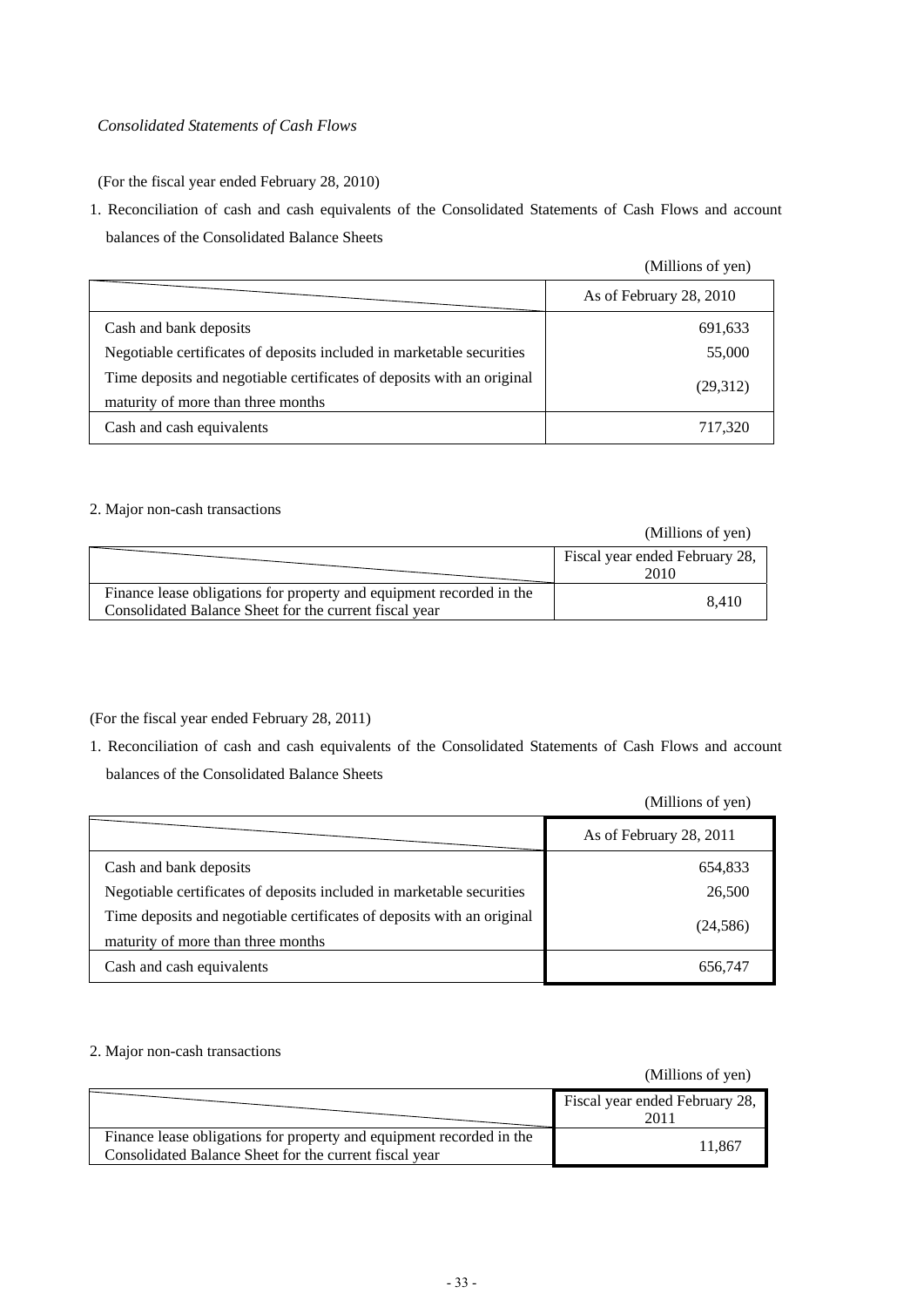## SEGMENT INFORMATION

#### **1. Business Segments**

| Fiscal Year ended February 28, 2010 (From March 1, 2009 to February 28, 2010)<br>(Millions of yen) |                                    |                          |                                   |                  |                       |        |                              |             |                                    |
|----------------------------------------------------------------------------------------------------|------------------------------------|--------------------------|-----------------------------------|------------------|-----------------------|--------|------------------------------|-------------|------------------------------------|
|                                                                                                    | Convenience<br>store<br>operations | Superstore<br>operations | Department<br>store<br>operations | Food<br>services | Financial<br>services | Others | Total before<br>eliminations | / Corporate | Eliminations Consolidated<br>total |
| Revenues and<br>operating income                                                                   |                                    |                          |                                   |                  |                       |        |                              |             |                                    |
| <b>Revenues</b>                                                                                    |                                    |                          |                                   |                  |                       |        |                              |             |                                    |
| 1. Customers                                                                                       | 1,967,934                          | 2,012,349                | 922,466                           | 85,380           | 97,493                | 25,673 | 5,111,297                    |             | 5,111,297                          |
| 2. Intersegment                                                                                    | 621                                | 4,208                    | 380                               | 1,040            | 12,951                | 7,995  | 27,198                       | (27, 198)   |                                    |
| <b>Total revenues</b>                                                                              | 1,968,555                          | 2,016,558                | 922,847                           | 86,420           | 110,444               | 33,669 | 5,138,495                    | (27, 198)   | 5,111,297                          |
| <b>Operating expenses</b>                                                                          | 1,784,718                          | 2,002,380                | 921,481                           | 89,161           | 80,291                | 33,102 | 4,911,134                    | (26, 503)   | 4,884,631                          |
| <b>Operating income (losses)</b>                                                                   | 183,837                            | 14,178                   | 1,366                             | (2,741)          | 30,152                | 567    | 227,360                      | (694)       | 226,666                            |
| Assets, depreciation,<br>impairment loss and<br>capital expenditures                               |                                    |                          |                                   |                  |                       |        |                              |             |                                    |
| Assets                                                                                             | 1,104,209                          | 1,096,598                | 612,326                           | 24,636           | 1,175,963             | 16,770 | 4,030,505                    | (356,900)   | 3,673,605                          |
| Depreciation                                                                                       | 66,158                             | 24,335                   | 17,417                            | 1,270            | 22,246                | 588    | 132,017                      | 214         | 132,232                            |
| Impairment loss                                                                                    | 8,816                              | 11,382                   | 4,589                             | 2,819            | 445                   |        | 28,052                       |             | 28,052                             |
| Capital expenditures                                                                               | 85,510                             | 55,539                   | 17,785                            | 698              | 12,712                | 3,640  | 175,887                      | 1,139       | 177,027                            |

#### Notes:

1. The classification of business segments is made by the type of products and services and the type of sales.

2. Major businesses in each segment are as follows:

| Convenience store operations ------Convenience store business operated by corporate stores and franchised stores under the name of               |  |
|--------------------------------------------------------------------------------------------------------------------------------------------------|--|
| "7-Eleven"                                                                                                                                       |  |
| Superstore operations --------------- Superstore, supermarket, specialty shop and others                                                         |  |
| Department store operations $\frac{1}{2}$ ------ Sogo & Seibu Co., Ltd. and other companies included in the department stores business           |  |
| ------------------------------ Restaurant operations, meal provision service business (company cafeteria, hospital, school) and<br>Food services |  |
| fast food operations                                                                                                                             |  |
| Financial services ------------------------ Bank, credit card and lease business                                                                 |  |
| T business and other services<br>Others.<br>------------------------------                                                                       |  |
|                                                                                                                                                  |  |

 3. Unallocable operating expenses included in "Eliminations / Corporate" represent the Company's general and administrative expenses, and totaled 7,459 million yen for the fiscal year ended February 28, 2010.

 4. Corporate assets included in "Eliminations / Corporate" mainly represent deposits held by subsidiaries and affiliates and totaled 374,450 million yen for the fiscal year ended February 28, 2010.

5. Change in accounting policies

 (Practical Solution on Unification of Accounting Policies Applied to Foreign Subsidiaries for Consolidated Financial Statements) As described in changes in accounting policies, procedures and methods of presentation for preparing the consolidated financial statements, the Company has applied the "Practical Solution on Unification of Accounting Policies Applied to Foreign Subsidiaries for Consolidated Financial Statements" (ASBJ Practical Issues Task Force (PITF) No.18 of May 17, 2006). As a result of this change, the impact on operating income decreased by 7,268 million yen for Convenience store operations, compared to the results that have been obtained under the former method.

6. Change in scope of Corporate assets

 Deposits held by subsidiaries and affiliates, which were included in each business segment in the past, were included in Corporate assets from the fiscal year ended February 28, 2010 due to reviewing the policy of capital management.

 Each segment assets for fiscal year ended February 28, 2009 is as follows if it was accounted for in the same method as the year ended February 28,2010. **Fiscal Year ended February 28, 2009 (From March 1, 2008 to February 28, 2009)** (Millions of yen)

| - - - - - - - - | ------               |            | Department |                   | ------         |        |              |              | , ,          |
|-----------------|----------------------|------------|------------|-------------------|----------------|--------|--------------|--------------|--------------|
|                 | Convenience<br>store | Superstore | store      | Food              | ÷<br>Hinancial | Others | Total before | Eliminations | Consolidated |
|                 | operations           | operations | operations | services          | services       |        | eliminations | Corporate    | total        |
| Assets          | .135,272             | ,182,199   | 704,695    | 32551<br>ر ر. د د | .055.492       | 13.243 | 4.123.454    | (396, 394)   | 3,727,060    |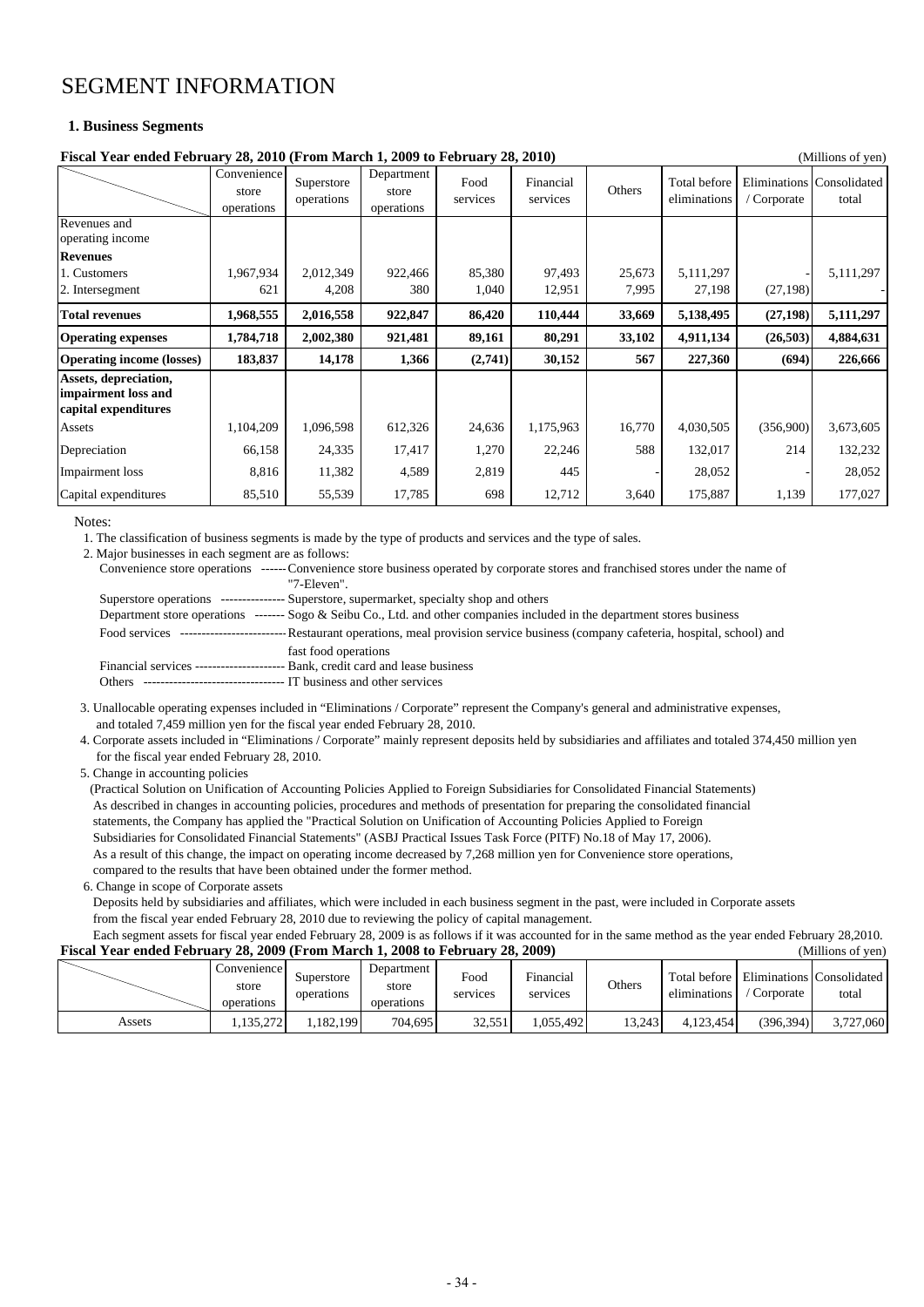#### **Fiscal Year ended February 28, 2011 (From March 1, 2010 to February 28, 2011)** (Millions of yen)

|                                                                      |                                    |                          |                                   |                  |                       |         |                              |                            | (1.111110110011)      |
|----------------------------------------------------------------------|------------------------------------|--------------------------|-----------------------------------|------------------|-----------------------|---------|------------------------------|----------------------------|-----------------------|
|                                                                      | Convenience<br>store<br>operations | Superstore<br>operations | Department<br>store<br>operations | Food<br>services | Financial<br>services | Others  | Total before<br>eliminations | Eliminations<br>'Corporate | Consolidated<br>total |
| Revenues and<br>operating income                                     |                                    |                          |                                   |                  |                       |         |                              |                            |                       |
| <b>Revenues</b>                                                      |                                    |                          |                                   |                  |                       |         |                              |                            |                       |
| 1. Customers                                                         | 2,035,927                          | 1,972,649                | 914,182                           | 79,241           | 93,104                | 24,634  | 5,119,739                    |                            | 5,119,739             |
| 2. Intersegment                                                      | 536                                | 8,955                    | 923                               | 984              | 13,848                | 10,975  | 36,224                       | (36, 224)                  |                       |
| <b>Total revenues</b>                                                | 2,036,464                          | 1,981,604                | 915,105                           | 80,225           | 106,953               | 35,610  | 5,155,963                    | (36, 224)                  | 5,119,739             |
| <b>Operating expenses</b>                                            | 1,840,986                          | 1,965,895                | 909,483                           | 80,419           | 78,609                | 36,300  | 4,911,695                    | (35,302)                   | 4,876,392             |
| <b>Operating income (losses)</b>                                     | 195,477                            | 15,708                   | 5,622                             | (193)            | 28,343                | (690)   | 244,268                      | (921)                      | 243,346               |
| Assets, depreciation,<br>impairment loss and<br>capital expenditures |                                    |                          |                                   |                  |                       |         |                              |                            |                       |
| Assets                                                               | 1,112,557                          | 1,081,491                | 571,463                           | 21,105           | 1,350,272             | 145,792 | 4,282,682                    | (550, 570)                 | 3,732,111             |
| Depreciation                                                         | 68,743                             | 25,890                   | 14,361                            | 811              | 20,693                | 1,598   | 132,099                      | 321                        | 132,421               |
| Impairment loss                                                      | 5,939                              | 4,139                    | 10,301                            | 378              | 635                   | 59      | 21,454                       |                            | 21,454                |
| Capital expenditures                                                 | 91,626                             | 44,797                   | 25,559                            | 443              | 16,979                | 127,389 | 306,797                      | 2,773                      | 309,570               |

Notes:

1. The classification of business segments is made by the type of products and services and the type of sales.

2. Major businesses in each segment are as follows:

|        | Convenience store operations ------Convenience store business operated by corporate stores and franchised stores under the name of           |
|--------|----------------------------------------------------------------------------------------------------------------------------------------------|
|        | "7-Eleven".                                                                                                                                  |
|        | Superstore operations --------------- Superstore, supermarket, specialty shop and others                                                     |
|        | Department store operations $\frac{1}{2}$ Sego & Seibu Co., Ltd. and other companies included in the department stores business              |
|        | Food services ------------------------------Restaurant operations, meal provision service business (company cafeteria, hospital, school) and |
|        | fast food operations                                                                                                                         |
|        | Financial services ------------------------ Bank, credit card and lease business                                                             |
| Others | IT business and other services                                                                                                               |

 3. Unallocable operating expenses included in "Eliminations / Corporate" represent the Company's general and administrative expenses, and totaled 7,115 million yen for the fiscal year ended February 28, 2011.

 4. Corporate assets included in "Eliminations / Corporate" mainly represent Company's cash and bank deposits, and totaled 383,912 million yen for the fiscal year ended February 28, 2011.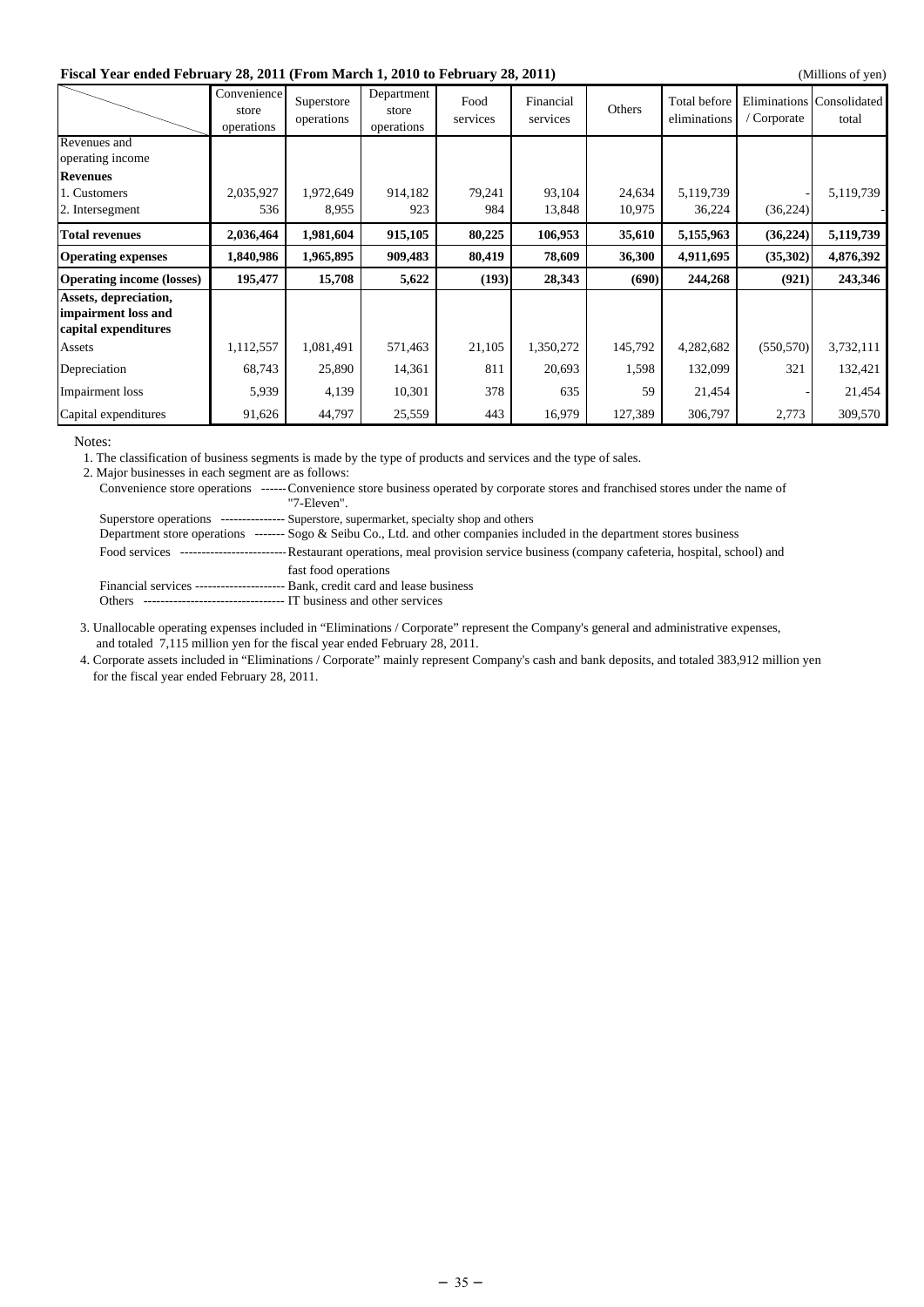## **2. Geographic area segments**

|                                  | Japan     | North<br>America | Others | Total before<br>eliminations | Eliminations | Consolidated<br>total |
|----------------------------------|-----------|------------------|--------|------------------------------|--------------|-----------------------|
| Revenues and<br>operating income |           |                  |        |                              |              |                       |
| <b>Revenues</b>                  |           |                  |        |                              |              |                       |
| 1. Customers                     | 3,602,579 | 1,428,156        | 80,561 | 5,111,297                    |              | 5,111,297             |
| 2. Intersegment                  | 402       | 2,886            |        | 3,289                        | (3,289)      |                       |
| <b>Total revenues</b>            | 3,602,982 | 1,431,042        | 80,561 | 5,114,586                    | (3,289)      | 5,111,297             |
| <b>Operating expenses</b>        | 3,405,363 | 1,404,049        | 78,540 | 4,887,953                    | (3,322)      | 4,884,631             |
| <b>Operating income</b>          | 197,618   | 26,992           | 2,021  | 226,633                      | 32           | 226,666               |
| <b>Assets</b>                    | 3,207,405 | 431,747          | 35,065 | 3,674,217                    | (612)        | 3,673,605             |

## **Fiscal Year ended February 28, 2010 (From March 1, 2009 to February 28, 2010)** (Millions of yen)

Notes:

1. The classification of geographic area segments is made according to the geographical distances.

2. "Others" consists of the business results in People's Republic of China ("P.R.C.") .

3. Change in accounting policies

 (Practical Solution on Unification of Accounting Policies Applied to Foreign Subsidiaries for Consolidated Financial Statements) As described in changes in accounting policies, procedures and methods of presentation for preparing the consolidated financial statements, the Company has applied the "Practical Solution on Unification of Accounting Policies Applied to Foreign Subsidiaries for Consolidated Financial Statements" (ASBJ Practical Issues Task Force (PITF) No.18 of May 17, 2006). As a result of this change, the impact on operating income decreased by 7,268 million yen for North America, compared to the results that have been obtained under the former method.

| Fiscal Year ended February 28, 2011 (From March 1, 2010 to February 28, 2011) |  |  |  | (Millions of yen) |
|-------------------------------------------------------------------------------|--|--|--|-------------------|
|-------------------------------------------------------------------------------|--|--|--|-------------------|

|                           | Japan     | North<br>America | Others | Total before<br>eliminations | Eliminations | Consolidated<br>total |
|---------------------------|-----------|------------------|--------|------------------------------|--------------|-----------------------|
| Revenues and              |           |                  |        |                              |              |                       |
| operating income          |           |                  |        |                              |              |                       |
| <b>Revenues</b>           |           |                  |        |                              |              |                       |
| 1. Customers              | 3,552,271 | 1,481,434        | 86,033 | 5,119,739                    |              | 5,119,739             |
| 2. Intersegment           | 419       | 2.960            |        | 3,380                        | (3,380)      |                       |
| <b>Total revenues</b>     | 3,552,691 | 1,484,394        | 86,033 | 5,123,119                    | (3,380)      | 5,119,739             |
| <b>Operating expenses</b> | 3,337,459 | 1,458,164        | 84,176 | 4,879,800                    | (3,407)      | 4,876,392             |
| <b>Operating income</b>   | 215,231   | 26,230           | 1,857  | 243,319                      | 27           | 243,346               |
| <b>Assets</b>             | 3,294,540 | 397,120          | 40,873 | 3,732,533                    | (422)        | 3,732,111             |

Notes:

1. The classification of geographic area segments is made according to the geographical distances.

2. "Others" consists of the business results in P.R.C.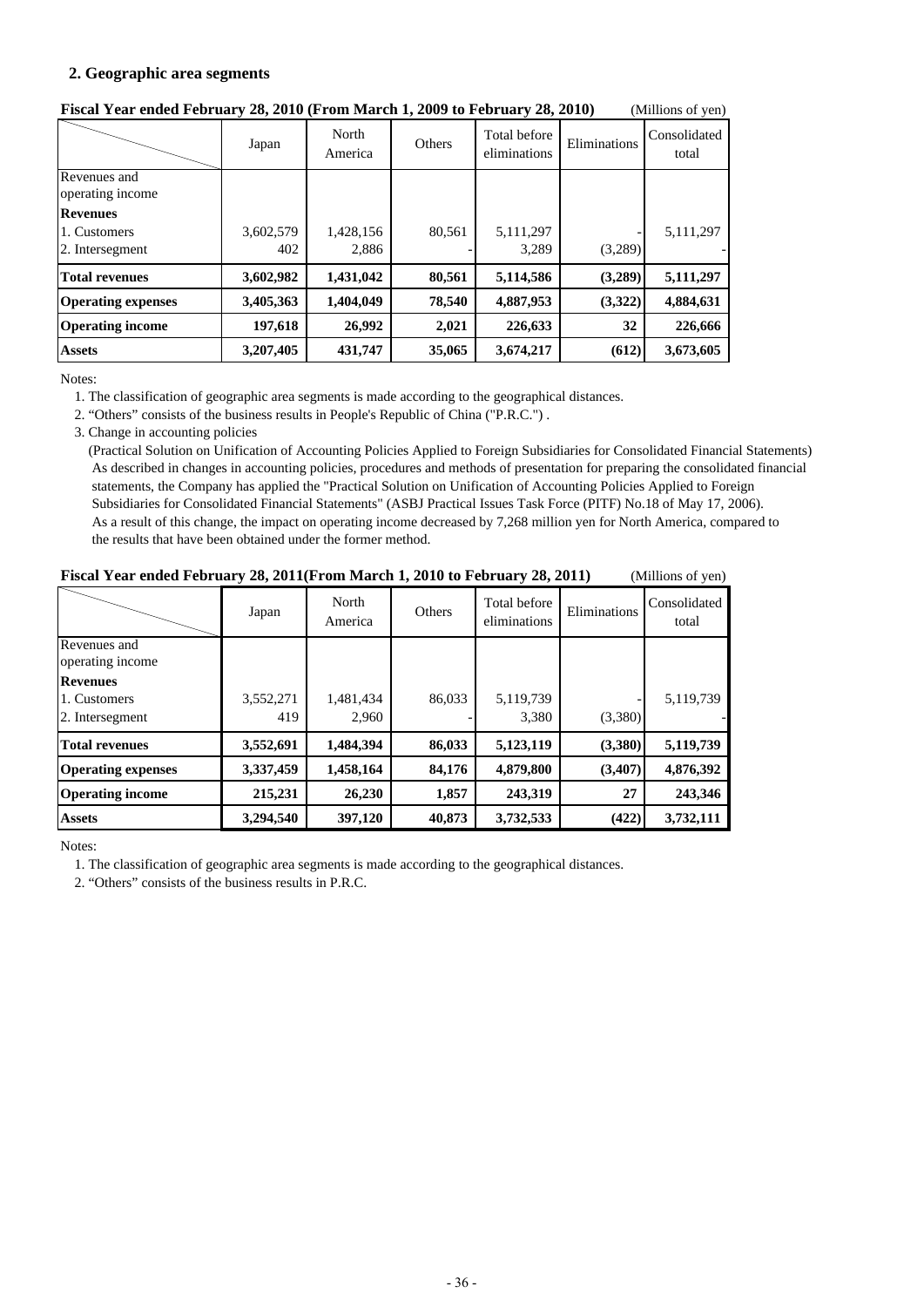#### **3. Overseas sales**

| T BUAT TUAT UNUU TUDI UAT J 20, 2010 (FTOIN MATUR 1, 2007 TO FUDI UAT J 20, 2010)<br>(1) |                  |        |           |  |
|------------------------------------------------------------------------------------------|------------------|--------|-----------|--|
|                                                                                          | North<br>America | Others | Total     |  |
| Overseas sales                                                                           | 1,428,156        | 80,561 | 1,508,717 |  |
| Consolidated sales                                                                       |                  |        | 5,111,297 |  |
| Percentage of overseas sales to consolidated sales (%)                                   | 27.9             | 1.6    | 29.5      |  |

#### **Fiscal Year ended February 28, 2010 (From March 1, 2009 to February 28, 2010)** (Millions of yen)

#### **Fiscal Year ended February 28, 2011 (From March 1, 2010 to February 28, 2011)** (Millions of yen)

|                                                        | North<br>America | Others | Total     |
|--------------------------------------------------------|------------------|--------|-----------|
| Overseas sales                                         | 1,481,434        | 86,033 | 1,567,468 |
| Consolidated sales                                     |                  |        | 5,119,739 |
| Percentage of overseas sales to consolidated sales (%) | 28.9             | 1.7    | 30.6      |

Notes:

1. The classification of overseas sales area segments is made according to the geographical distances.

2. "Others" consists of sales in P.R.C.

 3. "Overseas sales" represents net sales and other operating revenues of consolidated subsidiaries in countries and areas outside of Japan.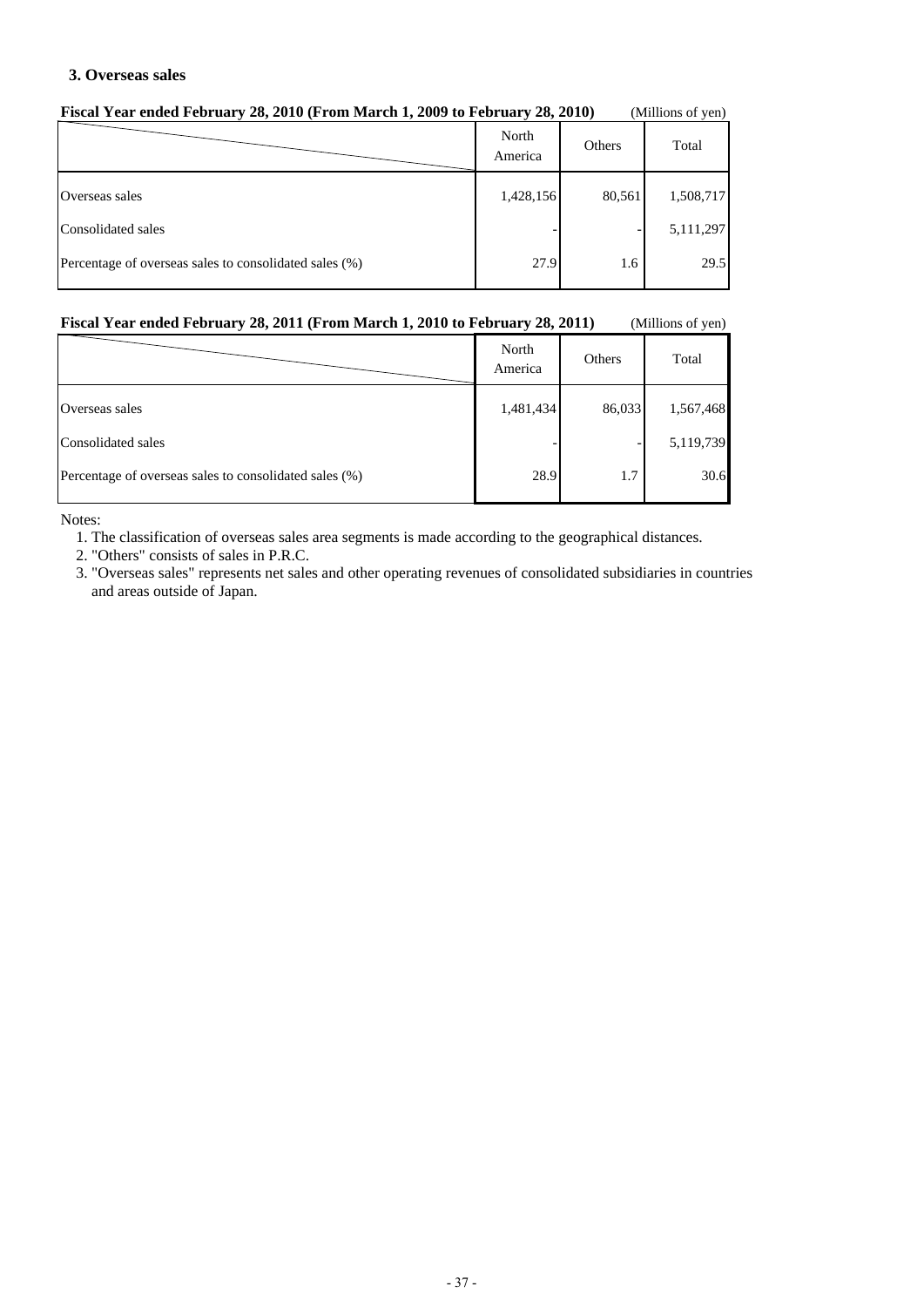#### **Leases**

1. Under the existing accounting standards, finance leases commenced prior to March 1, 2009, which do not transfer ownership of leased property to the lessee, are accounted for in the same manner as operating leases.

(1) As lessee

 (a) Assumed amounts of acquisition cost, accumulated depreciation, impairment loss and net book value, including the interest portion, are summarized as follows:

*Furniture, fixtures and equipment* (Millions of yen)

|                             | As of February 28, 2010 | As of February 28, 2011 |
|-----------------------------|-------------------------|-------------------------|
| Acquisition cost            | 94.147                  | 84.297                  |
| Accumulated depreciation    | 52,802                  | 59,730                  |
| Accumulated impairment loss | 293                     | 154                     |
| Net book value              | 41,051                  | 24.411                  |

*Software* (Millions of yen)

|                          | As of February 28, 2010 | As of February 28, 2011 |
|--------------------------|-------------------------|-------------------------|
| Acquisition cost         | 659                     | 424                     |
| Accumulated depreciation | 295                     | 245                     |
| Net book value           | 363                     | 178                     |

(b) The future lease payments of finance leases, including the interest portion, are summarized as follows:

(Millions of yen)

|                                                                                                             | As of February 28, 2010 | As of February 28, 2011 |
|-------------------------------------------------------------------------------------------------------------|-------------------------|-------------------------|
| Due within one year                                                                                         | 16,940                  | 14,129                  |
| Due over one year                                                                                           | 24,768                  | 10,615                  |
| Total                                                                                                       | 41,708                  | 24,745                  |
| Balance of impairment loss account on leased<br>assets included in the outstanding future lease<br>payments | 293                     | 154                     |

(c) Lease payments, reversal of allowance for impairment loss on lease assets, assumed amounts of

depreciation expense and impairment loss are as follows:

(Millions of yen)

|                                                               | Fiscal year ended<br>February 28, 2010 | Fiscal year ended<br>February 28, 2011 |
|---------------------------------------------------------------|----------------------------------------|----------------------------------------|
| Lease payments                                                | 18,470                                 | 16,676                                 |
| Reversal of allowance for impairment loss on<br>leased assets | 197                                    | 177                                    |
| Depreciation expense                                          | 18,667                                 | 16,854                                 |
| Impairment loss                                               | 161                                    | 38                                     |

 (d) Assumed amounts of depreciation expense are computed using the straight-line method over the lease term assuming no residual value.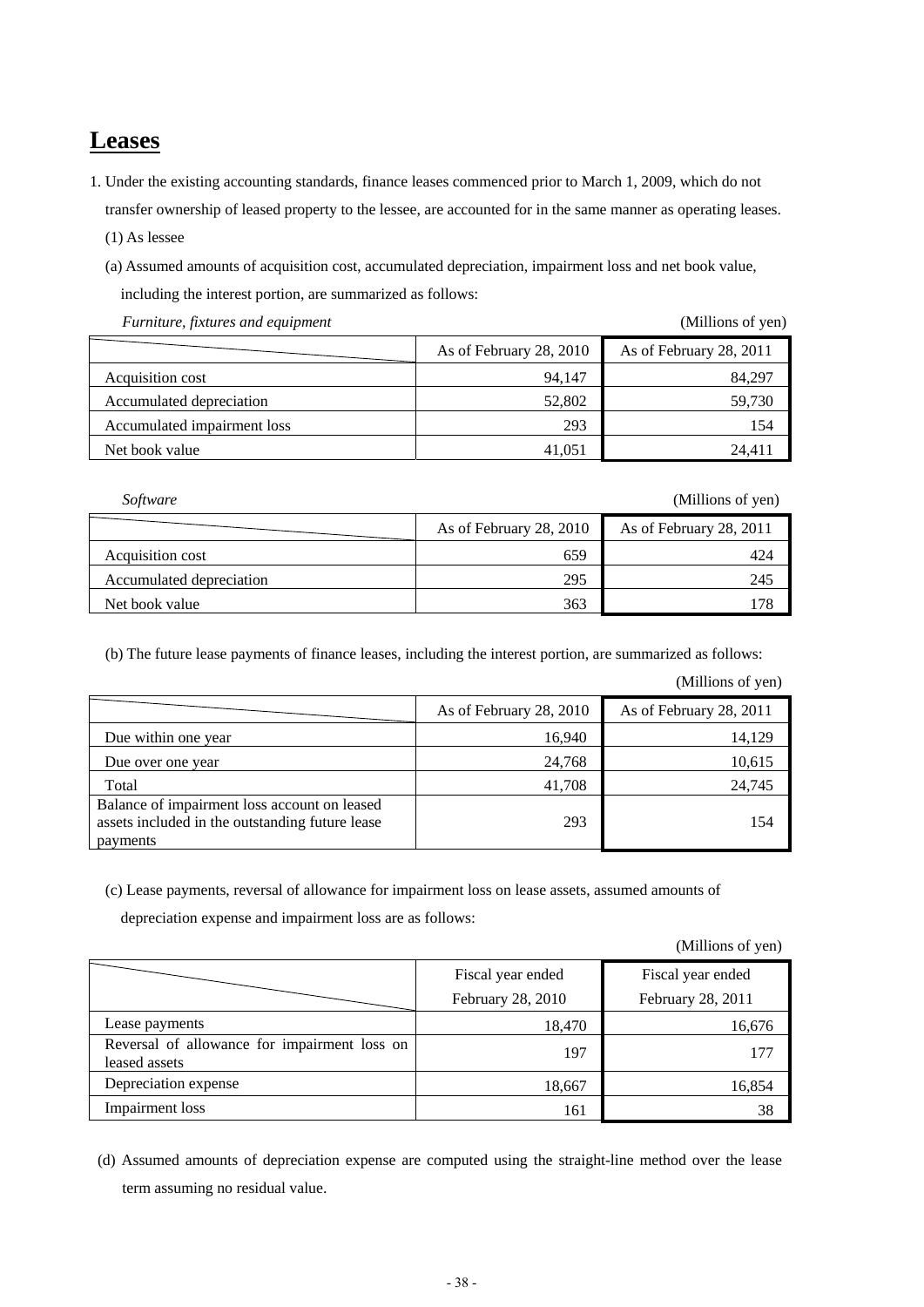(2) As lessor

(a) Acquisition cost, accumulated depreciation and net book value are summarized as follows:

| Furniture, fixtures and equipment |                         | (Millions of yen)       |
|-----------------------------------|-------------------------|-------------------------|
|                                   | As of February 28, 2010 | As of February 28, 2011 |
| Acquisition cost                  | 21,522                  | 16,601                  |
| Accumulated depreciation          | 13.322                  | 11,892                  |
| Net book value                    | 8.199                   | 4.709                   |

(b) The future lease income of finance leases are summarized as follows:

|                     |                         | (Millions of yen)       |
|---------------------|-------------------------|-------------------------|
|                     | As of February 28, 2010 | As of February 28, 2011 |
| Due within one year | 3,525                   | 2,434                   |
| Due over one year   | 5,044                   | 2,553                   |
| Total               | 8,570                   | 4,988                   |

(c) Lease income, depreciation expense and assumed amounts of interest income are as follows:

(Millions of yen)

|                      | Fiscal year ended<br>February 28, 2010 | Fiscal year ended<br>February 28, 2011 |  |
|----------------------|----------------------------------------|----------------------------------------|--|
| Lease income         | 4,213                                  | 3,185                                  |  |
| Depreciation expense | 3,867                                  | 2,911                                  |  |
| Interest income      | 358                                    | 224                                    |  |

(d) Allocation of interest income to each period is computed using the interest method.

#### 2. Operating leases

As lessee

The amounts of outstanding future lease payments under lease agreement other than finance leases,

which are non-cancelable, including the interest portion, are summarized as follows:

|                     | As of February 28, 2010 | As of February 28, 2011 |
|---------------------|-------------------------|-------------------------|
| Due within one year | 61.273                  | 61,673                  |
| Due over one year   | 380,180                 | 379,850                 |
| Total               | 441.454                 | 441,523                 |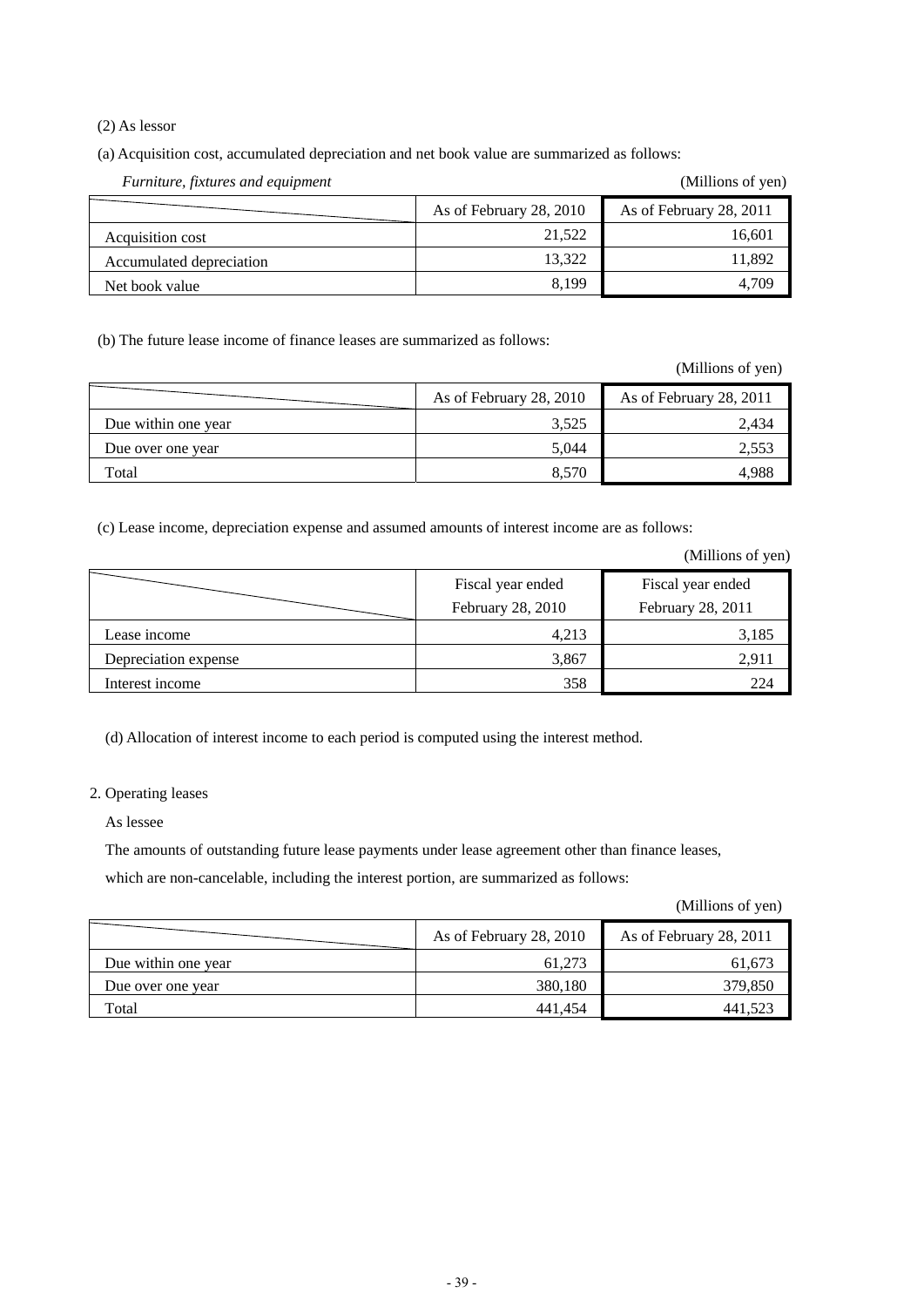#### **Related Parties Transactions**

*(From March 1,2009 to February 28, 2010)* 

(Additional Information)

Effective from the fiscal year ended February 28, 2010, ASBJ statements No.11 "Accounting Standard for Related Party Disclosures" and its implementation guidance-ASBJ guidance No.13 "Guidance on Accounting Standard for Related Party Disclosures" were applied.

Pursuant to the new accounting standard, there was no change of scope for related party disclosures.

(1)Transactions between consolidated subsidiaries of the Company and related parties

(a) A director of the Company and primary institutional shareholders

| Attribution                       | Name               | Address | Capital and<br>investments | Business or<br>title | Voting interest<br>(held) |
|-----------------------------------|--------------------|---------|----------------------------|----------------------|---------------------------|
| Close relative<br>of the director | Yasuhiro<br>Suzuki |         | ۰                          |                      | Directly 0.0%             |

| <b>Business</b> | Detail of                             | Transaction | Account | Year-end |
|-----------------|---------------------------------------|-------------|---------|----------|
| relationship    | transaction                           | amount      |         | Balance  |
|                 | Purchase of<br>subsidiary's<br>shares | 199         |         |          |

Notes: (1) The transaction amounts are exclusive of the consumption taxes.

(2) The purchase price was decided taking into account of third party's appraisal.

(3) Mr. Yasuhiro Suzuki is a son of Toshifumi Suzuki who is Chairman of the Company.

*(From March 1, 2010 to February 28, 2011)* 

(1)Transactions between the Company and related parties

(a) A director of the Company and primary institutional shareholders

| Attribution                       | Name             | Address | Capital and<br>investments | Business or<br>title | Voting interest<br>(held) |
|-----------------------------------|------------------|---------|----------------------------|----------------------|---------------------------|
| Close relative<br>of the director | Masatoshi<br>Ito |         |                            | $\sim$               | Directly 1.9%             |

| (Millions of yen) |
|-------------------|
|-------------------|

(Millions of yen)

| <b>Business</b> | Detail of   | Transaction | Account | Year-end |
|-----------------|-------------|-------------|---------|----------|
| relationship    | transaction | amount      |         | Balance  |
|                 | Donations   | 5,000       |         |          |

Notes: (1) The transaction amounts are exclusive of the consumption taxes.

- (2) The Company received donations in cash for construction of training facility.
- (3) Mr. Masatoshi Ito is a father of Junro Ito who is Executive of the Company.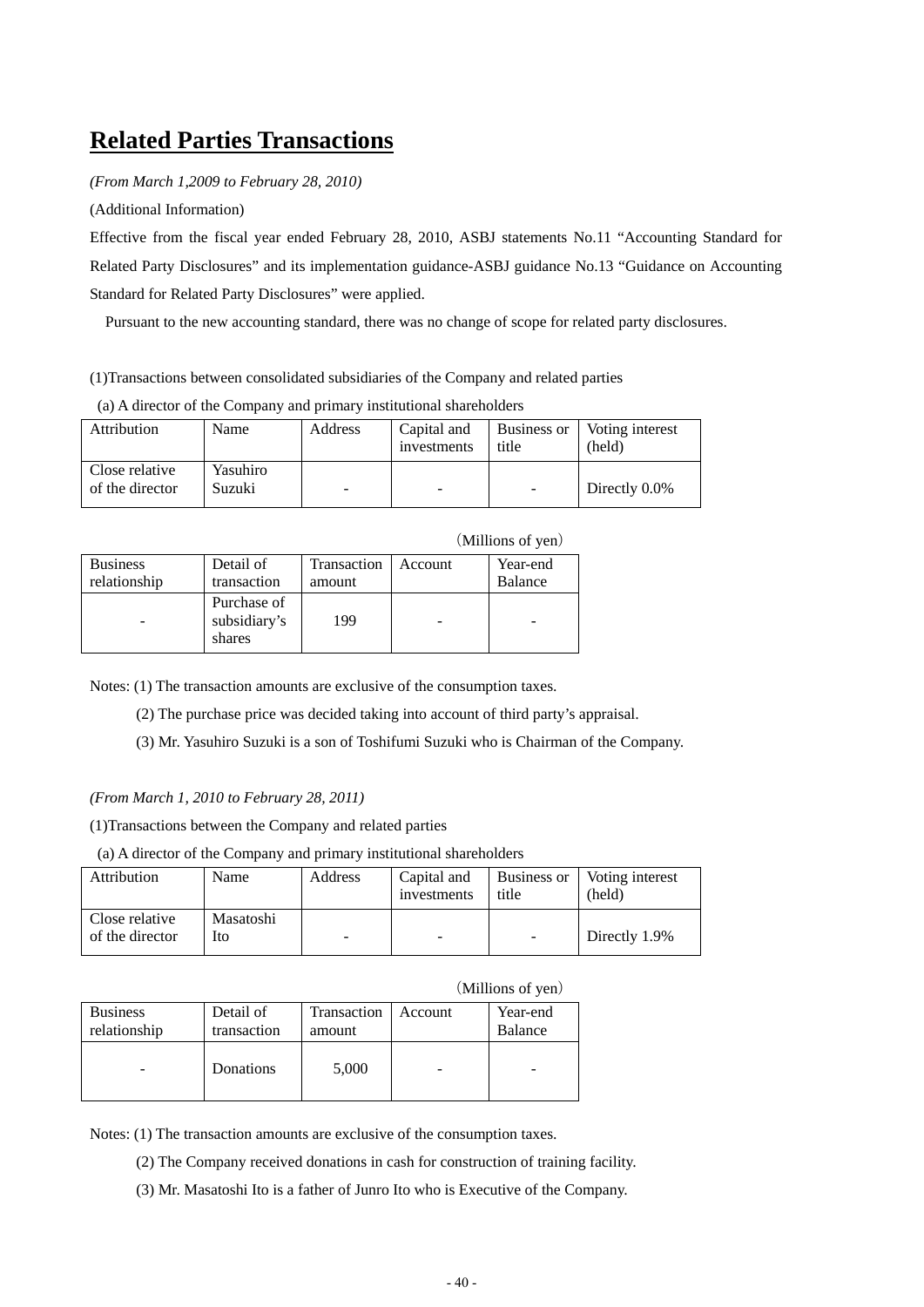#### (2)Transactions between consolidated subsidiaries of the Company and related parties

| Attribution                       | Name               | Address | Capital and<br>investments | Business or<br>title     | Voting interest<br>(held) |
|-----------------------------------|--------------------|---------|----------------------------|--------------------------|---------------------------|
| Close relative<br>of the director | Yasuhiro<br>Suzuki | -       | -                          | $\overline{\phantom{a}}$ | Directly 0.0%             |

| (a) A director of the Company and primary institutional shareholders |  |  |
|----------------------------------------------------------------------|--|--|
|                                                                      |  |  |

(Millions of yen)

| <b>Business</b> | Detail of                                                                                             | Transaction | Account | Year-end |
|-----------------|-------------------------------------------------------------------------------------------------------|-------------|---------|----------|
| relationship    | transaction                                                                                           | amount      |         | Balance  |
|                 | Payment for shares<br>newly issued by the<br>Company's<br>subsidiary through<br>third-party allotment | 169         |         |          |

Notes: (1) The transaction amounts are exclusive of the consumption taxes.

(2) The payment was decided taking into account of third party's appraisal.

(3) Mr. Yasuhiro Suzuki is a son of Toshifumi Suzuki who is Chairman of the Company.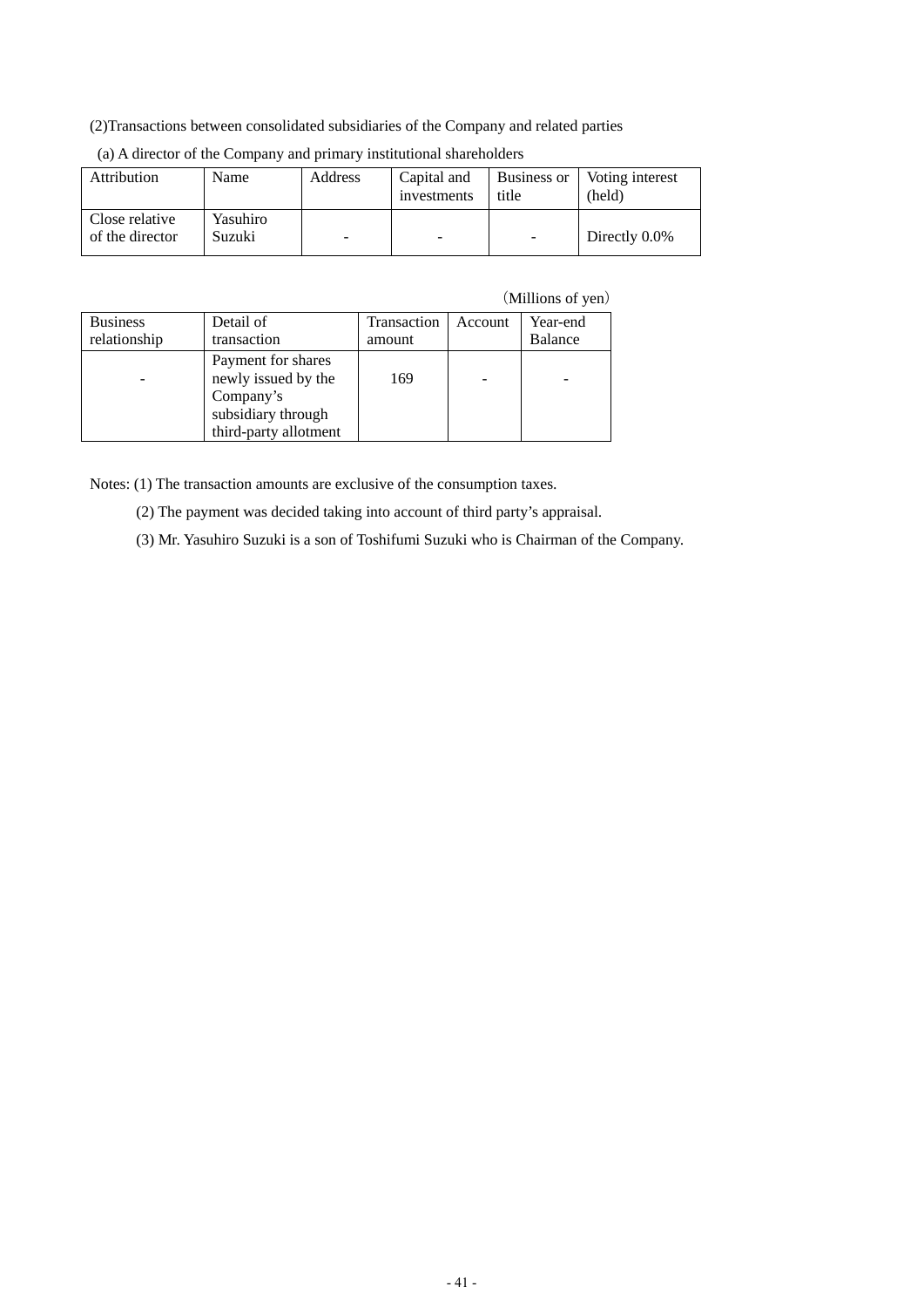## **Deferred Income Taxes**

1. The tax effects of temporary differences that give rise to the significant components of deferred tax assets and liabilities are as follows

|                                                                                          | As of February 28, 2010 | As of February 28, 2011 |
|------------------------------------------------------------------------------------------|-------------------------|-------------------------|
| Deferred tax assets:                                                                     |                         |                         |
| Allowance for bonuses to employees                                                       | 5,818                   | 5,622                   |
| Allowance for sales promotion expenses                                                   | 5,090                   | 6,269                   |
| Accrued payroll                                                                          | 3,752                   | 3,939                   |
| Allowance for retirement benefits to                                                     | 1,182                   | 928                     |
| directors and corporate auditors<br>Allowance for accrued pension and<br>severance costs | 435                     | 558                     |
| Allowance for loss on future collection<br>of gift certificates                          | 2,709                   | 1,035                   |
| Deposit received in relation<br>to the electronic money business                         |                         | 4,254                   |
| Depreciation and amortization                                                            | 13,419                  | 14,148                  |
| Tax loss carried forward                                                                 | 44,672                  | 44,650                  |
| Valuation loss on available-for-sale<br>securities                                       | 3,870                   | 1,262                   |
| Allowance for doubtful accounts                                                          | 3,703                   | 3,145                   |
| Unrealized loss on property and<br>equipment                                             | 13,533                  | 13,062                  |
| Impairment loss on property<br>and equipment and valuation loss on land                  | 45,140                  | 42,042                  |
| Accrued enterprise taxes and business<br>office taxes                                    | 4,575                   | 5,219                   |
| Accrued expenses                                                                         | 8,439                   | 8,141                   |
| Other                                                                                    | 11,489                  | 12,811                  |
| Sub-total                                                                                | 167,833                 | 167,093                 |
| Less: valuation allowance                                                                | (99,064)                | (97, 330)               |
| Total                                                                                    | 68,769                  | 69,763                  |
| Deferred tax liabilities:                                                                |                         |                         |
| Unrealized gains on property and<br>equipment                                            | (31, 534)               | (31, 334)               |
| Unrealized gains on royalties                                                            | (12, 320)               | (10, 356)               |
| Deferred gains on sales of<br>property and equipment                                     | (1, 115)                | (1,093)                 |
| Unrealized gains on available-for-sale<br>securities                                     | (748)                   | (636)                   |
| Prepaid pension cost                                                                     | (5,024)                 | (4,003)                 |
| Unrealized intercompany profit                                                           |                         | (5,372)                 |
| Other                                                                                    | (1,937)                 | (1,328)                 |
| Total                                                                                    | (52, 681)               | (54, 125)               |
| Net deferred tax assets                                                                  | 16,087                  | 15,637                  |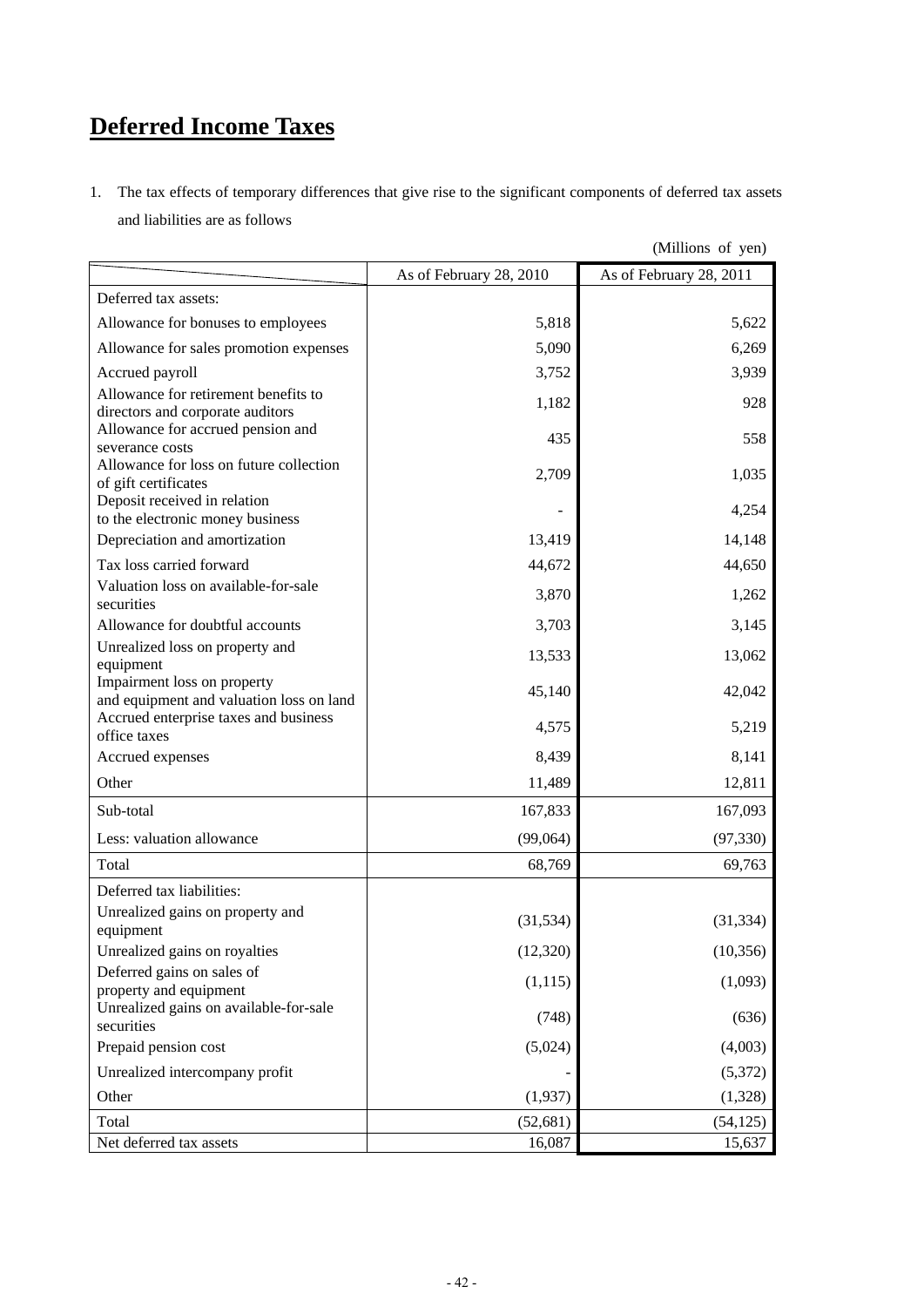Net deferred tax assets are included in the following items of Consolidated Balance Sheets.

|                                                    |                         | (Millions of yen)       |
|----------------------------------------------------|-------------------------|-------------------------|
|                                                    | As of February 28, 2010 | As of February 28, 2011 |
| Current assets - Deferred income taxes             | 28,360                  | 30,875                  |
| Non-current assets<br>- Deferred income taxes      | 26,134                  | 20,717                  |
| Current liabilities<br>- Other                     | (64)                    |                         |
| Non-current liabilities<br>- Deferred income taxes | (38, 343)               | (35,955)                |

2. Reconciliation between the statutory tax rate and the effective tax rate

|                                                                             |                         | $\sqrt{9}$              |
|-----------------------------------------------------------------------------|-------------------------|-------------------------|
|                                                                             | As of February 28, 2010 | As of February 28, 2011 |
|                                                                             |                         |                         |
| Statutory tax rate                                                          | 40.7                    | 40.7                    |
| Adjustments:                                                                |                         |                         |
| Equity in earnings of affiliates                                            | (0.3)                   | (0.2)                   |
| Non-deductible items such as<br>entertainment expenses                      | 0.3                     | 0.2                     |
| (Decrease) increase in valuation<br>allowance                               | (0.3)                   | (0.8)                   |
| Inhabitants taxes per capital                                               | 1.2                     | 0.6                     |
| Amortization of goodwill                                                    | 16.5                    | 3.0                     |
| Elimination of gain on sales of<br>subsidiaries' stock for<br>consolidation | 2.8                     | 2.4                     |
| Other                                                                       | (0.3)                   | (0.1)                   |
| Effective tax rate                                                          | 60.6                    | 45.8                    |
|                                                                             |                         |                         |

 $(0)$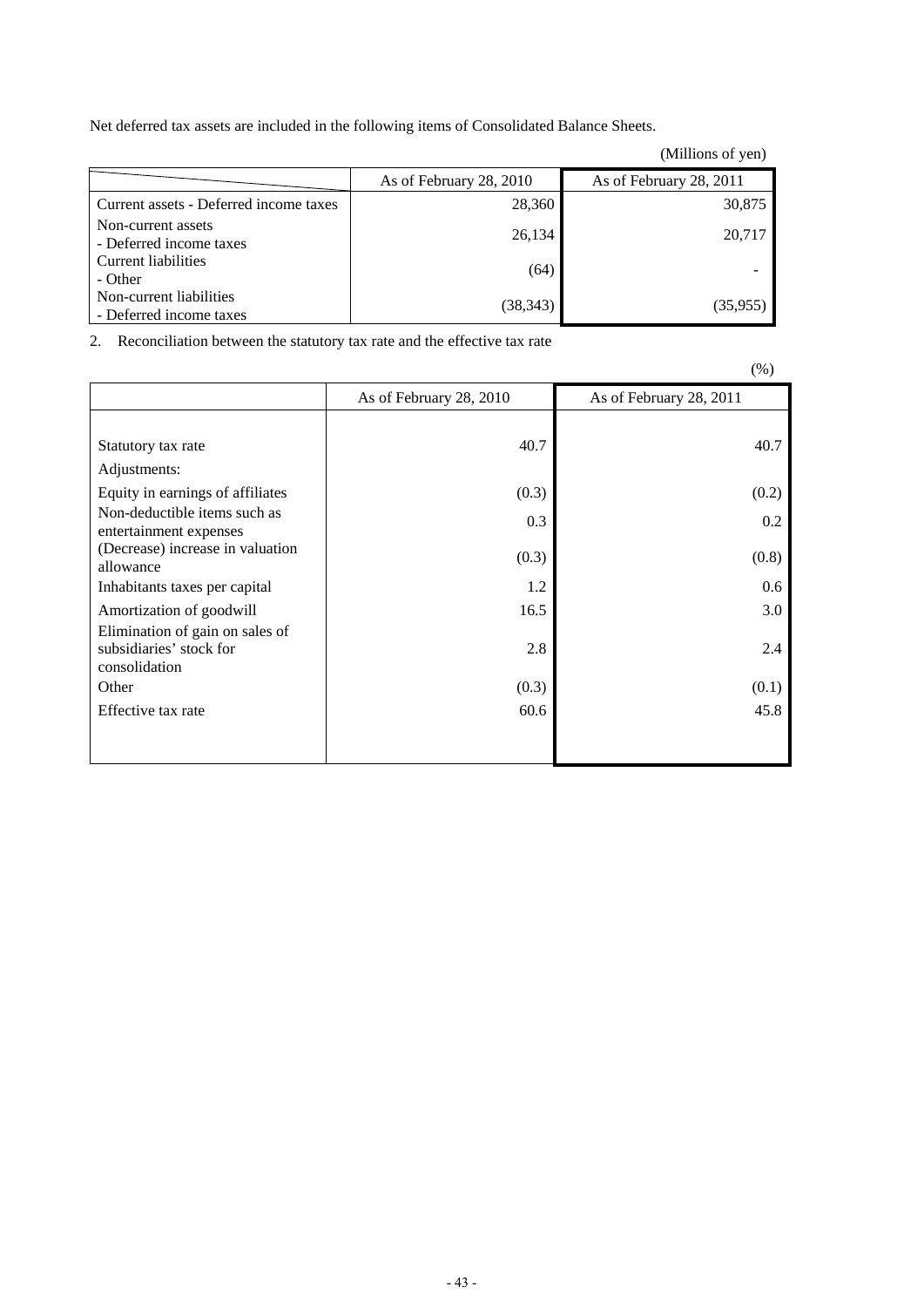#### **Accounting for Retirement Benefits**

1. Summary of the retirement benefit plans

The Company and its domestic consolidated subsidiaries provide two types of defined benefit plan:

the employees' pension fund plan and the lump-sum severance payment plan.

Additional retirement benefits for early retirement may be added upon the retirement of the employees. Consolidated subsidiaries in the United States have a defined contribution pension plan and a defined benefit plan.

#### 2. Projected retirement benefit obligations

(Millions of yen) Fiscal year ended Fiscal year ended February 28, 2010 February 28, 2011 Projected benefit obligations (Note) (192,775) (197,559) Fair value of plan assets (including employee retirement benefit trust) 157,764 168,688 Funded status (35,010) (28,870) Unrecognized actuarial differences  $\begin{array}{ccc} 43,611 & 34,975 \end{array}$ Unrecognized prior service costs 54 517 Prepaid pension cost, net of allowance for accrued pension and severance costs 8,655 6,621 Prepaid pension cost 12,149 9,978 Allowance for accrued pension and severance costs  $(3,493)$   $(3,356)$ 

Note:

| Fiscal year ended                                  | Fiscal year ended                                  |
|----------------------------------------------------|----------------------------------------------------|
| February 28, 2010                                  | February 28, 2011                                  |
| For some of the consolidated subsidiaries, the     | For some of the consolidated subsidiaries, the     |
| simplified method is used for computing retirement | simplified method is used for computing retirement |
| benefit obligations.                               | benefit obligations.                               |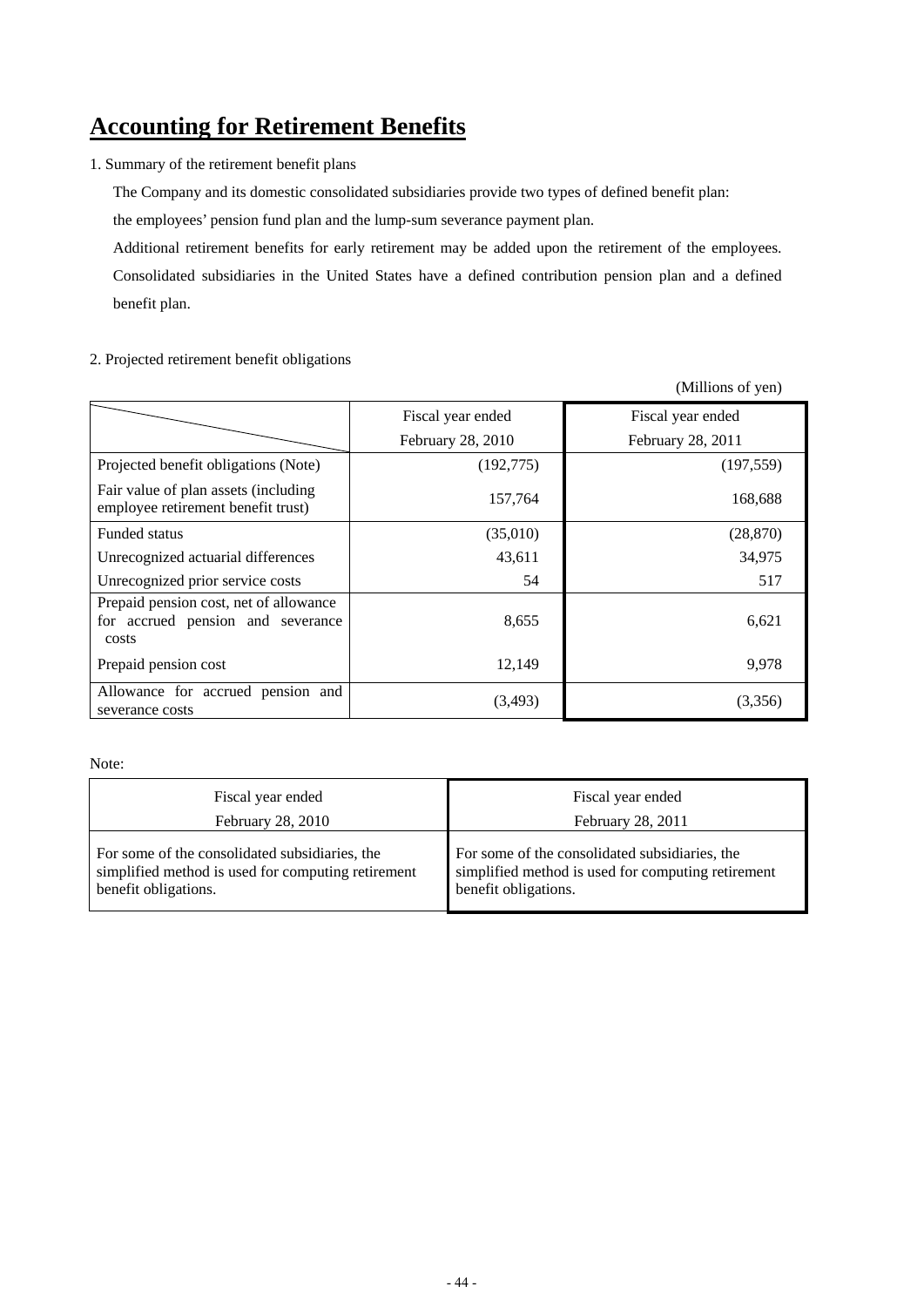#### 3. Net periodic benefit cost

(Millions of yen)

|                                                       | Fiscal year ended | Fiscal year ended |
|-------------------------------------------------------|-------------------|-------------------|
|                                                       | February 28, 2010 | February 28, 2011 |
| Service cost (Notes 1)                                | 11,722            | 11,753            |
| Interest cost                                         | 3,880             | 3,961             |
| Expected return on plan assets                        | (4,032)           | (4,710)           |
| Amortization of actuarial differences                 | 7,148             | 5,578             |
| Amortization of prior service costs                   | (693)             | (515)             |
| Additional retirement benefit for early<br>retirement | 600               | 1,511             |
| Net periodic benefit cost                             | 18,626            | 17,578            |

Notes:

| Fiscal year ended February 28, 2010                     | Fiscal year ended February 28, 2011                     |
|---------------------------------------------------------|---------------------------------------------------------|
| 1. Net periodic benefit cost of subsidiaries using the  | 1. Net periodic benefit cost of subsidiaries using the  |
| simplified method is included.                          | simplified method is included.                          |
| 2. Besides the above net periodic benefit cost, benefit | 2. Besides the above net periodic benefit cost, benefit |
| cost related to the defined contribution plan           | cost related to the defined contribution plan           |
| employed by consolidated subsidiaries in the United     | employed by consolidated subsidiaries in the United     |
| States, amounting to 1,011 million yen, is included.    | States, amounting to 535 million yen, is included.      |

4. Assumptions used in accounting for retirement benefit obligations

|                                                             | Fiscal year ended                 | Fiscal year ended                   |
|-------------------------------------------------------------|-----------------------------------|-------------------------------------|
|                                                             | February 28, 2010                 | February 28, 2011                   |
| Allocation method of estimated total<br>retirement benefits | Point basis                       | Point basis                         |
|                                                             | Mainly 2.0%                       | Mainly 2.0%                         |
| Discount rate                                               | A consolidated subsidiary in      | A consolidated subsidiary in        |
|                                                             | the United States 5.9%            | the United States 5.7%              |
| Expected rate of return on plan assets                      | Mainly 3.0%                       | Mainly 3.0%                         |
| Periods over which the prior service<br>costs are amortized | 5 years or 10 years               | 5 years or 10 years                 |
| Periods over which the actuarial                            | Actuarial differences are         | Actuarial differences are amortized |
| differences are amortized                                   | amortized in the year following   | in the year following               |
|                                                             | the year in which the differences | the year in which the differences   |
|                                                             | are recognized primarily using    | are recognized primarily using      |
|                                                             | the straight-line method over     | the straight-line method over       |
|                                                             | the period (mainly 10 years),     | the period (mainly 10 years),       |
|                                                             | which is shorter than the         | which is shorter than the           |
|                                                             | average remaining years of        | average remaining years of          |
|                                                             | service of the employees.         | service of the employees.           |
|                                                             | Consolidated subsidiaries         | Consolidated subsidiaries in the    |
|                                                             | in the United States adopt the    | United States adopt the             |
|                                                             | corridor approach for the         | corridor approach for the           |
|                                                             | amortization of actuarial         | amortization of actuarial           |
|                                                             | differences.                      | differences.                        |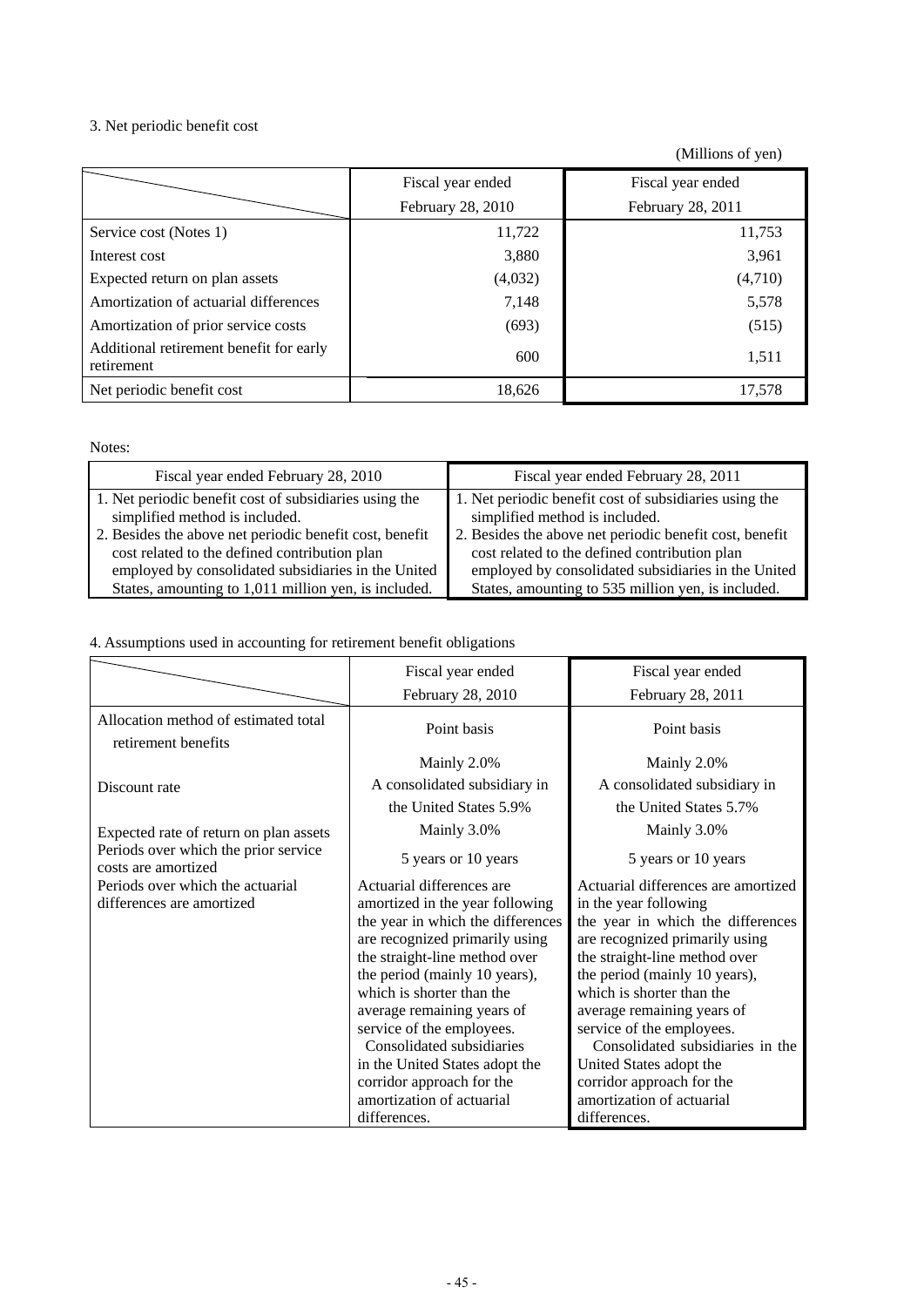#### **Special Purpose Corporation**

(From March 1, 2009 to February 28, 2010)

1. Summaries of Special Purpose Corporation ("SPC") and transactions with the SPC

Sogo & Seibu Co.,Ltd, ("Sogo & Seibu"), a consolidated subsidiary of the Company, established a real estate trust comprising of the land, land leasehold right and part of the buildings of a store and sold the beneficiary right of the trust to Asset Ikesei Corp., a SPC. Concurrently, Sogo & Seibu has entered into a silent partnership arrangement with the SPC with a certain investment. Also, Sogo & Seibu leased back such store properties from the SPC who has the beneficiary right of the trust. Under these arrangements, the above noted investment is subordinated to all liabilities to other members of the silent partnership and third parties other than members of the silent partnership.

 Total assets and liabilities of Asset Ikesei Corp. as of July 31, 2009 (the latest Year-end) were 128,217 million yen and 128,196 million yen, respectively.

In addition, Sogo & Seibu did not have voting rights relating to the investment and did not dispatch any officer or employee.

2. A summary of transaction amounts with the SPC, etc., for the year ended February 28, 2010 is as follows:

|                         | Amount and balance<br>of major transactions   | Major items related to income or expenses              |        |  |
|-------------------------|-----------------------------------------------|--------------------------------------------------------|--------|--|
|                         | for the year ended<br><b>February 28,2010</b> | Description                                            | Amount |  |
| Accounts<br>receivable  | 3,057                                         | Distribution of profit from the silent                 | 5,588  |  |
| Amount<br>of investment | 5,850                                         | partnership                                            |        |  |
| Rental transaction      |                                               | Rental expenses for Ikebukuro<br>flagship store (Note) | 10,800 |  |

(Millions of yen)

Note: Sogo & Seibu has entered into rental agreement with the trustee. Rental expenses means the amount which was paid to the trustee based on the rental agreement.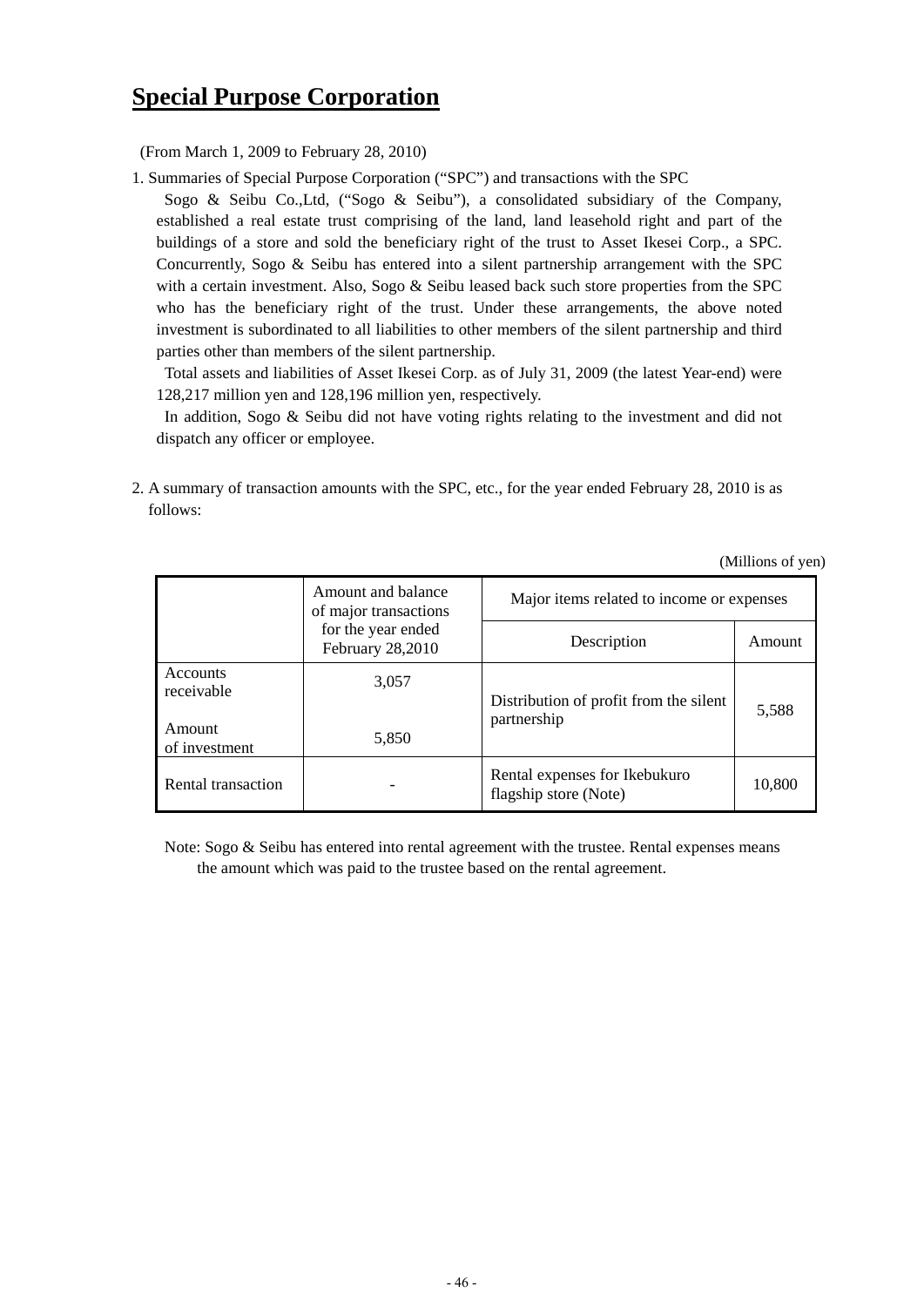(From March 1, 2010 to February 28, 2011)

1. Summaries of Special Purpose Corporation ("SPC") and transactions with the SPC

Sogo & Seibu Co.,Ltd, ("Sogo & Seibu"), a consolidated subsidiary of the Company, established a real estate trust comprising of the land, land leasehold right and part of the buildings of a store and sold the beneficiary right of the trust to Asset Ikesei Corp., a SPC. in August 2000. Concurrently, Sogo & Seibu entered into silent partnership arrangement with the SPC with a certain investment. Also, Sogo & Seibu leased back such store properties from the SPC who had the beneficiary right of the trust.

On September 24, 2010, Seven & i Asset Management Co.,Ltd., which is a subsidiary of the Company, purchased the beneficiary right of the trust from Asset Ikesei Corp., and Sogo & Seibu canceled a real estate trust and silent partnership arrangement.

2. A summary of transaction amounts with the SPC, etc., for the year ended February 28, 2011 is as follows:

|                               | Amount and balance<br>of major transactions | Major items related to income or expenses              |        |  |
|-------------------------------|---------------------------------------------|--------------------------------------------------------|--------|--|
|                               | for the year ended<br>February 28, 2011     | Description                                            | Amount |  |
| <b>Accounts</b><br>receivable |                                             | Distribution of profit from the silent<br>partnership  | 2,886  |  |
| Amount<br>of investment       |                                             | Dividends from liquidation                             | 8,305  |  |
| Rental transaction            |                                             | Rental expenses for Ikebukuro<br>flagship store (Note) | 6,090  |  |

(Millions of yen)

Note: Sogo & Seibu has entered into rental agreement with the trustee. Rental expenses means

the amount which was paid to the trustee based on the rental agreement. Sogo & Seibu paid rental expenses from March 1, 2010 to September 23, 2010.

- 47 -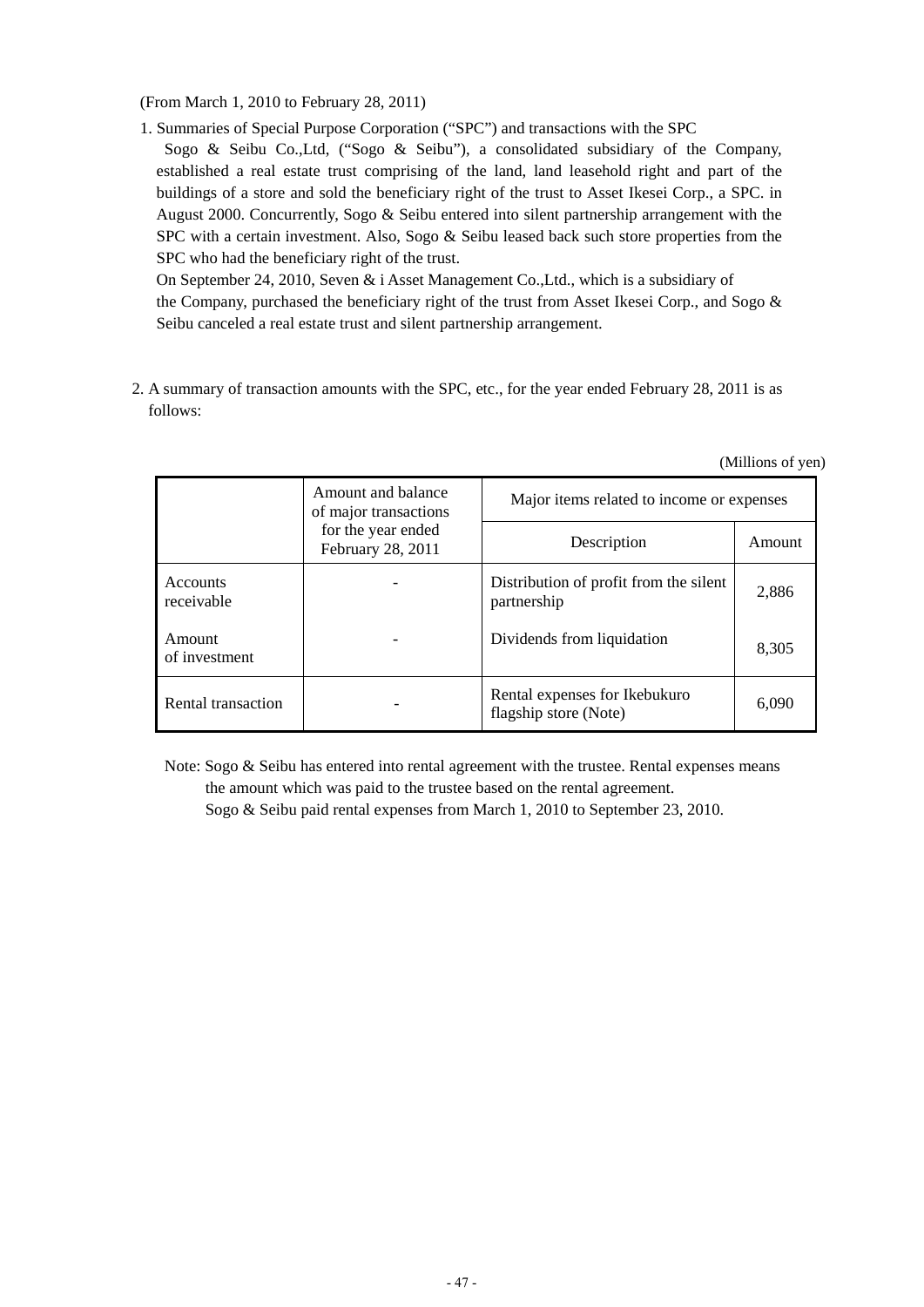#### PER SHARE INFORMATION

|                              |                                        | (yen)                                  |
|------------------------------|----------------------------------------|----------------------------------------|
|                              | Fiscal year ended<br>February 28, 2010 | Fiscal year ended<br>February 28, 2011 |
| Net assets per share         | 1,905.97                               | 1,927.09                               |
| Net income per share         | 49.67                                  | 126.21                                 |
| Diluted net income per share | 49.66                                  | 126.15                                 |

Basis for calculation of net income per share and diluted net income per share is as follows.

|                                                                                      |                                        | (Millions of yen, except number of common stock) |
|--------------------------------------------------------------------------------------|----------------------------------------|--------------------------------------------------|
|                                                                                      | Fiscal year ended<br>February 28, 2010 | Fiscal year ended<br>February 28, 2011           |
| Net income                                                                           | 44,875                                 | 111,961                                          |
| Amount not attributable to common stock                                              |                                        |                                                  |
| Net income attributable to common stock                                              | 44,875                                 | 111,961                                          |
| Average number of common stock outstanding<br>during the period (thousand of shares) | 903,458                                | 887,128                                          |
| Net income after adjustment which is used for calculating                            |                                        |                                                  |
| diluted net income per share                                                         |                                        |                                                  |
| Minority interest                                                                    | 3                                      | 4                                                |
| Net income after adjustment                                                          | 3                                      | 4                                                |
| Number of ordinary shares used for calculating                                       |                                        |                                                  |
| the diluted net income per shares increase                                           |                                        |                                                  |
| Subscriptions to shares (thousand of shares)                                         | 216                                    | 331                                              |
| Number of ordinary shares increased (thousand of shares)                             | 216                                    | 331                                              |

Basis for calculation of net assets per share is as follows. (Millions of yen, except number of common stock)

|                                                                                                                                 | As of February 28, 2010 | As of February 28, 2011 |
|---------------------------------------------------------------------------------------------------------------------------------|-------------------------|-------------------------|
| Total net assets                                                                                                                | 1,793,940               | 1,776,512               |
| Amounts subtracted from total net assets:                                                                                       | 71,973                  | 73,997                  |
| Subscriptions to shares                                                                                                         | (721)                   | (981)                   |
| Minority interest in consolidated subisidiaries                                                                                 | (71, 251)               | (73,016)                |
| Net assets for common stock at the end of period                                                                                | 1,721,967               | 1,702,514               |
| Number of common stock at the end of period<br>used for calculating the amounts of net assets<br>per share (thousand of shares) | 903,458                 | 883,463                 |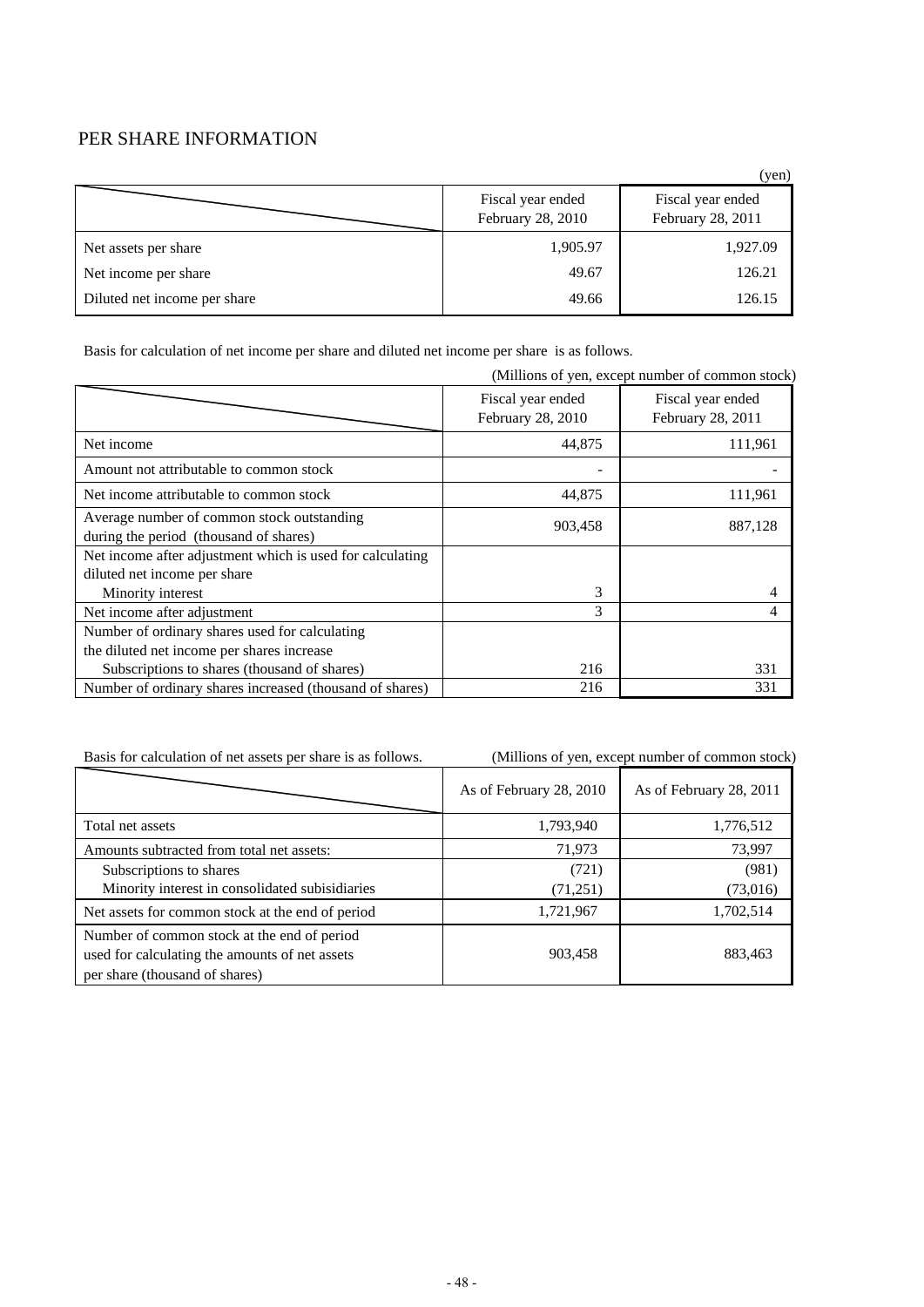#### **Subsequent Event**

Major damages have occurred to the Company's stores and other facilities located in East Japan due to Great East Japan Earthquake took place on March 11, 2011. The estimated loss related to the damaged properties, facilities and inventories, recovery of such assets and other restoration activities is approximately 26,000 million yen in total, which is to be presented under the classification of special losses.

#### **Omission of Disclosure**

Disclosure of notes on financial instruments, securities information, derivative transactions, stock options, business combination and real estate for lease was omitted as considered immaterial.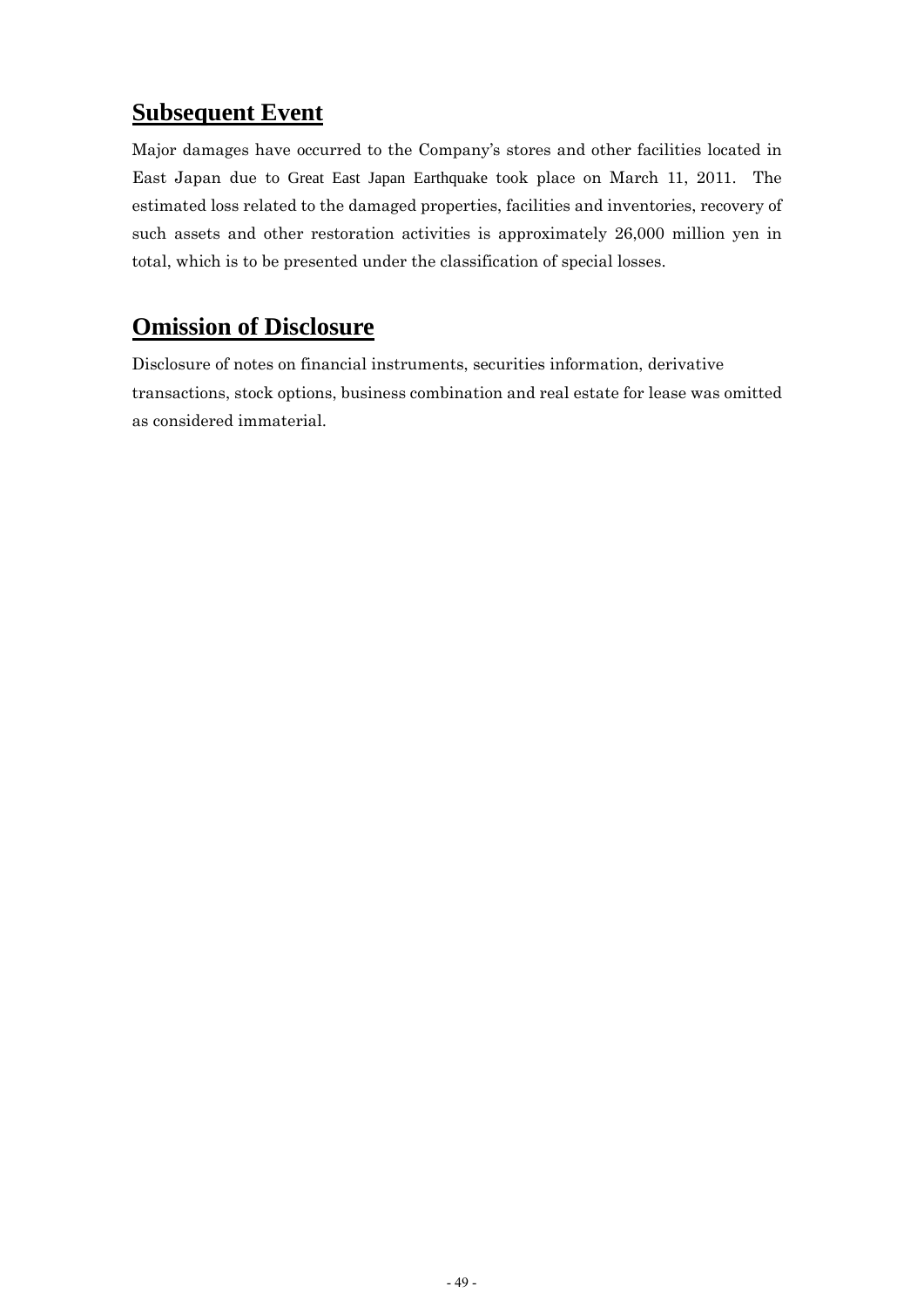# NONCONSOLIDATED BALANCE SHEETS

|                                              | February 28, 2010 | February 28, 2011 |
|----------------------------------------------|-------------------|-------------------|
|                                              | Amount            | Amount            |
| <b>ASSETS</b>                                |                   |                   |
| <b>Current assets</b>                        | 97,151            | 31,677            |
| Cash and bank deposits                       | 362               | 376               |
| Raw materials and supplies                   | 3                 | 1                 |
| Prepaid expenses                             | 260               | 254               |
| Accounts receivable, other                   | 29,032            | 13,339            |
| Deposits held by subsidiaries and affiliates | 66,958            | 17,003            |
| Other                                        | 534               | 703               |
| Non-current assets                           | 1,673,150         | 1,818,796         |
| Property and equipment                       | 55                | 2,810             |
| Buildings, net                               | 49                | 48                |
| Structures, net                              | $\Omega$          | $\Omega$          |
| Furniture, fixtures and equipment, net       | 5                 | 10                |
| Land                                         |                   | 2,712             |
| Construction in progress                     |                   | 38                |
| <b>Intangible assets</b>                     | 926               | 1,314             |
| Lease assets                                 | 926               | 1,314             |
| <b>Investments and other assets</b>          | 1,672,167         | 1,814,670         |
| Investments in securities                    | 9,248             | 13,379            |
| Investments in subsidiaries                  | 1,660,408         | 1,688,901         |
| Long-term loans receivable from employees    | 4                 | 6                 |
| Deposits paid in subsidiaries and affiliates | ÷,                | 110,000           |
| Prepaid pension cost                         | 180               | 146               |
| Long-term leasehold deposits                 | 2,308             | 2,214             |
| Other                                        | 16                | 22                |
| <b>TOTAL ASSETS</b>                          | 1,770,301         | 1,850,473         |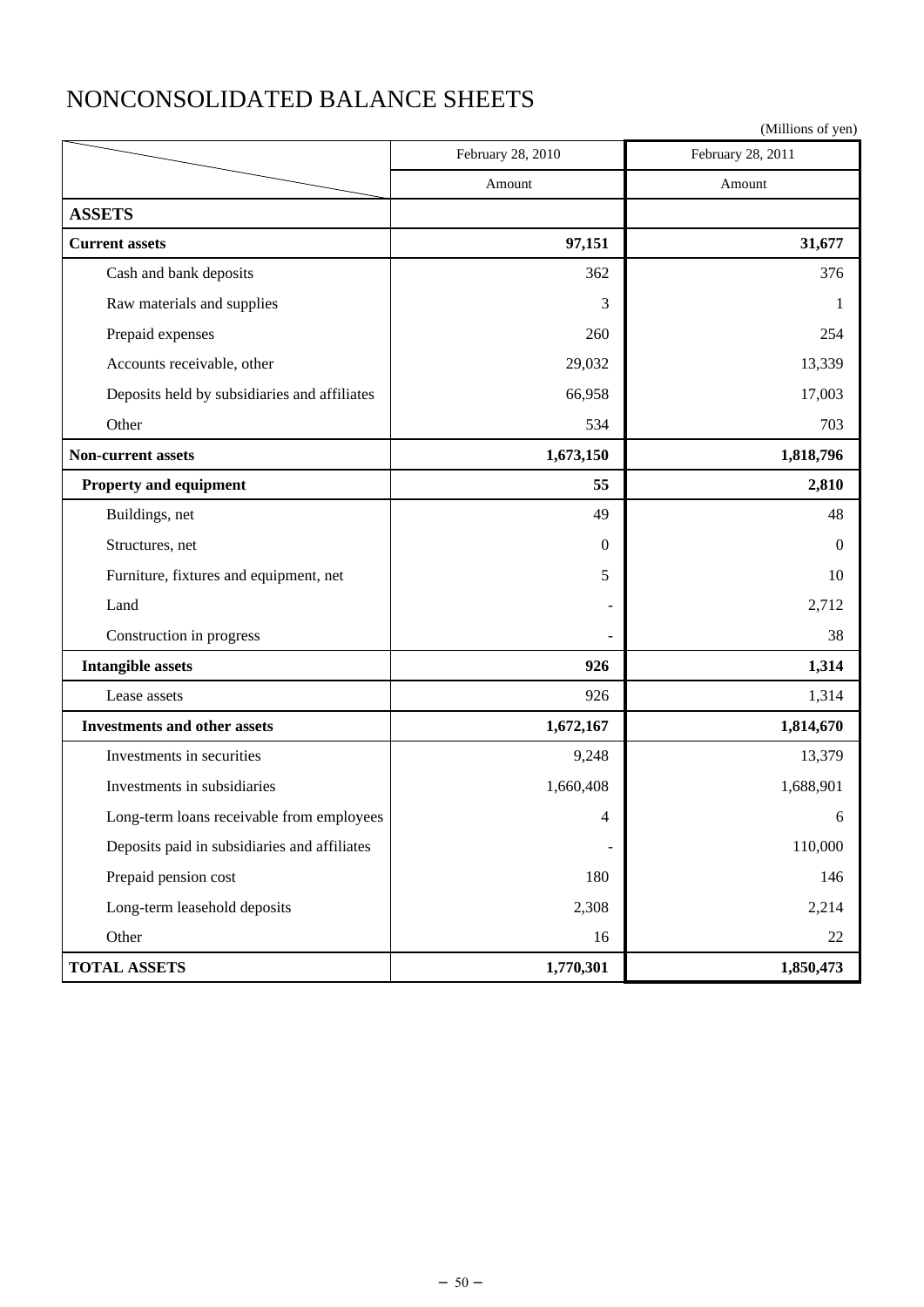|                                                                                 | February 28, 2010 | February 28, 2011 |
|---------------------------------------------------------------------------------|-------------------|-------------------|
|                                                                                 | Amount            | Amount            |
| <b>LIABILITIES</b>                                                              |                   |                   |
| <b>Current liabilities</b>                                                      | 272,910           | 272,859           |
| Short-term loans from a subsidiaries and affiliates                             | 270,001           | 270,000           |
| Current portion of long-term loans payable<br>to subsidiaries and affiliates    | 3                 | 3                 |
| Lease obligations                                                               | 231               | 378               |
| Accounts payable, other                                                         | 830               | 552               |
| Accrued expenses                                                                | 951               | 1,048             |
| Income taxes payable                                                            | 151               | 162               |
| Advance received                                                                | 180               | 181               |
| Allowance for bonuses to employees                                              | 215               | 206               |
| Allowance for bonuses to directors and<br>corporate auditors                    | 49                | 36                |
| Other                                                                           | 293               | 288               |
| <b>Non-current liabilities</b>                                                  | 102,414           | 212,699           |
| <b>Bonds</b>                                                                    | 99,968            | 209,973           |
| Long-term loans payable to subsidiaries<br>and affiliates                       | 4                 | 6                 |
| Lease obligations                                                               | 751               | 1,019             |
| Deposits received from tenants                                                  | 1,690             | 1,701             |
| <b>TOTAL LIABILITIES</b>                                                        | 375,324           | 485,559           |
| <b>NET ASSETS</b>                                                               |                   |                   |
| Shareholders' equity                                                            | 1,393,351         | 1,362,970         |
| Common stock                                                                    | 50,000            | 50,000            |
| Capital surplus                                                                 | 1,294,881         | 1,245,634         |
| Additional paid-in capital                                                      | 875,496           | 875,496           |
| Other capital surplus                                                           | 419,384           | 370,137           |
| Retained earnings                                                               | 57,781            | 74,619            |
| Other retained earnings                                                         |                   |                   |
| Retained earnings brought forward                                               | 57,781            | 74,619            |
| Treasury stock, at cost                                                         | (9,311)           | (7,282)           |
| <b>Accumulated gains (losses) from</b><br>valuation and translation adjustments | 992               | 1,117             |
| Unrealized gains (losses) on available-for-sale<br>securities, net of taxes     | 992               | 1,117             |
| <b>Subscriptions to shares</b>                                                  | 633               | 826               |
| <b>TOTAL NET ASSETS</b>                                                         | 1,394,977         | 1,364,914         |
| TOTAL LIABILITIES AND NET ASSETS                                                | 1,770,301         | 1,850,473         |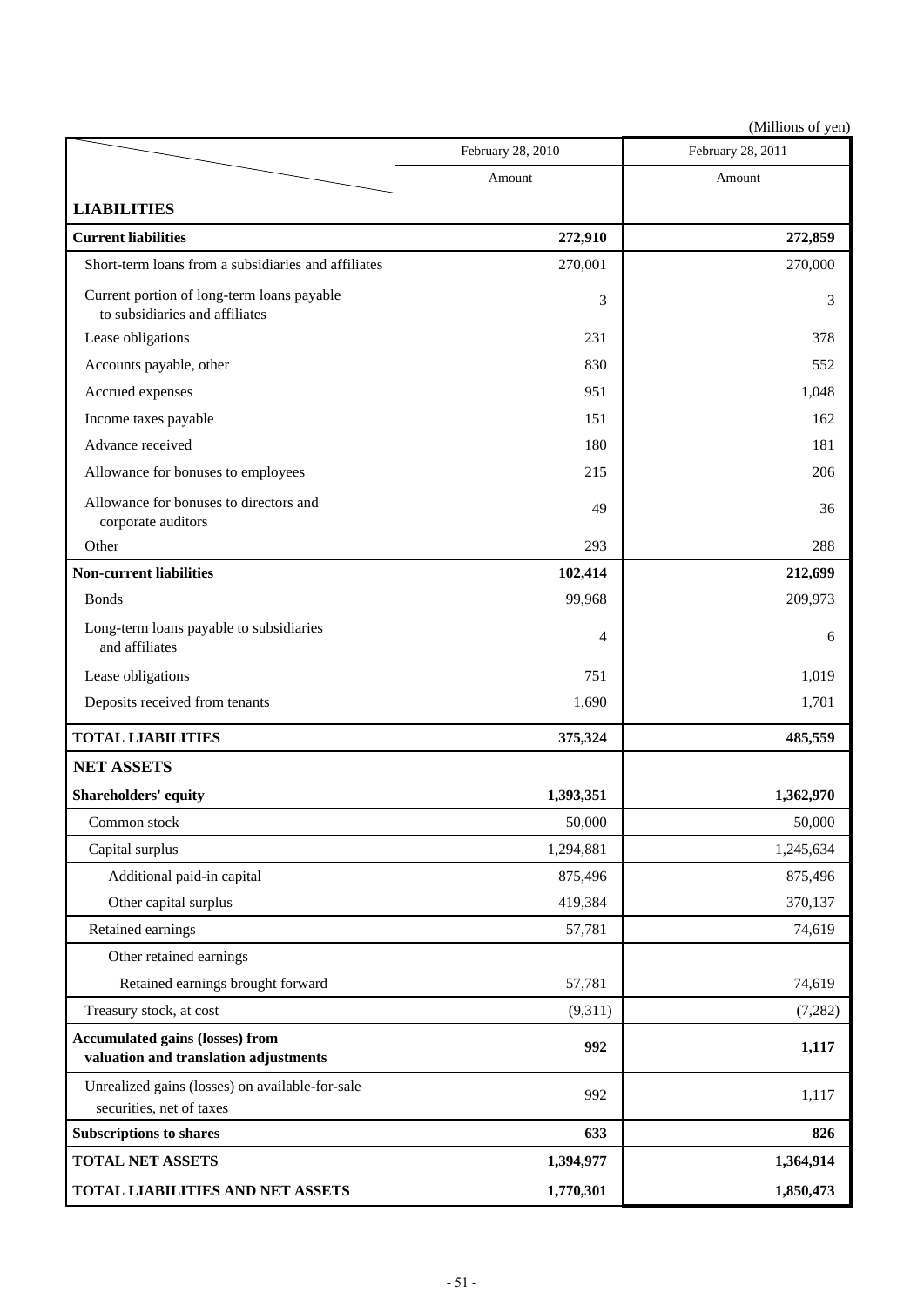### NONCONSOLIDATED STATEMENTS OF INCOME

|                                              |                                 | (Millions of yen)               |
|----------------------------------------------|---------------------------------|---------------------------------|
|                                              | Year ended<br>February 28, 2010 | Year ended<br>February 28, 2011 |
|                                              | Amount                          | Amount                          |
| <b>Revenues from operations</b>              | 147,472                         | 70,011                          |
| Dividends income                             | 140,716                         | 63,716                          |
| Management consulting fee income             | 3,824                           | 3,459                           |
| Commission fee income                        | 2,931                           | 2,836                           |
| Selling, general and administrative expenses | 7,459                           | 7,115                           |
| Advertising expenses                         | 365                             | 205                             |
| Salaries and wages                           | 2,980                           | 3,028                           |
| Provision for bonuses to employees           | 215                             | 206                             |
| Legal welfare expenses                       | 432                             | 445                             |
| Pension expenses                             | 296                             | 250                             |
| Land and building rent                       | 537                             | 644                             |
| Commission paid                              | 1,049                           | 738                             |
| Other                                        | 1,583                           | 1,596                           |
| <b>Operating income</b>                      | 140,012                         | 62,896                          |
| Non-operating income                         | 268                             | 1,510                           |
| Interest income                              | 8                               | 1,021                           |
| Dividends income                             | 189                             | 202                             |
| Gain on shares received                      |                                 | 218                             |
| Gains on lapsed dividend payment obligation  | 47                              | 49                              |
| Other                                        | 22                              | 18                              |
| Non-operating expenses                       | 3,909                           | 4,482                           |
| Interest expenses                            | 2,152                           | 1,608                           |
| Interest on bonds                            | 1,682                           | 2,465                           |
| Amortization of new organization costs       | 70                              |                                 |
| Amortization of bond issue costs             |                                 | 375                             |
| Other                                        | 3                               | 33                              |
| <b>Ordinary income</b>                       | 136,372                         | 59,924                          |
| <b>Special gains</b>                         |                                 | 7,000                           |
| Gain on donations received                   |                                 | 7,000                           |
| <b>Special losses</b>                        | 71,472                          | 47                              |
| Loss on disposals of property and equipment  |                                 | 47                              |
| Valuation loss on subsidiaries' stock        | 71,472                          |                                 |
| Income before income taxes                   | 64,899                          | 66,876                          |
| <b>Total income taxes</b>                    | (98)                            | 4                               |
| Income taxes - current                       | 6                               | 4                               |
| Income taxes - deferred                      | (105)                           |                                 |
| Net income                                   | 64,998                          | 66,872                          |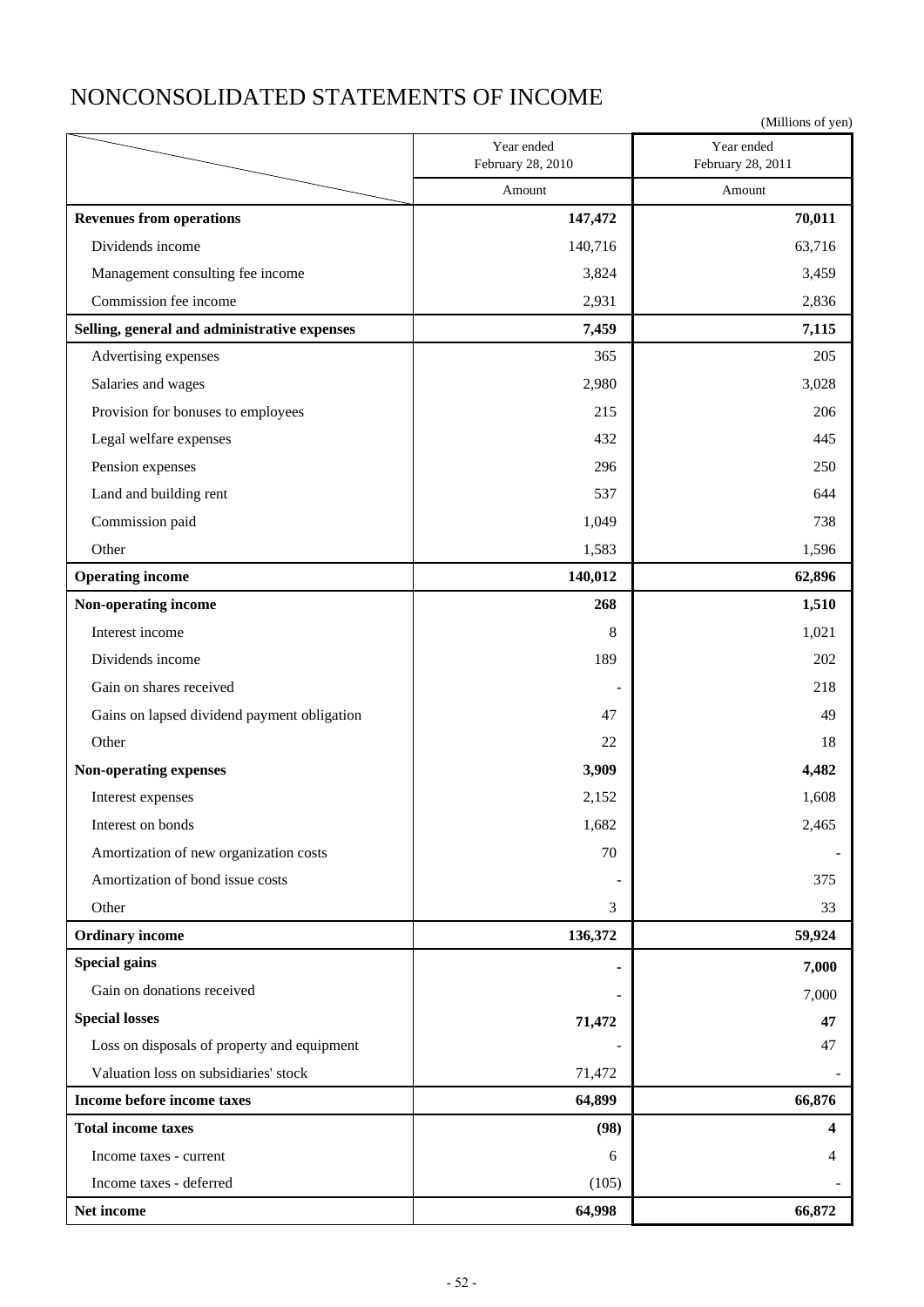### NONCONSOLIDATED STATEMENTS OF CHANGES IN NET ASSETS

|                                      | February 28, 2010 | February 28, 2011 |
|--------------------------------------|-------------------|-------------------|
|                                      | Amount            | Amount            |
| Shareholders' equity                 |                   |                   |
| Common stock                         |                   |                   |
| Balance at the end of previous year  | 50,000            | 50,000            |
| Increase (decrease) for the year     |                   |                   |
| Net increase (decrease) for the year |                   |                   |
| Balance at the end of current year   | 50,000            | 50,000            |
| Capital surplus                      |                   |                   |
| Additional paid-in capital           |                   |                   |
|                                      |                   |                   |
| Balance at the end of previous year  | 875,496           | 875,496           |
| Increase (decrease) for the year     |                   |                   |
| Net increase (decrease) for the year |                   |                   |
| Balance at the end of current year   | 875,496           | 875,496           |
| Other capital surplus                |                   |                   |
| Balance at the end of previous year  | 419,386           | 419,384           |
| Increase (decrease) for the year     |                   |                   |
| Sales of treasury stock              | (2)               | (2)               |
| Cancellation of treasury stock       |                   | (49, 244)         |
| Net increase (decrease) for the year | (2)               | (49, 247)         |
| Balance at the end of current year   | 419,384           | 370,137           |
| Total capital surplus                |                   |                   |
| Balance at the end of previous year  | 1,294,883         | 1,294,881         |
| Increase (decrease) for the year     |                   |                   |
| Sales of treasury stock              | (2)               | (2)               |
| Cancellation of treasury stock       |                   | (49, 244)         |
| Net increase (decrease) for the year | (2)               | (49, 247)         |
| Balance at the end of current year   | 1,294,881         | 1,245,634         |
| Retained earnings                    |                   |                   |
| Other retained earnings              |                   |                   |
| Retained earnings brought forward    |                   |                   |
| Balance at the end of previous year  | 44,281            | 57,781            |
| Increase (decrease) for the year     |                   |                   |
| Cash dividends                       | (51, 497)         | (50,034)          |
| Net income                           | 64,998            | 66,872            |
| Net increase (decrease) for the year | 13,500            | 16,837            |
| Balance at the end of current year   | 57,781            | 74,619            |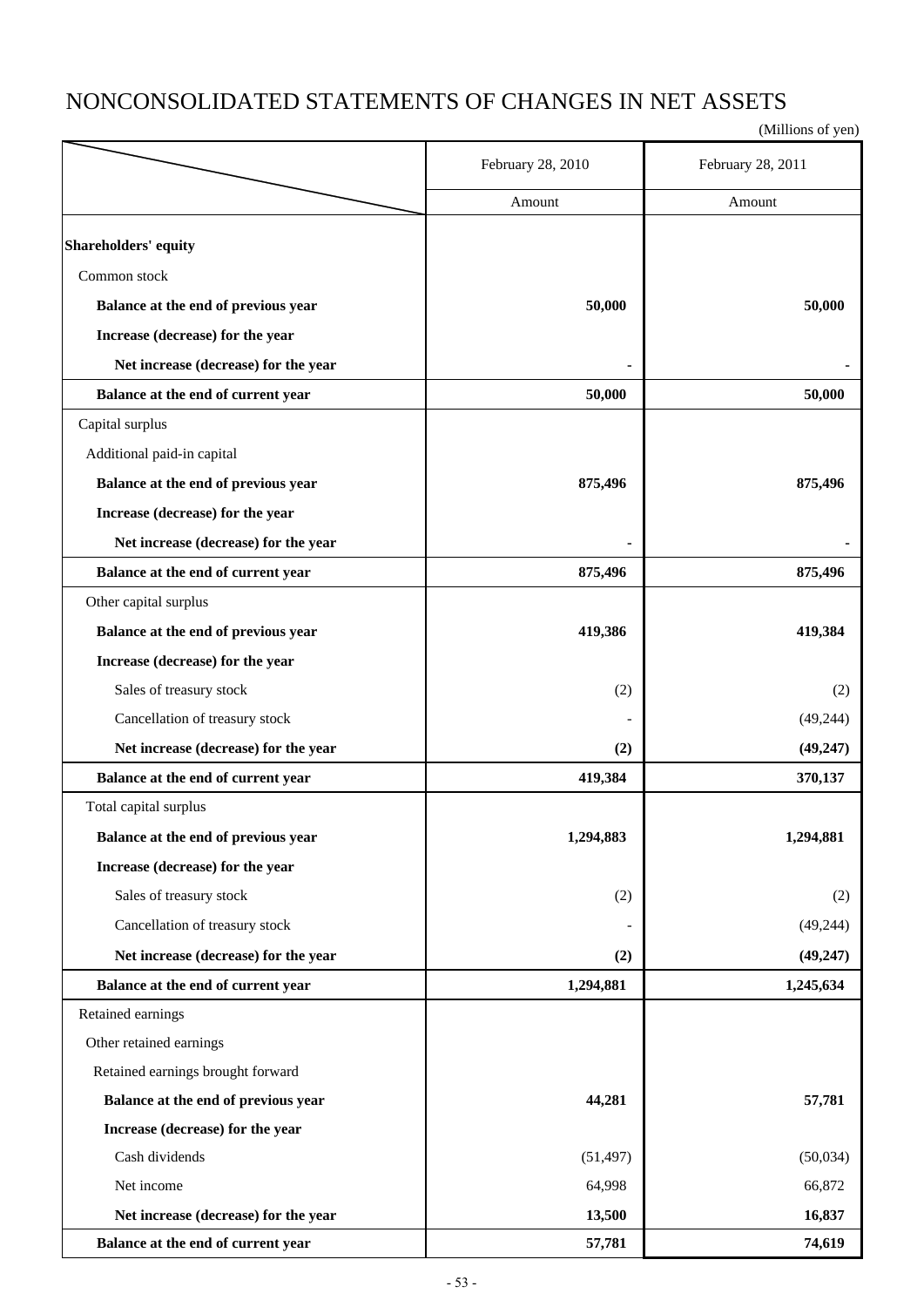|                                                                                                 | February 28, 2010 | February 28, 2011 |
|-------------------------------------------------------------------------------------------------|-------------------|-------------------|
|                                                                                                 | Amount            | Amount            |
| Total retained earnings                                                                         |                   |                   |
| Balance at the end of previous year                                                             | 44,281            | 57,781            |
| Increase (decrease) for the year                                                                |                   |                   |
| Cash dividends                                                                                  | (51, 497)         | (50,034)          |
| Net income                                                                                      | 64,998            | 66,872            |
| Net increase (decrease) for the year                                                            | 13,500            | 16,837            |
| Balance at the end of current year                                                              | 57,781            | 74,619            |
| Treasury stock, at cost                                                                         |                   |                   |
| Balance at the end of previous year                                                             | (9, 322)          | (9,311)           |
| Increase (decrease) for the year                                                                |                   |                   |
| Purchase of treasury stock                                                                      | (18)              | (47, 256)         |
| Sales of treasury stock                                                                         | 29                | 40                |
| Cancellations of treasury stock                                                                 |                   | 49,244            |
| Net increase (decrease) for the year                                                            | 10                | 2,028             |
| Balance at the end of current year                                                              | (9,311)           | (7,282)           |
| Total shareholders' equity                                                                      |                   |                   |
| Balance at the end of previous year                                                             | 1,379,842         | 1,393,351         |
| Increase (decrease) for the year                                                                |                   |                   |
| Cash dividends                                                                                  | (51, 497)         | (50,034)          |
| Net income                                                                                      | 64,998            | 66,872            |
| Purchase of treasury stock                                                                      | (18)              | (47,256)          |
| Sales of treasury stock                                                                         | 27                | 38                |
| Cancellations of treasury stock                                                                 |                   |                   |
| Net increase (decrease) for the year                                                            | 13,509            | (30, 381)         |
| Balance at the end of current year                                                              | 1,393,351         | 1,362,970         |
| <b>Accumulated gains (losses) from valuation and</b><br>translation adjustments                 |                   |                   |
| Unrealized gains (losses) on available-for-sale<br>securities, net of taxes                     |                   |                   |
| Balance at the end of previous year                                                             | 28                | 992               |
| Increase (decrease) for the year                                                                |                   |                   |
| Increase (decrease) of items for the year except<br>those included in shareholders' equity, net | 963               | 124               |
| Net increase (decrease) for the year                                                            | 963               | 124               |
| Balance at the end of current year                                                              | 992               | 1,117             |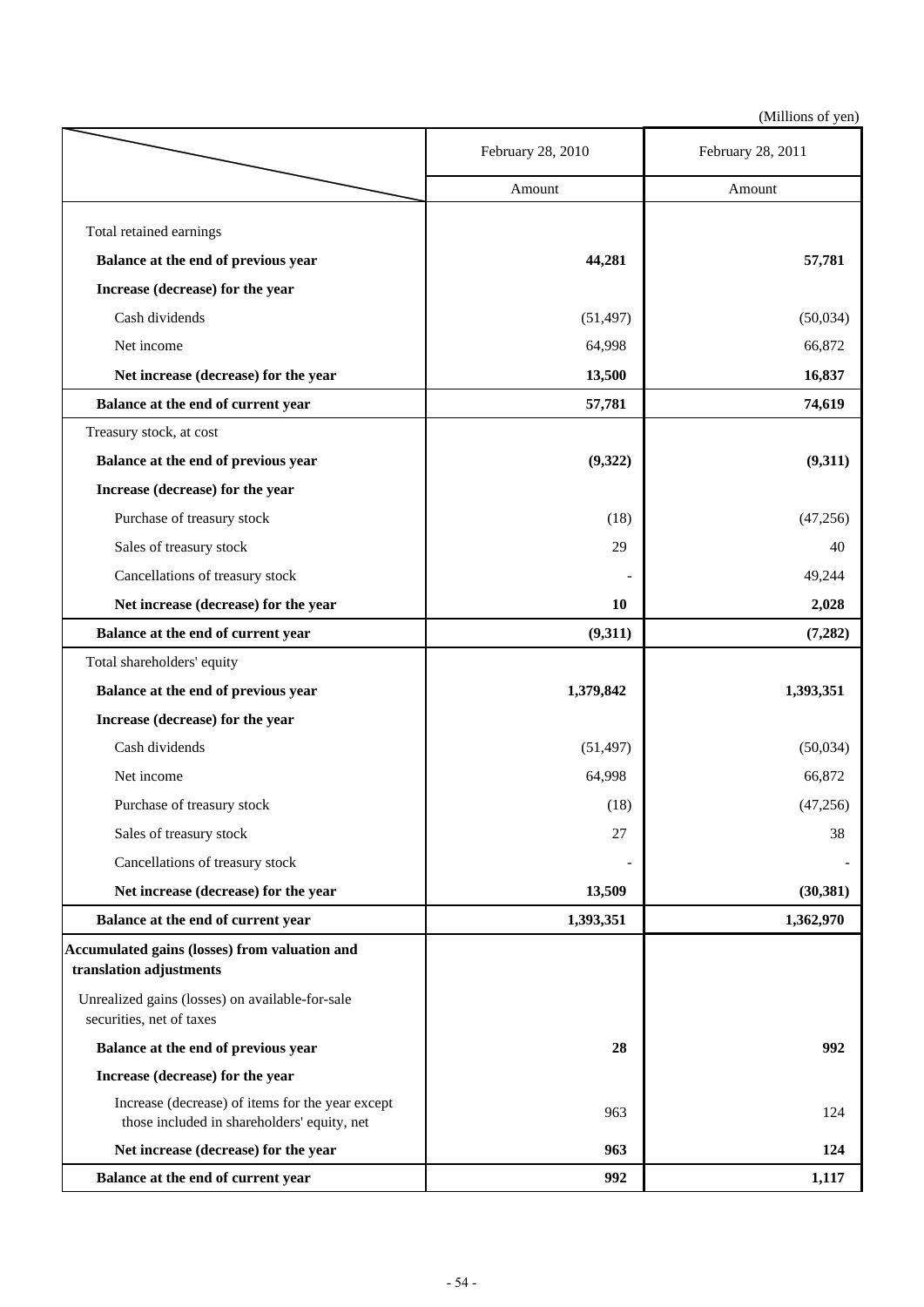|                                                                                                 | February 28, 2010 | February 28, 2011 |
|-------------------------------------------------------------------------------------------------|-------------------|-------------------|
|                                                                                                 | Amount            | Amount            |
| Total accumulated gains (losses) from<br>valuation and translation adjustments                  |                   |                   |
| Balance at the end of previous year                                                             | 28                | 992               |
| Increase (decrease) for the year                                                                |                   |                   |
| Increase (decrease) of items for the year except<br>those included in shareholders' equity, net | 963               | 124               |
| Net increase (decrease) for the year                                                            | 963               | 124               |
| Balance at the end of current year                                                              | 992               | 1,117             |
| <b>Subscriptions to shares</b>                                                                  |                   |                   |
| Balance at the end of previous year                                                             | 342               | 633               |
| Increase (decrease) for the year                                                                |                   |                   |
| Increase (decrease) of items for the year except<br>those included in shareholders' equity, net | 290               | 193               |
| Net increase (decrease) for the year                                                            | 290               | 193               |
| Balance at the end of current year                                                              | 633               | 826               |
| <b>TOTAL NET ASSETS</b>                                                                         |                   |                   |
| Balance at the end of previous year                                                             | 1,380,214         | 1,394,977         |
| Increase (decrease) for the year                                                                |                   |                   |
| Cash dividends                                                                                  | (51, 497)         | (50,034)          |
| Net income                                                                                      | 64,998            | 66,872            |
| Purchase of treasury stock                                                                      | (18)              | (47,256)          |
| Sales of treasury stock                                                                         | 27                | 38                |
| Cancellations of treasury stock                                                                 |                   |                   |
| Increase (decrease) of items for the year except<br>those included in shareholders' equity, net | 1,253             | 318               |
| Net increase (decrease) for the year                                                            | 14,763            | (30,063)          |
| Balance at the end of current year                                                              | 1,394,977         | 1,364,914         |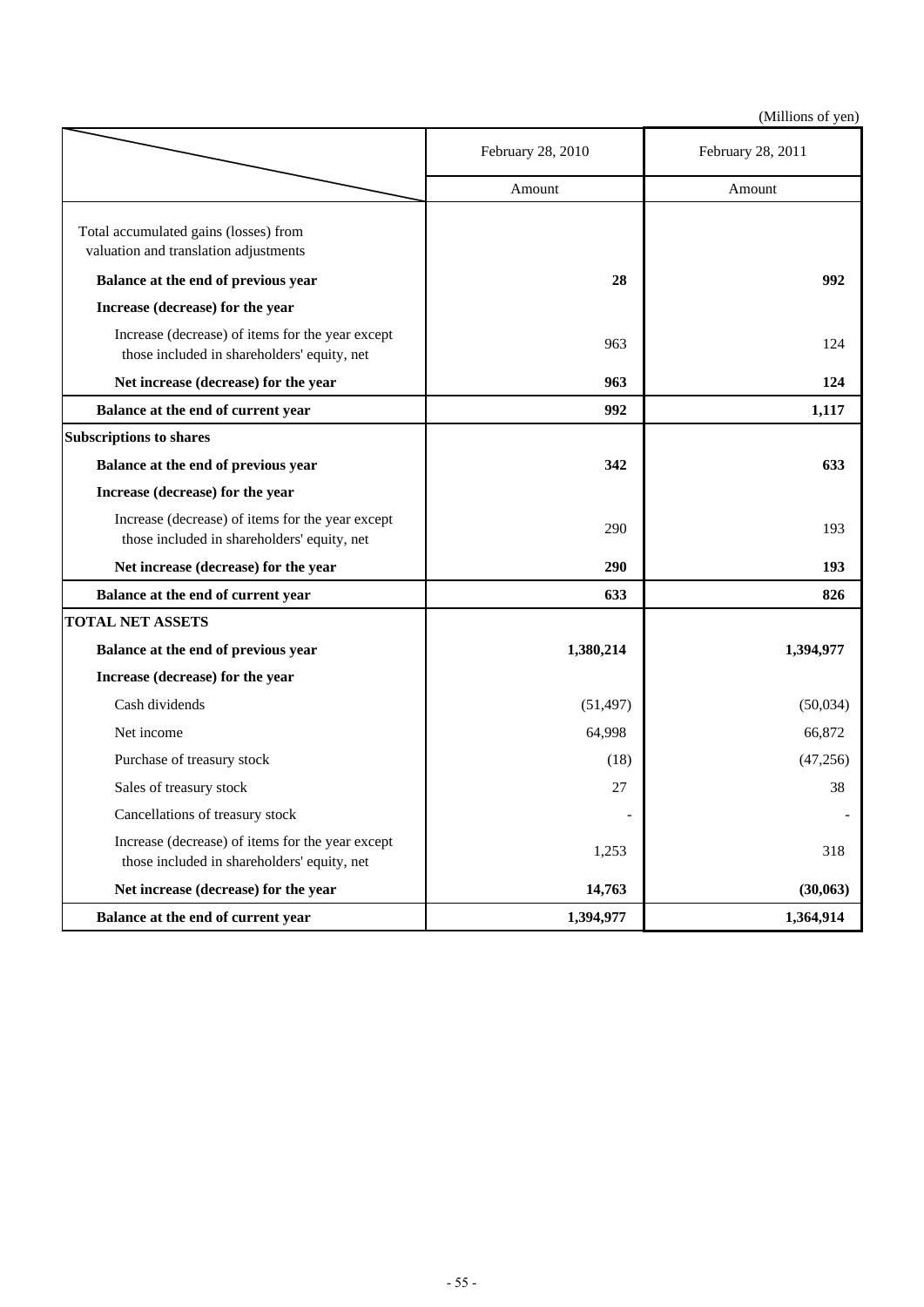None

### **Notes to Nonconsolidated Financial Statements**

#### *Nonconsolidated Balance Sheets;*

1. Accumulated depreciation of Property and equipment

(Millions of yen)

|                          | As of February 28,2010 | As of February 28, 2011 |
|--------------------------|------------------------|-------------------------|
| Accumulated depreciation | - ^<br>ΟZ              |                         |

#### 2. Notes on outstanding balances with subsidiaries and affiliates

Major balances included in each account on the balance sheet, which are not separately shown.

(Millions of yen)

|                                 | As of February 28, 2010 | As of February 28,2011 |
|---------------------------------|-------------------------|------------------------|
| Accounts receivable, other      | 621                     | 544                    |
| Current assets other            | 526                     | 694                    |
| Lease obligations (current)     | 231                     | 378                    |
| Accounts payable, other         | 352                     | 147                    |
| Accrued expenses                | 472                     | 359                    |
| Advance received                | 178                     | 177                    |
| Lease obligations (non-current) | 751                     | 1,019                  |
| Deposits received from tenants  | 1,668                   | 1,664                  |

#### 3. Guarantees

|                                                                   | As of February 28,2010 | As of February 28, 2011 |
|-------------------------------------------------------------------|------------------------|-------------------------|
| Loans of IY Card Service Co., Ltd.                                | 10,000                 |                         |
| Loans of Seven Card Service Co.,<br>Ltd.                          |                        | 10.000                  |
| Bonds issued by Ito-Yokado Co., Ltd.                              | 20,000                 |                         |
| Electronic money guaranteed by IY<br>Card Service Co., Ltd.       | 3,647                  |                         |
| Electronic money guaranteed<br>by<br>Seven Card Service Co., Ltd. |                        | 4.739                   |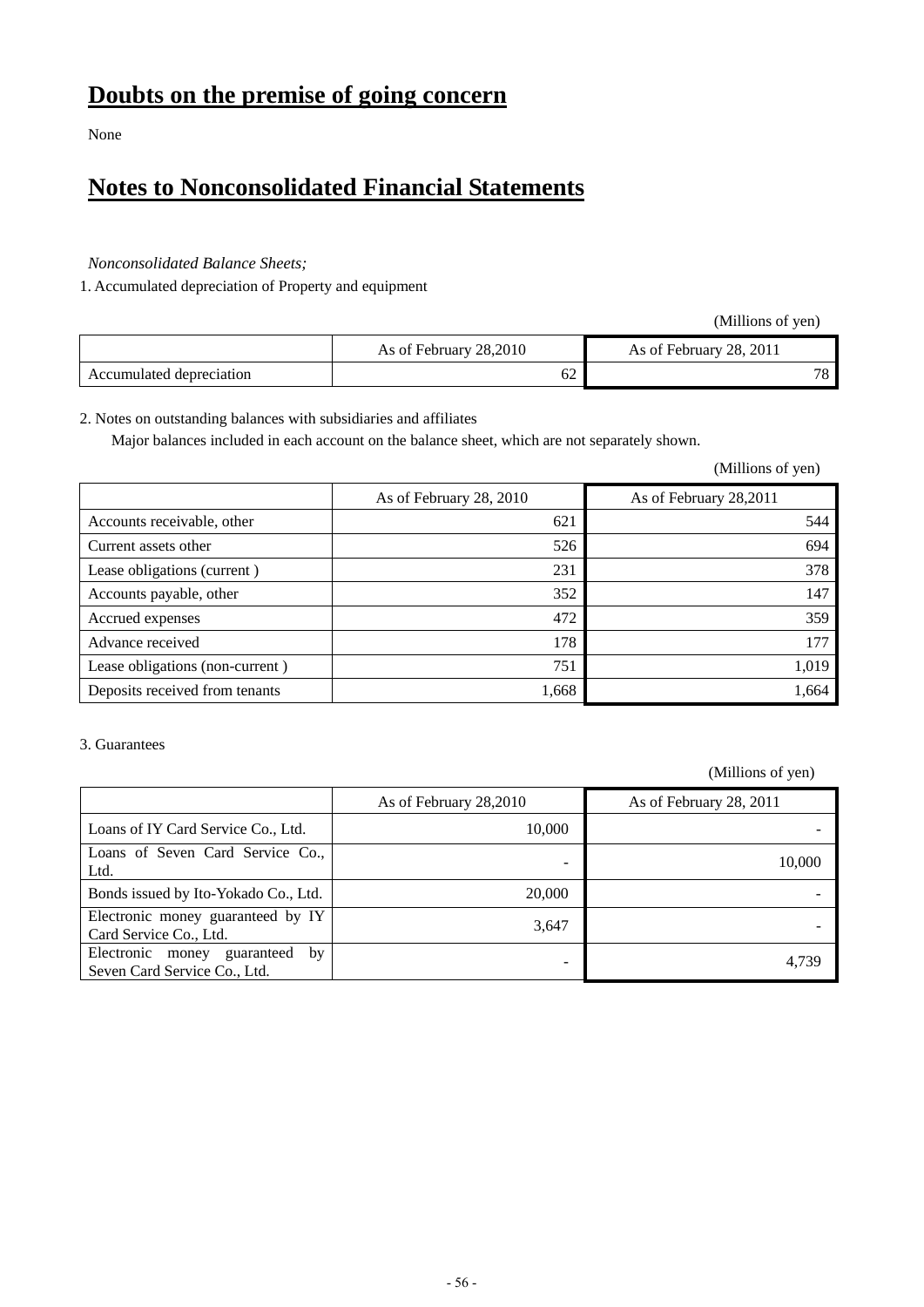#### *Nonconsolidated Statements of Income;*

Major transactions with subsidiaries and affiliates (Millions of yen)

|                                  | For the year ended<br>February 28,2010 | For the year ended<br>February 28,2011 |
|----------------------------------|----------------------------------------|----------------------------------------|
| Dividends income                 | 140,716                                | 63,716                                 |
| Management consulting fee income | 3,824                                  | 3,459                                  |
| Commission fee income            | 2,930                                  | 2,835                                  |
| Advertising expenses             | 121                                    |                                        |
| Commission paid                  | 324                                    |                                        |
| Interest income                  | $\overline{\phantom{0}}$               | 1,020                                  |
| Interest expense                 | 2,152                                  | 1,608                                  |

#### *Nonconsolidated Statement of changes in net assets*

Type and number of shares of treasury stock (from March 1, 2009 to February 28, 2010)

(Thousands of shares)

|              | Number of shares<br>at the end of | Number of shares<br>increased | Number of shares<br>decreased | Number of shares<br>at the end of |
|--------------|-----------------------------------|-------------------------------|-------------------------------|-----------------------------------|
|              | February 28, 2009                 | (Note $1$ )                   | (Note 2)                      | February 28, 2010                 |
| Common stock | 2.966                             |                               |                               | 2,965                             |

Notes: (1) 8 thousand shares have increased due to the acquisition of odd-lot shares.

 (2) 9 thousand shares have decreased due to exercising stock option by 7 thousand shares and sale odd-lot shares by 1 thousand shares.

Type and number of shares of treasury stock (from March 1, 2010 to February 28,2011)

(Thousands of shares)

|              | Number of shares | Number of shares | Number of shares | Number of shares  |
|--------------|------------------|------------------|------------------|-------------------|
|              | at the end of    | increased        | decreased        | at the end of     |
|              | February 28,2010 | (Note 1)         | (Note 2)         | February 28, 2011 |
| Common stock | 2,965            | 20,008           | 20.015           | 2,958             |

- Notes: (1) 20,000 thousand shares out of the 20,008 thousand increased due to the acquisition of treasury stock based on approval of the Company's Boards of Directors and 8 thousand shares out of the 20,008 thousand increased due to the acquisition of odd-lot shares.
	- (2) 20,000 thousand shares, 15 thousand shares and 0 thousand shares out of the 20,015 thousand decreased due to the cancellation of treasury stock , exercising stock options and sale of odd-lot shares, respectively.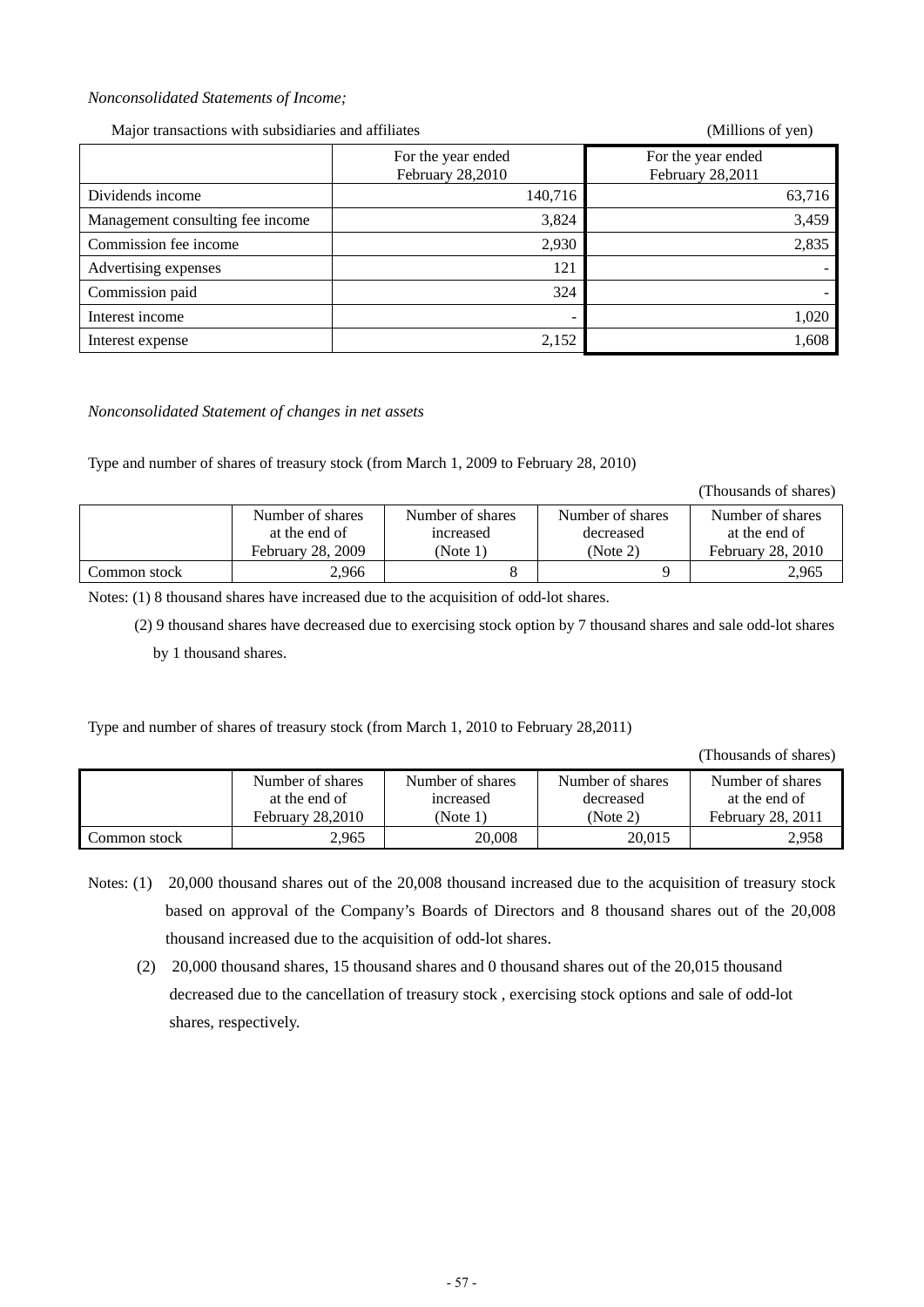# **[Reference] Seven-Eleven Japan Co., Ltd.**

### NONCONSOLIDATED BALANCE SHEETS (Millions of yen)

|                                                          | February 28, 2010 | February 28, 2011 |
|----------------------------------------------------------|-------------------|-------------------|
|                                                          | Amount            | Amount            |
| <b>ASSETS</b>                                            |                   |                   |
| <b>Current assets</b>                                    | 484,083           | 514,490           |
| Cash and bank deposits                                   | 179,374           | 202,906           |
| Accounts receivable due from franchised stores           | 10,055            | 9,190             |
| Lease investment assets                                  | 910               | 1,313             |
| Inventories                                              | 2,585             | 2,075             |
| Prepaid expenses                                         | 8,882             | 10,525            |
| Deferred income taxes                                    | 5,656             | 6,679             |
| Deposits held by subsidiaries and affiliates             | 260,479           | 260,303           |
| Accounts receivable, other                               | 15,740            | 21,022            |
| Other                                                    | 569               | 623               |
| Allowance for doubtful accounts                          | (170)             | (150)             |
| <b>Non-current assets</b>                                | 816,920           | 844,346           |
| Property and equipment                                   | 254,626           | 257,045           |
| <b>Buildings</b>                                         | 113,509           | 119,454           |
| Structures                                               | 21,140            | 21,241            |
| Furniture, fixtures and equipment                        | 18,157            | 17,853            |
| Land                                                     | 98,427            | 93,915            |
| Lease assets                                             | 2,725             | 4,435             |
| Construction in progress                                 | 666               | 144               |
| <b>Intangible assets</b>                                 | 10,922            | 11,535            |
| Rights of leasehold                                      | 6,944             | 7,583             |
| Software                                                 | 3,948             | 3,925             |
| Other                                                    | 28                | 26                |
| <b>Investments and other assets</b>                      | 551,371           | 575,765           |
| Investments in securities                                | 9,619             | 9,214             |
| Investments in securities of subsidiaries and affiliates | 346,468           | 397,976           |
| Investments in convertible bonds of an affiliate         | 33,307            |                   |
| Investments in affiliates                                | 3,242             | 3,912             |
| Long-term loans receivable                               | 2,811             | 2,255             |
| Long-term loans to subsidiaries and affiliates           | 3,894             | 3,752             |
| Long-term prepaid expenses                               | 20,298            | 25,728            |
| Long-term leasehold deposits                             | 124,467           | 124,722           |
| Deferred income taxes                                    | 12,491            | 13,056            |
| Other                                                    | 458               | 477               |
| Allowance for doubtful accounts                          | (5,687)           | (5, 332)          |
| <b>TOTAL ASSETS</b>                                      | 1,301,004         | 1,358,837         |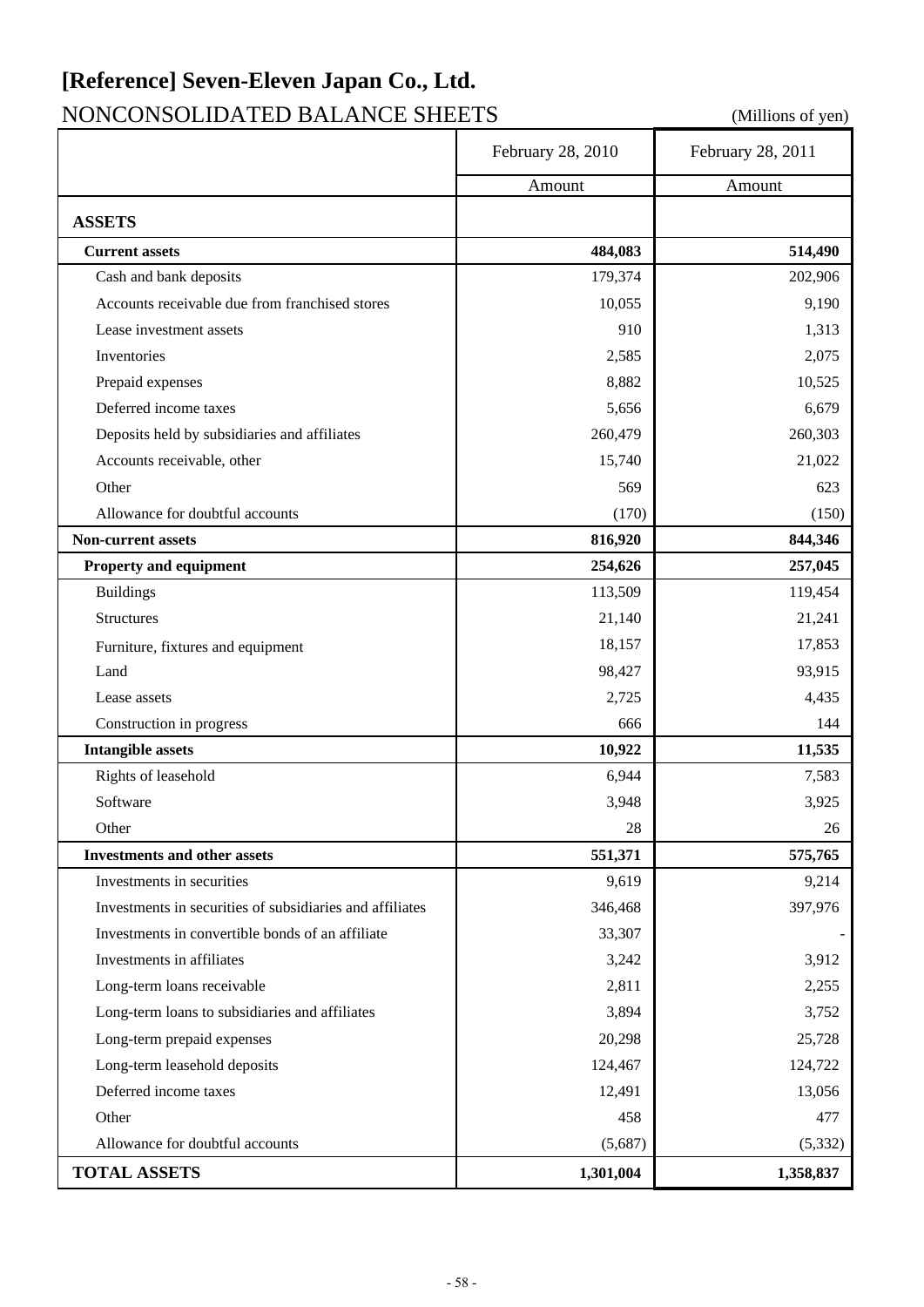### **Seven-Eleven Japan Co., Ltd.**

|                                                     | February 28, 2010 | February 28, 2011 |
|-----------------------------------------------------|-------------------|-------------------|
|                                                     | Amount            | Amount            |
| <b>LIABILITIES</b>                                  |                   |                   |
| <b>Current liabilities</b>                          | 266,140           | 275,298           |
| Accounts payable, trade                             | 106,678           | 109,298           |
| Accounts payable due to franchised stores           | 4,597             | 8,441             |
| Lease obligations                                   | 768               | 1,368             |
| Accounts payable, other                             | 16,134            | 17,412            |
| Accrued expenses                                    | 6,369             | 7,075             |
| Income taxes payable                                | 31,190            | 38,295            |
| Consumption taxes withheld                          | 2,798             | 3,057             |
| Deposits received                                   | 94,014            | 85,796            |
| Allowance for bonuses to employees                  | 2,119             | 2,203             |
| Allowance for bonuses to directors and              |                   |                   |
| corporate auditors                                  | 36                | 27                |
| Allowance for sales promotion expenses              | 1,088             | 1,749             |
| Other                                               | 344               | 572               |
| <b>Non-current liabilities</b>                      | 12,798            | 15,084            |
| Guarantee deposits received from franchised stores  | 6,524             | 6,826             |
| Long-term deferred income                           | 196               | 118               |
| Long-term loans                                     | 102               | 180               |
| Lease obligations                                   | 3,021             | 4,672             |
| Allowance for accrued pension and severance costs   | 489               | 914               |
| Allowance for retirement benefits to directors and  |                   |                   |
| corporate auditors                                  | 714               | 621               |
| Allowance for loss on guarantee                     | 1,750             | 1,750             |
| <b>TOTAL LIABILITIES</b>                            | 278,938           | 290,383           |
| <b>NET ASSETS</b>                                   |                   |                   |
| <b>Shareholder's equity</b>                         | 1,021,883         | 1,068,502         |
| Common stock                                        | 17,200            | 17,200            |
| Capital surplus                                     | 24,565            | 24,565            |
| Additional paid-in capital                          | 24,563            | 24,563            |
| Other capital surplus                               | 1                 |                   |
| Retained earnings                                   | 980,117           | 1,026,737         |
| Legal reserve                                       | 4,300             | 4,300             |
| Other retained earnings                             |                   |                   |
| General reserve                                     | 823,409           | 823,409           |
| Retained earnings brought forward                   | 152,408           | 199,027           |
| <b>Accumulated gains (losses) from</b>              | 181               | (49)              |
| valuation and translation adjustments               |                   |                   |
| Unrealized gains (losses) on available-for-sale     | 181               | (49)              |
| securities, net of taxes<br><b>TOTAL NET ASSETS</b> |                   |                   |
|                                                     | 1,022,065         | 1,068,453         |
| <b>TOTAL LIABILITIES AND NET ASSETS</b>             | 1,301,004         | 1,358,837         |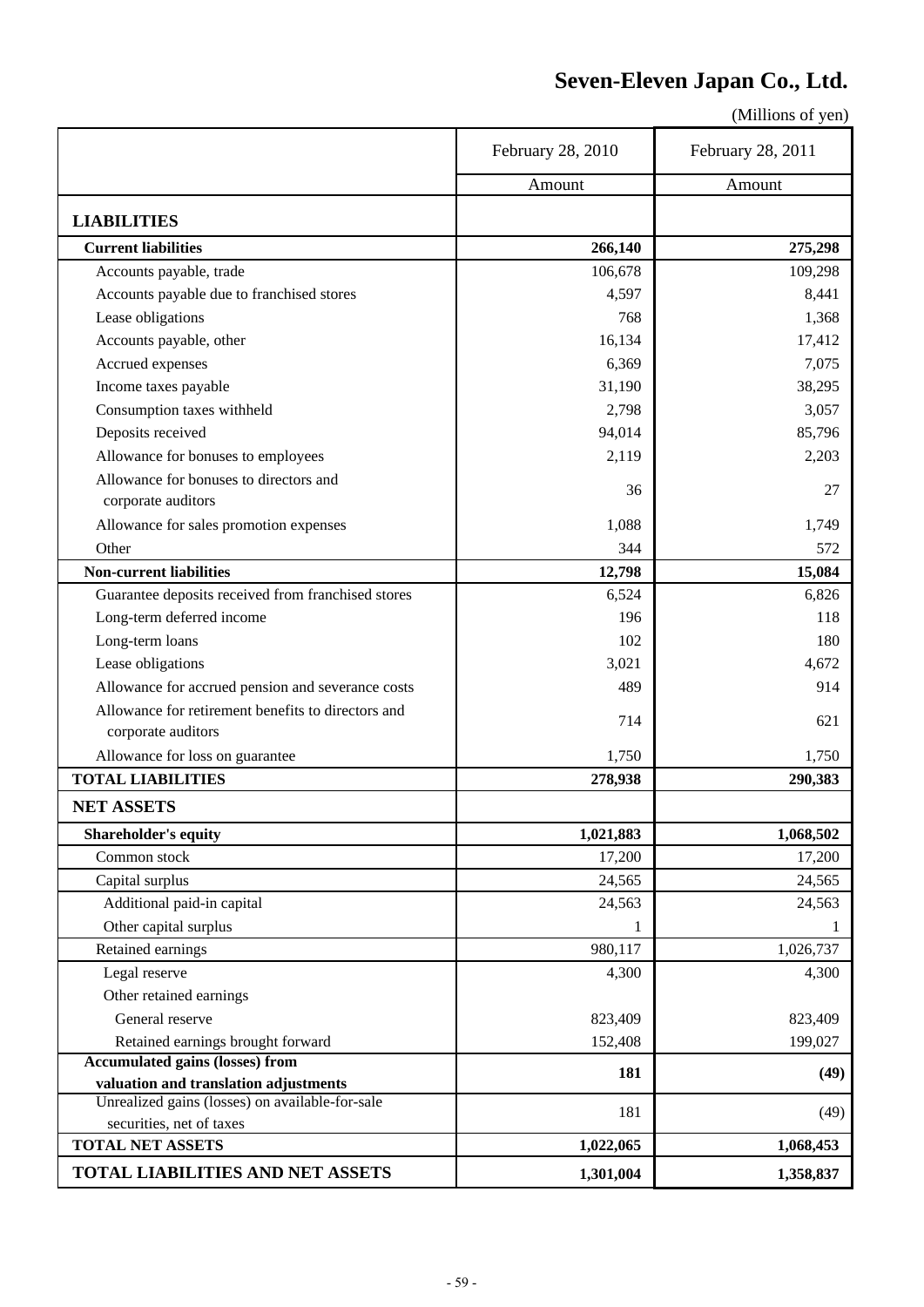### **Seven-Eleven Japan Co., Ltd.**

### NONCONSOLIDATED STATEMENTS OF INCOME (Millions of yen)

|                                                                                                         | Year ended         | Year ended         |
|---------------------------------------------------------------------------------------------------------|--------------------|--------------------|
|                                                                                                         | February 28, 2010  | February 28, 2011  |
|                                                                                                         | Amount             | Amount             |
|                                                                                                         |                    |                    |
| <b>Operating income and expenses</b>                                                                    |                    |                    |
| Revenues from operations<br>Franchise commission from franchised stores                                 | 535,018<br>402,107 | 549,111<br>435,873 |
| Net sales reported by franchised stores                                                                 |                    |                    |
|                                                                                                         |                    |                    |
| Year ended February 28, 2010:<br>2,657,774                                                              |                    |                    |
| Year ended February 28, 2011:<br>2,839,680<br>Total net sales (including net sales of corporate stores) |                    |                    |
| 2,784,997<br>Year ended February 28, 2010:                                                              |                    |                    |
| 2,947,606                                                                                               |                    |                    |
| Year ended February 28, 2011:                                                                           |                    |                    |
| Other operating revenues                                                                                | 5,687              | 5,312              |
| Net sales of corporate stores                                                                           | 127,222            | 107,925            |
| Cost of sales                                                                                           | 92,941             | 78,420             |
| <b>Gross profit from operations</b>                                                                     | 442,076            | 470,691            |
| Selling, general and administrative expenses                                                            | 285,856            | 301,538            |
| Land and building rent                                                                                  | 72,117             | 79,424             |
| Salaries and wages                                                                                      | 35,454             | 33,769             |
| Utility expenses                                                                                        | 30,449             | 31,799             |
| Depreciation and amortization                                                                           | 26,693             | 28,867             |
| Advertising expenses                                                                                    | 26,279             | 27,548             |
| Other                                                                                                   | 94,862             | 100,128            |
| <b>Operating income</b>                                                                                 | 156,220            | 169,152            |
| Non-operating income                                                                                    | 8,529              | 7,589              |
| Interest income                                                                                         | 4,573              | 3,821              |
| Interest on securities                                                                                  | 1,423              | 982                |
| Dividends income                                                                                        | 1,950              | 2,153              |
| Other                                                                                                   | 582                | 631                |
| <b>Non-operating expenses</b>                                                                           | 303                | 596                |
| Interest expenses                                                                                       | 54                 | 104                |
| Provision for doubtful accounts                                                                         |                    | 96                 |
| Loss on bad debts                                                                                       | 9                  | 144                |
| Provision for loss on guarantee                                                                         | 100                |                    |
| Other                                                                                                   | 139                | 251                |
| <b>Ordinary income</b>                                                                                  | 164,445            | 176,144            |
| <b>Special gains</b>                                                                                    | 379                | 242                |
| Gain on sales of property and equipment                                                                 | 246                | 112                |
| Reversal of allowance for doubtful accounts                                                             | 67                 | 19                 |
| Gain on sales of investments in securities                                                              |                    | 73                 |
| Receipt of stock option income                                                                          | 66                 | 37                 |
| <b>Special losses</b>                                                                                   | 9,829              | 6,987              |
| Loss on sales of property and equipment                                                                 | 170                | 305                |
| Loss on disposals of property and equipment                                                             | 1,029              | 1,015              |
| Impairment loss                                                                                         | 7,407              | 5,306              |
| Store-closing cost                                                                                      | 1,113              | 230                |
| Other                                                                                                   | 108                | 129                |
| Income before income taxes                                                                              | 154,995            | 169,400            |
| Income taxes - current                                                                                  | 63,652             | 68,781             |
| Income taxes - deferred                                                                                 | (1,095)            | (1,430)            |
| Net income                                                                                              | 92,439             | 102,049            |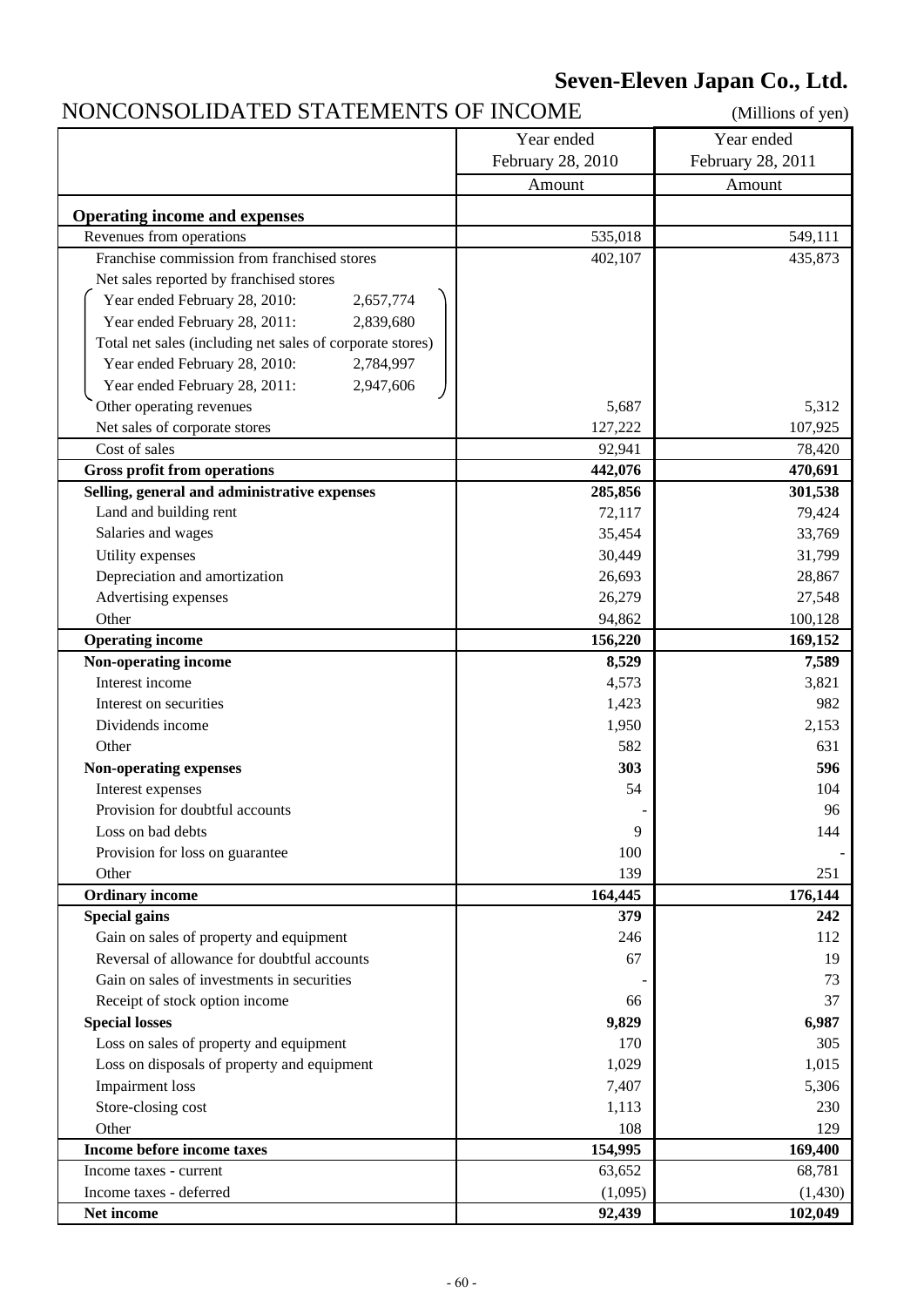### **[Reference] Ito-Yokado Co., Ltd.**

### NONCONSOLIDATED BALANCE SHEETS (Millions of yen)

|                                                                  | February 28, 2010 | February 28, 2011 |
|------------------------------------------------------------------|-------------------|-------------------|
|                                                                  | Amount            | Amount            |
|                                                                  |                   |                   |
| <b>ASSETS</b><br><b>Current assets</b>                           |                   |                   |
| Cash and bank deposits                                           | 271,049<br>75,844 | 267,100<br>33,239 |
| Accounts receivable, trade                                       | 21,668            | 24,010            |
| Marketable securities                                            | 54,000            | 64,500            |
| Inventories                                                      | 70,234            | 72,190            |
| Supplies                                                         | 83                | 57                |
| Advance paid                                                     | 263               | 271               |
| Prepaid expenses                                                 | 7,566             | 7,614             |
| Deferred income taxes                                            | 7,734             | 7,249             |
| Short-term loans to employees                                    | 202               | 254               |
| Short-term loans receivable                                      | 394               | 394               |
| Deposits held by subsidiaries and affiliates                     | 11,051            | 29,252            |
| Accounts receivable, other                                       | 6,337             | 11,956            |
| Short-term leasehold deposits                                    | 11,117            | 12,180            |
| Payments in advance                                              | 3,732             | 3,262             |
| Other                                                            | 818               | 664               |
|                                                                  |                   |                   |
| <b>Non-current assets</b>                                        | 534,137           | 512,288           |
| Property and equipment                                           | 245,602           | 256,895           |
| <b>Buildings</b>                                                 | 81,043            | 104,627           |
| <b>Structures</b><br>Vehicles                                    | 6,532<br>$\Omega$ | 7,271<br>0        |
|                                                                  |                   |                   |
| Furniture, fixtures and equipment<br>Land                        | 4,919             | 5,256             |
|                                                                  | 105,584           | 135,181           |
| Lease assets                                                     | 525               | 1,235             |
| Construction in progress                                         | 46,996            | 3,323             |
| <b>Intangible assets</b>                                         | 2,337             | 2,134             |
| Rights of leasehold<br>Trademark                                 | 912               | 903               |
|                                                                  | 44                | 33                |
| Software                                                         | 1,190             | 1,002             |
| Other                                                            | 190               | 194               |
| <b>Investments and other assets</b><br>Investments in securities | 286,197           | 253,258           |
|                                                                  | 34,302            | 14,824            |
| Investments in securities of subsidiaries                        | 6,806             | 5,898             |
| and affiliates                                                   |                   |                   |
| Investments in capital                                           | 9                 | 165               |
| Investments in affiliates                                        | 12,098            | 12,098            |
| Long-term loans receivable                                       | 15,979            | 15,689            |
| Long-term prepaid expenses                                       | 8,401             | 10,332            |
| Prepaid pension cost                                             | 9,056             | 8,119             |
| Long-term leasehold deposits                                     | 183,420           | 175,890           |
| Advances for store construction                                  | 14,573            | 8,131             |
| Receivable in bankruptcy                                         | 501               | 154               |
| Deffered income taxes                                            | 2,158             | 2,507             |
| Other                                                            | 1,465             | 1,932             |
| Allowance for doubtful accounts                                  | (2,575)           | (2, 486)          |
| <b>Deferred assets</b>                                           | 56                |                   |
| New organization costs                                           | 56                |                   |
| <b>TOTAL ASSETS</b>                                              | 805,242           | 779,389           |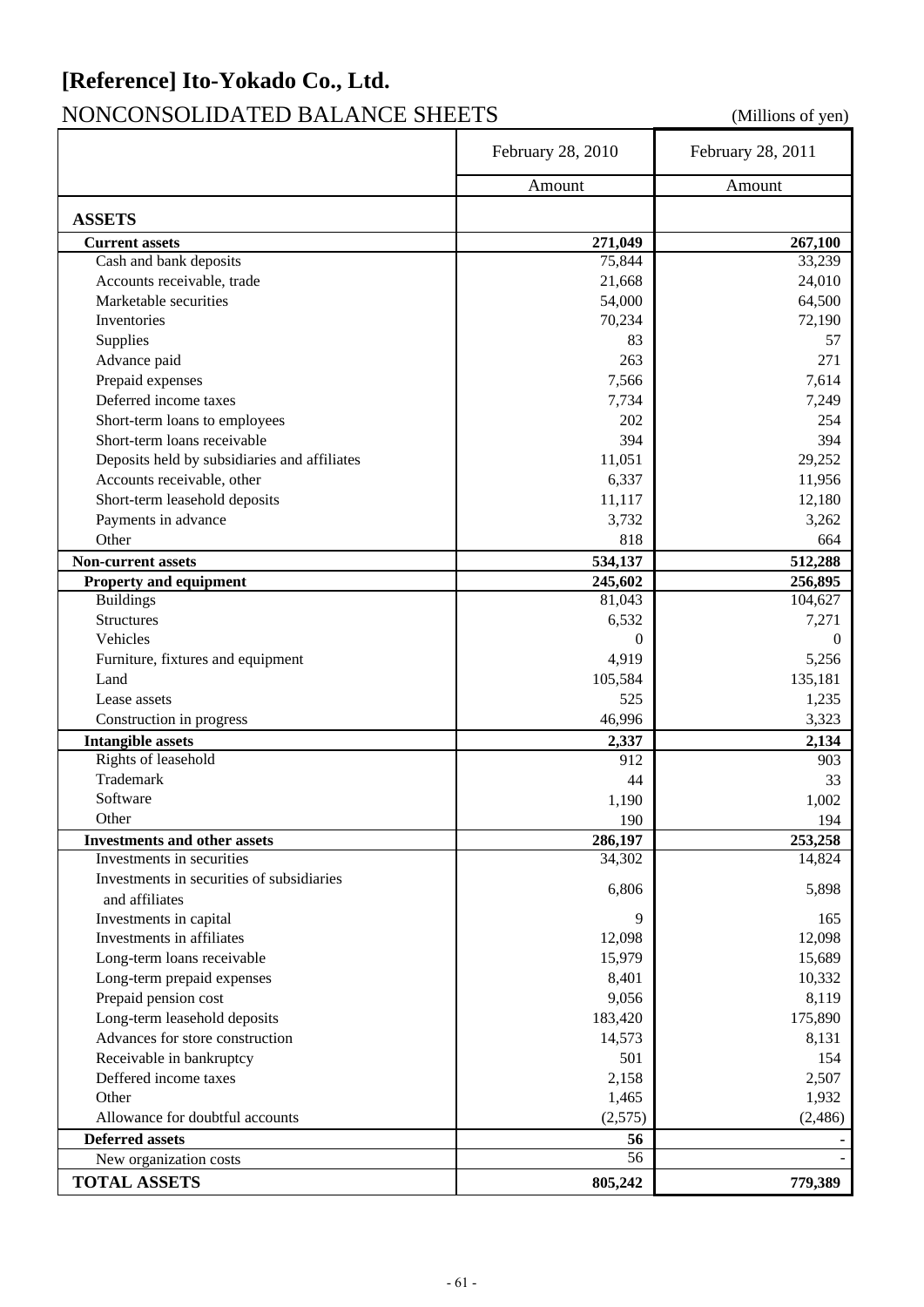### **Ito-Yokado Co., Ltd.**

|                                                       | February 28, 2010 | February 28, 2011 |
|-------------------------------------------------------|-------------------|-------------------|
|                                                       | Amount            | Amount            |
|                                                       |                   |                   |
| <b>LIABILITIES</b>                                    |                   |                   |
| <b>Current liabilities</b><br>Accounts payable, trade | 142,551<br>64,332 | 121,359<br>63,942 |
| Short-term loans                                      | 113               | 115               |
|                                                       |                   |                   |
| Current portion of long-term loans                    | 1,330             | 1,381             |
| Current portion of bonds                              | 20,000            |                   |
| Lease obligations                                     | 187               | 395               |
| Accounts payable, other                               | 16,102            | 19,684            |
| Income taxes payable                                  | 773               | 910               |
| Consumption taxes withheld                            | 1,961             |                   |
| Accrued expenses                                      | 9,977             | 9,058             |
| Advance received                                      | 509               | 637               |
| Deposits received                                     | 7,007             | 4,582             |
| Allowance for bonuses to employees                    | 4,184             | 3,940             |
| Allowance for bonuses to directors and                | 28                | 16                |
| corporate auditors                                    |                   |                   |
| Allowance for sales promotion expenses                | 2,409             | 2,026             |
| Allowance for loss on future collection of            |                   |                   |
| gift certificates                                     | 1,385             | 1,110             |
| Gift tickets                                          | 11,095            | 12,315            |
| Other                                                 | 1,152             | 1,240             |
| <b>Non-current liabilities</b>                        | 56,128            | 56,847            |
| Long-term loans                                       | 10,989            | 9,819             |
| Lease obligations                                     | 364               | 901               |
| Allowance for retirement benefits to                  |                   |                   |
| directors and corporate auditors                      | 695               | 688               |
| Deposits received from tenants                        | 44,079            | 44,040            |
| Allowance for loss on guarantee                       |                   | 1,397             |
| <b>TOTAL LIABILITIES</b>                              | 198,680           | 178,206           |
| <b>NET ASSETS</b>                                     |                   |                   |
| Shareholder's equity                                  | 594,215           | 597,491           |
| Common stock                                          | 40,000            | 40,000            |
| Capital surplus                                       | 165,621           | 165,621           |
| Additional paid-in capital                            | 165,621           | 165,621           |
| Retained earnings                                     | 388,593           | 391,870           |
| Legal reserve                                         | 11,700            | 11,700            |
| Other retained earnings                               |                   |                   |
| Reserve for deferred gains on property                |                   |                   |
| and equipment                                         | 1,059             | 1,038             |
| Retained earnings brought forward                     | 375,833           | 379,131           |
| <b>Accumulated gains (losses) from</b>                |                   |                   |
| valuation and translation adjustments                 | 12,347            | 3,691             |
| Unrealized gains (losses) on available-for-sale       |                   |                   |
| securities, net of taxes                              | 12,347            | 3,691             |
| <b>TOTAL NET ASSETS</b>                               | 606,562           | 601,182           |
| TOTAL LIABILITIES AND NET ASSETS                      | 805,242           | 779,389           |
|                                                       |                   |                   |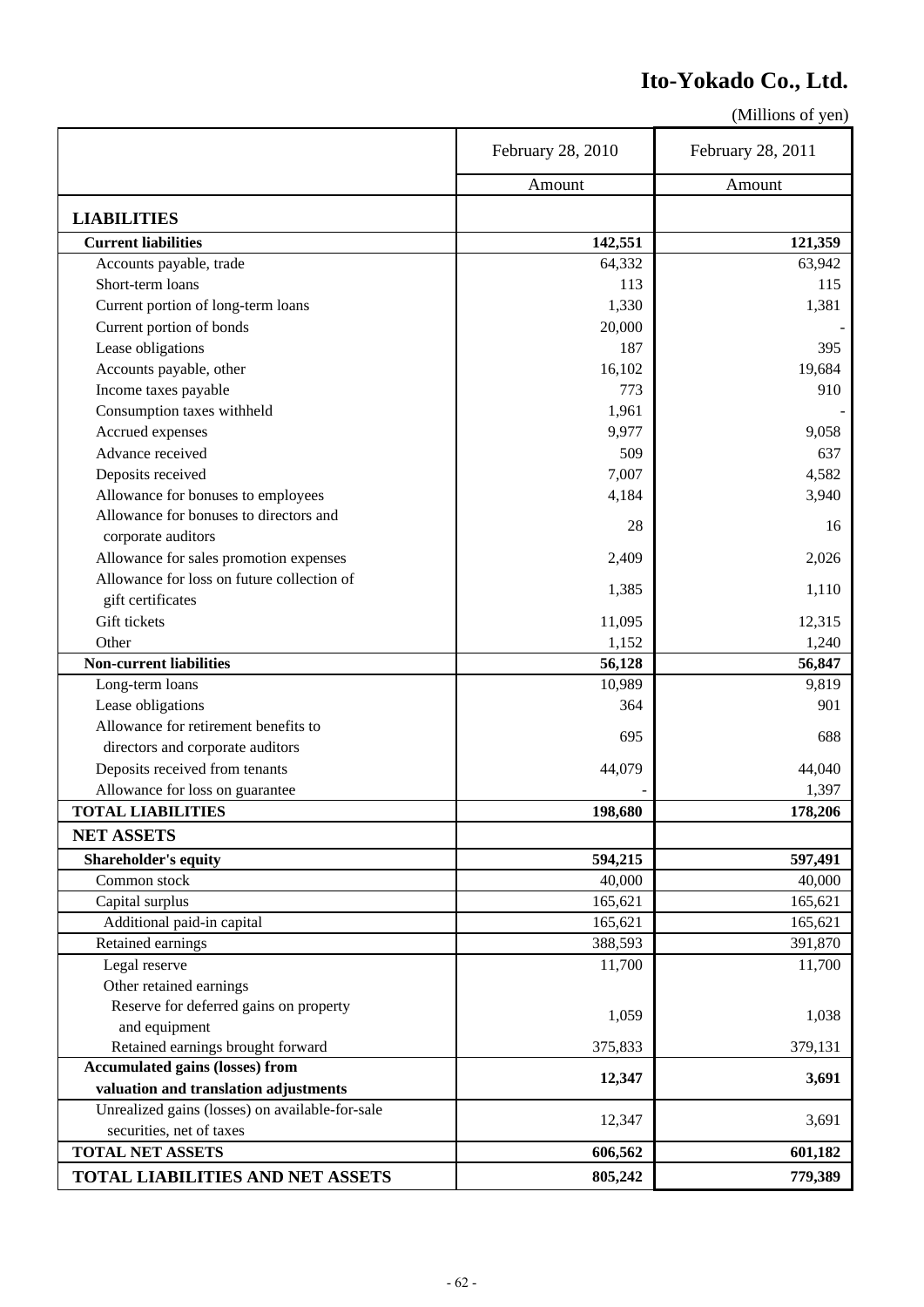### **Ito-Yokado Co., Ltd.**

#### NONCONSOLIDATED STATEMENTS OF INCOME (Millions of yen)

|                                               | Year ended        | Year ended        |
|-----------------------------------------------|-------------------|-------------------|
|                                               | February 28, 2010 | February 28, 2011 |
|                                               | Amount            | Amount            |
| [ Revenues from operations ]                  | [1,387,831]       | [1,373,670]       |
| Net sales                                     | 1,364,765         | 1,349,345         |
| Cost of sales                                 | 1,024,083         | 1,017,630         |
| Gross profit on sales                         | 340,681           | 331,714           |
| Other operating revenues                      | 23,065            | 24,325            |
| Rental income                                 | 19,173            | 19,435            |
| Other income                                  | 3,892             | 4,889             |
| <b>Gross profit from operations</b>           | 363,747           | 356,040           |
| Selling, general and administrative expenses  | 361,989           | 353,884           |
| Advertising and decoration expenses           | 33,467            | 33,083            |
| Salaries and wages                            | 121,480           | 118,131           |
| Land and building rent                        | 70,905            | 69,281            |
| Depreciation and amortization                 | 13,890            | 14,573            |
| Other                                         | 122,246           | 118,813           |
| <b>Operating income</b>                       | 1,757             | 2,155             |
| Non-operating income                          | 4,015             | 3,658             |
| Interest income                               | 1,312             | 1,487             |
| Interest on securities                        | 560               | 52                |
| Dividends income                              | 1,497             | 1,546             |
| Other                                         | 645               | 571               |
| Non-operating expenses                        | 1,636             | 689               |
| Interest expenses                             | 264               | 262               |
| Interest on bonds                             | 560               | 29                |
| Other                                         | 811               | 398               |
| <b>Ordinary income</b>                        | 4,136             | 5,124             |
| <b>Special gains</b>                          | 13,004            | 16,917            |
| Gain on sales of property and equipment       | 18                | 11                |
| Gain on sales of investments in securities    | 9,910             | 13,286            |
| Receipt of stock option income                | 45                | 27                |
| Reversal of provision for loss on guarantee   | 2,761             |                   |
| Subsidy income related to urban redevelopment |                   |                   |
| projects                                      |                   | 3,590             |
| Other                                         | 268               | 2                 |
| <b>Special losses</b>                         | 12,869            | 8,949             |
| Loss on sales of property and equipment       | 11                | 437               |
| Loss on disposals of property and equipment   | 785               | 1,091             |
| Impairment loss                               | 9,949             | 2,880             |
| Loss on store closures                        | 251               | 1,530             |
| Loss on valuation of inventories              | 1,070             |                   |
| Valuation loss on investments in securities   |                   |                   |
| of subsidiaries and affiliates                | 194               | 918               |
| Provision for loss on guarantee               |                   | 1,397             |
| Other                                         | 606               | 692               |
| Income before income taxes                    | 4,271             | 13,092            |
| Income taxes - current                        | 357               | 448               |
| Income taxes - deferred                       | (2,735)           | 5,948             |
| Net income                                    | 6,650             | 6,696             |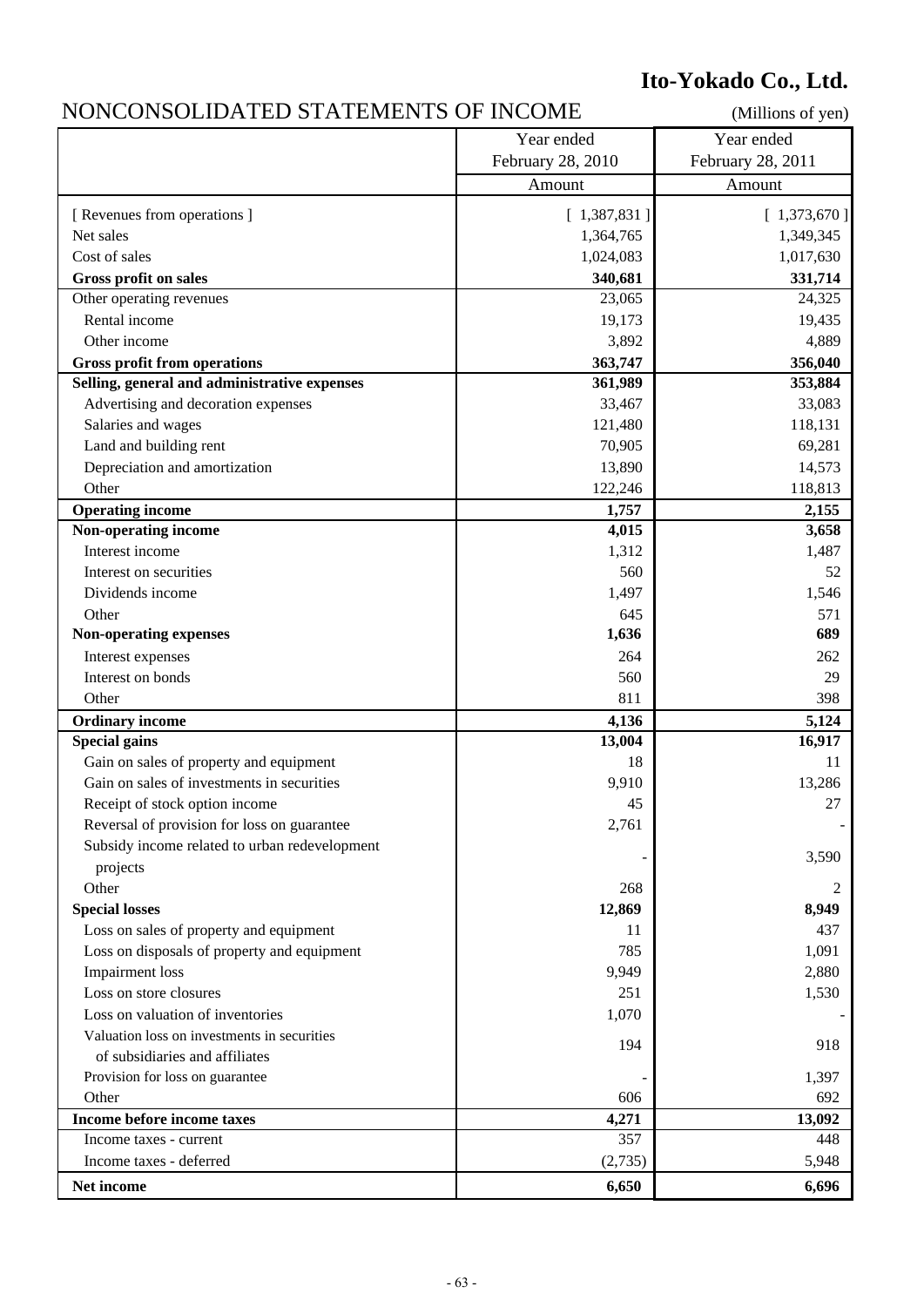# **[Reference] York-Benimaru Co., Ltd.**

### NONCONSOLIDATED BALANCE SHEETS (Millions of yen)

|                                              | February 28, 2010 | February 28, 2011 |
|----------------------------------------------|-------------------|-------------------|
|                                              | Amount            | Amount            |
| <b>ASSETS</b>                                |                   |                   |
| <b>Current assets</b>                        | 38,093            | 41,399            |
| Cash and bank deposits                       | 9,408             | 14,805            |
| Accounts receivable, trade                   | 1,094             | 49                |
| Marketable securities                        | 1,000             |                   |
| Inventories                                  | 7,524             | 7,882             |
| Supplies                                     | 23                | 23                |
| Prepaid expenses                             | 738               | 739               |
| Deferred income taxes                        | 1,364             | 1,541             |
| Short-term loans receivable                  | 32                | 69                |
| Deposits held by subsidiaries and affiliates | 12,000            | 7,000             |
| Accounts receivable, other                   | 4,003             | 6,112             |
| Payments in advance                          | 51                | 2,318             |
| Other                                        | 851               | 857               |
| Non-current assets                           | 107,164           | 106,055           |
| Property and equipment                       | 73,189            | 73,007            |
| <b>Buildings</b>                             | 28,321            | 27,551            |
| <b>Structures</b>                            | 4,756             | 4,589             |
| Furniture, fixtures and equipment            | 2,099             | 2,018             |
| Land                                         | 35,900            | 37,067            |
| Construction in progress                     | 2,111             | 1,780             |
| <b>Intangible assets</b>                     | 2,640             | 2,862             |
| Goodwill                                     | 1,797             | 1,586             |
| Software                                     | 803               | 1,238             |
| Other                                        | 38                | 38                |
| <b>Investments and other assets</b>          | 31,334            | 30,185            |
| Investments in securities                    | 9,962             | 9,426             |
| Investments in securities of subsidiaries    | 170               | 170               |
| Investments in capital                       | $\overline{2}$    | 1                 |
| Investments in an affiliate                  | 207               | 207               |
| Long-term loans receivable                   | 187               | 248               |
| Long-term prepaid expenses                   | 2,332             | 2,327             |
| Prepaid pension cost                         | 1,167             | 906               |
| Long-term leasehold deposits                 | 16,969            | 16,760            |
| Advances for store construction              | 351               | 137               |
| Allowance for doubtful accounts              | (17)              |                   |
| <b>TOTAL ASSETS</b>                          | 145,258           | 147,454           |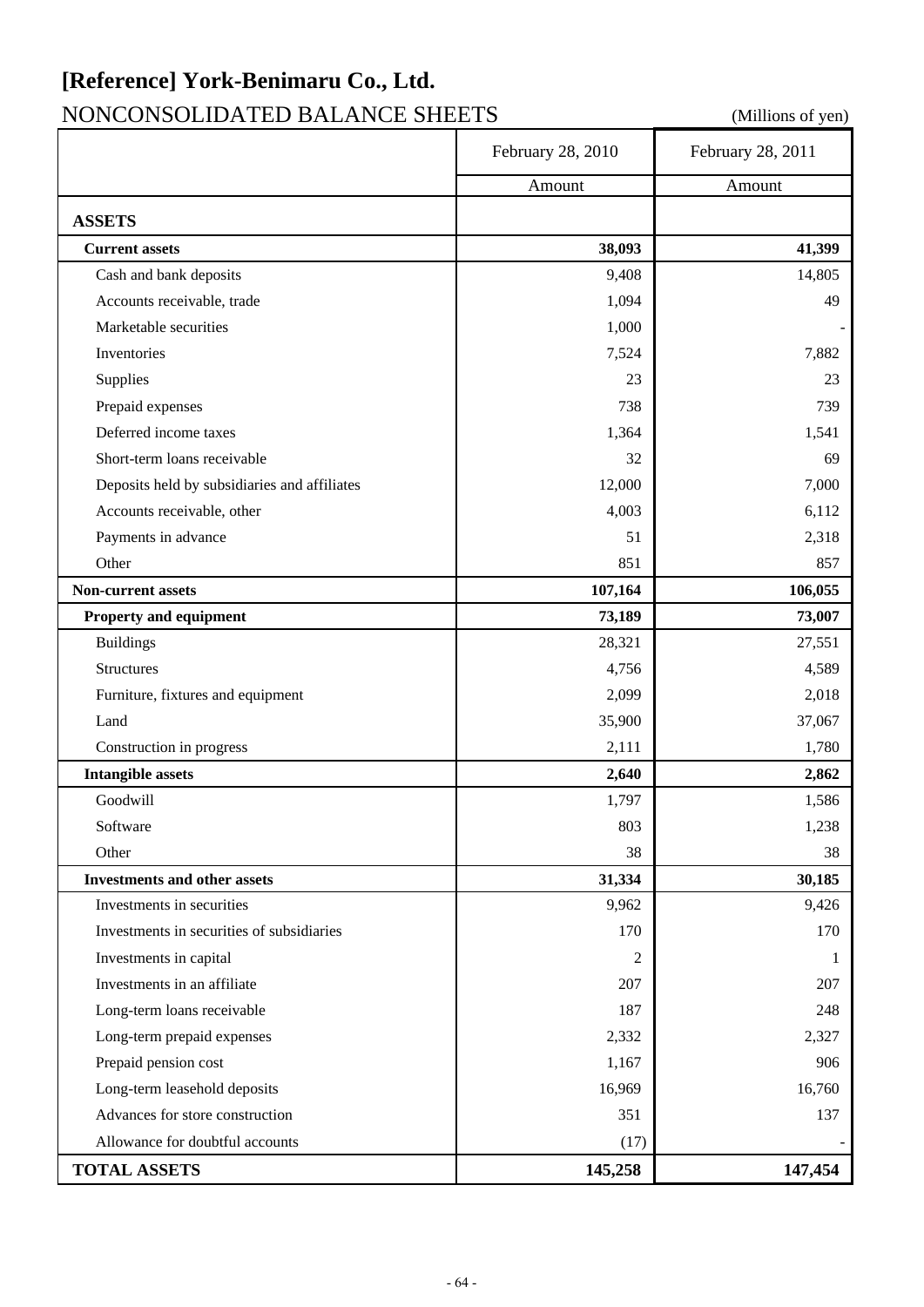### **York-Benimaru Co., Ltd.**

|                                                                             | February 28, 2010 | February 28, 2011 |
|-----------------------------------------------------------------------------|-------------------|-------------------|
|                                                                             | Amount            | Amount            |
| <b>LIABILITIES</b>                                                          |                   |                   |
| <b>Current liabilities</b>                                                  | 22,838            | 24,042            |
| Accounts payable, trade                                                     | 13,440            | 13,398            |
| Short-term loans                                                            | 22                | 58                |
| Accounts payable, other                                                     | 3,291             | 3,192             |
| Income taxes payable                                                        | 358               | 2,380             |
| Accrued expenses                                                            | 2,482             | 2,484             |
| Deposits received                                                           | 1,495             | 436               |
| Suspense receipt                                                            |                   | 266               |
| Deferred income                                                             | 201               | 233               |
| Gift tickets                                                                | 48                | 44                |
| Allowance for bonuses to employees                                          | 1,433             | 1,490             |
| Allowance for bonuses to directors and                                      | 27                | 25                |
| corporate auditors                                                          |                   |                   |
| Allowance for loss on future collection of                                  | 38                | 32                |
| gift certificates                                                           |                   |                   |
| <b>Non-current liabilities</b>                                              | 5,807             | 5,598             |
| Long-term loans<br>Allowance for retirement benefits to directors           | 55                | 126               |
| and corporate auditors                                                      | 338               | 312               |
| Deferred income taxes                                                       | 2,607             | 2,411             |
| Other                                                                       | 2,804             | 2,747             |
| <b>TOTAL LIABILITIES</b>                                                    | 28,645            | 29,640            |
| <b>NET ASSETS</b>                                                           |                   |                   |
| <b>Shareholder's equity</b>                                                 | 113,102           | 114,626           |
| Common stock                                                                | 9,927             | 9,927             |
| Capital surplus                                                             | 12,605            | 12,605            |
| Additional paid-in capital                                                  | 12,605            | 12,605            |
| Other capital surplus                                                       | $\boldsymbol{0}$  | $\overline{0}$    |
| Retained earnings                                                           | 90,568            | 92,092            |
| Legal reserve                                                               | 2,186             | 2,186             |
| Other retained earnings                                                     |                   |                   |
| General reserve                                                             | 69,437            | 69,426            |
| Retained earnings brought forward                                           | 18,944            | 20,479            |
| <b>Accumulated gains (losses) from</b>                                      | 3,510             | 3,188             |
| valuation and translation adjustments                                       |                   |                   |
| Unrealized gains (losses) on available-for-sale<br>securities, net of taxes | 3,510             | 3,188             |
| <b>TOTAL NET ASSETS</b>                                                     | 116,612           | 117,814           |
| TOTAL LIABILITIES AND NET ASSETS                                            | 145,258           | 147,454           |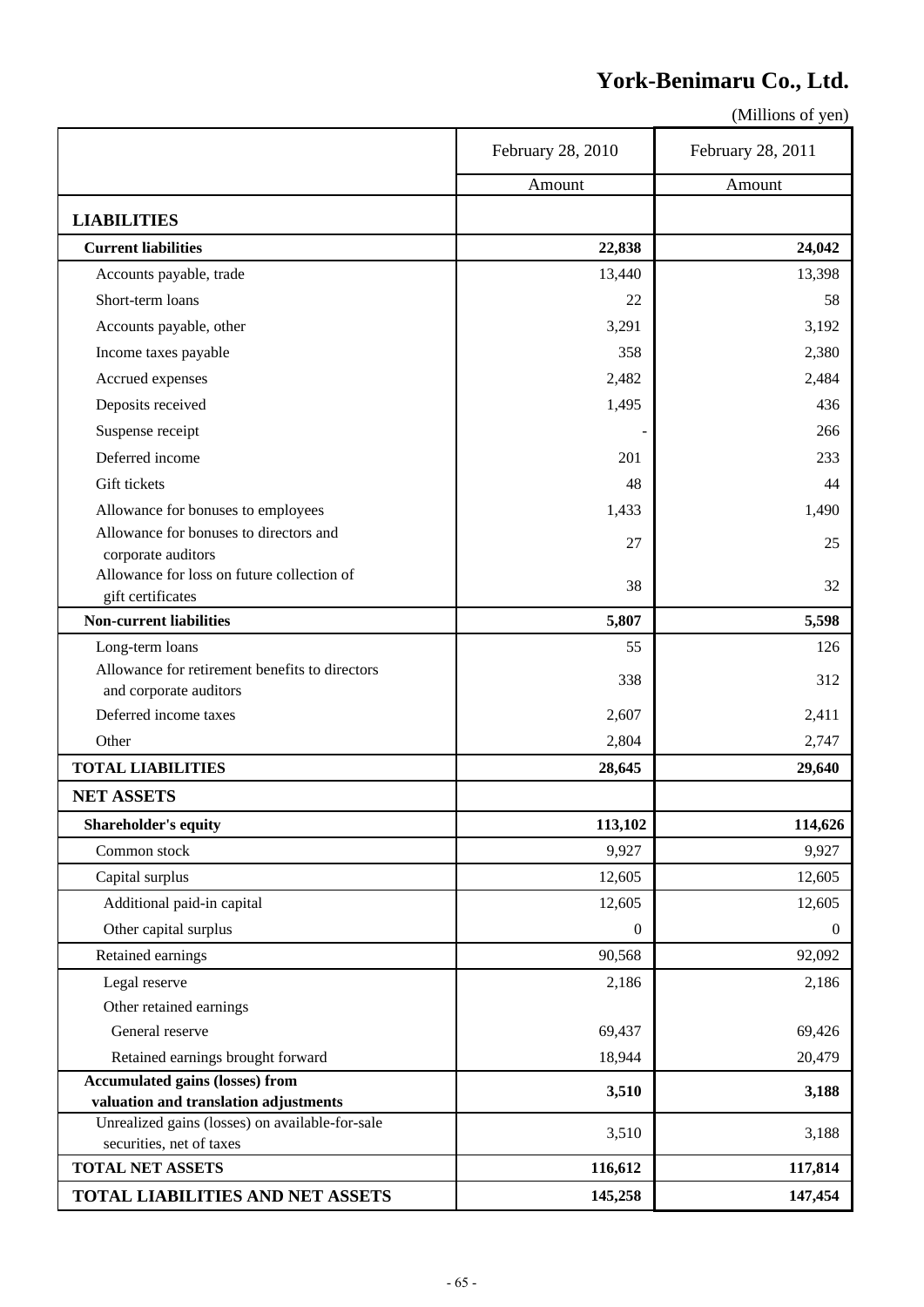### **York-Benimaru Co., Ltd.**

### NONCONSOLIDATED STATEMENTS OF INCOME (Millions of yen)

|                                                          | Year ended        | Year ended        |
|----------------------------------------------------------|-------------------|-------------------|
|                                                          | February 28, 2010 | February 28, 2011 |
|                                                          | Amount            | Amount            |
| [ Revenues from operations ]                             | [348, 735]        | [343,379]         |
| Net sales                                                | 337,506           | 337,734           |
| Cost of sales                                            | 255,982           | 256,302           |
| <b>Gross Profit on sales</b>                             | 81,524            | 81,431            |
| Other operating revenues                                 | 11,228            | 5,645             |
| Commission fee income                                    | 8,169             | 2,148             |
| Rental income                                            | 3,059             | 3,497             |
| <b>Gross profit from operations</b>                      | 92,753            | 87,077            |
| Selling, general and administrative expenses             | 83,351            | 78,200            |
| Salaries and wages                                       | 33,339            | 33,644            |
| Provision for bonuses to employees                       | 1,433             | 1,490             |
| Land and building rent                                   | 8,351             | 8,632             |
| Store maintenance and repair expenses                    | 3,825             | 3,866             |
| Depreciation and amortization                            | 5,459             | 6,010             |
| Utility expenses                                         | 4,908             | 5,099             |
| Delivery expenses                                        | 6,329             | 205               |
| Other                                                    | 19,703            | 19,250            |
| <b>Operating income</b>                                  | 9,402             | 8,877             |
| Non-operating income                                     | 1,556             | 1,502             |
| Interest income                                          | 235               | 135               |
| Interest on securities                                   | 6                 | $\Omega$          |
| Dividends income                                         | 1,120             | 1,329             |
| Other                                                    | 194               | 36                |
| Non-operating expenses                                   | 84                | 102               |
| Interest expenses                                        | 1                 | 3                 |
| Maintenance expences for idle assets                     | 53                | 42                |
| Other                                                    | 29                | 56                |
| <b>Ordinary income</b>                                   | 10,874            | 10,276            |
| <b>Special gains</b>                                     | 47                | 47                |
| Gain on sales of property and equipment                  |                   |                   |
| Receipt of stock option income                           | 4<br>42           | 31                |
| Reversal of provision for director's retirement benefits |                   | 6                 |
| Other                                                    |                   | 8                 |
| <b>Special losses</b>                                    | 1,641             | 1,276             |
| Loss on sales of property and equipment                  |                   | 17                |
| Loss on disposals of property and equipment              | 5                 | 162               |
| Valuation loss on investments in securities              | 5                 | $\overline{0}$    |
| Impairment loss                                          | 967               | 356               |
| Loss on extinguishment on tie-in shares                  |                   |                   |
| due to demerger                                          | 572               |                   |
| Loss on business reengineering                           |                   | 703               |
| Other                                                    | 91                | 37                |
| Income before income taxes                               | 9,280             | 9,048             |
| Income taxes - current                                   | 3,084             | 4,111             |
| Income taxes - deferred                                  | 108               | (156)             |
|                                                          |                   |                   |
| Net income                                               | 6,088             | 5,093             |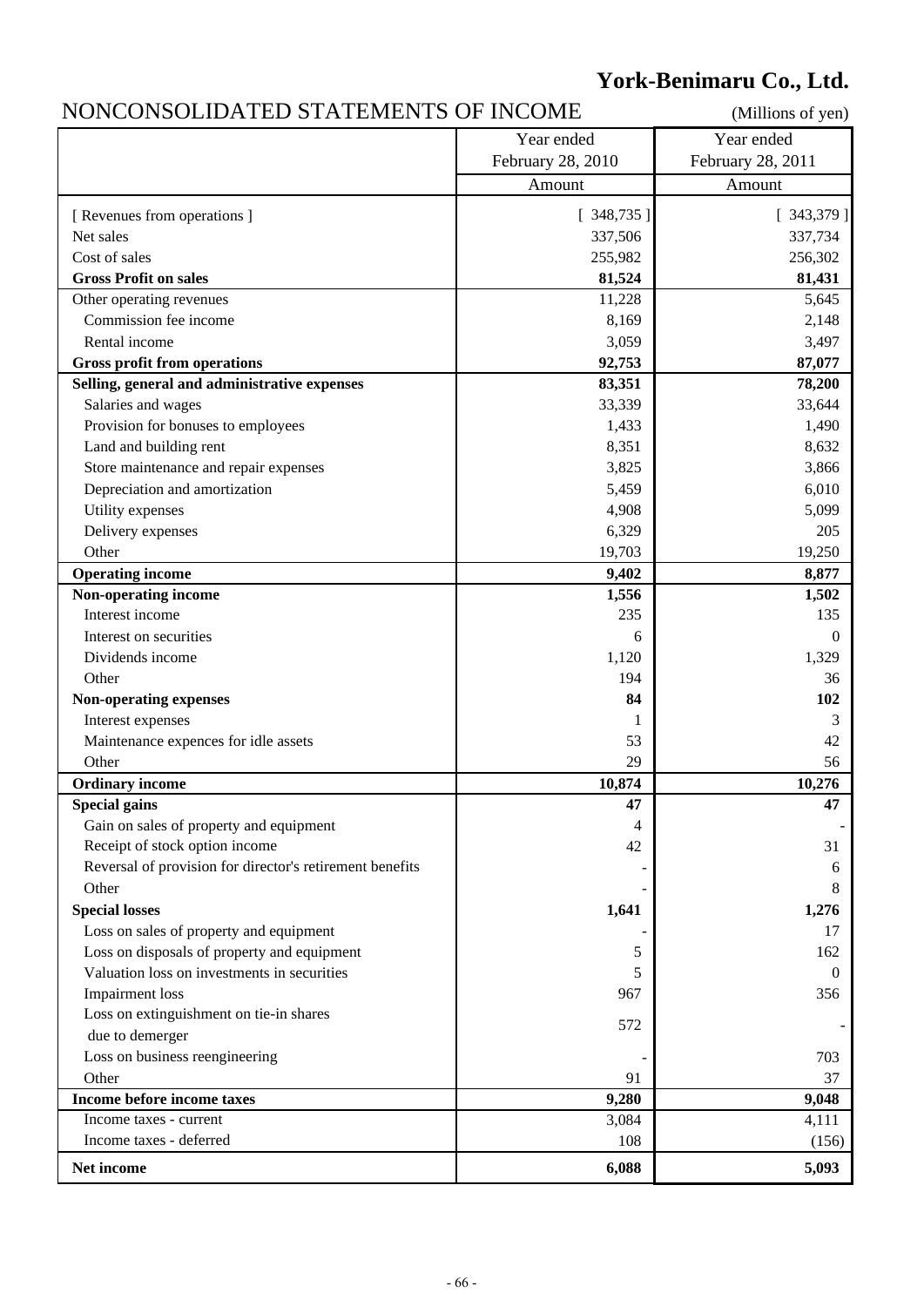### **[Reference] Sogo & Seibu Co., Ltd.** NONCONSOLIDATED BALANCE SHEETS

|                                              | February 28, 2010 | February 28, 2011 |
|----------------------------------------------|-------------------|-------------------|
|                                              | Amount            | Amount            |
| <b>ASSETS</b>                                |                   |                   |
| <b>Current assets</b>                        | 119,377           | 113,317           |
| Cash and bank deposits                       | 42,183            | 35,154            |
| Notes receivable, trade                      | 1,509             | 1,265             |
| Accounts receivable, trade                   | 22,845            | 20,791            |
| Inventories                                  | 19,088            | 18,107            |
| Real estate for sale                         | 2,813             | 2,789             |
| Supplies                                     | 180               | 185               |
| Prepaid expenses                             | 5,422             | 4,215             |
| Deferred income taxes                        | 7,054             | 9,251             |
| Short-term loans receivable                  | 57                | 80                |
| Deposits held by subsidiaries and affiliates | 5,415             | 5,000             |
| Accounts receivable, other                   | 9,086             | 12,798            |
| Current portion of construction contribution | 3,110             | 2,764             |
| Other                                        | 614               | 919               |
| Allowance for doubtful accounts              | (4)               | (4)               |
| <b>Non-current assets</b>                    | 416,493           | 389,967           |
| <b>Property and equipment</b>                | 252,260           | 245,237           |
| <b>Buildings</b>                             | 102,997           | 98,520            |
| <b>Structures</b>                            | 1,664             | 1,440             |
| Machinery and equipment                      | 398               | 435               |
| Furniture, fixtures and equipment            | 4,566             | 4,501             |
| Lease assets                                 | 189               | 5,514             |
| Land                                         | 142,405           | 134,805           |
| Construction in progress                     | 38                | 18                |
| <b>Intangible assets</b>                     | 24,259            | 24,576            |
| Rights of leasehold                          | 21,246            | 21,191            |
| Other                                        | 3,012             | 3,385             |
| <b>Investments and other assets</b>          | 139,973           | 120,153           |
| Investments in securities                    | 12,215            | 7,579             |
| Investments in subsidiaries and affiliates   | 26,070            | 26,070            |
| Investments in partnership                   | 5,850             |                   |
| Long-term loans receivable                   | 218               | 242               |
| Long-term leasehold deposits                 | 70,780            | 64,614            |
| Construction contribution                    | 20,304            | 18,162            |
| Long-term accounts receivable, other         | 1,549             | 995               |
| Receivable in bankruptcy                     | 2,034             | 1,892             |
| Other                                        | 2,483             | 2,020             |
| Allowance for doubtful accounts              | (1, 533)          | (1, 424)          |
| <b>TOTAL ASSETS</b>                          | 535,870           | 503,285           |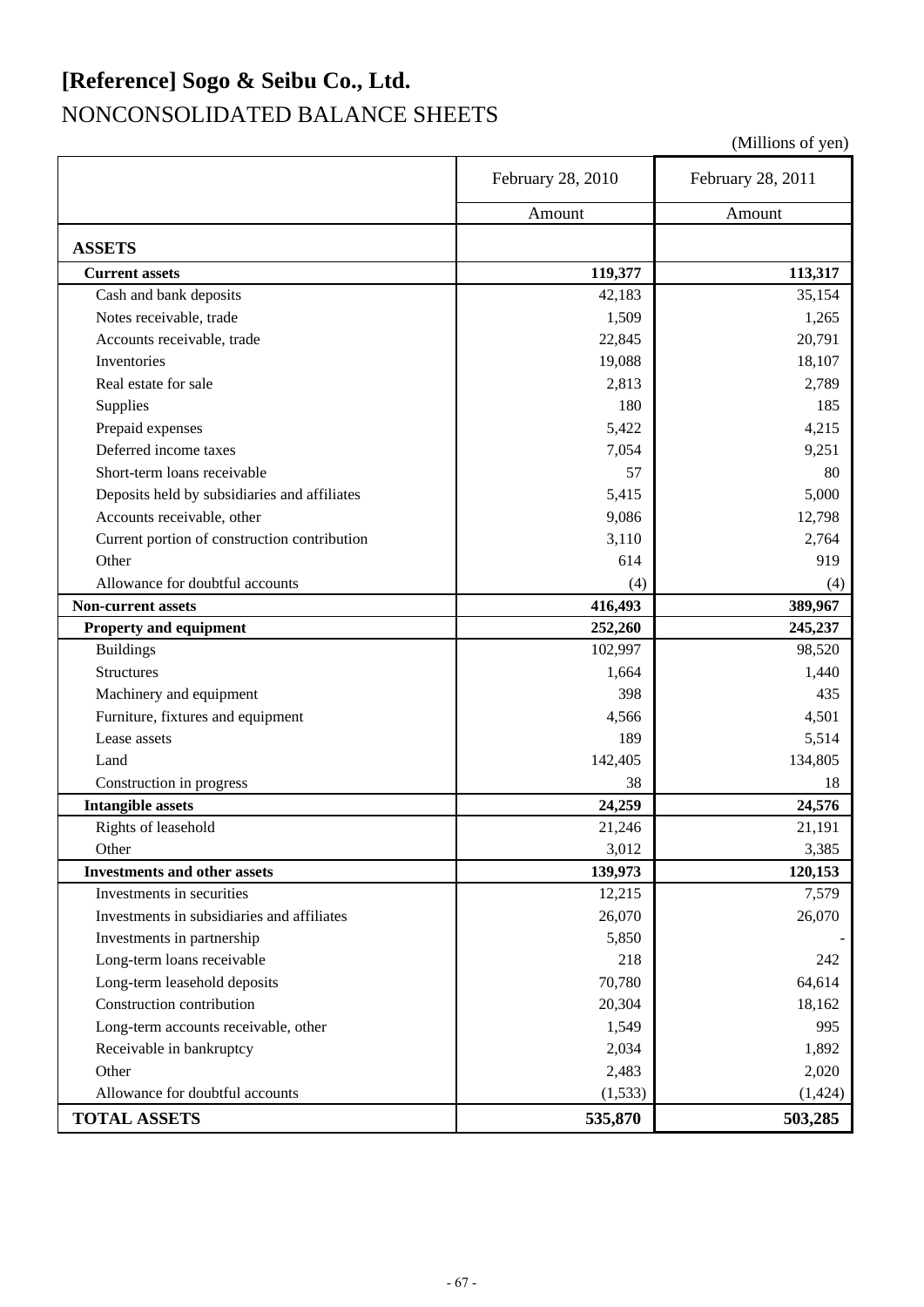### **Sogo & Seibu Co., Ltd.**

|                                                                                          | February 28, 2010 | February 28, 2011 |
|------------------------------------------------------------------------------------------|-------------------|-------------------|
|                                                                                          | Amount            | Amount            |
| <b>LIABILITIES</b>                                                                       |                   |                   |
| <b>Current liabilities</b>                                                               | 267,634           | 282,460           |
| Accounts payable, trade                                                                  | 34,855            | 34,574            |
| Short-term loans                                                                         | 167,505           | 191,239           |
| Accounts payable, other                                                                  | 16,130            | 9,879             |
| Lease obligations                                                                        | 63                | 737               |
| Accrued expenses                                                                         | 3,811             | 3,845             |
| Income taxes payable                                                                     | 514               | 433               |
| Consumption taxes withheld                                                               | 734               |                   |
| Advance received                                                                         | 3,002             |                   |
|                                                                                          |                   | 2,732             |
| Gift tickets                                                                             | 18,522            | 18,536            |
| Deposits received                                                                        | 8,368             | 7,068             |
| Allowance for bonuses to employees                                                       | 3,441             | 2,713             |
| Allowance for bonuses to directors and<br>corporate auditors                             | 48                | 44                |
| Allowance for sales promotion expenses                                                   | 3,843             | 6,740             |
| Allowance for loss on future collection of                                               | 2,634             | 1,401             |
| gift certificates                                                                        |                   |                   |
| Allowance for store closing losses                                                       | 3,428             | 2,042             |
| Other                                                                                    | 728               | 468               |
| <b>Non-current liabilities</b>                                                           | 151,695           | 100,603           |
| Long-term loans                                                                          | 141,316           | 85,154            |
| Long-term accounts payable, other                                                        | 1,013             | 1,222             |
| Lease obligations                                                                        | 141               | 5,363             |
| Deposits received from tenants                                                           | 8,167             | 8,063             |
| Deferred income taxes                                                                    | 394               | 363               |
| Allowance for retirement benefits to directors and                                       |                   |                   |
| corporate auditors                                                                       | 88                | 86                |
| Other                                                                                    | 572               | 349               |
| <b>TOTAL LIABILITIES</b>                                                                 | 419,330           | 383,063           |
| <b>NET ASSETS</b>                                                                        |                   |                   |
| <b>Shareholder's equity</b>                                                              | 115,104           | 120,533           |
| Common stock                                                                             | 10,000            | 10,000            |
| Capital surplus                                                                          | 52,298            | 52,298            |
| Additional paid-in capital                                                               | 39,317            | 39,317            |
|                                                                                          |                   |                   |
| Other capital surplus                                                                    | 12,981            | 12,981            |
| Retained earnings                                                                        | 52,806            | 58,235            |
| Other retained earnings                                                                  |                   |                   |
| Retained earnings brought forward                                                        | 52,806            | 58,235            |
| <b>Accumulated gains (losses) from</b>                                                   | 1,435             | (312)             |
| valuation and translation adjustments<br>Unrealized gains (losses) on available-for-sale |                   |                   |
| securities, net of taxes                                                                 | 1,983             | 16                |
| Unrealized gains (losses) on hedging derivatives,                                        |                   |                   |
| net of taxes                                                                             | (548)             | (328)             |
| <b>TOTAL NET ASSETS</b>                                                                  | 116,540           | 120,221           |
|                                                                                          | 535,870           | 503,285           |
| TOTAL LIABILITIES AND NET ASSETS                                                         |                   |                   |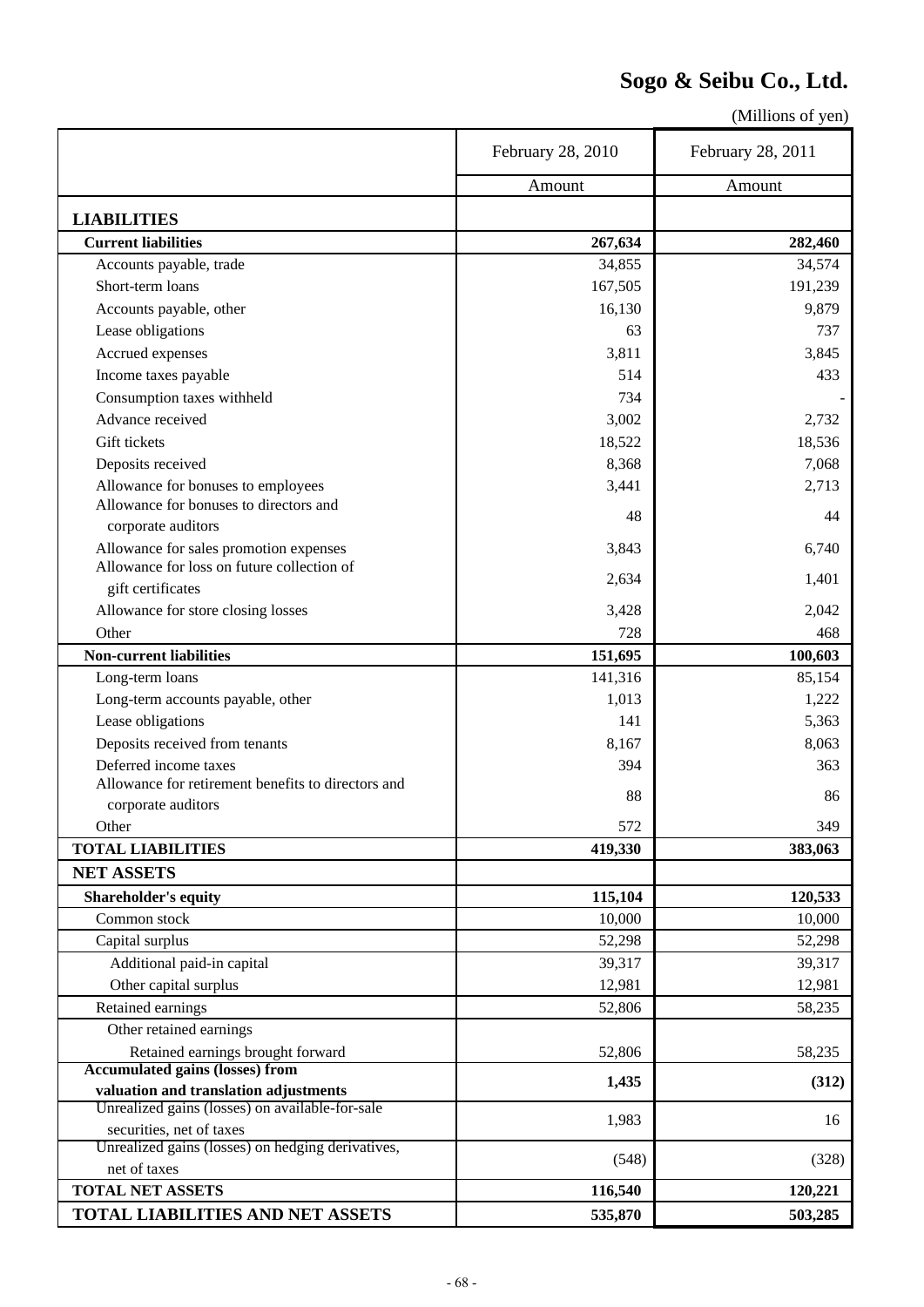#### NONCONSOLIDATED STATEMENTS OF INCOME

On the statements of income, the figures for the year ended February 28, 2010 represent sum of Sogo from March 1, 2009 to July 31, 2009 and Sogo & Seibu figures from August 1, 2009 to February 28, 2010.

|                                                   |                   | (Millions of yen) |
|---------------------------------------------------|-------------------|-------------------|
|                                                   | Year ended        | Year ended        |
|                                                   | February 28, 2010 | February 28, 2011 |
|                                                   | Amount            | Amount            |
| [ Revenues from operations ]                      | [686,098]         | [846,796]         |
| Net sales                                         | 676,536           | 834,723           |
| Cost of sales                                     | 521,624           | 647,371           |
| <b>Gross profit on sales</b>                      | 154,911           | 187,351           |
| Other operating revenues                          | 9,562             | 12,073            |
| <b>Gross profit from operations</b>               | 164,474           | 199,424           |
| Selling, general and administrative expenses      | 160,455           | 192,039           |
| Advertising and decoration expenses               | 21,627            | 25,838            |
| Salaries and wages                                | 42,497            | 52,483            |
| Land and building rent                            | 37,400            | 47,658            |
| Depreciation and amortization                     | 12,412            | 12,779            |
| Utility expenses                                  | 7,993             | 10,023            |
| Other                                             | 38,523            | 43,254            |
| <b>Operating income</b>                           | 4,018             | 7,385             |
| Non-operating income                              | 927               | 1,537             |
| Interest and dividends income                     | 253               | 795               |
| Subsidy from renovation construction of sale area | 267               | 131               |
| Other                                             | 406               | 610               |
| <b>Non-operating expenses</b>                     | 3,086             | 3,299             |
| Interest expenses                                 | 2,640             | 2,910             |
| Other                                             | 445               | 388               |
| <b>Ordinary income</b>                            | 1,859             | 5,623             |
| <b>Special gains</b>                              | 333               | 12,313            |
| Gain on sales of investments in securities        | 270               | 3,011             |
| Gain on sales of property and equipment           | 3                 | 224               |
| Gain on liquidation of investment in silent       |                   |                   |
| partnership                                       |                   | 8,305             |
| Reversal of allowance for doubtful accounts       | 8                 |                   |
| Other                                             | 51                | 770               |
| <b>Special losses</b>                             | 11,586            | 14,225            |
| Loss on sales of property and equipment           | 15                |                   |
| Loss on disposals of property and equipment       | 2,815             | 2,725             |
| <b>Impairment</b> loss                            | 4,057             | 6,625             |
| Provision for store closing losses                | 2,303             | 1,586             |
| Provision for sales promotion expenses            |                   | 2,993             |
| Other                                             | 2,394             | 289               |
| Income before income taxes                        | (9, 392)          | 3,711             |
| Income taxes - current                            | 82                | 105               |
| Income taxes - deferred                           | (7, 559)          | (2,225)           |
| Net income (loss)                                 | (1, 915)          | 5,831             |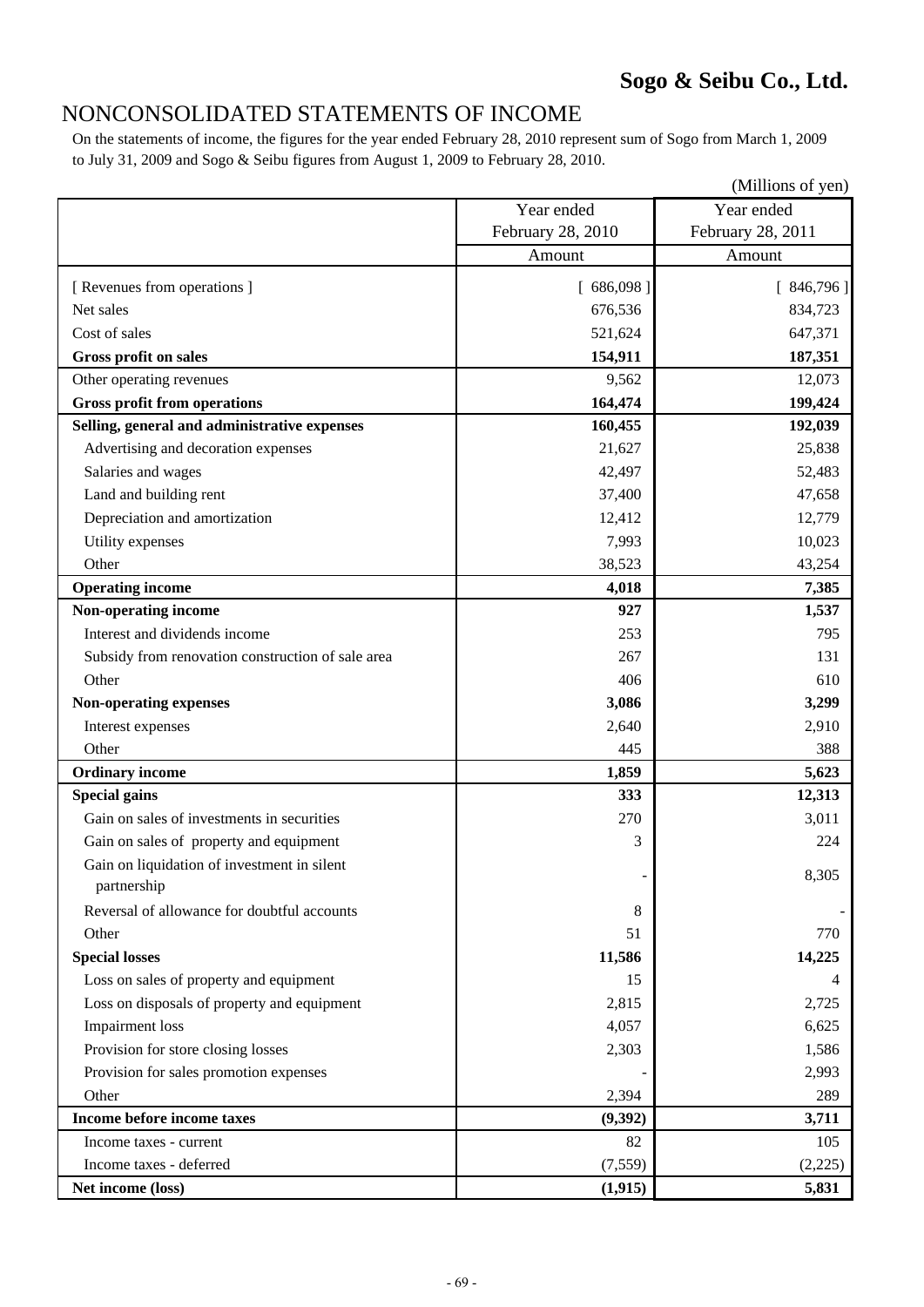# **[Reference] Seven & i Food Systems Co., Ltd.**

# NONCONSOLIDATED BALANCE SHEETS (Millions of yen)

|                                                       | February 28, 2010 | February 28, 2011 |
|-------------------------------------------------------|-------------------|-------------------|
|                                                       | Amount            | Amount            |
| <b>ASSETS</b>                                         |                   |                   |
| <b>Current assets</b>                                 | 32,369            | 30,487            |
| Cash and bank deposits                                | 5,277             | 3,654             |
| Accounts receivable, trade                            | 490               | 485               |
| Inventories                                           | 88                | 84                |
| Materials                                             | 337               | 361               |
| Supplies                                              | 32                | 29                |
| Prepaid expenses                                      | 788               | 685               |
| Accounts receivable, other                            | 1,007             | 879               |
| Deposits held by subsidiaries and affiliates          | 23,903            | 23,873            |
| Current portion of leasehold deposits                 | 311               | 270               |
| Other                                                 | 132               | 163               |
| Non-current assets                                    | 14,811            | 13,460            |
| Property and equipment                                | 4,719             | 4,307             |
| <b>Buildings</b>                                      | 2,608             | 2,301             |
| <b>Structures</b>                                     | 203               | 159               |
| Furniture, fixtures and equipment                     | 337               | 284               |
| Land                                                  | 1,456             | 1,456             |
| Lease assets                                          | 55                | 78                |
| Construction in progress                              | 58                | 28                |
| <b>Intangible assets</b>                              | 298               | 104               |
| Goodwill                                              | 8                 |                   |
| Rights of leasehold                                   | 38                | 37                |
| Software                                              | 235               | 51                |
| Utility rights of facilities                          | 7                 | 7                 |
| Other                                                 | 8                 | 7                 |
| <b>Investments and other assets</b>                   | 9,792             | 9,048             |
| Investments in securities                             | 228               | 208               |
| Long-term prepaid expenses                            | 205               | 188               |
| Prepaid pension cost                                  | 639               | 400               |
| Long-term leasehold deposits                          | 8,095             | 7,153             |
| Investments in capital of subsidiaries and affiliates | 531               | 1,001             |
| Allowance for doubtful accounts                       | (57)              | (57)              |
| Other                                                 | 149               | 152               |
| <b>TOTAL ASSETS</b>                                   | 47,181            | 43,948            |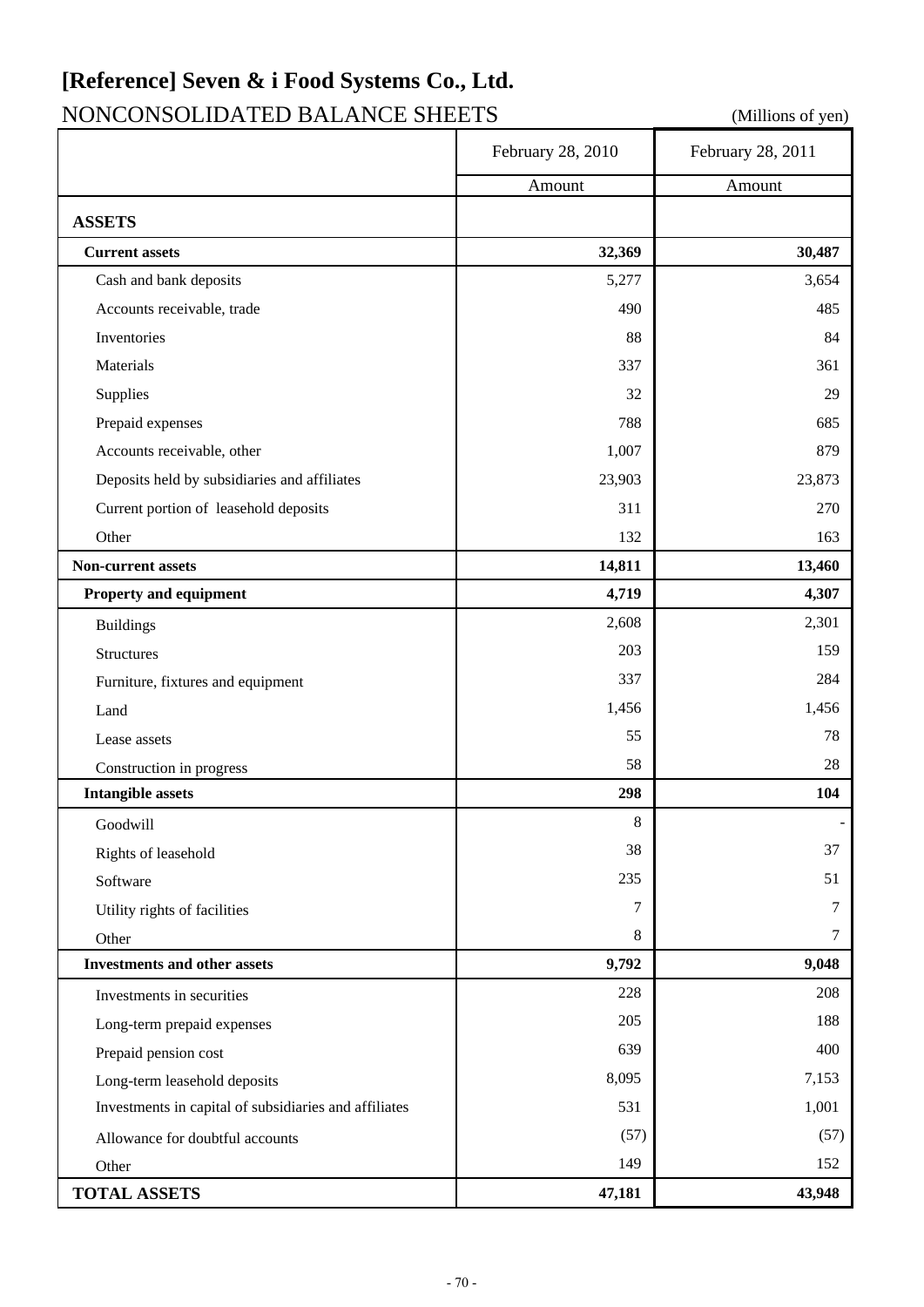### **Seven & i Food Systems Co., Ltd.**

|                                                                             | February 28, 2010 | February 28, 2011 |
|-----------------------------------------------------------------------------|-------------------|-------------------|
|                                                                             | Amount            | Amount            |
| <b>LIABILITIES</b>                                                          |                   |                   |
| <b>Current liabilities</b>                                                  | 7,447             | 6,597             |
| Accounts payable, trade                                                     | 1,887             | 1,795             |
| Accounts payable, other                                                     | 969               | 900               |
| Income taxes payable                                                        | 259               | 370               |
| Consumption taxes withheld                                                  | 208               | 230               |
| Accrued expenses                                                            | 2,557             | 2,336             |
| Advance received                                                            | 94                | 24                |
| Deposits received                                                           | 380               | 139               |
| Allowance for bonuses to directors and<br>corporate auditors                | 17                | 15                |
| Allowance for bonuses to employees                                          | 509               | 414               |
| Accounts payable for acquisition of property                                |                   |                   |
| and equipment                                                               | 58                | 94                |
| Short-term allowance for impairment loss                                    | 340               | 155               |
| on lease assets                                                             |                   |                   |
| Deffered income taxes                                                       | 47                |                   |
| Other                                                                       | 115               | 119               |
| <b>Non-current liabilities</b>                                              | 736               | 519               |
| Deferred income taxes                                                       | 325               | 222               |
| Long-term allowance for impairment loss<br>on lease assets                  | 236               | 83                |
| Lease obligations                                                           | 55                | 79                |
| Long-term gurantee deposited                                                | 86                | 90                |
| Other                                                                       |                   |                   |
|                                                                             | 31<br>8,183       | 43                |
| <b>TOTAL LIABILITIES</b>                                                    |                   | 7,116             |
| <b>NET ASSETS</b>                                                           |                   |                   |
| Shareholder's equity                                                        | 38,973            | 36,821            |
| Common stock                                                                | 3,000             | 3,000             |
| Capital surplus                                                             | 54,375            | 54,233            |
| Additional paid-in capital                                                  | 750               | 750               |
| Other capital surplus                                                       | 53,625            | 53,483            |
| Retained earnings                                                           | (18, 401)         | (20, 411)         |
| Other retained earnings                                                     | (18, 401)         | (20, 411)         |
| Retained earnings brought forward                                           |                   |                   |
| <b>Accumulated gains (losses) from</b>                                      | 23                | 9                 |
| valuation and translation adjustments                                       |                   |                   |
| Unrealized gains (losses) on available-for-sale<br>securities, net of taxes | 23                | 9                 |
| <b>TOTAL NET ASSETS</b>                                                     | 38,997            | 36,831            |
|                                                                             |                   |                   |
| TOTAL LIABILITIES AND NET ASSETS                                            | 47,181            | 43,948            |